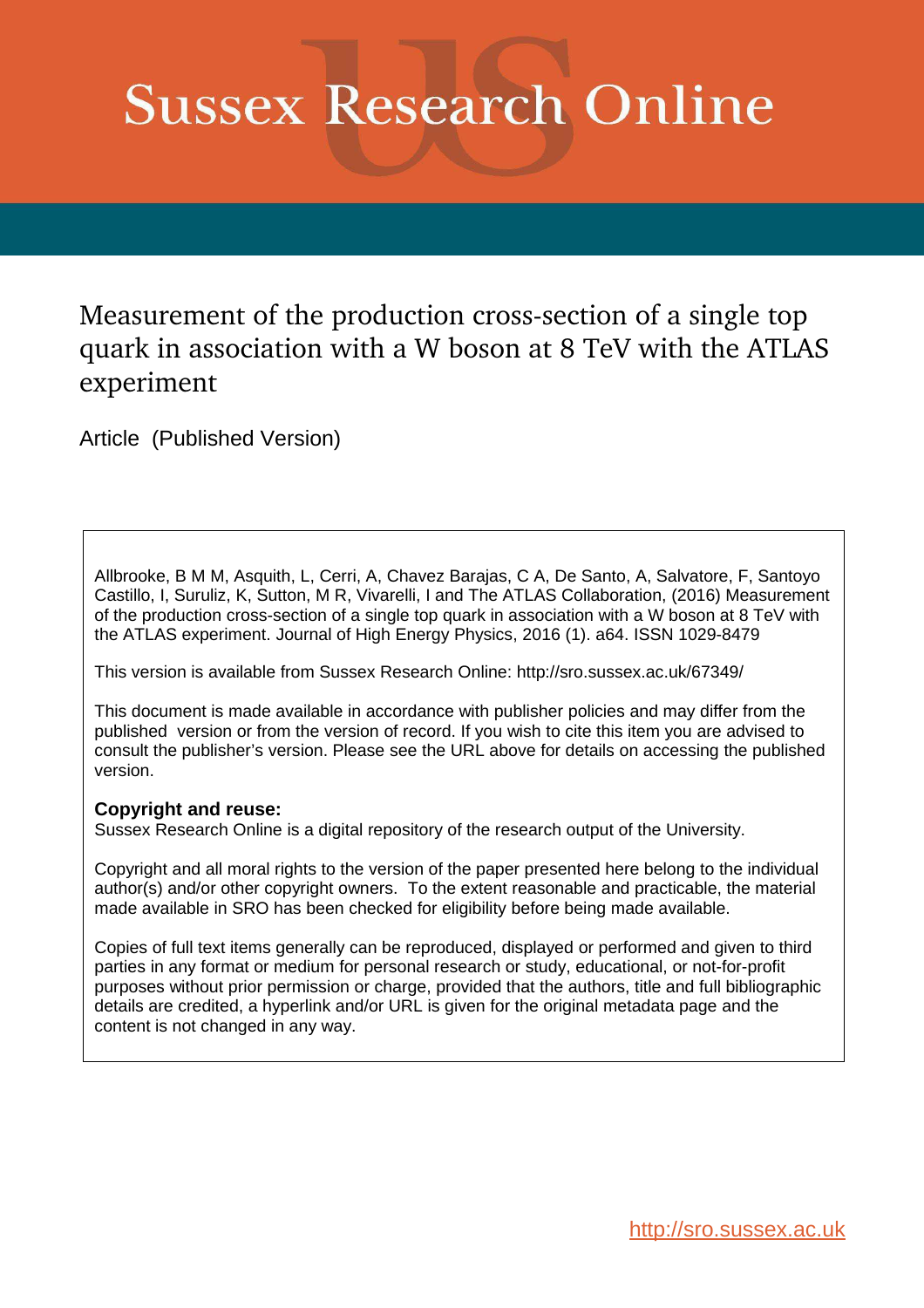PUBLISHED FOR SISSA BY 2 SPRINGER

RECEIVED: October 14, 2015 Revised : December 7, 2015 Accepted : December 20, 2015 PUBLISHED: January 11, 2016

# Measurement of the production cross-section of a single top quark in association with a  $\boldsymbol{W}$  boson at 8 TeV with the ATLAS experiment

## The ATLAS collaboration

E-mail: [atlas.publications@cern.ch](mailto:atlas.publications@cern.ch)

<span id="page-1-0"></span>Abstract: The cross-section for the production of a single top quark in association with a W boson in proton-proton collisions at  $\sqrt{s} = 8 \,\text{TeV}$  is measured. The dataset corresponds to an integrated luminosity of  $20.3 \text{ fb}^{-1}$ , collected by the ATLAS detector in 2012 at the Large Hadron Collider at CERN. Events containing two leptons and one central *b*-jet are selected. The  $Wt$  signal is separated from the backgrounds using boosted decision trees, each of which combines a number of discriminating variables into one classifier. Production of  $Wt$  events is observed with a significance of 7.7 $\sigma$ . The cross-section is extracted in a profile likelihood fit to the classifier output distributions. The  $Wt$  cross-section, inclusive of decay modes, is measured to be  $23.0 \pm 1.3 \text{(stat.)}^{+3.2}_{-3.5} \text{(syst.)} \pm 1.1 \text{(lumi.)}$  pb. The measured cross-section is used to extract a value for the CKM matrix element  $|V_{tb}|$  of  $1.01 \pm 0.10$ and a lower limit of 0.80 at the 95% confidence level. The cross-section for the production of a top quark and a W boson is also measured in a fiducial acceptance requiring two leptons with  $p_T > 25 \,\text{GeV}$  and  $|\eta| < 2.5$ , one jet with  $p_T > 20 \,\text{GeV}$  and  $|\eta| < 2.5$ , and  $E_{\rm T}^{\rm miss} > 20 \,\text{GeV}$ , including both Wt and top-quark pair events as signal. The measured value of the fiducial cross-section is  $0.85 \pm 0.01(\text{stat.})_{-0.07}^{+0.06}(\text{syst.}) \pm 0.03(\text{lumi.})$  pb.

KEYWORDS: Hadron-Hadron scattering, Top physics

ArXiv ePrint: [1510.03752](http://arxiv.org/abs/1510.03752)



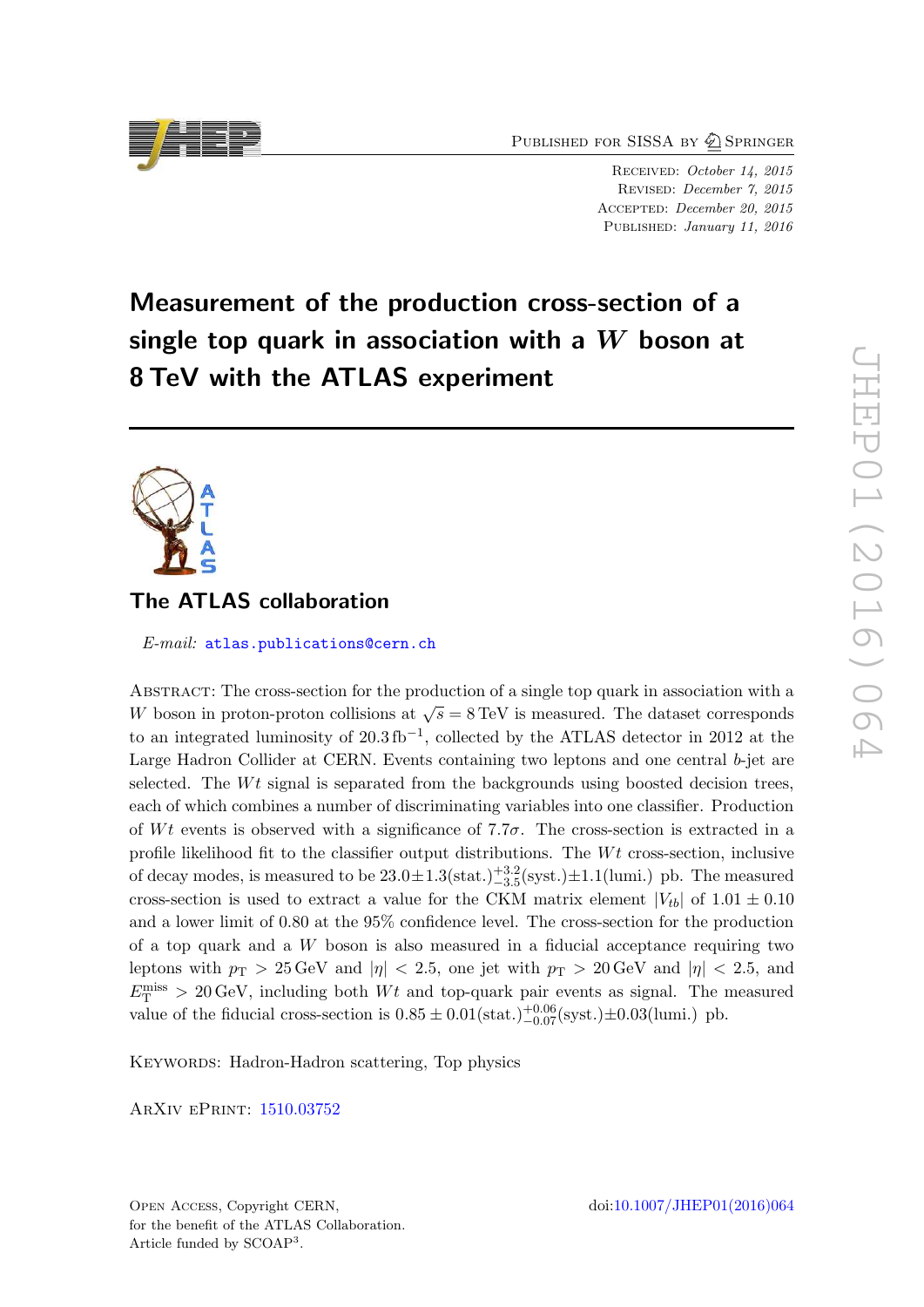#### Contents

<span id="page-2-0"></span>

|                         | 1 Introduction                                            | $\mathbf{1}$    |
|-------------------------|-----------------------------------------------------------|-----------------|
|                         | 2 The ATLAS detector and object reconstruction            | 3               |
|                         | 3 Data and simulated samples                              | $\overline{5}$  |
|                         | 4 Event selection                                         | $\overline{7}$  |
|                         | 5 Analysis                                                | 8               |
| 6                       | Systematic uncertainties                                  | 13              |
| 7.                      | Results                                                   | 18              |
|                         | Measurement of the inclusive cross-section<br>7.1         | 18              |
|                         | 7.2 Constraints on $ f_{\text{LV}}V_{tb} $ and $ V_{tb} $ | 20              |
| 8                       | Cross-section measurement inside a fiducial acceptance    | $\overline{21}$ |
|                         | Fiducial selection<br>8.1                                 | 22              |
|                         | Systematic uncertainties<br>8.2                           | 22              |
|                         | 8.3<br>Results                                            | 23              |
| 9                       | Conclusion                                                | 24              |
| The ATLAS collaboration |                                                           |                 |

#### 1 Introduction

The production of a single top quark at the Large Hadron Collider (LHC) proceeds via the weak interaction in the Standard Model (SM). The three main modes of single topquark production are:  $t$ -channel, the exchange of a  $W$  boson between a light quark and a heavy quark; s-channel, via a virtual  $W$  boson; and  $Wt$ , the production of a top quark in association with a W boson. Single top-quark production depends on the top-quark coupling to the W boson, which is parameterised by the form factor  $f_{\text{LV}}$  and the Cabibbo-Kobayashi-Maskawa (CKM) matrix element  $V_{tb}$  [\[1](#page-26-0)[–3\]](#page-26-1). The cross-section for each of the three production modes is proportional to the square of  $|f_{LV}V_{tb}|$  [[4](#page-26-2), [5\]](#page-26-3). Physics beyond the SM can contribute to the single top-quark final state and modify the production crosssections [\[6,](#page-26-4) [7\]](#page-26-5) as well as the kinematic distributions, for example through a resonance that decays to  $Wt$  [[8](#page-26-6), [9\]](#page-26-7).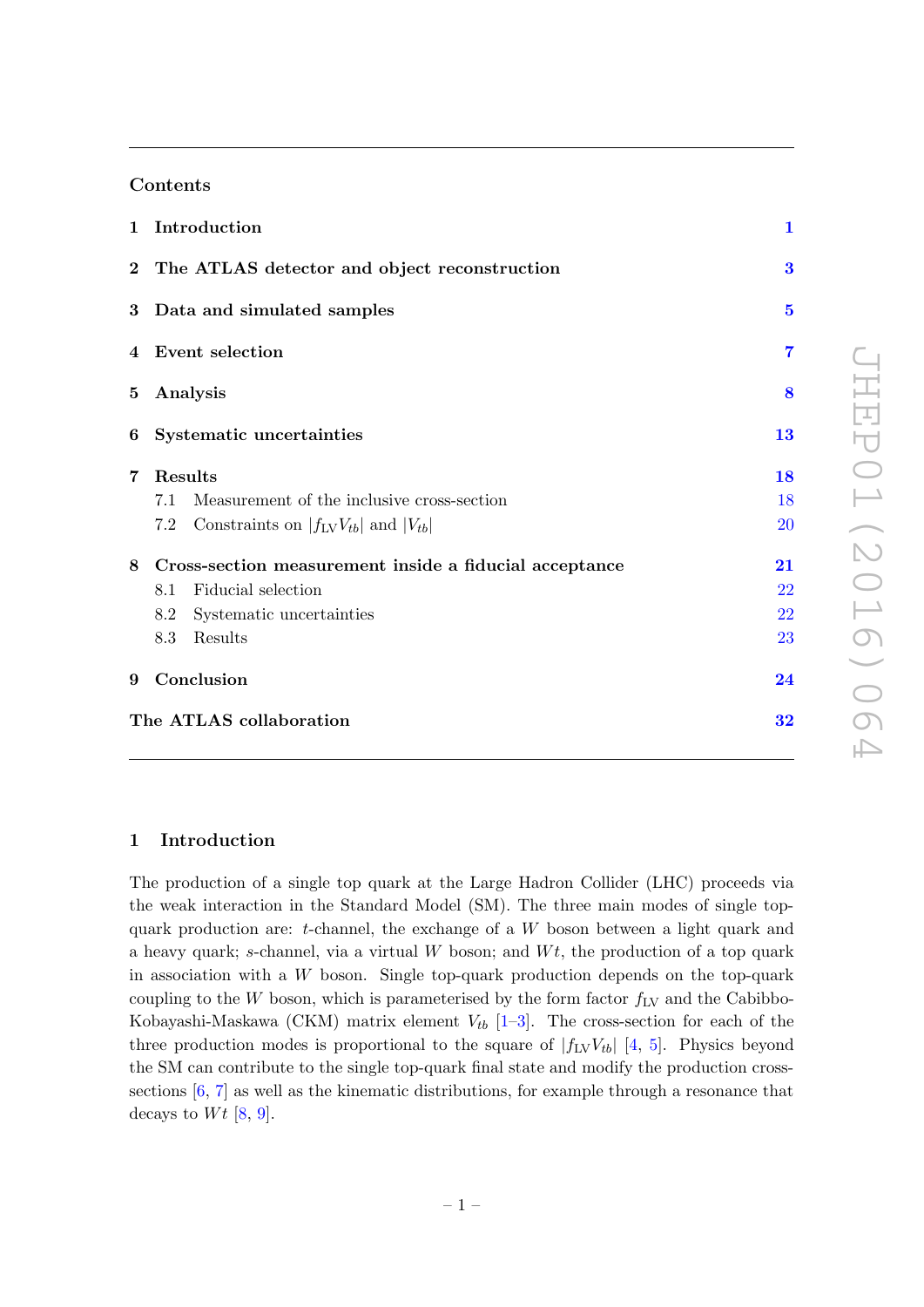

Figure 1. Representative leading-order Feynman diagram for the production and decay of a single top quark in association with a W boson.

The production of single top quarks has been observed at the Tevatron protonantiproton collider in the t-channel  $[10, 11]$  $[10, 11]$  and s-channel  $[12-14]$ , as well as their combination  $[15-17]$ . The Wt process has a small expected cross-section at the Tevatron and was not observed. The *t*-channel mode has been observed by both the ATLAS [\[18](#page-26-14), [19\]](#page-27-0) and CMS  $[20, 21]$  $[20, 21]$  collaborations at the LHC. The s-channel mode has not yet been measured at the LHC because of its small production cross-section  $[22]$ . Evidence for Wt production was reported by ATLAS [\[23\]](#page-27-4) and CMS [\[24\]](#page-27-5) in proton-proton  $(pp)$  collisions at 7 TeV. The observation of Wt production in pp collisions at 8 TeV has been reported by CMS [\[25\]](#page-27-6).

Production of  $Wt$  events proceeds via b-quark-induced partonic channels such as  $gb \rightarrow$  $Wt \to W^-W^+b$ . A leading-order (LO) Feynman diagram in the 5-flavour-number scheme (5FNS, considering the quarks  $u, d, s, c$ , and  $b$  in the initial state) is shown in figure [1](#page-2-0). The presence of only a single b-quark in the final state represents a distinctive feature with respect to the  $W^+W^-b\bar{b}$  final state of top-quark pair  $(t\bar{t})$  production. The Wt final state contains an additional b-quark in higher-order Quantum Chromodynamics (QCD) correction diagrams in the 5FNS, as well as in the leading-order process in the 4-flavournumber scheme (4FNS, considering only the quarks  $u, d, s, c$  in the initial state), making it challenging to experimentally separate  $Wt$  production from  $t\bar{t}$  production.

The theoretical prediction for the  $Wt$  production cross-section at next-to-leading order (NLO) with next-to-next-to-leading logarithmic (NNLL) soft gluon corrections is  $22.37 \pm 1.52$  pb [\[26\]](#page-27-7) at a centre-of-mass energy of  $\sqrt{s}$  =8 TeV for a top-quark mass of  $m_t = 172.5$  GeV [\[27\]](#page-27-8). In this calculation, the uncertainty on the theoretical cross-section accounts for the variation of the renormalisation and factorisation scale between  $m_t/2$ and  $2m_t$  and for the parton distribution function (PDF) uncertainties (using the  $90\%$ confidence level errors of the MSTW2008 NNLO PDF set [\[28\]](#page-27-9)). This cross-section represents about 20% of the total cross-section for all single top-quark production modes at the LHC. A second theoretical prediction for the  $Wt$  production cross-section is  $18.8 \pm 0.8$  (scale)  $\pm 1.7$  (PDF) pb, computed at NLO with Hathor v2.1 [\[29](#page-27-10), [30\]](#page-27-11). The PDF uncertainties are calculated using the PDF4LHC prescription [\[31\]](#page-27-12) with three different PDF sets (CT10, MSTW2008NLO68CL [\[28\]](#page-27-9) and NNPDF2.3 [\[32\]](#page-27-13)). The renormalisation and factorisation scales are set to 65 GeV and the b-quark from initial-state radiation is required to have a transverse momentum of less than 60 GeV.

<span id="page-3-1"></span><span id="page-3-0"></span>This paper presents a measurement of the cross-section for  $Wt$  production in pp collisions at  $\sqrt{s}$  =8 TeV, based on the analysis of 20.3 fb<sup>-1</sup> of data collected by the ATLAS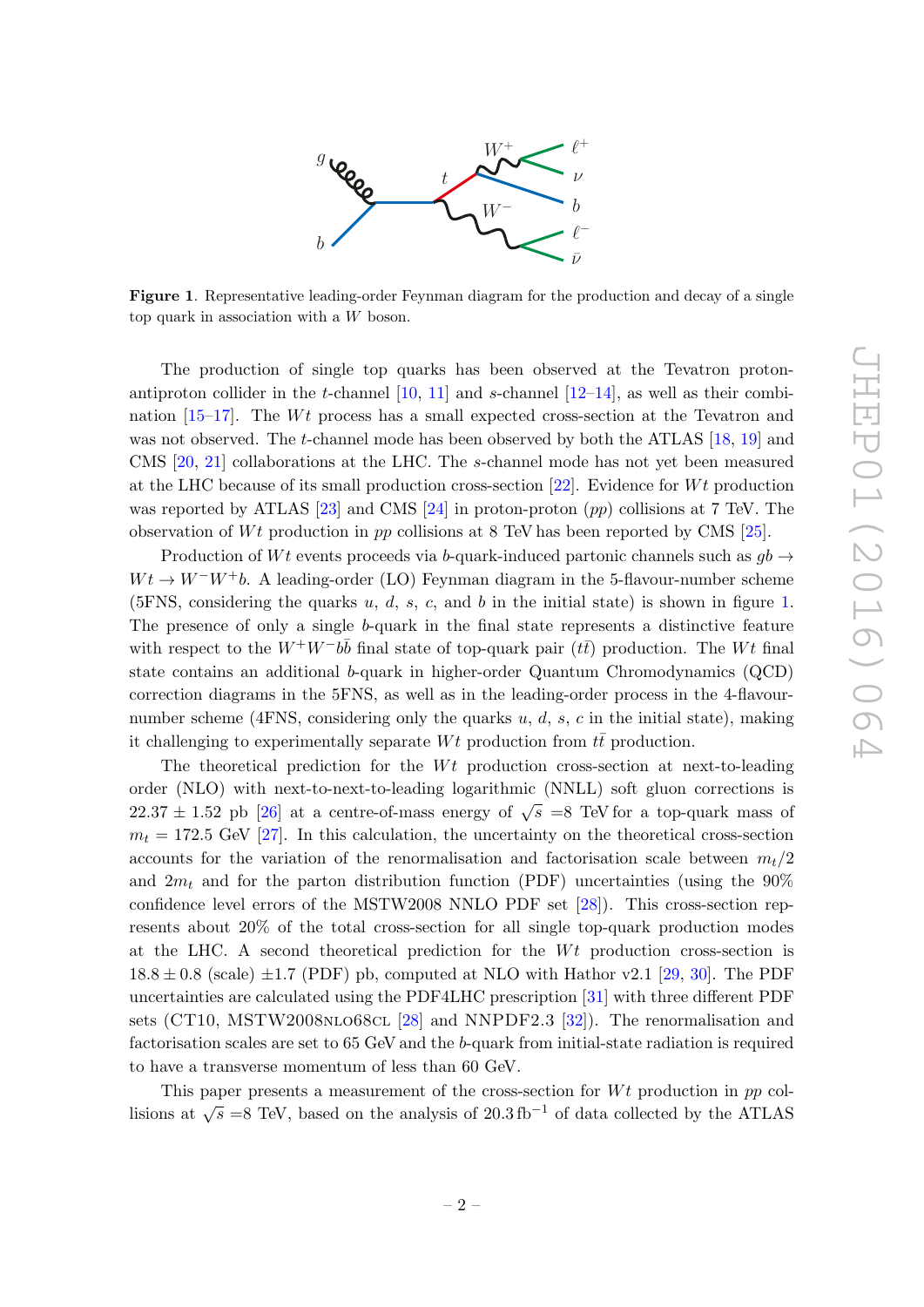detector in 2012. The measurement is carried out in the dilepton final state shown in fig-ure [1](#page-2-0) where each W boson decays to an electron or a muon and a neutrino ( $e\nu$  or  $\mu\nu$ ). This analysis requires two opposite-sign high-transverse-momentum  $(p_T)$  leptons  $(ee, e\mu, \mu\mu)$ , missing transverse momentum  $(E_{\text{T}}^{\text{miss}})$ , and one high- $p_{\text{T}}$  central jet, which is required to contain a b-hadron (b-jet). The main background to this signature is from  $t\bar{t}$  production, with smaller backgrounds coming from dibosons  $(WW, WZ, ZZ)$ ,  $Z + \text{jets}$ , and events where one or both leptons are misidentified (fake-lepton events) or non-prompt. Control regions enriched in  $t\bar{t}$  and other background events are also defined. Events in the  $t\bar{t}$ enriched regions fulfil the same lepton and missing transverse momentum requirements, and have exactly two jets, with one or both of the jets required to be identified as a b-jet. Events in the other background-enriched regions have one or two jets which are required to not be identified as b-jets. The backgrounds are estimated with simulation, except the non-prompt or fake-lepton background, which is estimated from data. Boosted decision trees (BDT) are used to optimise the discrimination between signal and background [\[33\]](#page-27-14). The cross-section is extracted using a profile likelihood fit of the BDT response. The background normalisation and the systematic uncertainties are constrained by simultaneously analysing phase-space regions with substantial  $Wt$  signal contributions and regions where the  $Wt$  contributions are negligible. The ratio of the measured cross-section to the theoretical prediction (which assumes  $V_{tb} = 1$ ) is used to extract a value of  $|f_{\text{LV}}V_{tb}|$ .

In the 5FNS, the  $Wt$  single top-quark process overlaps and interferes with  $t\bar{t}$  production at NLO where diagrams involving two top quarks are part of the real emission corrections to Wt production [\[34](#page-27-15), [35\]](#page-27-16). A calculation in the 4FNS scheme includes  $Wt$  and  $t\bar{t}$  as well as non-top-quark diagrams [\[36\]](#page-27-17) and the interference between  $Wt$  and  $t\bar{t}$  enters already at tree level. A measurement of the cross-section inside a fiducial acceptance, designed to reduce the dependence on the theory assumptions, is also presented. The fiducial acceptance is defined using physics objects constructed of stable particles to approximate the  $Wt$ detector acceptance. The cross-section for the sum of  $Wt$  and  $t\bar{t}$  production is measured in this fiducial acceptance.

This paper is organised as follows: section [2](#page-3-0) provides a brief overview of the ATLAS detector and the definition of physics objects. Section [3](#page-5-0) describes the data and Monte Carlo samples used for the analysis. Section [4](#page-7-0) describes the event selection and background estimation. Section [5](#page-8-0) presents the procedure defined to discriminate the signal from the backgrounds using BDTs. The dominant systematic uncertainties are discussed in section [6](#page-13-0) . Section [7](#page-18-0) presents the results for the inclusive cross-section measurement and for  $|V_{tb}|$  and discusses the impact of systematic uncertainties. Section [8](#page-21-0) defines the fiducial acceptance and presents the fiducial cross-section measurement. Finally, a summary is presented in section [9](#page-24-0) .

#### 2 The ATLAS detector and object reconstruction

The ATLAS detector [\[37\]](#page-28-0) is a multi-purpose particle detector with a forward-backward symmetric cylindrical geometry and a near  $4\pi$  coverage in solid angle.<sup>[1](#page-3-1)</sup> ATLAS comprises

 $1$ ATLAS uses a right-handed coordinate system with its origin at the nominal interaction point (IP) in the centre of the detector and the z-axis along the beam pipe. The x-axis points from the IP to the centre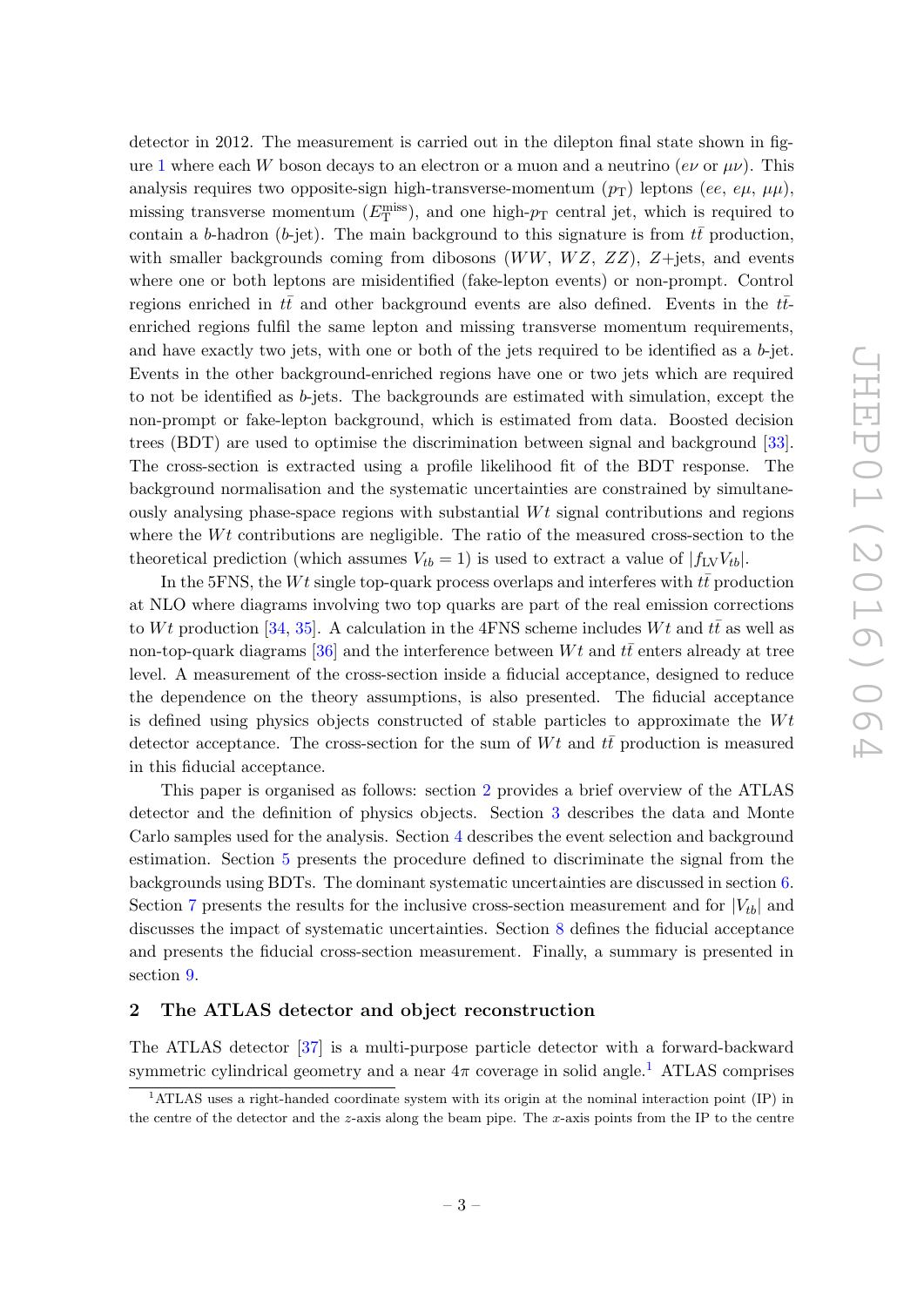an inner detector (ID) surrounded by a thin superconducting solenoid providing a 2 T axial magnetic field, a calorimeter system and a muon spectrometer in a toroidal magnetic field. The ID tracking system covers the pseudorapidity range  $|\eta| < 2.5$  and consists of silicon pixel, silicon microstrip, and transition radiation tracking detectors. The ID provides precise position and momentum measurements for charged particles and allows efficient identification of jets containing b-hadrons. Lead/liquid-argon (LAr) sampling calorimeters provide electromagnetic (EM) energy measurements with high granularity up to  $|\eta| = 2.5$ . A hadron (steel/scintillator-tile) calorimeter covers the central pseudorapidity range ( $|\eta|$ 1.7). The end-cap and forward regions are instrumented with LAr calorimeters for both the EM and hadronic energy measurements up to  $|\eta| = 4.9$ . The muon spectrometer surrounds the calorimeters. It consists of three large air-core toroid superconducting magnet systems, separate trigger detectors and high-precision tracking chambers providing accurate muon tracking for  $|\eta| < 2.7$  and muon triggering for  $|\eta| < 2.4$ .

A three-level trigger system [\[38\]](#page-28-1) is used to select events. The first-level trigger is implemented in hardware and uses a subset of the detector information to reduce the event rate to less than 75 kHz. Two software-based trigger levels, Level-2 and the Event Filter, reduce the rate of Level-1 accepts to about 400 Hz on average.

<span id="page-5-0"></span>Candidate events are characterised by exactly two leptons  $(ee, \mu\mu, e\mu)$ , missing transverse momentum  $E_{\rm T}^{\rm miss}$  due to the neutrinos from the leptonic decays of the two W bosons, and a b-jet originating from the top-quark decay. Electron candidates are reconstructed from energy clusters in the calorimeter which are matched to ID tracks [\[39\]](#page-28-2). Selected electrons must have  $E_T > 25$  GeV and  $|\eta| < 2.47$ , excluding the barrel/end-cap transition region of  $1.37 < |\eta| < 1.52$ . A hit in the innermost layer of the ID is required, to reject photon conversions. Electron candidates are required to fulfil calorimeter-based and trackbased isolation requirements in order to suppress backgrounds from hadron decays. The calorimeter transverse energy within a cone of size  $\Delta R = 0.2$  and the scalar sum of track  $p_{\rm T}$ within  $\Delta R$  of 0.3 around the electron, in each case excluding the contribution from the electron itself, are each required to be smaller than  $E_T$ - and  $\eta$ -dependent thresholds calibrated to give nominal selection efficiencies of 90% for prompt electrons from  $Z \to ee$  decays.

Muon candidates are reconstructed by combining matching tracks reconstructed in both the ID and the muon spectrometer [\[40\]](#page-28-3). Selected muons have a  $p_T > 25$  GeV and  $|\eta|$   $\lt$  2.5. An isolation criterion [\[41\]](#page-28-4) is applied in order to reduce background contamination from events in which a muon candidate is accompanied by hadrons. The ratio of the sum of  $p<sub>T</sub>$  of additional tracks in a variable-size cone around the muon, to the  $p<sub>T</sub>$  of the muon [\[41\]](#page-28-4), is required to be less than 0.05, yielding a selection efficiency of 97% for prompt muons from  $Z \to \mu\mu$  decays.

Jets are reconstructed using the anti- $k_t$  jet clustering algorithm [\[42\]](#page-28-5) with a radius parameter of  $R = 0.4$ , using locally calibrated topological clusters as inputs [\[43\]](#page-28-6). Jet energies are calibrated using energy- and  $\eta$ -dependent correction factors derived from simulation and with residual corrections from in-situ measurements [\[44\]](#page-28-7). Jets are required to be re-

of the LHC ring, and the y-axis points upwards. Cylindrical coordinates  $(r, \phi)$  are used in the transverse plane, φ being the azimuthal angle around the z-axis. The pseudorapidity is defined in terms of the polar angle  $\theta$  as  $\eta = -\ln \tan(\theta/2)$ . Angular separation is measured in units of  $\Delta R \equiv \sqrt{(\Delta \eta)^2 + (\Delta \phi)^2}$ .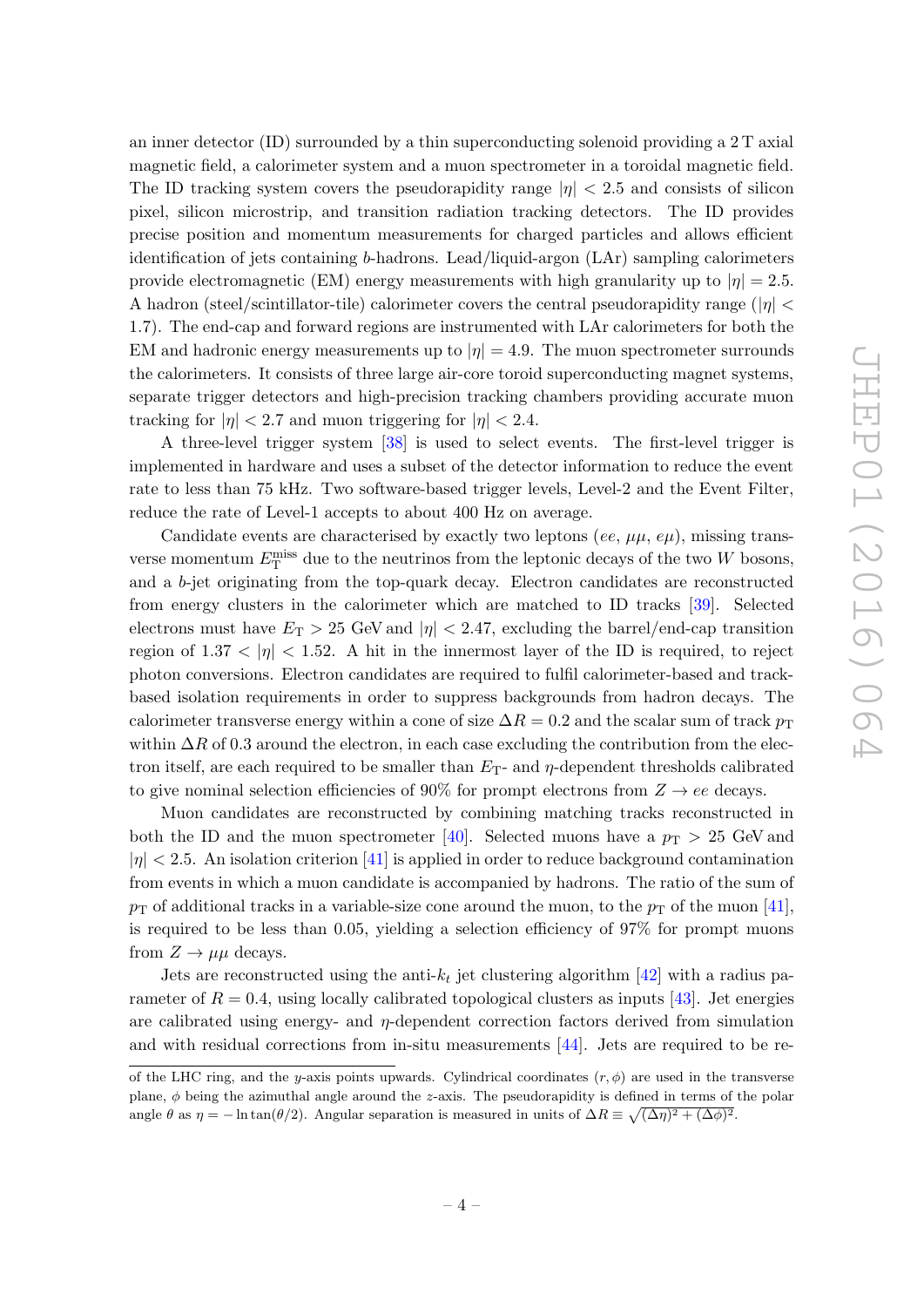constructed in the range  $|\eta| < 2.5$  and to have  $p_T > 20$  GeV. To reduce the contamination due to jets from additional  $pp$  interactions in the same or neighbouring bunch crossings (pileup), tracks originating from the primary vertex must contribute a large fraction to the scalar sum of the  $p<sub>T</sub>$  of all tracks in the jet. This jet vertex fraction (JVF) [\[45\]](#page-28-8) is required to be at least 50% for jets with  $p_T < 50$  GeV and  $|\eta| < 2.4$ .

To avoid double-counting objects in an event and to suppress leptons from heavyflavour decays, overlaps between reconstructed objects are resolved in the following order: (1) jets overlapping with a selected electron within  $\Delta R$  of 0.2 are removed; (2) electrons that are within  $\Delta R$  of 0.4 of a jet are removed; (3) events are rejected if a selected electron shares an ID track with a selected muon; and  $(4)$  muons that are within  $\Delta R$  of 0.4 of a jet are removed.

The identification of b-jets relies of the long lifetime of b-hadrons and the topological properties of secondary and tertiary decay vertices reconstructed within the jet. A combination of multivariate algorithms is used to identify b-jets  $(b$ -tag) [\[46\]](#page-28-9). The b-tag algorithm has an average efficiency of 70% for b-jets from  $t\bar{t}$  decays and an average mis-tag rate of 0 .8% [\[47](#page-28-10) , [48\]](#page-28-11) for light-quark jets.

The missing transverse momentum  $(E_{\text{T}}^{\text{miss}})$  is calculated as the magnitude of the vector sum over the energies of all clusters in the calorimeters, and is refined by applying objectlevel corrections to the contributions arising from identified electrons, muons, and jets [\[49\]](#page-28-12).

#### 3 Data and simulated samples

<span id="page-6-0"></span>The dataset used for this analysis was collected at  $\sqrt{s} = 8$  TeVin 2012 by the ATLAS detector at the LHC, and corresponds, after data quality requirements, to an integrated luminosity of 20.3 fb<sup>-1</sup>. Events are required to have fired either a single-electron or singlemuon trigger. The electron and muon triggers impose a  $p_T$  threshold of 24 GeV, along with isolation requirements on the lepton. To recover efficiency for higher  $p<sub>T</sub>$  leptons, the isolated lepton triggers are complemented by triggers without isolation requirements, but with  $p<sub>T</sub>$  thresholds of 60 GeV and 36 GeV for electrons and muons respectively.

Samples of signal and background events are simulated using various Monte Carlo (MC) generators, as summarised in table [1.](#page-6-0) The generators used for the estimation of the modelling uncertainties are listed together with the reference simulation for the  $Wt$ signal and the  $t\bar{t}$  background. In addition, PDFs used by each generator and the perturbative order in QCD of the respective calculations are provided. All simulation samples are normalised to theoretical cross-section predictions. A top-quark mass of 172.5 GeV is used [\[27\]](#page-27-8).

The  $Wt$  events are simulated using the NLO generator POWHEG-BOX  $[50, 51]$  $[50, 51]$  $[50, 51]$ , interfaced to Pythia [\[52\]](#page-28-15) for parton showering with the Perugia 2011C set of tuned parameters [\[53\]](#page-28-16). In the Powheg-Box event generator, the CT10 [\[54\]](#page-28-17) PDFs are used, while the CTEQ6L1 [\[55\]](#page-29-0) PDFs are used for PYTHIA. The generation of  $Wt$  events is performed in the 5FNS. The overlap and interference between  $Wt$  and  $t\bar{t}$  is handled using the diagramremoval scheme  $(DR)$ , where all doubly resonant NLO  $Wt$  diagrams are removed [\[56\]](#page-29-1). An additional sample, generated with the diagram-subtraction scheme (DS), where the cross-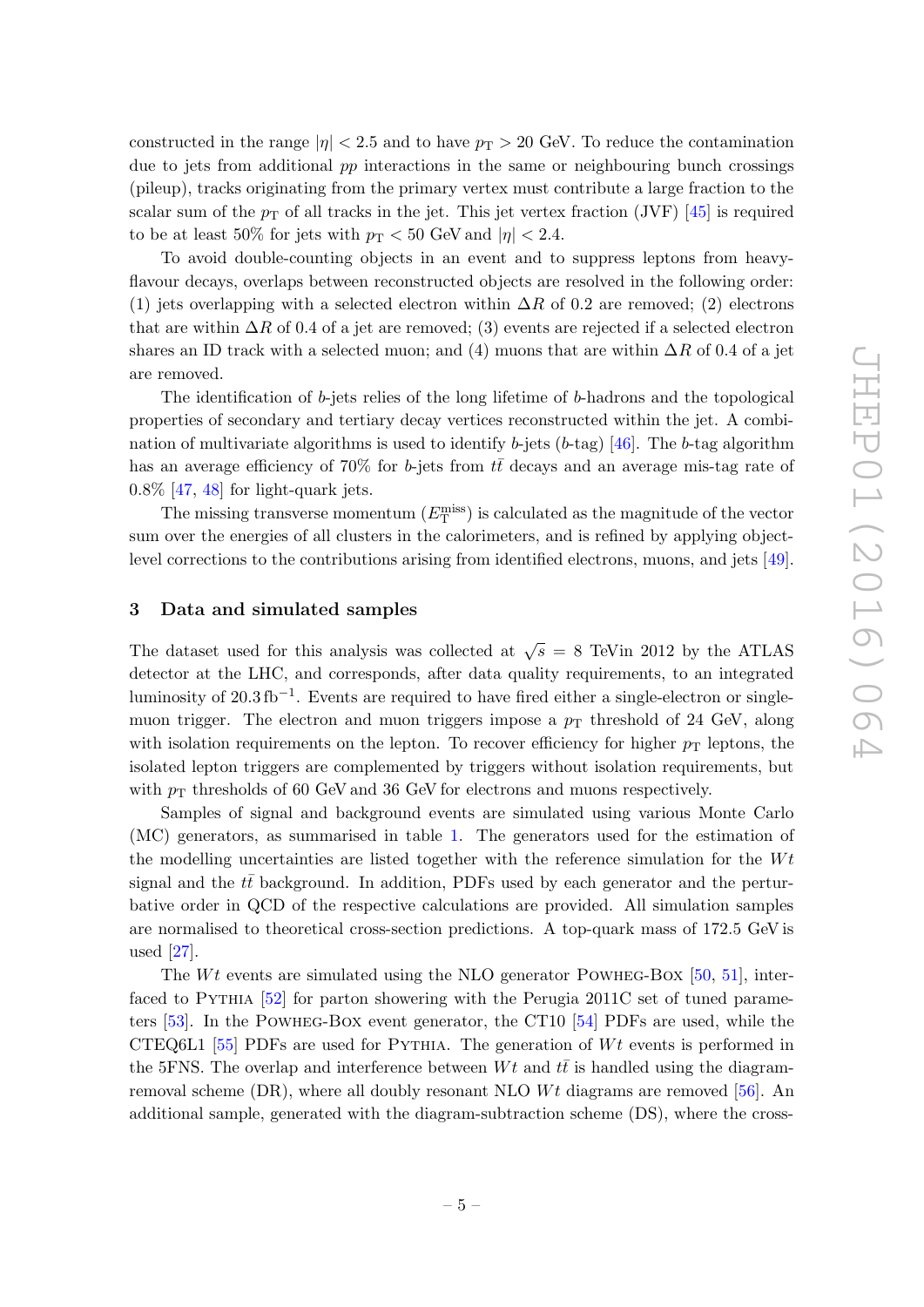| Process                                      | Generator               | PDF     | Normalisation |
|----------------------------------------------|-------------------------|---------|---------------|
| Wt                                           | POWHEG-BOX v1.0         | CT10    |               |
|                                              | $+$ PYTHIA v6.426, DR   | CTEQ6L1 |               |
| $Wt$ <sup>†</sup>                            | POWHEG-BOX v1.0         | CT10    |               |
|                                              | $+$ PYTHIA v6.426, DS   | CTEQ6L1 | $22.37$ pb    |
| $Wt$ <sup>†</sup>                            | POWHEG-BOX v1.0         | CT10    | $(NLO+NNLL)$  |
|                                              | $+$ HERWIG v6.520.2, DR | CT10    |               |
| $Wt$ <sup>†</sup>                            | MC@NLO v4.06            | CT10    |               |
|                                              | $+$ HERWIG v6.520.2, DR | CT10    |               |
| $t\bar{t}$                                   | POWHEG-BOX v1.0         | CT10    |               |
|                                              | $+$ PYTHIA v6.426       | CTEQ6L1 |               |
| $t\bar{t}$ †                                 | POWHEG-BOX v1.0         | CT10    | $253$ pb      |
|                                              | $+$ HERWIG v6.520.2     | CT10    | $(NNLO+NNLL)$ |
| $t\bar{t}$ <sup>†</sup>                      | $MC@NLO$ v4.06          | CT10    |               |
|                                              | $+$ HERWIG v6.520.2     | CT10    |               |
|                                              | ALPGEN $v2.1.4$         | CTEQ6L1 | $88$ pb       |
| WW, WZ, ZZ                                   | $+$ HERWIG v6.520.2     | CT10    | (NLO)         |
|                                              | ALPGEN $v2.1.4$         | CTEQ6L1 | $3450$ pb     |
| $Z(\rightarrow ee, \mu\mu, \tau\tau)$ + jets | $+$ PYTHIA v6.426       | CTEQ6L1 | (NNLO)        |

<span id="page-7-0"></span>**Table 1.** Monte Carlo generators used to model the Wt signal and the background processes at  $\sqrt{s} = 8$  TeV. The samples marked with a † are used as alternatives for Wt or tt $\bar{t}$  to evaluate modelling uncertainties. DR refers to the diagram-removal scheme and DS to the diagram-subtraction scheme to handle the overlap and interference between  $Wt$  and  $t\bar{t}$ , as discussed in the text.

section contribution from Feynman diagrams containing two top quarks is subtracted, is used to evaluate the uncertainty associated with the modelling of the overlap between  $Wt$ and  $t\bar{t}$  [\[56\]](#page-29-1). Two alternative samples are used to determine theory modelling uncertainties: one using MC@NLO [\[57\]](#page-29-2) and the other using Powheg-Box, both interfaced to HERWIG [\[58\]](#page-29-3), with JIMMY for underlying-event modelling [\[59\]](#page-29-4).

The dominant and largely irreducible  $t\bar{t}$  background is simulated with POWHEG-BOX, using the CT10 NLO PDF set, with parton showering and hadronisation performed with PYTHIA. The  $t\bar{t}$  production cross-section is  $\sigma_{t\bar{t}} = 253^{+13}_{-15}$  pb, computed at NNLO in QCD, including resummation of NNLL soft gluon terms [\[60](#page-29-5) [–66\]](#page-29-6).

Smaller backgrounds arise from diboson and  $Z +$ jets production. The ALPGEN LO generator [\[67\]](#page-29-7), interfaced to Herwig, is used to generate diboson events, with the CTEQ6L1 PDF set. Diboson events are normalised to the NLO prediction [\[68\]](#page-29-8). The Z+jets background is generated with Alpgen, interfaced to Pythia, with the CTEQ6L1 PDF set. The diboson estimate also accounts for lower cross-section diboson processes, including  $H \to WW$ . The Z+jets events are normalised to the NNLO prediction [\[69\]](#page-29-9).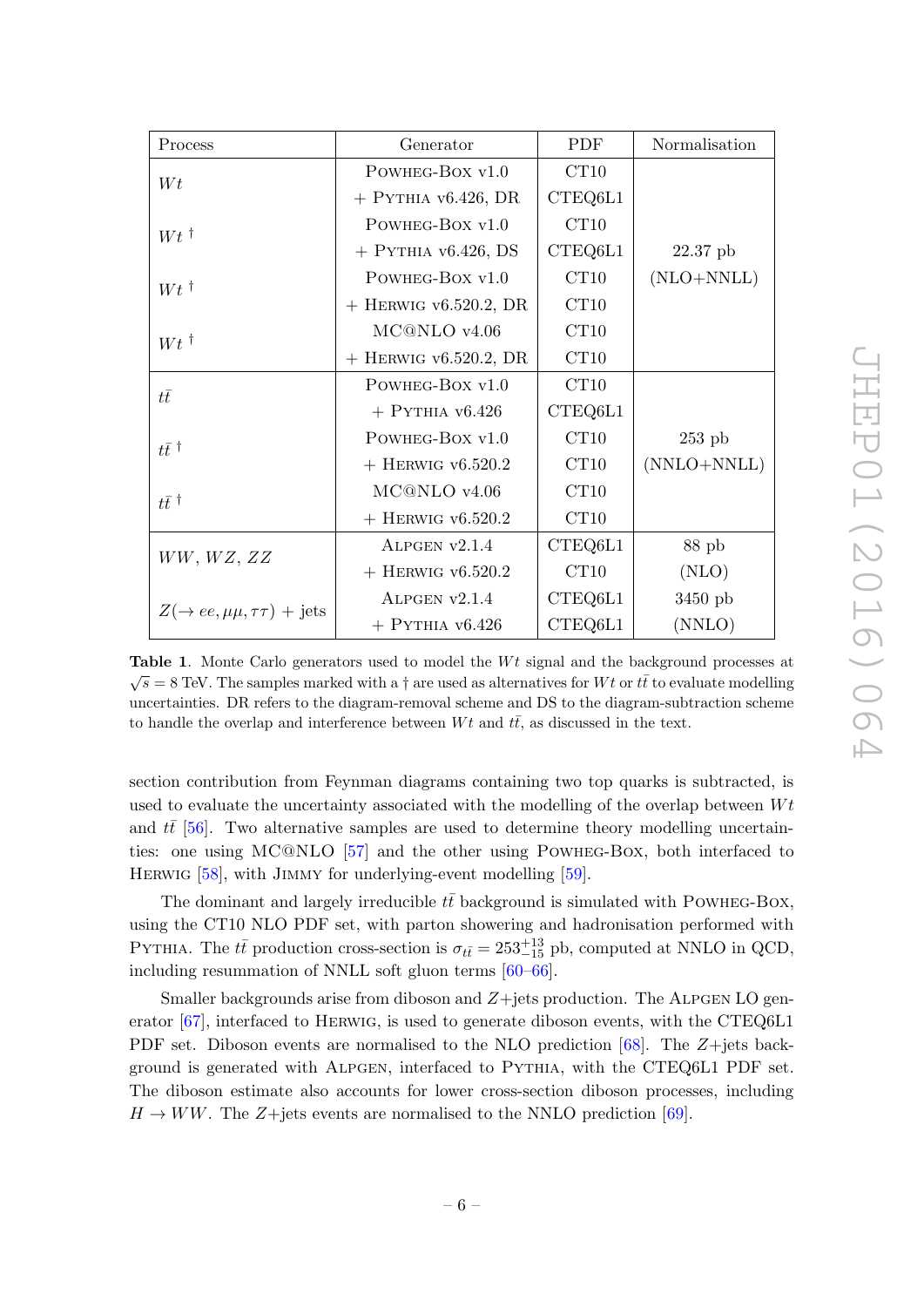The non-prompt or fake-lepton background arises from non-prompt electrons or muons from the weak decay of mesons events, or from events where one or both leptons are misidentified. This background contribution includes the t-channel and s-channel single topquark production modes. The normalisation and shape of the non-prompt or fake-lepton background is determined directly from data, using the matrix method [\[70\]](#page-29-10). In addition to events from the signal data sample (labelled as "tight" events), a second ("loose") set enriched with fake leptons is defined by removing the lepton isolation requirement. Given the probabilities for real and fake leptons that already passed the loose selection to also pass the tight selection, the number of tight events with a fake lepton is determined from a linear system of equations.

<span id="page-8-1"></span>Generated events are passed through a simulation [\[71\]](#page-29-11) of the ATLAS detector based on Geant4 [\[72\]](#page-29-12) and reconstructed using the same procedure as for collision data. The alternative  $t\bar{t}$  samples used to evaluate theory modelling uncertainties are instead processed with the ATLFAST-II [\[71\]](#page-29-11) simulation, which employs a parameterisation of the response of the electromagnetic and hadronic calorimeters, and Geant4 for the other detector components. The simulations also include the effect of multiple  $pp$  collisions per bunch crossing (pileup).

#### 4 Event selection

The dilepton selection requires that each event has a high-quality reconstructed primary vertex, which must be formed from at least five tracks with  $p_T > 0.4$  GeV. Each selected event must contain exactly two isolated opposite-sign leptons  $(e, \mu)$  that originate from the primary vertex, at least one of which must be associated with a lepton that triggered the event. In addition, since the  $Wt$  signature contains a high- $p_T$  quark from the top-quark decay, events are required to have either one jet or two jets.

Events from Z-boson decays (including  $Z \to ee, Z \to \mu\mu$ , and  $Z \to \tau\tau$  with  $\tau \to e$  or  $\mu$ ) are suppressed through requirements on the invariant mass of the dilepton system as well as on  $E_{\rm T}^{\rm miss}$  and the pseudorapidity of the leptons+jet(s) system. Events containing sameflavour leptons (ee or  $\mu\mu$ ) are rejected if the invariant mass of the lepton pair is between 81 GeV and 101 GeV. Events are also required to have  $E_{\rm T}^{\rm miss} > 40$  GeV, with the threshold raised to 70 GeV if the invariant mass of the lepton pair is below 120 GeV. Events containing one electron and one muon are required to have  $E_{\rm T}^{\rm miss} > 20$  GeV, with the threshold raised to 50 GeV if the invariant mass of the lepton pair is below 80 GeV. Since  $Wt$  events are more central than Z+jets events, the pseudorapidity of the system of both leptons and all jets, reconstructed from the vectorial sum of lepton and jet momenta, is required to be  $|\eta^{\rm sys}| < 2.5$ .

<span id="page-8-0"></span>Events are categorised into five regions depending on the jet and b-tag multiplicities. The largest number of expected signal events is in the 1-jet region with one b-tagged jet, while events in the two-jet regions with one or two b-tags are dominated by  $t\bar{t}$ . These three regions are included in the cross-section fit. Two additional regions are used to validate the modelling of the other backgrounds but are not included in the fit. One-jet and two-jet events that have zero b-tagged jets compose the 0-tag control regions, which are enhanced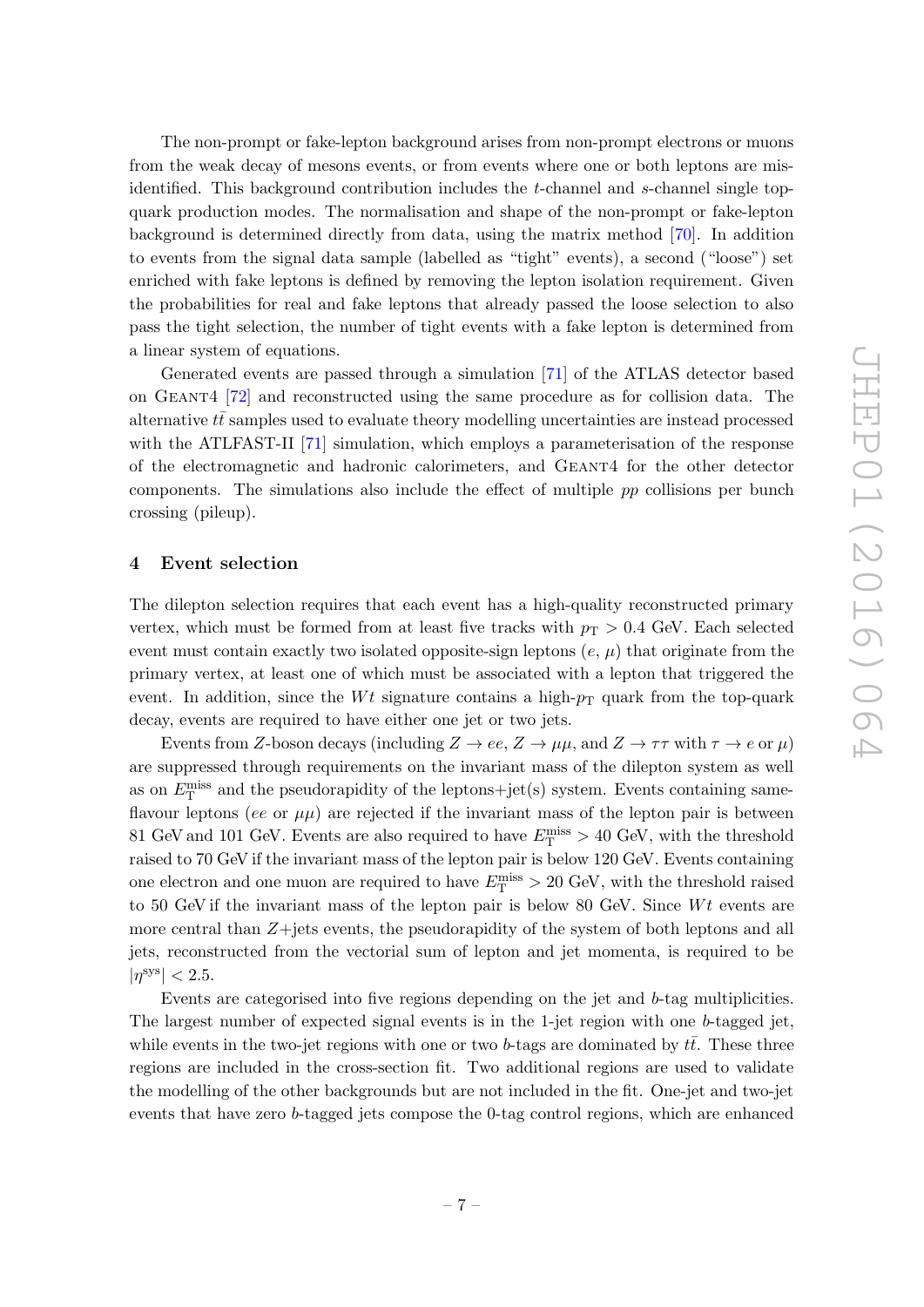| Process                   | $1$ -jet $1$ -tag | $2$ -jet 1-tag | $2$ -jet $2$ -tag | $1$ -jet $0$ -tag | $2$ -jet $0$ -tag |
|---------------------------|-------------------|----------------|-------------------|-------------------|-------------------|
| Wt                        | 1000(140)         | 610(70)        | 160(50)           | 660(100)          | 290(30)           |
| $t\bar{t}$                | 4500(700)         | 7600(900)      | 5000(900)         | 2600(400)         | 2660(330)         |
| Diboson                   | 40(30)            | 35(15)         | 1(1)              | 1600(500)         | 670(270)          |
| $Z + \text{jets}$         | 70(40)            | 60(40)         | 7(4)              | 2600(1400)        | 900(500)          |
| Non-prompt or fake lepton | 24(15)            | 27(15)         | 13(7)             | 130(70)           | 80(50)            |
| Total background          | 4600(700)         | 7700(900)      | 5000(900)         | 6900(1400)        | 4300(600)         |
| Signal+Background         | 5600(800)         | 8300(900)      | 5200(900)         | 7600(1500)        | 4600(600)         |
| Observed                  | 5585              | 8371           | 5273              | 7530              | 4475              |

**Table 2.** Numbers of expected events for the Wt signal and the various background processes and observed events in data in the five regions, with their predicted uncertainties. Uncertainties shown include all sources of statistical and systematic uncertainty, summed in quadrature.

<span id="page-9-0"></span>in the other backgrounds. Observed yields and kinematic distributions in the 0-tag control regions are studied while choosing the selection cuts; the three regions included in the cross-section fit are not part of this optimisation procedure.

The predicted event yields for signal and backgrounds, and their uncertainties, are summarised in table [2.](#page-8-1) Uncertainties from different sources are added in quadrature, not taking into account possible correlations. Many of the sources of systematic uncertainty are common to the  $Wt$  signal and  $t\bar{t}$  background processes, and correlated between regions (see section [6\)](#page-13-0). The numbers of events observed in data and the total predicted yields are compatible within the uncertainties. The  $Wt$  signal comprises 21% of the total expected event yield in the 1-jet 1-tag region. The main background originates from the production of top-quark pair events, which accounts for almost 80% of the total event yield in the 1-jet 1-tag region. For the other regions included in the fit, the expected fraction of signal events is smaller, 9% in the 2-jet 1-tag region and 3% in the 2-jet 2-tag region, which is the most enriched in  $t\bar{t}$ . The other backgrounds are small in the 1-jet 1-tag and 2-jet regions where they account for 2% of the total event yield. The 0-tag control regions are enriched in other backgrounds (diboson, Z+jets and non-prompt or fake lepton), which contribute 40–60% of the total event yield.

The  $E_{\rm T}^{\rm miss}$  distributions of events in the 0-tag regions are shown in figure [2](#page-9-0) to demonstrate the good modelling of the other backgrounds. The behaviour of this distribution at low  $E_{\rm T}^{\rm miss}$  values is a result of the different requirements for same-flavour and opposite-flavour leptons. Figures [3](#page-9-1) and [4](#page-10-0) show the distributions of kinematic variables of reconstructed objects for the three b-tagged regions. The data distributions are well modelled by the background and signal expectations in all regions.

#### 5 Analysis

<span id="page-9-1"></span>The separation of the  $Wt$  signal from the dominant background from top-quark pairs is accomplished through the use of a BDT algorithm [\[33\]](#page-27-14) in the TMVA framework [\[73\]](#page-30-0). The BDTs are trained separately in three regions, 1-jet 1-tag, 2-jet 1-tag and 2-jet 2 tag, using simulated  $Wt$  events as signal and simulated  $t\bar{t}$  events as background. Three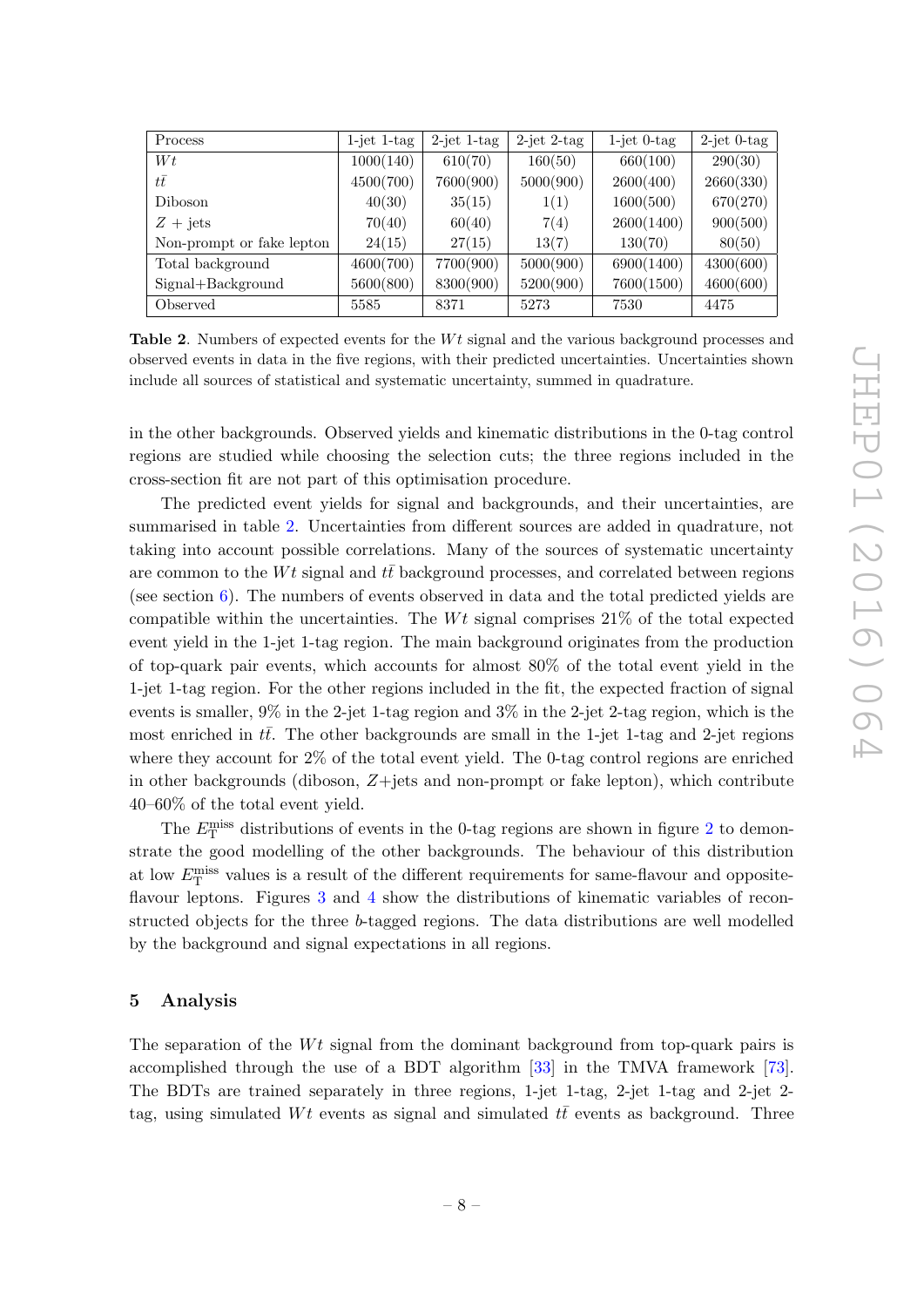

**Figure 2.** Distributions of the missing transverse momentum  $E_T^{\text{miss}}$  in (a) 1-jet and (b) 2-jet events with 0 *b*-tags. The simulated signal and background contributions are scaled to their expectations. The hatched area represents the sum in quadrature of the statistical and systematic uncertainties. The last bin includes the overflow.

<span id="page-10-0"></span>

**Figure 3.** Distributions, in the 1-jet 1-tag region, of (a)  $p_T$  of the leading lepton  $(\ell_1)$ , (b)  $p_T$ of the second-leading lepton  $(\ell_2)$ , (c)  $p_T$  of the jet  $(j_1)$ , and (d)  $E_T^{\text{miss}}$ . The simulated signal and background contributions are scaled to their expectations. The hatched area represents the sum in quadrature of the statistical and systematic uncertainties. The last bin includes the overflow.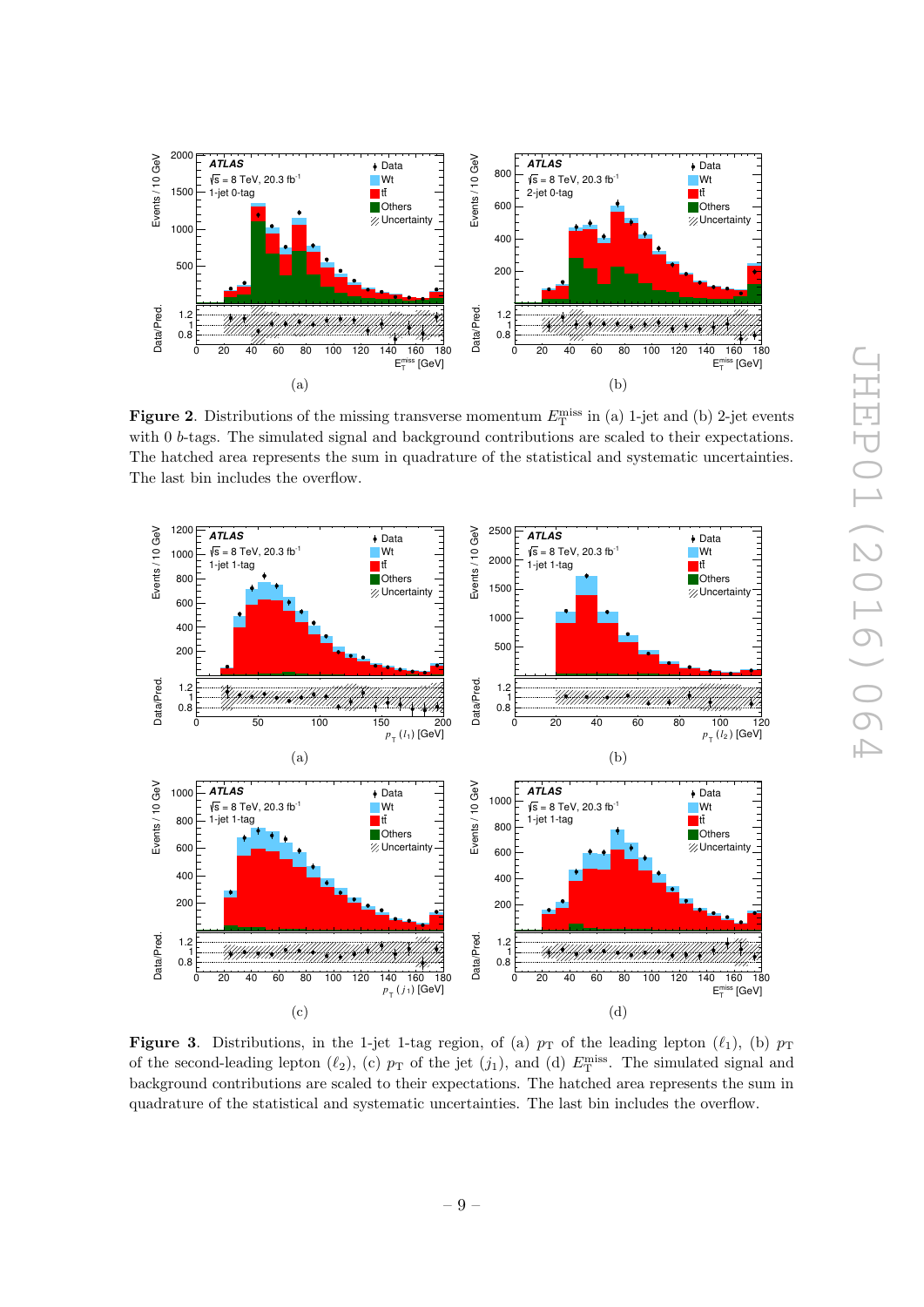

**Figure 4.** Distributions of the  $p<sub>T</sub>$  of the leading jet  $(j<sub>1</sub>)$  and the second-leading jet  $(j<sub>2</sub>)$  in the  $(a,b)$ 2-jet 1-tag and  $(c,d)$  2-jet 2-tag regions. The simulated signal and background contributions are scaled to their expectations. The hatched area represents the sum in quadrature of the statistical and systematic uncertainties. The last bin includes the overflow.

equal-size  $Wt$  samples are combined to reduce sensitivity to the modelling uncertainties and to maximise the number of events available for training: the POWHEG-BOX+PYTHIA sample with the DR scheme, the POWHEG-BOX+PYTHIA sample with the DS scheme, and the POWHEG-BOX+HERWIG sample with the DR scheme. The ADABOOST boosting algorithm is used [\[74\]](#page-30-1). This algorithm increases the event weight for mis-classified events for consecutive trees in the training. The final BDT is then the weighted average over all trees. The list of variables entering the BDT algorithm is chosen based on the power to discriminate the  $Wt$  signal from the  $t\bar{t}$  background and is derived from a large set of kinematic variables that show good agreement between data and MC simulation. The number of input variables is a compromise between the achievable discrimination power and possible overtraining. As a result of this optimisation procedure, 13, 16, and 16 variables are selected for the 1-jet 1-tag, 2-jet 1-tag, and 2-jet 2-tag regions, respectively.

The BDT input variables used in the three regions are explained below and are listed in table [3](#page-12-0) together with their importance ranking. The objects (denoted  $o_1, \ldots, o_n$ ) used to define these kinematic variables are the leading- and second-leading lepton  $(\ell_1 \text{ and } \ell_2)$ and jet  $(j_1 \text{ and } j_2)$  as well as  $E_{\text{T}}^{\text{miss}}$ . The kinematic variables are defined as follows.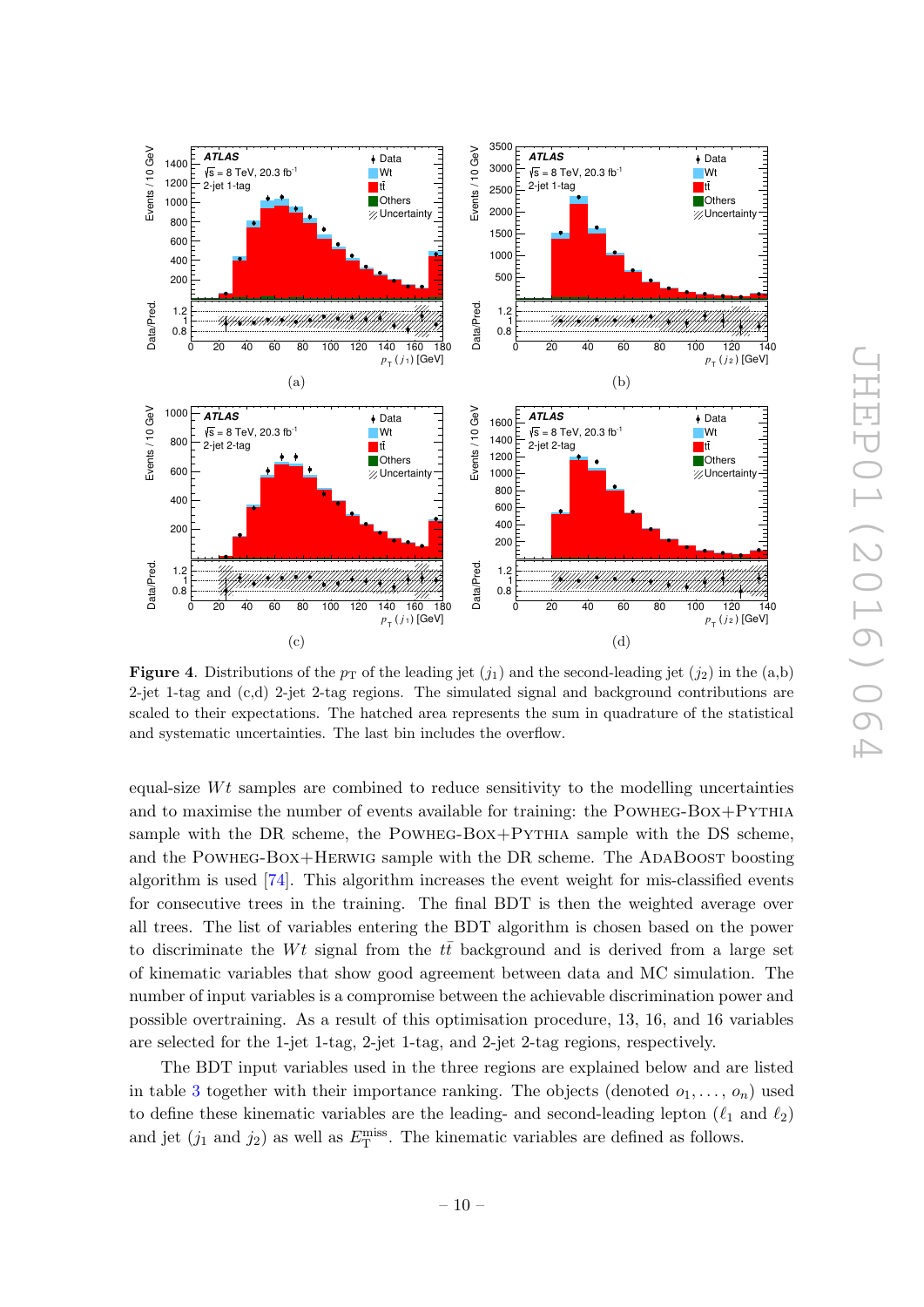- $\bullet$   $p_T^{\rm sys}$  $T<sup>sys</sup>(o_1, \ldots, o_n)$ , magnitude of the vector sum of the transverse momenta of the objects.
- $\sum E_{\text{T}}$ , the scalar sum of transverse energy of calorimeter cells. For cells associated with electrons and jets, the corresponding corrections are applied.
- $\bullet$   $\sigma$  ( $p_T^{\rm sys}$  $T<sup>sys</sup>(o_1, ..., o_n)$ , the ratio of  $p_T<sup>sys</sup>$  $T<sup>sys</sup>$  to  $(H<sub>T</sub> + \sum E<sub>T</sub>)$ , where  $H<sub>T</sub>$  is the scalar sum of the transverse momenta of the objects.
- $\Delta p_{\rm T}(o_1, o_2)$ , the difference in  $p_{\rm T}$  between the two objects.
- $\Delta R(o_1, o_2)$ , the separation of the two objects in  $\phi$ - $\eta$  space.
- $m_T(o_1, o_2)$ , the transverse mass, given by  $\sqrt{2p_T(o_1)p_T(o_2)(1 \cos \Delta \phi)}$ .
- Centrality  $(o_1, o_2)$ , the ratio of the scalar sum of the  $p_T$  of the two objects to the sum of their energies.
- $m(o_1, o_2)$ , the invariant mass of the system of the two objects.
- $\bullet$   $m_{\text{T2}}$ , which contains information about the presence of the two neutrinos from the two W-boson decays [\[75](#page-30-2)[–77\]](#page-30-3). The  $m_{T2}$  algorithm creates candidates for the transverse momenta of the two neutrinos, which must sum to give the missing transverse momentum. These are combined with the momenta of the two leptons to form the transverse mass of two candidate W bosons, with each also fulfilling a W-boson mass constraint. For each such candidate pair, the larger of the two transverse masses is kept. Then  $m_{T2}$  is given by the smallest transverse mass in all possible candidate pairs.
- $E/m(o_1, o_2, o_3)$ , the ratio of the energy of the system of the three objects to the invariant mass of this system.

Figure [5](#page-13-1) compares the shapes of the most important variables in the 1-jet 1-tag region for  $Wt$  and  $t\bar{t}$  events and shows a comparison of the data and the SM predictions. The most important variable is  $p_T^{\rm sys}$  $T<sup>sys</sup>(\ell_1, \ell_2, E<sup>miss</sup>_T, j_1)$ , which is sensitive to the unidentified b-quark in  $t\bar{t}$  events. This variable peaks at lower values for  $Wt$  and has a longer tail for  $t\bar{t}$ . The second most important variable is the separation of the leading lepton and the jet, in  $\phi$ - $\eta$ space. These two objects originate from the same top quark in  $Wt$  events, leading to a sharper peak than in  $t\bar{t}$  events. Figure [6](#page-14-0) shows the most important discriminating variables in the 2-jet regions. Here, the  $p_T^{\rm sys}$  $_{\rm T}^{\rm sys}$  distribution also peaks at lower values for  $Wt$  than for  $t\bar{t}$ , but the distribution is also broader for  $Wt$ , resulting in a long tail. The invariant mass variables are important for 2-jet events, where half of the possible lepton-jet pairings correspond to the objects from the decay of one of the top quarks in  $t\bar{t}$  events leading to a peak at lower invariant mass. For  $Wt$ , only one quarter of the possible pairings of jets and leptons correspond to the objects from the top-quark decay.

<span id="page-12-0"></span>The BDT response for the three regions is shown in figure [7.](#page-15-0) The  $Wt$  signal is larger at positive BDT response values, while the  $t\bar{t}$  background dominates for negative BDT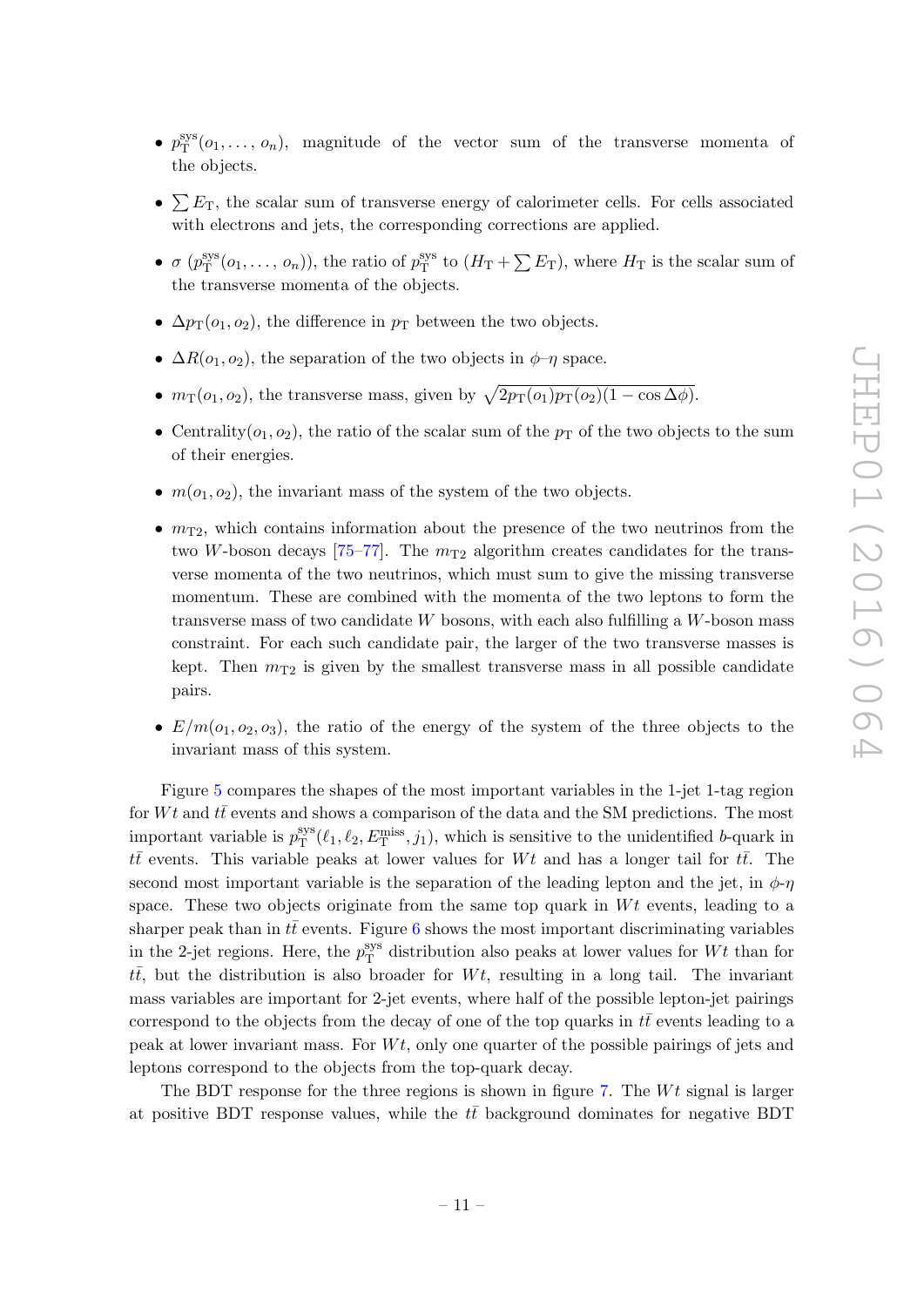| Variable                                                                             | $1$ -jet, $1$ -tag | 2-jet 1-tag   2-jet 2-tag |                |
|--------------------------------------------------------------------------------------|--------------------|---------------------------|----------------|
| $p_{\rm T}^{\rm sys}$ $(\ell_1, \ell_2, E_{\rm T}^{\rm miss}, j_1)$                  | 1                  |                           |                |
| $p_{\rm T}^{\rm sys}$ $(\ell_1, \ell_2, j_1)$                                        | 7                  |                           |                |
| $p_{\rm T}^{\rm sys}$ $(\ell_1, \ell_2)$                                             | 13                 |                           |                |
| $p_{\rm T}^{\rm sys} (j_1, j_2)$                                                     |                    | 10                        | 1              |
| $p_{\rm T}^{\rm sys}$ $(\ell_1, \ell_2, E_{\rm T}^{\rm miss})$                       |                    | 12                        | $\overline{2}$ |
| $p_{\rm T}^{\rm sys}$ ( $\ell_1, \ell_2, E_{\rm T}^{\rm miss}, j_1, j_2$ )           |                    | 13                        |                |
| $p_T^{\rm sys} (\ell_1, j_1)$                                                        |                    |                           | 13             |
| $\sigma(p_T^{\rm sys})$ $(\ell_1, \ell_2, E_T^{\rm miss}, j_1)$                      | $\overline{4}$     | 5                         |                |
| $p_{\rm T}$ $(j_2)$                                                                  |                    |                           | 8              |
| $\Delta p_{\rm T}$ ( $\ell_1, \ell_2$ )                                              | 8                  |                           |                |
| $\Delta p_{\rm T} ((\ell_1, \ell_2, j_1), (E_{\rm T}^{\rm miss}))$                   | 9                  |                           |                |
| $\Delta p_{\rm T}$ ( <i>E</i> <sub>T</sub> <sup>miss</sup> , <i>j</i> <sub>1</sub> ) |                    | 9                         |                |
| $\Delta p_{\rm T}$ ( $\ell_1, \ell_2, E_{\rm T}^{\rm miss}, j_1$ )                   |                    | 16                        |                |
| $\Delta p_{\rm T}$ ( $\ell_2, j_2$ )                                                 |                    |                           | 14             |
| $\Delta R$ $(\ell_1, j_1)$                                                           | $\overline{2}$     |                           | 5              |
| $\Delta R$ ( $\ell_2, j_1$ )                                                         |                    | $\overline{4}$            | 10             |
| $\Delta R$ ( $\ell_2, j_2$ )                                                         |                    | 6                         |                |
| $\Delta R$ ( $\ell_2, j_1$ )                                                         |                    | 11                        |                |
| $\Delta R$ ( $\ell_1,\ell_2$ )                                                       |                    | 14                        |                |
| $\Delta R ((\ell_1, \ell_2), j_2)$                                                   |                    |                           | 9              |
| $m(\ell_2, j_1)$                                                                     | 10                 | 3                         | 3              |
| $m(\ell_1, j_2)$                                                                     |                    | $\mathbf{1}$              | 4              |
| $m(j_1, j_2)$                                                                        |                    | $\overline{2}$            |                |
| $m(\ell_2, j_2)$                                                                     |                    | 7                         | 7              |
| $m(\ell_1,j_1)$                                                                      |                    | 8                         | 6              |
| $m(\ell_1,\ell_2)$                                                                   |                    | 15                        |                |
| $m(\ell_2, j_1, j_2)$                                                                |                    |                           | $11\,$         |
| $m(\ell_1, \ell_2, j_1, j_2)$                                                        |                    |                           | 15             |
| $m_{\rm T}$ $(j_1, E_{\rm T}^{\rm miss})$                                            | $\overline{5}$     |                           |                |
| $m_{\rm T2}$                                                                         | $11\,$             |                           |                |
| $E/m (\ell_1, \ell_2, j_2)$                                                          |                    |                           | 16             |
| $\sum E_{\rm T}$                                                                     | 3                  |                           |                |
| Centrality $(\ell_1, \ell_2)$                                                        | 6                  |                           |                |
| Centrality $(\ell_1, j_1)$                                                           | 12                 |                           |                |
| Centrality $(\ell_2, j_2)$                                                           |                    |                           | 12             |

<span id="page-13-1"></span><span id="page-13-0"></span>Table 3. Discriminating variables used in the training of the BDT for each region. The number indicates the relative importance of this variable, with 1 referring to the most important variable. An empty field means that this variable is not used in this region.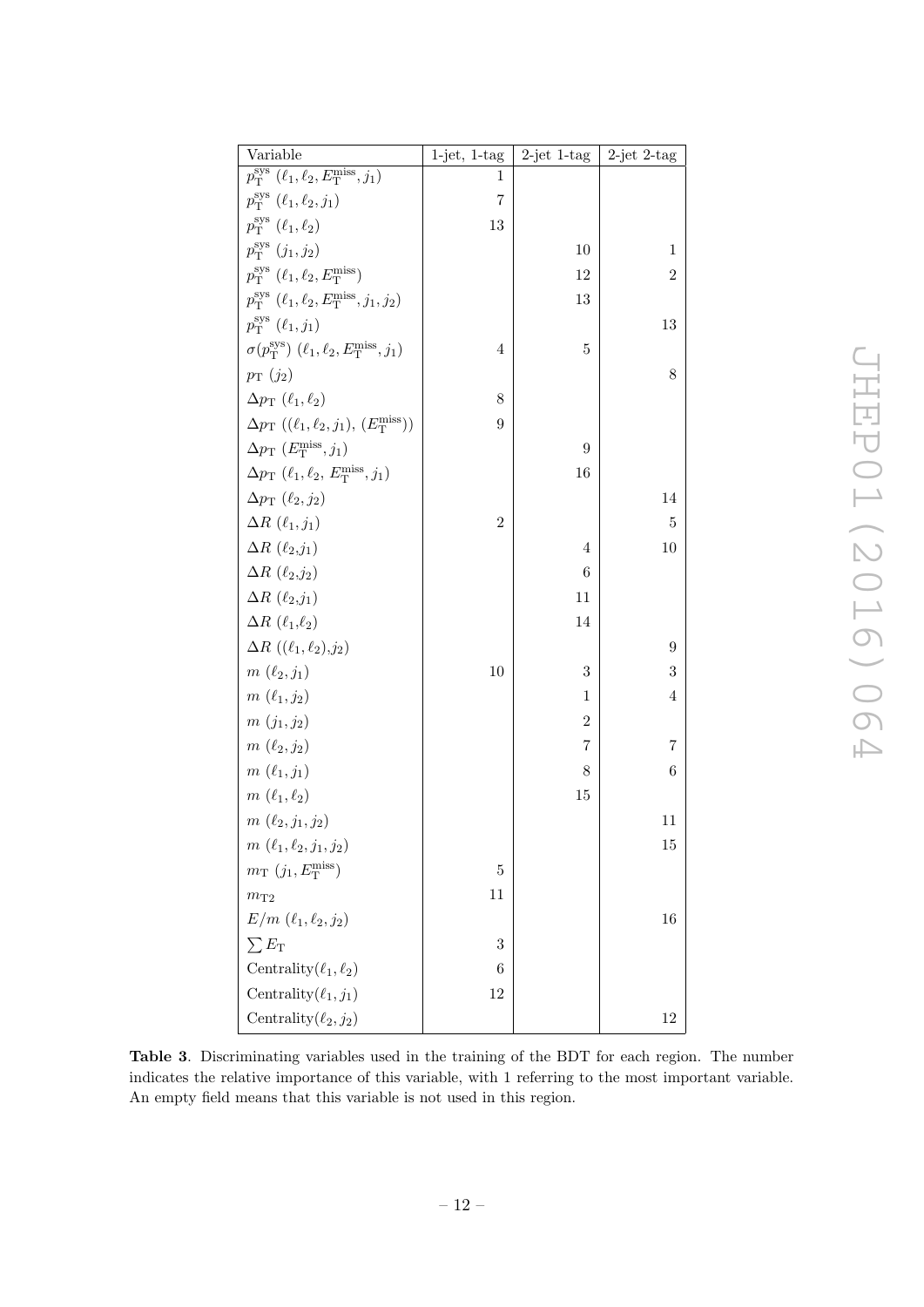

<span id="page-14-0"></span>Figure 5. Distributions of the two most important BDT input variables for the 1-jet 1-tag region. The distributions are shown for (a, b) the  $p_T$  of the system of the leptons, jet and  $E_T^{\text{miss}}$  and (c, d) the  $\Delta R$  between the leading lepton and the jet. Each contribution is normalised to unit area in (a, c) and to its expectation in (b, d). The hatched area represents the sum in quadrature of the statistical and systematic uncertainties. The last bin includes the overflow.

response values. The BDT range in each region is chosen to ensure sufficient simulation statistics in each bin. The BDT separates the signal from the background in all three regions, although even for high BDT response values in the 1-jet 1-tag region, there remains a large expected background from  $t\bar{t}$  events. The BDT responses from figure [7](#page-15-0) are used in the profile likelihood fit swith this binning.

#### 6 Systematic uncertainties

Systematic uncertainties affect the acceptance estimates for the signal and background processes. Some of the systematic uncertainties also affect the shape of the BDT response. Experimental sources of uncertainty arise from the modelling of jets, leptons and  $E_{\rm T}^{\rm miss}$ .

The impact of the uncertainty in the jet energy scale (JES) on the acceptance and shape of the BDT response for  $Wt$  and  $t\bar{t}$  is evaluated in 22 uncorrelated components, each of which can have a  $p_T$  and  $\eta$  dependence [\[44](#page-28-7), [78\]](#page-30-4). The largest components are related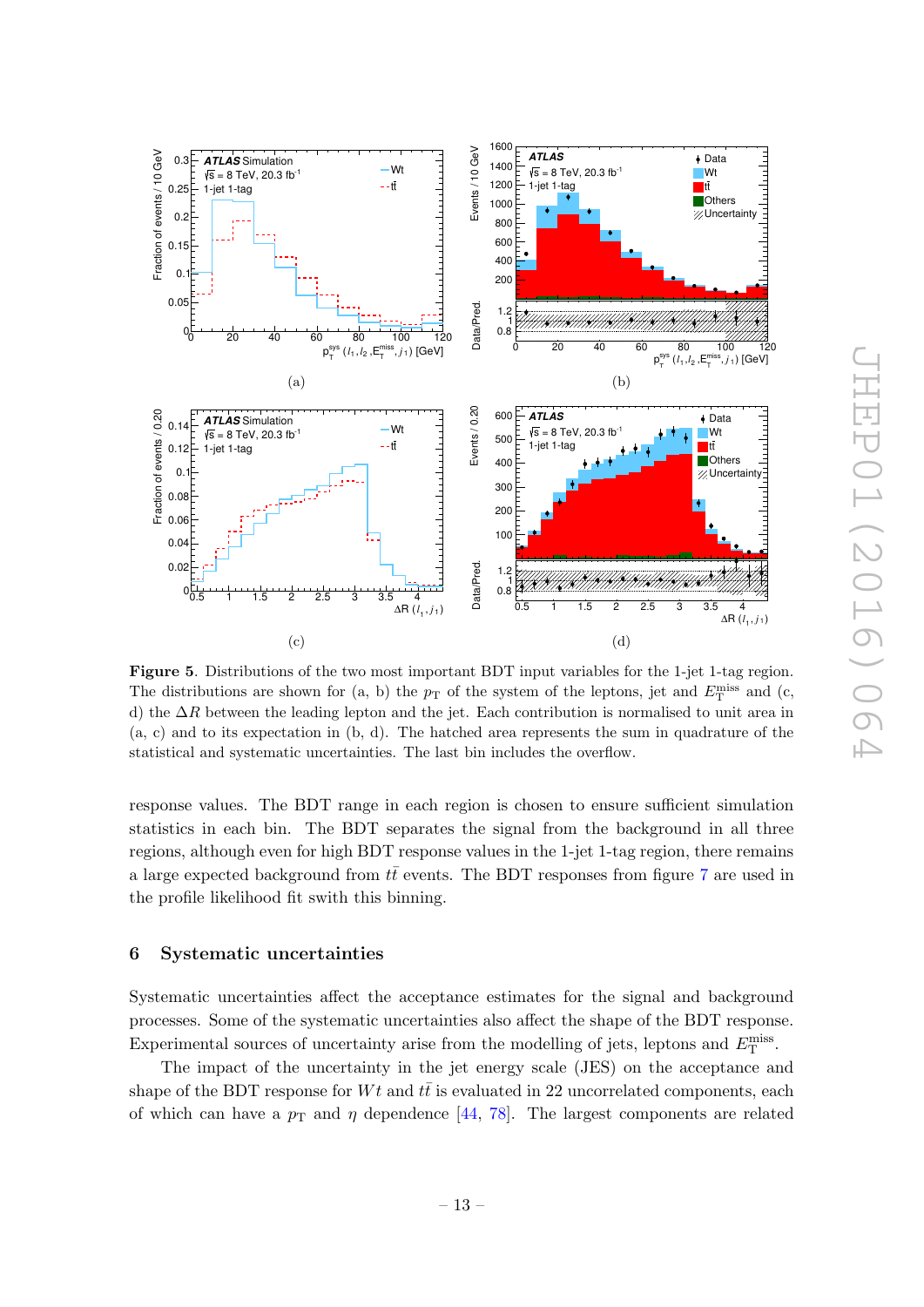

Figure 6. Distributions of the most important BDT input variables in the (a, b) 2-jet 1-tag and  $(c, d)$  2-jet 2-tag regions. The distributions are shown for  $(a, b)$  the invariant mass of the system of the leading lepton and the second-leading jet and  $(c, d)$  the  $p<sub>T</sub>$  of the system of the two jets. Each contribution is normalised to unit area in (a, c) and to its expectation in (b, d). The hatched area represents the sum in quadrature of the statistical and systematic uncertainties. The last bin includes the overflow.

to the modelling and the heavy-flavour correction, with an acceptance uncertainty for  $Wt$ and  $t\bar{t}$  events of 1-2%. The shape uncertainty is taken into account for the JES component with the largest impact on the fit result (JES modelling component 1). The jet energy resolution uncertainty is evaluated by smearing the energy of each jet in the simulation and symmetrising the resulting change in acceptance and BDT response shape [\[79\]](#page-30-5). The resulting acceptance uncertainty for  $Wt$  and  $t\bar{t}$  events is 1-3%, and the shape uncertainty is taken into account.

<span id="page-15-0"></span>The uncertainties in the modelling of the jet reconstruction and the jet vertex fraction requirement are evaluated by randomly discarding jets according to the difference in jet reconstruction efficiency between the data and MC simulation and by varying the the jet vertex fraction requirement, respectively. These uncertainties have an impact on the acceptance for  $Wt$  and  $t\bar{t}$  events of less than 1%. They do not change the shape of the BDT response.

Further uncertainties arise from the modelling of the trigger, reconstruction, and identification efficiencies for electrons  $[80]$  and muons  $[40]$ , as well as from the modelling of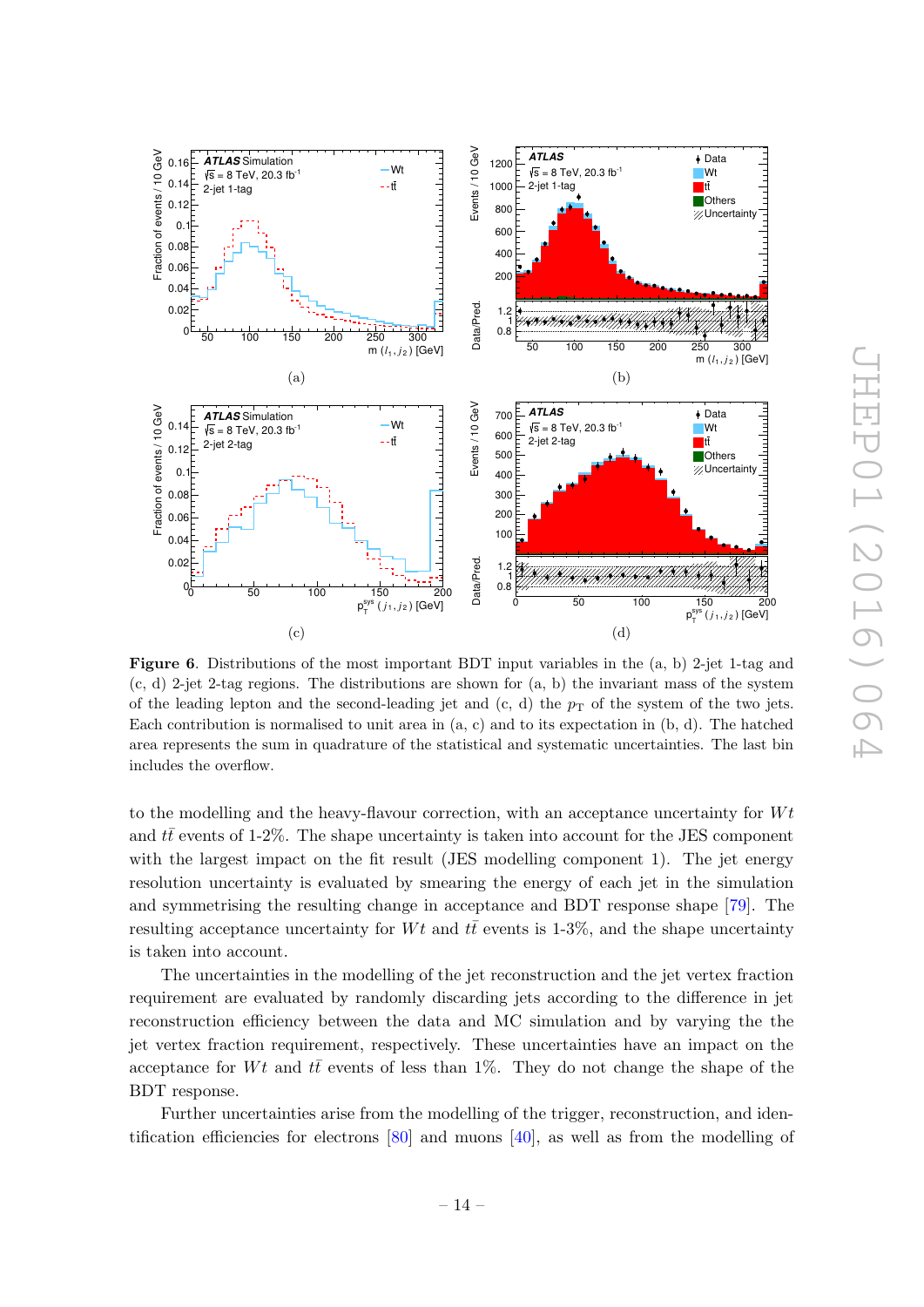



**Figure 7.** BDT response for  $(a, b)$  1-jet 1-tag,  $(c, d)$  2-jet 1-tag and  $(e, f)$  2-jet 2-tag events. Each contribution is normalised to unit area in  $(a, c, e)$  and to its expectation in  $(b, d, f)$ . The hatched area represents the sum in quadrature of the statistical and systematic uncertainties. The first bin includes the underflow and the last bin the overflow.

the electron and muon energy scale and resolution [\[40](#page-28-3) , [81\]](#page-30-7). These have an effect on the acceptance for  $Wt$  and  $t\bar{t}$  events of less than 1%, except for the electron identification uncertainty, which has an acceptance uncertainty for  $Wt$  and  $t\bar{t}$  of 2%. These uncertainties do not change the shape of the BDT response.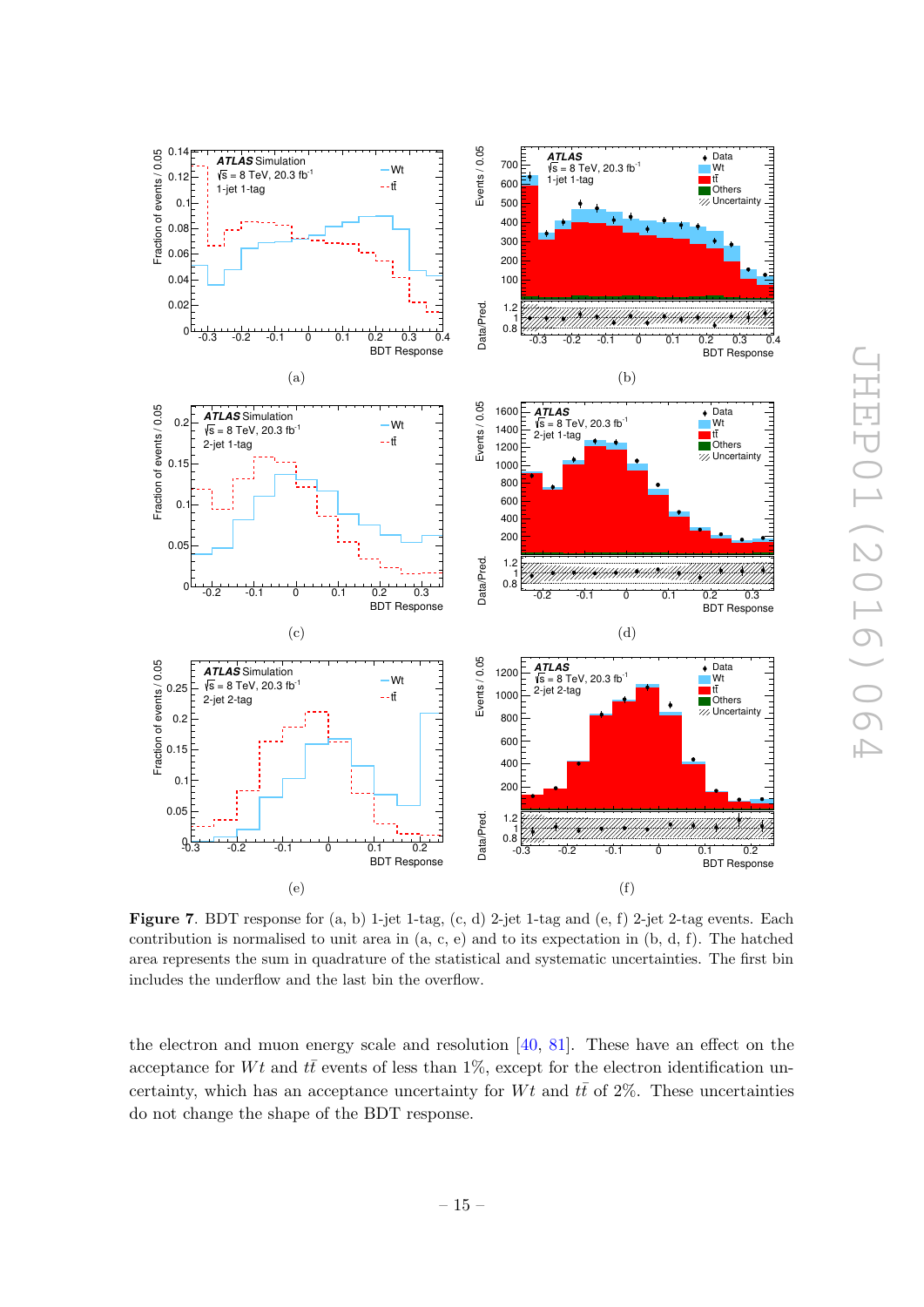Uncertainties in the modelling of the b-tagging efficiency and mis-tag rates are esti-mated from data [\[47,](#page-28-10) [48\]](#page-28-11). These uncertainties depend on the jet flavour and  $p_T$ , and for mis-tag rates also on jet  $\eta$ . The uncertainty for b-jets is evaluated in six components, with the largest component having an acceptance uncertainty for  $Wt$  and  $t\bar{t}$  events of 1–4%, depending on the analysis region [\[48\]](#page-28-11). The b-tag modelling uncertainties do not change the shape of the BDT response.

The variations in lepton and jet energies are propagated to the  $E_{\rm T}^{\rm miss}$  value. This uncertainty has additional contributions from the modelling of the energy deposits which are not associated with any reconstructed object [\[49\]](#page-28-12). Both an energy scale and an energy resolution component are considered. The corresponding acceptance uncertainty for  $Wt$ and  $t\bar{t}$  events is less than 0.3%. The  $E_{\rm T}^{\rm miss}$  scale component also alters the shape of the BDT response.

Theoretical uncertainties are evaluated for the signal as well as the  $t\bar{t}$  predictions. Figure [8](#page-17-0) shows the relative shift of the BDT response associated with four of the theory modelling uncertainties. The uncertainty on the  $Wt$  signal and the  $t\bar{t}$  background associated with initial- and final-state radiation (ISR/FSR) is evaluated using Powheg-Box interfaced to PYTHIA. The renormalisation scale associated with the strong coupling  $\alpha_{\rm S}$ is varied up and down by a factor of two in the matrix-element calculation and a Pythia Perugia 2012 tune is used to create samples with increased and decreased levels of radi-ation that are compatible with 7 TeV ATLAS data [\[82\]](#page-30-8). For  $t\bar{t}$ , the HDAMP parameter of POWHEG-BOX [\[51\]](#page-28-14), which affects the amount of QCD radiation, is varied together with ISR/FSR. This uncertainty is treated as uncorrelated between  $Wt$  and  $t\bar{t}$  events. Figure [8](#page-17-0) shows that this uncertainty has a large effect on the acceptance and also alters the shape of the BDT response.

<span id="page-17-0"></span>The uncertainty associated with the NLO matching method is evaluated by comparing POWHEG-BOX with MC@NLO, both interfaced to HERWIG. Figure [8](#page-17-0) shows that this uncertainty has a dependence on the shape of the BDT response. For  $Wt$  production, the largest impact of this uncertainty is to shift events between the 1-jet 1-tag and 2-jet 2-tag regions. For  $t\bar{t}$  events, the impact of this uncertainty is on the acceptance, where it is 11–12%. This uncertainty is treated as correlated between  $Wt$  and  $t\bar{t}$  events.

The uncertainty associated with the modelling of the hadronisation and parton shower is evaluated by comparing samples where Powheg-Box is interfaced with Pythia to those where it is interfaced with Herwig. This uncertainty alters the shape of the BDT response.

For the  $Wt$  signal, the uncertainty associated with the scheme used to remove overlap with  $t\bar{t}$  is evaluated by comparing the two different schemes: the nominal sample, generated with the DR scheme, is compared to a sample generated with the DS scheme. The relative shift of the BDT response is shown in figure [8.](#page-17-0) The relative shift of this uncertainty is about 5% in the signal region for 1-jet 1-tag events, and grows to large values in the background-dominated region for 2-jet events, where its evaluation is limited by simulation statistics and the predicted event yield is very small. This uncertainty alters the shape of the BDT response.

The evaluation of the PDF uncertainty follows the PDF4LHC prescription [\[31\]](#page-27-12) using three different PDF sets (CT10, MSTW2008NLO68CL [\[28\]](#page-27-9) and NNPDF2.3 [\[32\]](#page-27-13)). The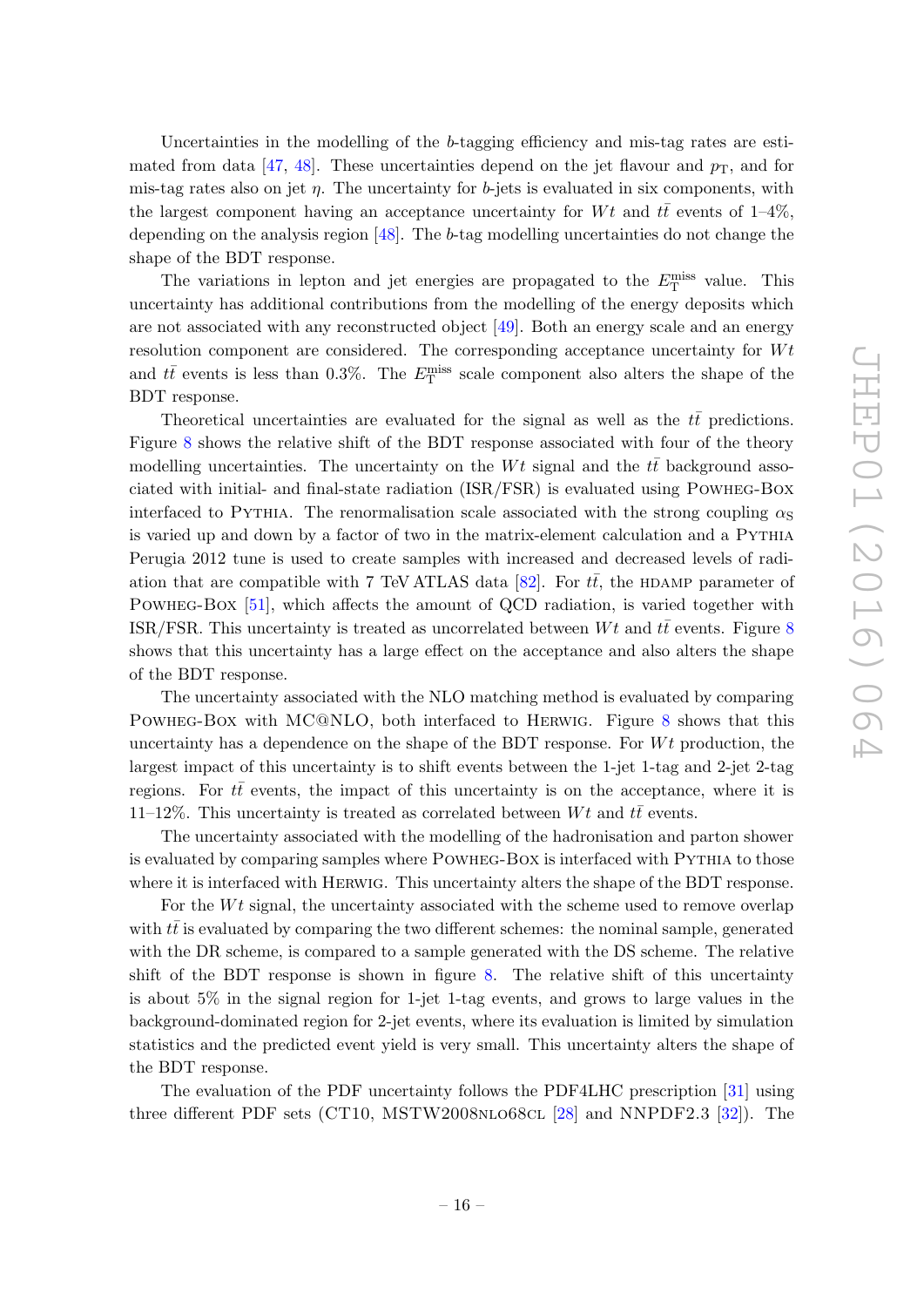<span id="page-18-1"></span><span id="page-18-0"></span>

Figure 8. Relative shift of the BDT response associated with systematic variations of ISR/FSR, NLO matching method, DR/DS and hadronisation for (a) 1-jet 1-tag, (b) 2-jet 1-tag, and (c) 2-jet 2-tag events. DR refers to the diagram-removal scheme, DS to the diagram-subtraction scheme.

uncertainty on the acceptance for  $Wt$  and  $t\bar{t}$  events is evaluated in each of the three analysis regions. The PDF uncertainty is considered correlated between  $Wt$  and  $t\bar{t}$  events, except for  $t\bar{t}$  1-jet events, for which it is considered to be uncorrelated. The PDF uncertainty components that affect the  $t\bar{t}$  acceptance in this region differ from the uncertainty components that affect the  $t\bar{t}$  acceptance in the other regions [\[83\]](#page-30-9).

The normalisation of the  $t\bar{t}$  background has an uncertainty of 6% [\[65](#page-29-13), [66\]](#page-29-6). The diboson background process has an uncertainty of 30% for 1-jet events and 40% for 2-jet events [\[84\]](#page-30-10), which is treated as uncorrelated between different regions. The Z+jets and non-prompt or fake-lepton backgrounds have normalisation uncertainties of 60% to account for possible mismodelling of the jet multiplicity and the acceptance of these small backgrounds [\[85](#page-30-11) , [86\]](#page-30-12). The Z+jets and non-prompt or fake-lepton normalisation uncertainties are treated as uncorrelated between background sources and regions.

The uncertainty on the integrated luminosity is 2.8%. It is derived, following the same methodology as that detailed in ref. [\[87\]](#page-30-13), from a preliminary calibration of the luminosity scale derived from beam-separation scans performed in November 2012. The luminosity uncertainty enters in the extraction of the cross-section as well as in the normalisation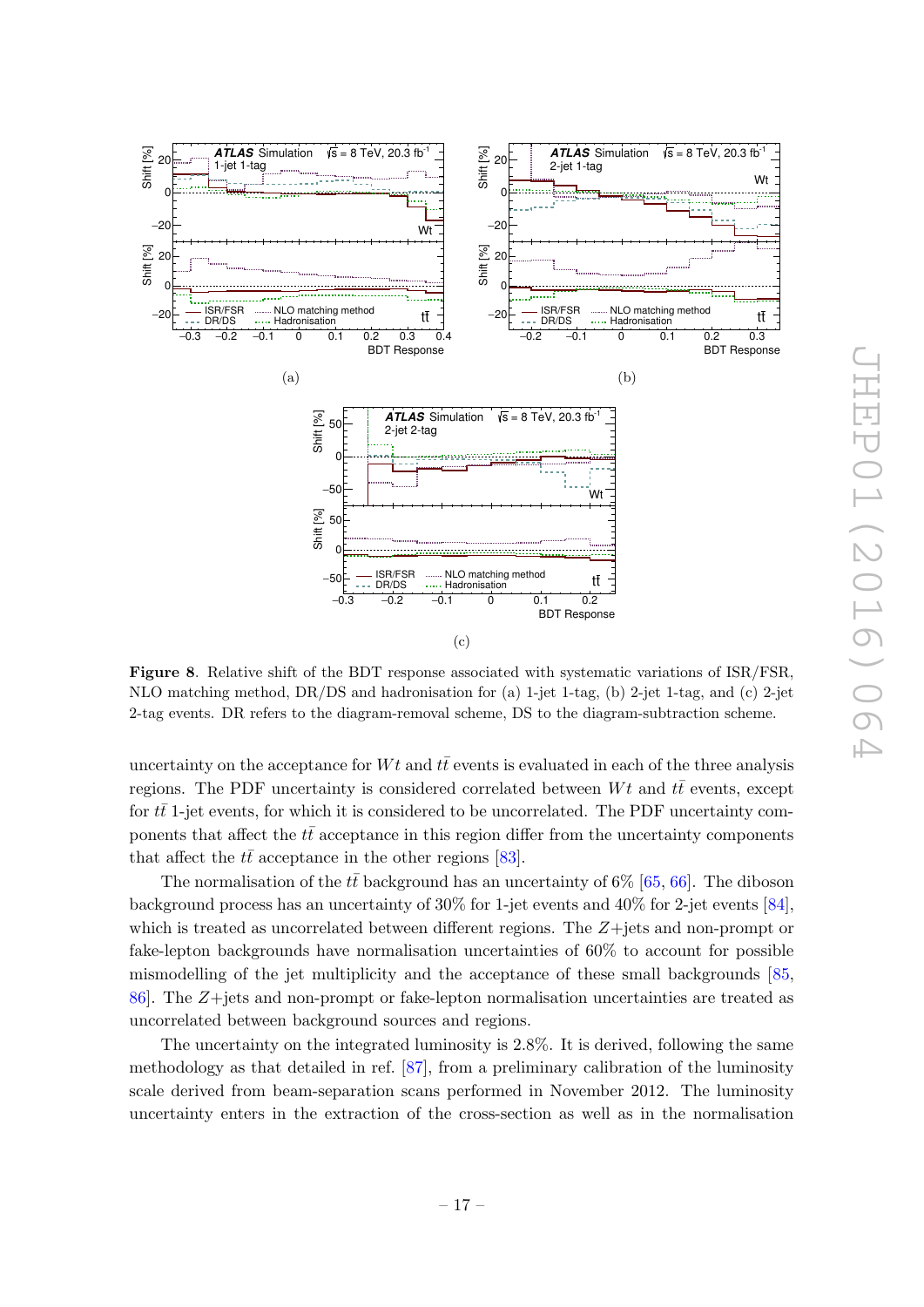of the background processes that are normalised to theory predictions. The statistical uncertainty due to the finite size of the simulation samples is also taken into account.

#### 7 Results

#### 7.1 Measurement of the inclusive cross-section

A profile likelihood fit to the BDT classifier distributions is performed, using the RooStats software  $[88, 89]$  $[88, 89]$ , in order to determine the inclusive  $Wt$  cross-section, utilising the 1-jet 1-tag, 2-jet 1-tag, and 2-jet 2-tag regions. The inclusion of the 2-jet regions provides additional signal sensitivity and also helps to constrain the  $t\bar{t}$  background normalisation and systematic uncertainties.

The binned likelihood function is constructed as the product of Poisson probability terms over all bins considered in the analysis. This likelihood depends on the signal-strength parameter  $\mu$ , which is a multiplicative factor on the unconstrained  $Wt$  yield prediction. Nuisance parameters (denoted  $\theta$ ) are used to encode the effects of the various sources of systematic uncertainty on the signal and background expectations. These nuisance parameters are implemented in the likelihood function with multiplicative Gaussian or log-normal constraints with mean  $\theta_0$  and standard deviation  $\Delta\theta$ . The likelihood is then maximised with respect to the full set of  $\mu$  and  $\theta$  parameters. The values of these parameters after maximisation are referred to as  $\hat{\mu}$ ,  $\hat{\theta}$ , and  $\Delta\hat{\theta}$ .

The expected cross-section is obtained from a fit to the so-called Asimov dataset [\[90\]](#page-30-16), with the signal and all backgrounds scaled to their predicted sizes [\[26\]](#page-27-7). The expected measurement is  $\hat{\mu}_{exp}$  = 1.00<sup>+0.17</sup>. The observed result for the signal strength is  $\hat{\mu}_{obs}$  = 1.03<sup>+0.16</sup>, which corresponds to a measured cross-section of  $23.0 \pm 1.3$  (stat.) $^{+3.2}_{-3.5}$  (syst.)  $\pm 1.1$  (lumi.) pb. Including systematic uncertainties, the observed (expected) significance of the signal compared to the background-only hypothesis is 7.7 (6.9) standard deviations, obtained using an asymptotic approximation [\[90\]](#page-30-16).

<span id="page-19-0"></span>The post-fit (pre-fit) effect of each individual systematic uncertainty on  $\hat{\mu}$  is calculated by fixing the corresponding nuisance parameter at  $\hat{\theta} + \Delta \hat{\theta}$  ( $\hat{\theta} + \Delta \theta$ ), and performing the fit again. The difference between the default and the modified  $\hat{\mu}$ ,  $\Delta \hat{\mu}$ , represents the effect on  $\hat{\mu}$  of this particular uncertainty. The pull  $((\hat{\theta} - \theta_0)/\Delta\theta)$ , and the pre-fit and post-fit impacts for the nuisance parameters with the largest impact on  $\hat{\mu}$  are shown in figure [9.](#page-19-0) Since the total number of observed events in the 2-jet regions is about 14000, with a Wt signal fraction of about 6%, the nuisance parameters that have a  $t\bar{t}$  acceptance uncertainty of more than about 2% can be constrained in the fit. This applies to the jet energy resolution and  $t\bar{t}$  normalisation uncertainties, amongst others. The  $E_{\rm T}^{\rm miss}$  scale uncertainty has a shape dependence in the 1-jet 1-tag region for  $Wt$  and  $t\bar{t}$ , which results in the corresponding nuisance parameter being shifted but not much constrained. The theory modelling uncertainties due to ISR/FSR, DR/DS, and NLO matching method have large pre-fit and post-fit impacts. The nuisance parameter for  $\text{ISR}/\text{FSR}$  Wt is shifted and constrained in the fit due to its BDT response shape dependence, shown in figure [8](#page-17-0) . This uncertainty has the largest impact on  $\hat{\mu}$ , both pre-fit and post-fit. The ISR/FSR  $t\bar{t}$ uncertainty has a smaller post-fit impact on  $\hat{\mu}$  and is constrained due its acceptance and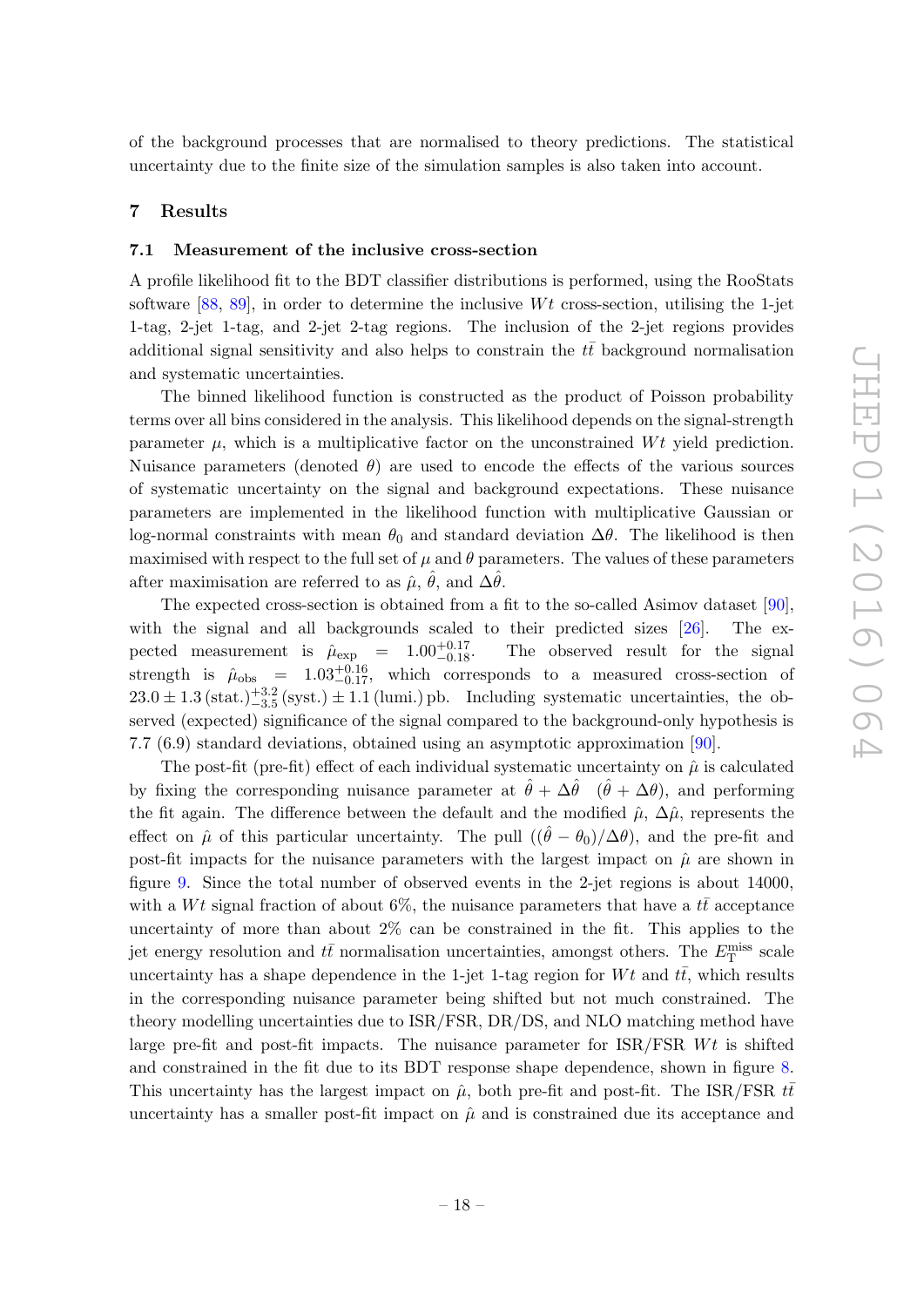

<span id="page-20-1"></span><span id="page-20-0"></span>**Figure 9.** Effect on the uncertainty on the fitted value of the signal strength  $\hat{\mu}$  ( $\Delta \hat{\mu}$ ) and pull of the dominant nuisance parameters, ordered by their impact on  $\hat{\mu}$ . The shaded and hashed areas refer to the top axis: the shaded bands show the initial impact of that source of uncertainty on the precision of  $\hat{\mu}$ ; the hatched areas show the impact on the measurement of that source of uncertainty, after the profile likelihood fit, at the  $\pm 1\sigma$  level. The points and associated error bars show the pull of the nuisance parameters and their uncertainties and refer to the bottom axis. A mean of zero and a width of 1 would imply no constraint due to the profile likelihood fit. Only the 11 uncertainties with the largest impact on  $\hat{\mu}$  are shown.

shape dependence. In a test where the ISR/FSR uncertainty is considered to be correlated between  $Wt$  and  $t\bar{t}$  events, the expected uncertainty on  $\hat{\mu}$  is reduced to  $\pm 0.16$ . The nuisance parameter for the NLO matching method uncertainty is constrained by the  $t\bar{t}$  background because of the large acceptance component and shape dependence of the NLO matching method uncertainty.

Table [4](#page-20-1) summarises the contributions from the various sources of systematic uncertainty to the uncertainties on the observed fit result. The total uncertainty in the table is the uncertainty obtained from the full fit, and is therefore not identical to the sum in quadrature of the components, due to correlations that the fit induces between the uncer-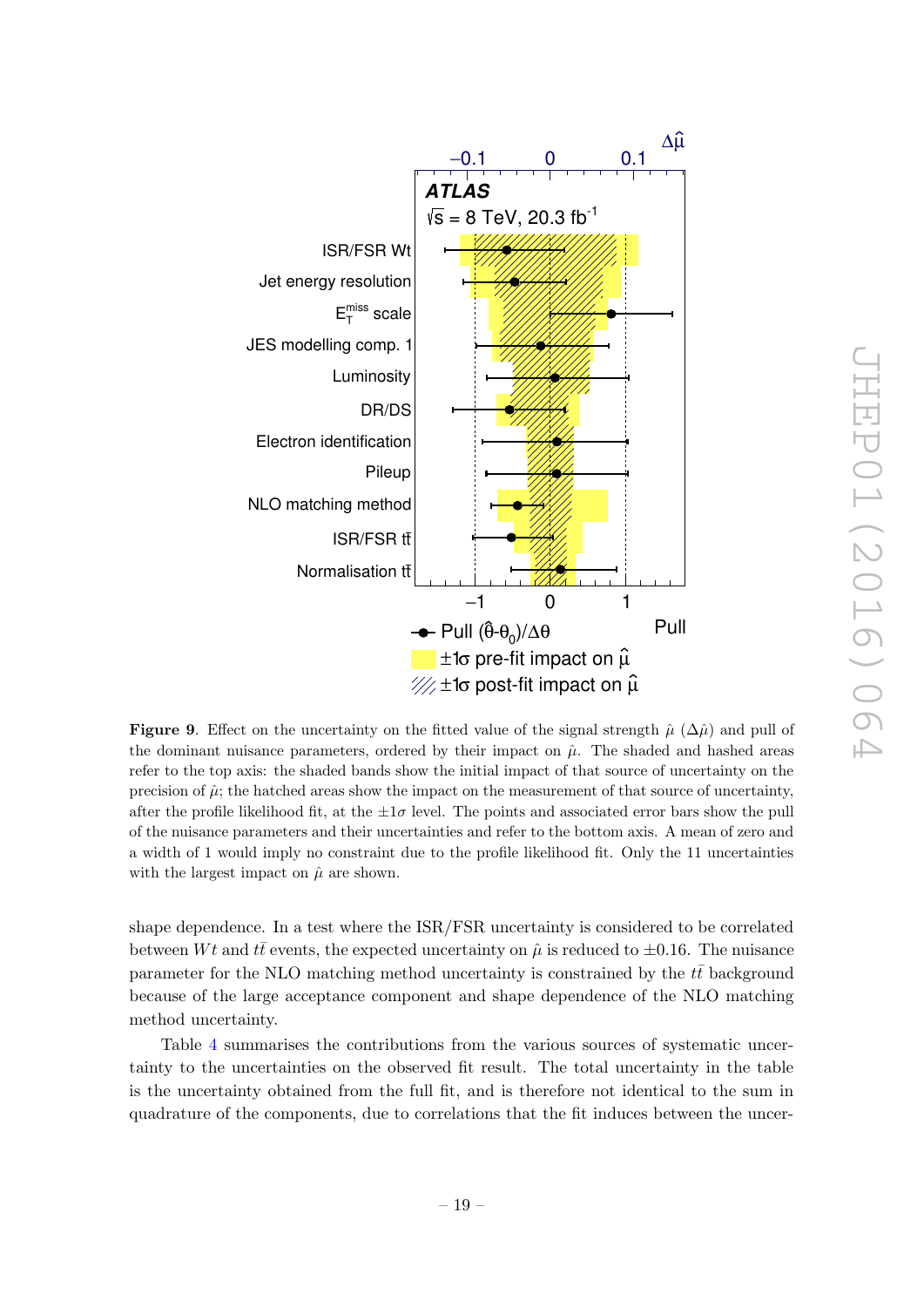| Uncertainty            | Impact on $\hat{\mu}$ [%] |
|------------------------|---------------------------|
| Statistical            | $\pm 5.8$                 |
| Luminosity             | $\pm 4.7$                 |
| Theory modelling       |                           |
| ISR/FSR                | $+8.2$<br>$-9.4$          |
| Hadronisation          | $\pm 1.7$                 |
| NLO matching method    | $\pm 2.5$                 |
| <b>PDF</b>             | $\pm 0.6$                 |
| DR/DS                  | $+2.2$<br>$-4.8$          |
| Detector               |                           |
| .Jet                   | $+9.0$<br>$-9.9$          |
| Lepton                 | $\pm 3.0$                 |
| $E_{\rm T}^{\rm miss}$ | $\pm 5.5$                 |
| b-tag                  | $\pm 1.0$                 |
| Background norm.       | $+2.9$<br>$^{-2.6}$       |
| Total                  | $+16$<br>$^{-17}$         |

Table 4. Summary of the relative uncertainties on the  $Wt$  cross-section measurement. Detector uncertainties are grouped into categories. All sources of uncertainty within a category are added in quadrature to obtain the category uncertainty.

tainties. The largest contributions to the cross-section uncertainty are from the modelling of ISR/FSR and from the jet energy resolution and scale.

<span id="page-21-1"></span>The BDT response for each region is shown normalised to the fit result in figure [10](#page-21-1) . The dependence of the cross-section on the top-quark mass is evaluated using  $Wt$  and  $t\bar{t}$ simulation samples with various top-quark masses. The cross-section depends linearly on the top-quark mass due to changes in acceptance, with a slope of 1.11 pb/GeV.

#### 7.2 Constraints on  $|f_{\rm LV} V_{tb}|$  and  $|V_{tb}|$

<span id="page-21-0"></span>The inclusive cross-section measurement provides a direct determination of the magnitude of the CKM matrix element  $V_{tb}$ . The ratio of the measured cross-section to the theoretical prediction is equal to  $|f_{\rm LV}V_{tb}|^2$ , where the form factor  $f_{\rm LV}$  could be modified by new physics or radiative corrections through anomalous coupling contributions, for example those in refs. [[3](#page-26-1), [91](#page-31-0), [92\]](#page-31-1). The  $Wt$  production and top-quark decays through  $|V_{ts}|$  and  $|V_{td}|$  are assumed to be small. A lower limit on  $|V_{tb}|$  is obtained for  $f_{LV} = 1$  as in the SM, without assuming CKM unitarity [ [5](#page-26-3) , [93\]](#page-31-2). An additional systematic uncertainty due to a variation of the top-quark mass by 1 GeV is included in the  $V_{tb}$  extraction. The uncertainties on the theoretical cross-section due to the variation of the renormalisation and factorisation scale  $(0.6 \text{ pb})$ , the PDF uncertainty  $(1.4 \text{ pb})$ , and the beam-energy uncertainty  $[94]$   $(0.38 \text{ pb})$ are also accounted for.

The value for  $|f_{\text{LV}}V_{tb}|$  is extracted from the  $|f_{\text{LV}}V_{tb}|^2$  likelihood, which is assumed to be Gaussian. The lower limit on  $|V_{tb}|^2$  corresponds to 95% of the integral of this likelihood,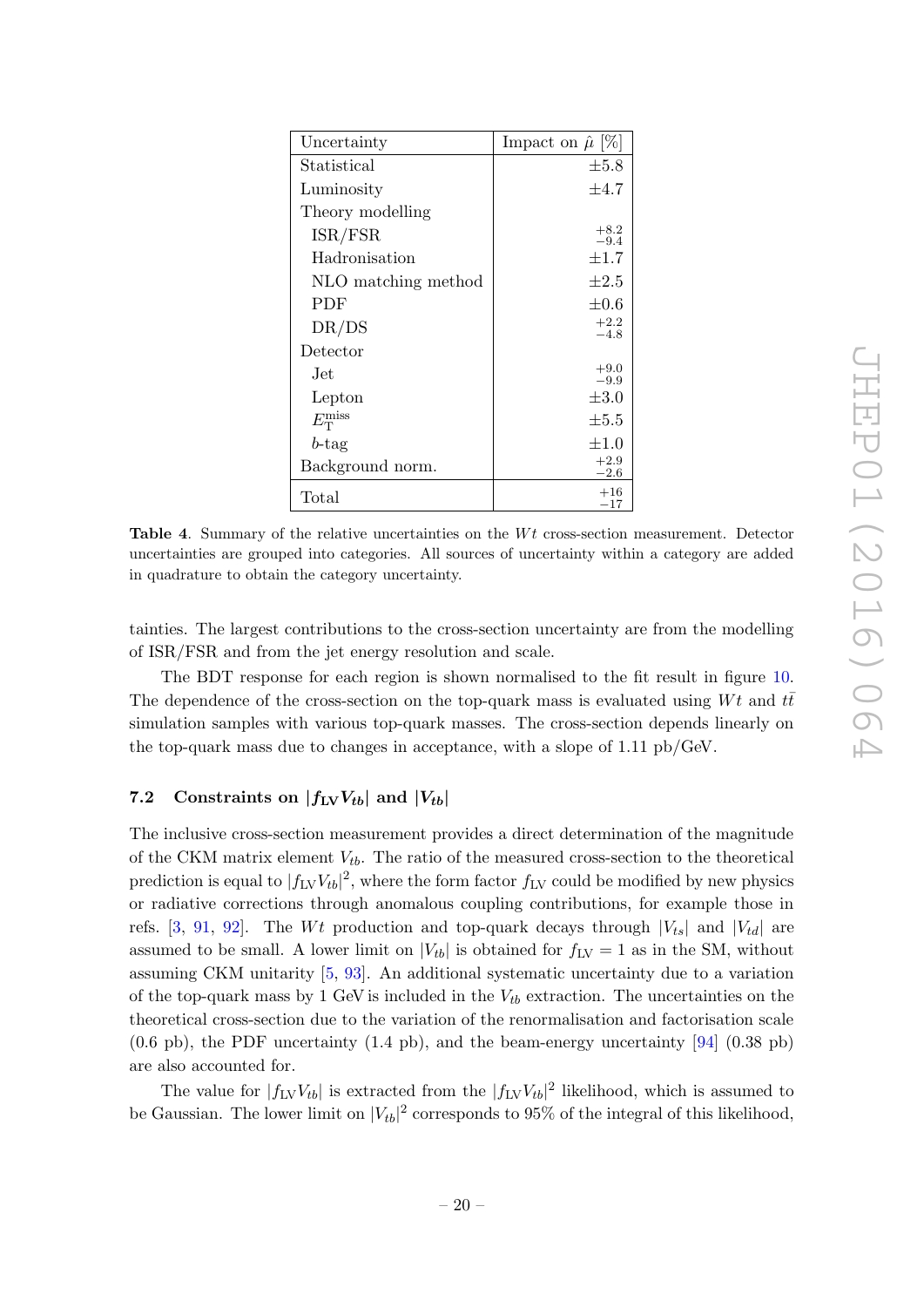<span id="page-22-2"></span><span id="page-22-0"></span>

Figure 10. Distribution of the post-fit BDT response for (a) 1-jet 1-tag, (b) 2-jet 1-tag, and (c) 2-jet 2-tag events. The signal, backgrounds and uncertainties are scaled to the fit result. The first bin includes the underflow and the last bin the overflow.

setting  $f_{\text{LV}} = 1$  and starting at 1. The measured value of  $|f_{\text{LV}}V_{tb}|$  is  $1.01 \pm 0.10$ , and the corresponding lower limit on  $|V_{tb}|$  at the 95% confidence level is 0.80.

#### 8 Cross-section measurement inside a fiducial acceptance

<span id="page-22-1"></span>The cross-section for the production of events containing a top quark and a W boson is measured in a fiducial region to allow a more robust comparison to the theoretical prediction without extrapolating to regions outside of the detector acceptance. The fiducial measurement reduces the sensitivity of the cross-section to theory modelling uncertainties. The measurement can also be compared to particle-level predictions for the inclusive WW b and *WWbb* processes at NLO, once those calculations become available [\[36](#page-27-17), [95\]](#page-31-4). The fiducial acceptance requires two leptons and exactly one b-jet at the particle level. This encompasses not only  $Wt$  production but also  $t\bar{t}$  production where one of the b-quarks from the top-quark decays is not in the particle-level acceptance. The fiducial cross-section is measured by fitting the sum of the  $Wt$  and  $t\bar{t}$  contributions to data in the 1-jet 1-tag region. Control regions are not used in the fit.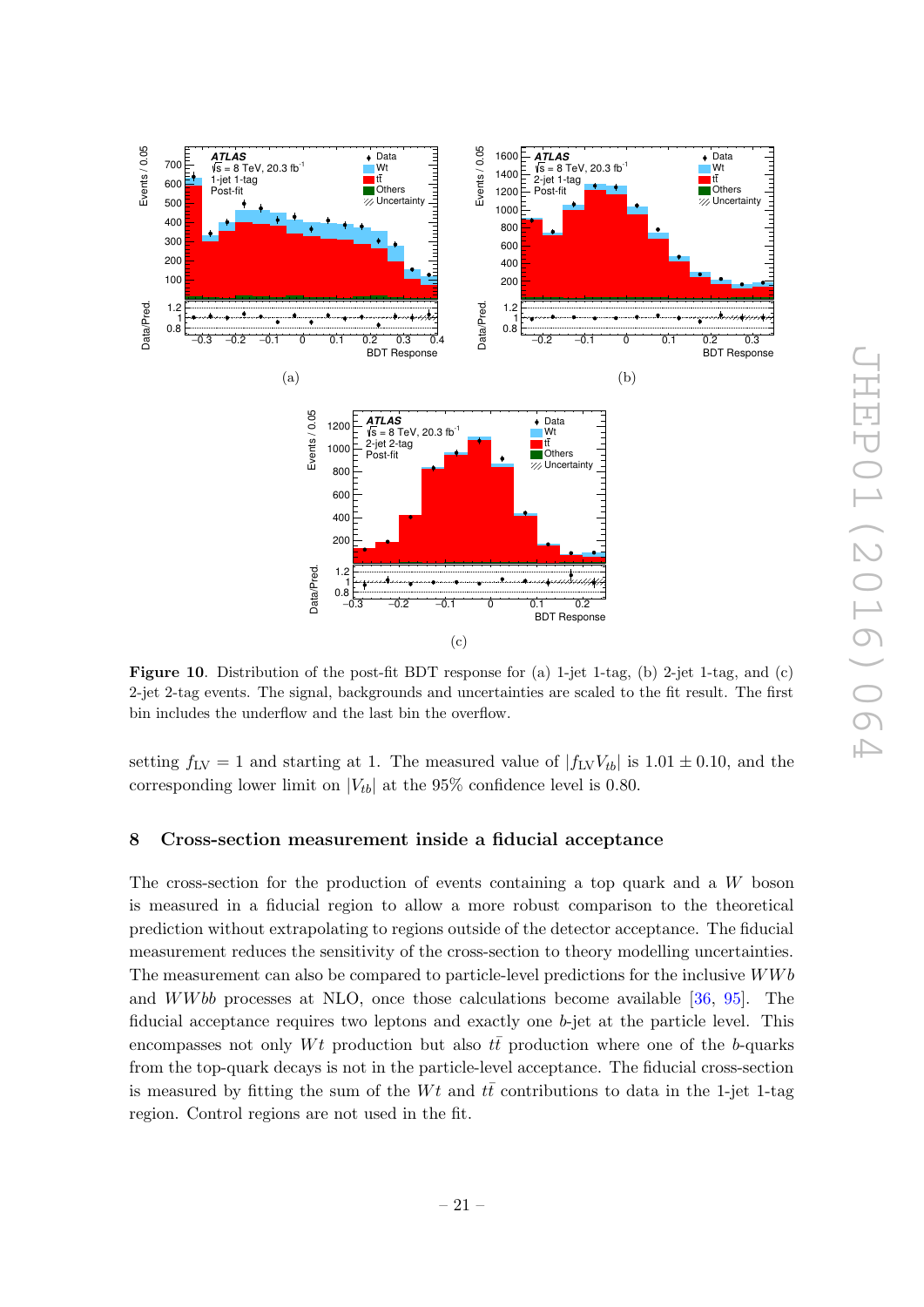|         | Particle-level | Detector-level selection |                 |
|---------|----------------|--------------------------|-----------------|
| Process | selection      | in-fiducial              | out-of-fiducial |
| Wt      | 4200(100)      | 810(160)                 | 230(40)         |
| tt      | 12 000(2000)   | 2400(500)                | 2100(400)       |

Table 5. Number of expected events at the particle-level and for the detector-level selection for Wt and  $t\bar{t}$ . The uncertainty for the particle-level includes ISR/FSR, NLO matching method, and for  $Wt$  also hadronisation, all added in quadrature. The uncertainty for the detector-level selection includes all sources of uncertainty, added in quadrature.

#### 8.1 Fiducial selection

<span id="page-23-1"></span>The definition of the fiducial acceptance is based on MC simulation and uses particle-level physics objects constructed of stable particles with a mean lifetime  $\tau > 0.3 \times 10^{-10}$  s. Electrons and muons are required to originate from W-boson decays, either directly or via leptonically decaying  $\tau$  leptons. The  $p_T$  of each of the leptons is corrected by adding the energy and momentum of photons inside a cone of size  $\Delta R = 0.1$  around the lepton direction. Electrons and muons are required to have  $p_T > 25$  GeV and  $|\eta| < 2.5$ . Jets are clustered from particles using the anti- $k_t$  algorithm with radius parameter  $R = 0.4$ . Neutrinos, electrons and muons from W-boson decays as well as particles resulting from pileup are excluded from jet clustering. Particles from the underlying event are included. The particle-level jets are required to have  $p_T > 20$  GeV and  $|\eta| < 2.5$  and are matched with nearby b-hadrons with a  $p_T$  of at least 5 GeV using the ghost tagging method [\[96\]](#page-31-5). Jets within  $\Delta R = 0.2$  of the nearest electron are removed from the list. Following that, electrons and muons within  $\Delta R = 0.4$  of the nearest jet are removed. Missing transverse momentum is calculated using neutrinos from W-boson decays. The  $Wt$  and  $t\bar{t}$  events pass the fiducial selection if they have exactly two leptons, exactly one *b*-jet and  $E_T^{\text{miss}} > 20$  GeV. The numbers of simulated  $Wt$  and  $t\bar{t}$  events passing this fiducial selection are shown in table [5,](#page-22-2) and  $Wt$  production contributes 26% of these particle-level events.

<span id="page-23-0"></span>Simulated  $Wt$  and  $t\bar{t}$  events that satisfy the detector-level selection criteria are separated into two categories: in-fiducial (satisfying the fiducial selection criteria) and out-of-fiducial (the rest). Table [5](#page-22-2) shows the number of events for  $Wt$  and  $t\bar{t}$  in each category. The Wt contribution is 25% of the in-fiducial events, but only  $10\%$  of the out-of-fiducial events. The out-of-fiducial events that pass the detector-level selection typically have two or more particle-level jets, only one of which is also reconstructed at the detector level. Thus the  $t\bar{t}$  contribution to the out-of-fiducial events is larger.

#### 8.2 Systematic uncertainties

The sources of systematic uncertainty in the inclusive cross-section measurement are also considered for the fiducial measurement. The object reconstruction and backgroundnormalisation uncertainties also apply in this measurement (except the  $t\bar{t}$  normalisation uncertainty, as discussed below). For in-fiducial events, a variation in the theory modelling uncertainties (DR/DS, ISR/FSR, hadronisation, NLO matching method, and PDF) changes the detector-level and fiducial acceptances in the same direction, which reduces the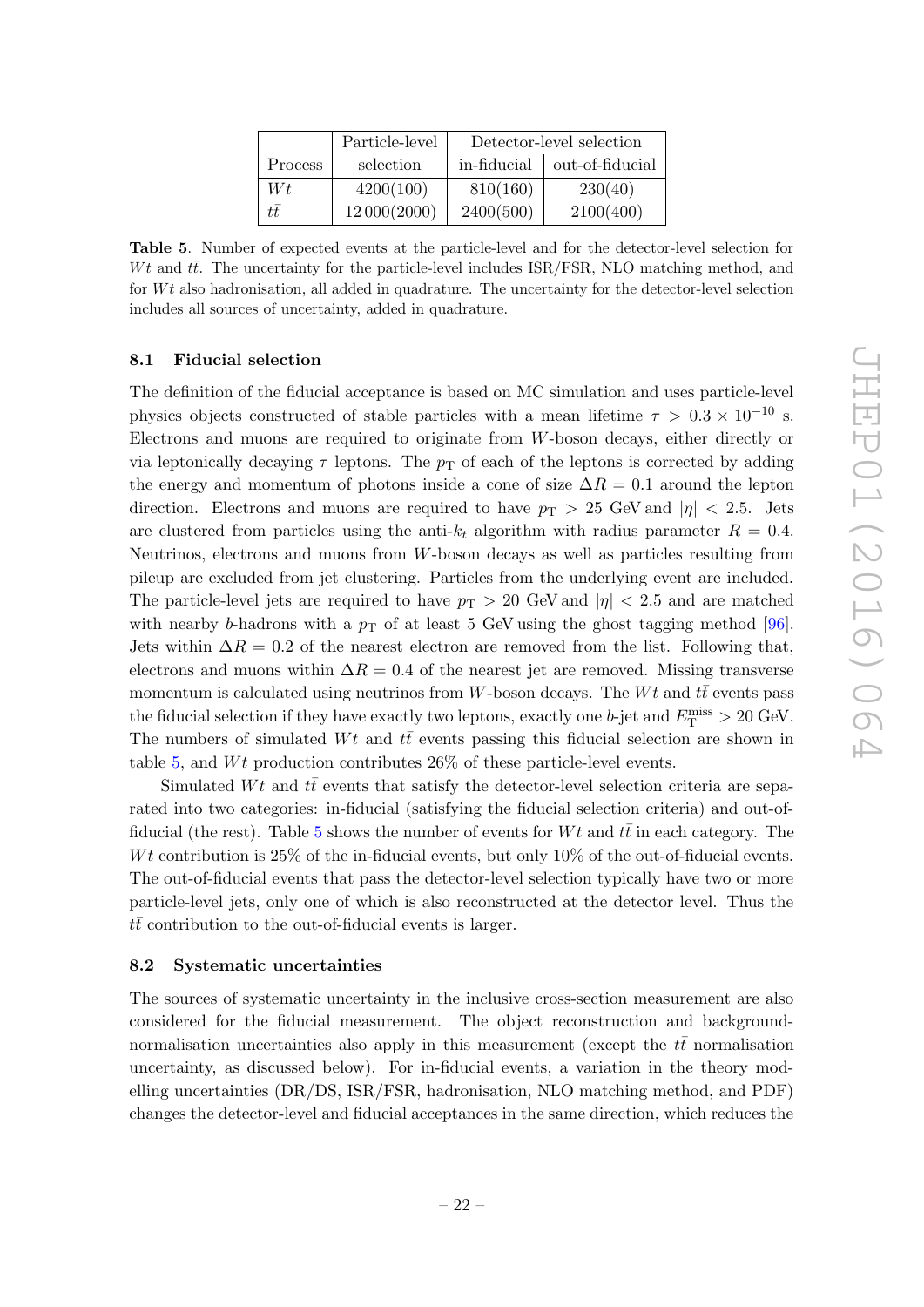| Uncertainty                      | Impact on $\hat{\mu}_{\text{fid}}$ [%] |
|----------------------------------|----------------------------------------|
| Statistical                      | 1.0                                    |
| Luminosity                       | 3.1                                    |
| Theory modelling                 |                                        |
| ISR/FSR                          | 4.2                                    |
| Hadronisation                    | 0.8                                    |
| NLO matching method              | 0.7                                    |
| PDF                              | $\alpha$ <sub>i</sub> $0.1$            |
| Ratio $Wt/t\bar{t}$              | 2.2                                    |
| DR/DS                            | 0.1                                    |
| Detector                         |                                        |
| .Jet                             | 5.2                                    |
| Lepton                           | 2.3                                    |
| $E_{\mathrm{T}}^{\mathrm{miss}}$ | 0.2                                    |
| b-tag                            | 2.3                                    |
| Background norm.                 | < 0.1                                  |
| $\text{Total}$                   | 8.2                                    |

Table 6. Summary of the uncertainties on the observed fit result for the fiducial cross-section. Detector uncertainties are grouped into categories. All sources of uncertainty within a category are added in quadrature to obtain the category uncertainty.

<span id="page-24-1"></span>impact of these uncertainties. Since this does not affect out-of-fiducial events, these theory modelling uncertainties are treated as uncorrelated between in- and out-of-fiducial events.

An additional uncertainty accounts for the relative fractions of  $Wt$  and  $t\bar{t}$  due to the uncertainty on the theoretical predictions. The fraction of each type of signal is allowed to vary within their theoretical predictions, keeping the sum constant.

#### 8.3 Results

The fiducial cross-section is measured in a profile likelihood fit to data in the 1-jet 1-tag region. In-fiducial and out-of-fiducial  $Wt$  and  $t\bar{t}$  events are scaled by the same cross-section scale factor  $\mu_{\text{fid}}$  in the fit. The measured fiducial cross-section for Wt and  $t\bar{t}$  production is  $0.85 \pm 0.01$  (stat.) $_{-0.07}^{+0.06}$  (syst.)  $\pm 0.03$  (lumi.) pb, which corresponds to a total uncertainty of 8%. The expected uncertainty is also 8%. The impact of the systematic uncertainties on this measurement is summarised in table [6.](#page-23-1) The relative uncertainties are smaller in the fiducial measurement than in the inclusive measurement (cf. table [4\)](#page-20-1) because both  $Wt$ and  $t\bar{t}$  events are considered signal and because of the definition of the fiducial acceptance. The only exception is the b-tag uncertainty, which is larger in the fiducial measurement because only 1-jet 1-tag events are used in the fit.

<span id="page-24-0"></span>The measured fiducial cross-section is compared to theoretical predictions for the sum of the fiducial  $Wt$  and  $t\bar{t}$  cross-sections in figure [11.](#page-24-1) The uncertainty on the theory predictions accounts for scale and PDF contributions. The MSTW2008 and NNPDF2.3 predictions are obtained by re-weighting the simulated Mc@nlo sample. The uppermost result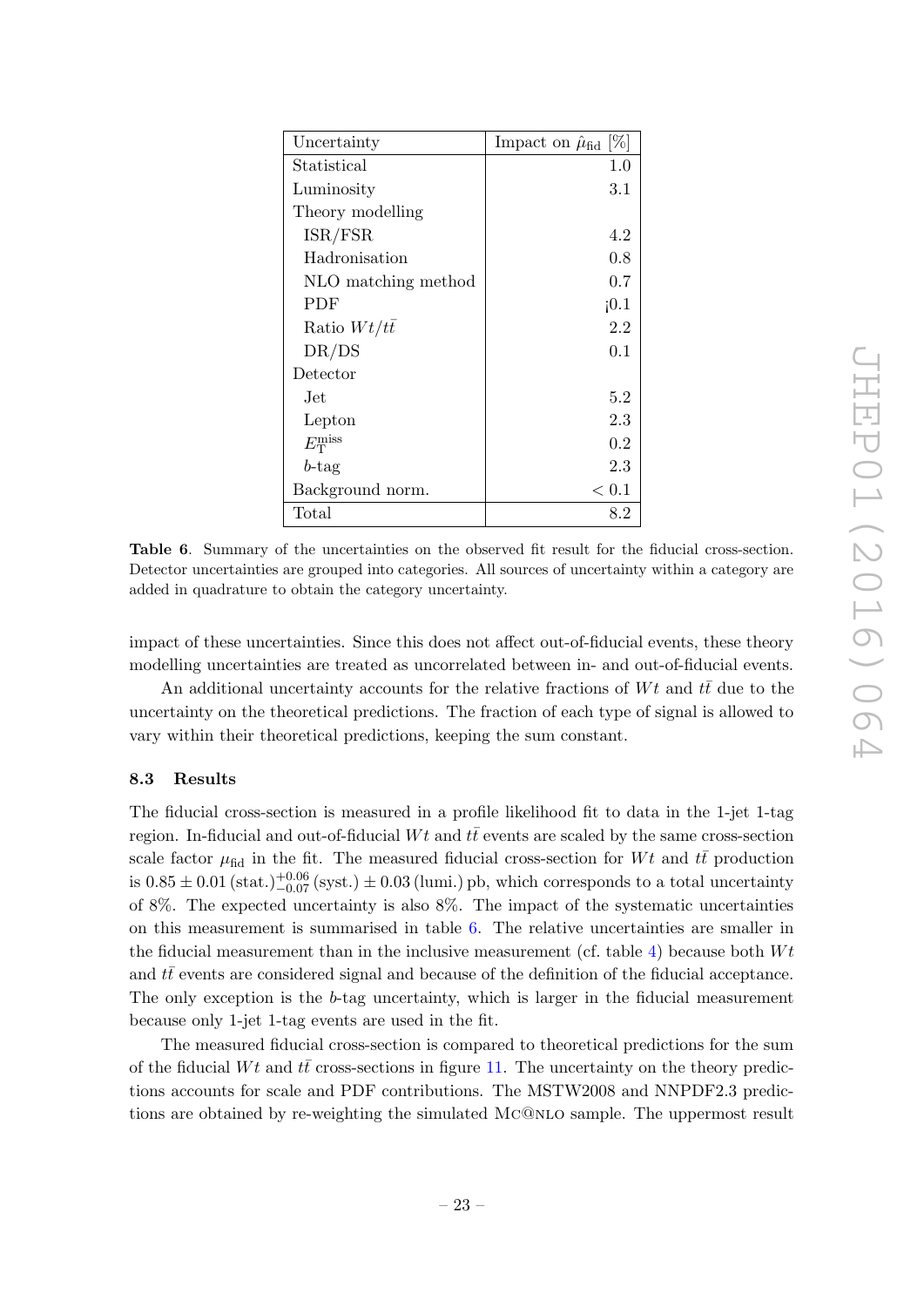

Figure 11. Comparison of the measured fiducial cross-section to theoretical predictions in a fiducial acceptance requiring two leptons with  $p_T > 25$  GeV and  $|\eta| < 2.5$ , one jet with  $p_T > 20$  GeV and  $|\eta|$  < 2.5, and  $E_T^{\text{miss}} > 20$  GeV. The predictions are computed at NLO accuracy for the fiducial acceptance and the inclusive cross-section, except for the top line, for which the inclusive crosssections for Wt and  $t\bar{t}$  are computed at NLO+NNLL and NNLO+NNLL accuracy, respectively.

for the predicted fiducial cross-section is based on the fiducial acceptances and the sample normalisation utilised in this analysis. The fiducial acceptances are computed from the nominal POWHEG-BOX+PYTHIA samples. The  $Wt$  and  $t\bar{t}$  cross-sections are normalised to their NLO+NNLL and NNLO+NNLL predictions, respectively. The other results utilise the theoretical cross-sections as computed by the respective generator.

#### 9 Conclusion

The inclusive cross-section for the production of a single top quark in association with a W boson has been measured in proton-proton collisions at a centre-of-mass energy of 8 TeV, using dilepton events from  $20.3 \text{ fb}^{-1}$  of data recorded by the ATLAS detector at the LHC. Wt production is observed with a significance of 7.7  $\sigma$ . The measured cross-section is

$$
23.0 \pm 1.3\,{\rm (stat.)}^{+3.2}_{-3.5} \,{\rm (syst.)} \pm 1.1\,{\rm (lumi.)}\,\,{\rm pb}\,,
$$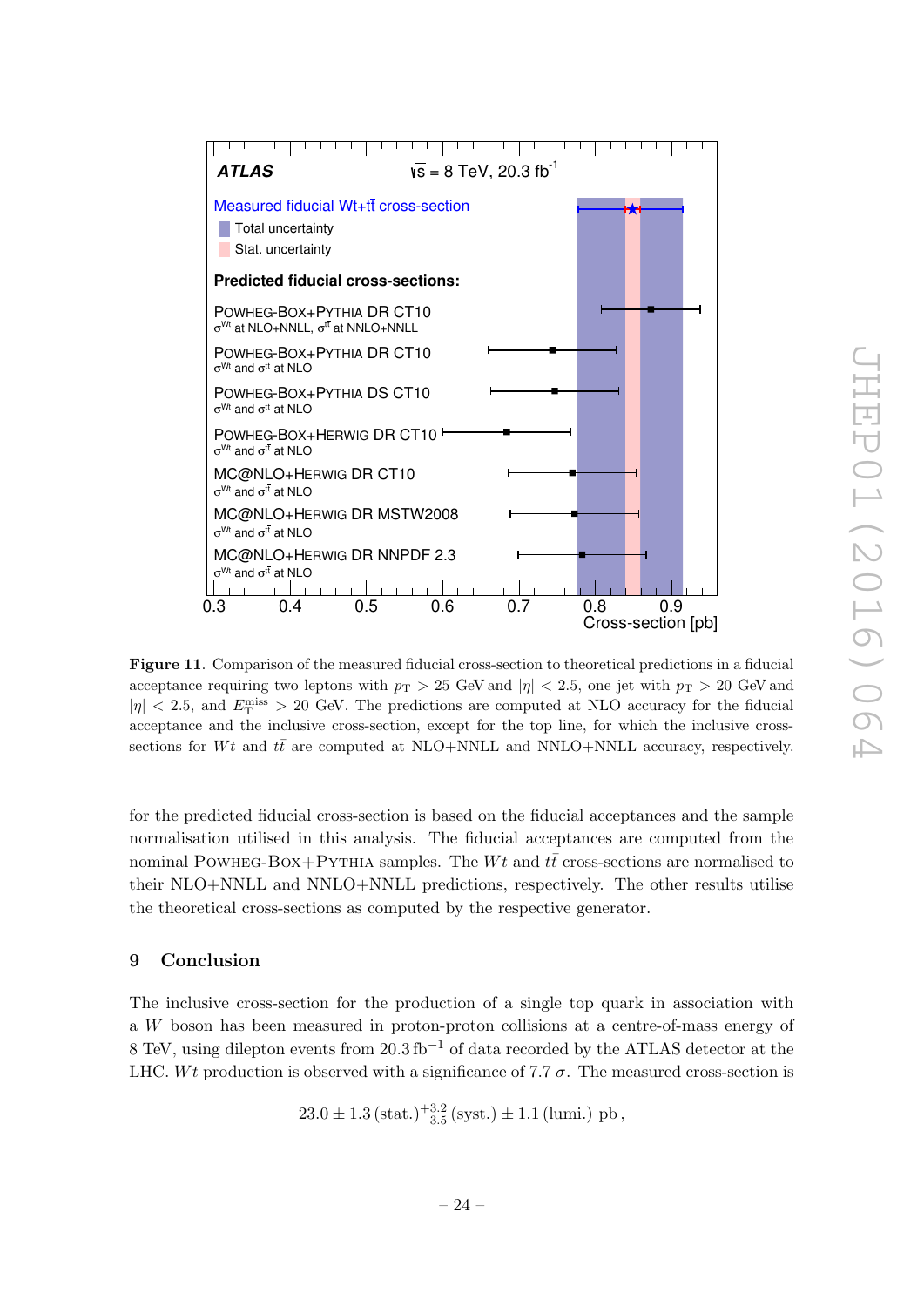<span id="page-26-1"></span><span id="page-26-0"></span>in agreement with the NLO+NNLL expectation. The measured cross-section is used to extract a direct measurement of the left-handed form factor times the CKM matrix element  $|f_{\text{LV}}V_{tb}|$  of 1.01  $\pm$  0.10. The lower limit on  $|V_{tb}|$  is 0.80 at the 95% CL, without assuming unitarity of the CKM matrix. The cross-section for the production of a W boson and a top quark (including  $Wt$  and  $t\bar{t}$ ) has also been measured in a fiducial acceptance requiring two leptons with  $p_T > 25$  GeV and  $|\eta| < 2.5$ , one jet with  $p_T > 20$  GeV and  $|\eta| < 2.5$ , and  $E_{\rm T}^{\rm miss} > 20$  GeV. The fiducial cross-section is

 $0.85 \pm 0.01 \, (\text{stat.})_{-0.07}^{+0.06} \, (\text{syst.}) \pm 0.03 \, (\text{lumi.}) \, \text{pb}$ .

#### <span id="page-26-4"></span><span id="page-26-3"></span><span id="page-26-2"></span>Acknowledgments

<span id="page-26-5"></span>We thank CERN for the very successful operation of the LHC, as well as the support staff from our institutions without whom ATLAS could not be operated efficiently.

<span id="page-26-9"></span><span id="page-26-8"></span><span id="page-26-7"></span><span id="page-26-6"></span>We acknowledge the support of ANPCyT, Argentina; YerPhI, Armenia; ARC, Australia; BMWFW and FWF, Austria; ANAS, Azerbaijan; SSTC, Belarus; CNPq and FAPESP, Brazil; NSERC, NRC and CFI, Canada; CERN; CONICYT, Chile; CAS, MOST and NSFC, China; COLCIENCIAS, Colombia; MSMT CR, MPO CR and VSC CR, Czech Republic; DNRF, DNSRC and Lundbeck Foundation, Denmark; IN2P3-CNRS, CEA-DSM/IRFU, France; GNSF, Georgia; BMBF, HGF, and MPG, Germany; GSRT, Greece; RGC, Hong Kong SAR, China; ISF, I-CORE and Benoziyo Center, Israel; INFN, Italy; MEXT and JSPS, Japan; CNRST, Morocco; FOM and NWO, Netherlands; RCN, Norway; MNiSW and NCN, Poland; FCT, Portugal; MNE/IFA, Romania; MES of Russia and NRC KI, Russian Federation; JINR; MESTD, Serbia; MSSR, Slovakia; ARRS and MIZS, Slovenia; DST/NRF, South Africa; MINECO, Spain; SRC and Wallenberg Foundation, Sweden; SERI, SNSF and Cantons of Bern and Geneva, Switzerland; MOST, Taiwan; TAEK, Turkey; STFC, United Kingdom; DOE and NSF, United States of America. In addition, individual groups and members have received support from BCKDF, the Canada Council, CANARIE, CRC, Compute Canada, FQRNT, and the Ontario Innovation Trust, Canada; EPLANET, ERC, FP7, Horizon 2020 and Marie Sk lodowska-Curie Actions, European Union; Investissements d'Avenir Labex and Idex, ANR, Region Auvergne and Fondation Partager le Savoir, France; DFG and AvH Foundation, Germany; Herakleitos, Thales and Aristeia programmes co-financed by EU-ESF and the Greek NSRF; BSF, GIF and Minerva, Israel; BRF, Norway; the Royal Society and Leverhulme Trust, United Kingdom.

<span id="page-26-12"></span><span id="page-26-11"></span><span id="page-26-10"></span>The crucial computing support from all WLCG partners is acknowledged gratefully, in particular from CERN and the ATLAS Tier-1 facilities at TRIUMF (Canada), NDGF (Denmark, Norway, Sweden), CC-IN2P3 (France), KIT/GridKA (Germany), INFN-CNAF (Italy), NL-T1 (Netherlands), PIC (Spain), ASGC (Taiwan), RAL (U.K.) and BNL (U.S.A.) and in the Tier-2 facilities worldwide.

<span id="page-26-14"></span><span id="page-26-13"></span>Open Access. This article is distributed under the terms of the Creative Commons Attribution License [\(CC-BY 4.0\)](http://creativecommons.org/licenses/by/4.0/), which permits any use, distribution and reproduction in any medium, provided the original author(s) and source are credited.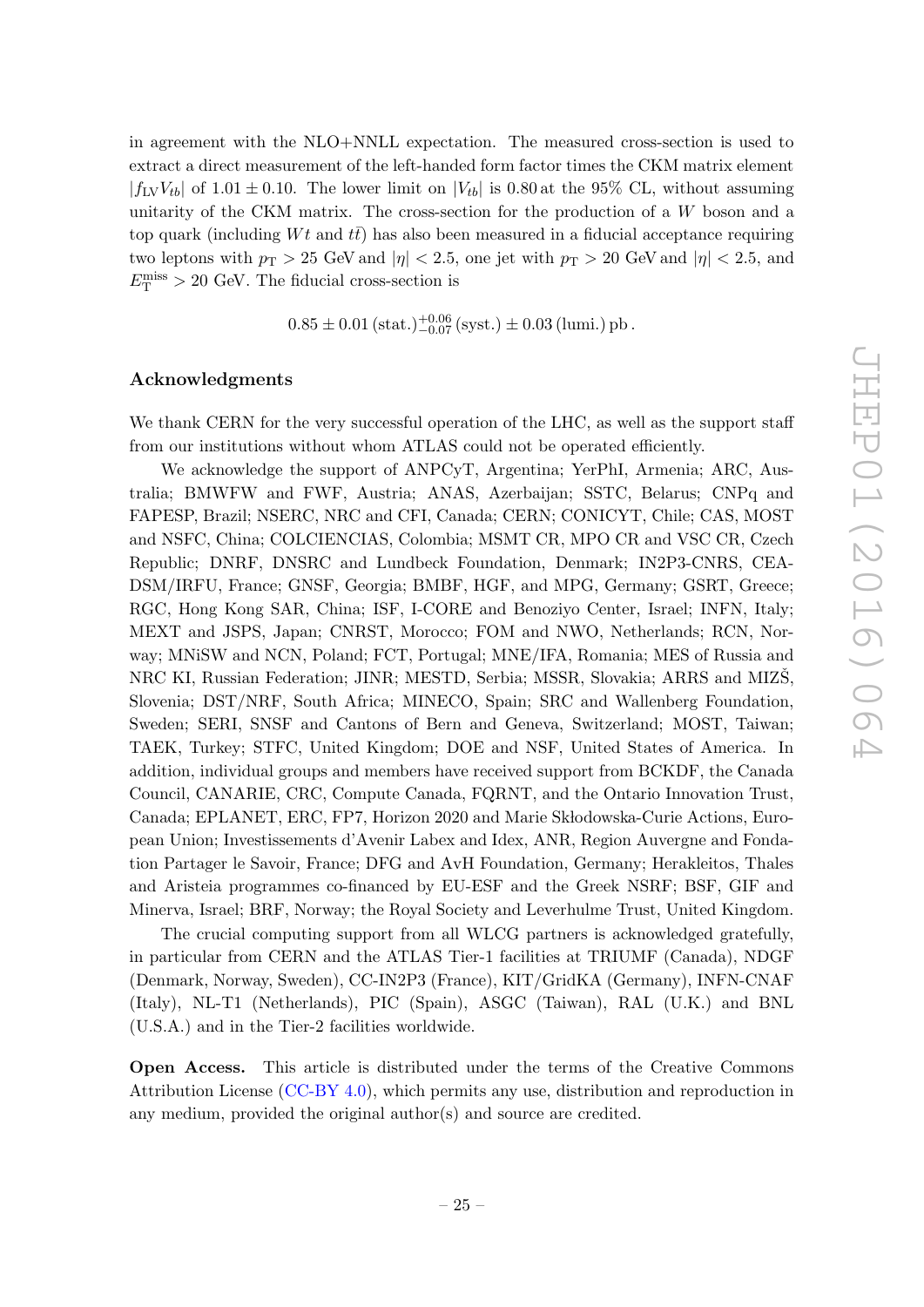#### <span id="page-27-0"></span>References

- [1] N. Cabibbo, Unitary symmetry and leptonic decays, [Phys. Rev. Lett.](http://dx.doi.org/10.1103/PhysRevLett.10.531) 10 (1963) 531.
- <span id="page-27-1"></span>[2] M. Kobayashi and T. Maskawa, CP-violation in the renormalizable theory of weak interaction, *[Prog. Theor. Phys.](http://dx.doi.org/10.1143/PTP.49.652)* **49** (1973) 652.
- <span id="page-27-2"></span>[3] G.L. Kane et al., Using the top quark for testing standard model polarization and CP predictions, *[Phys. Rev.](http://dx.doi.org/10.1103/PhysRevD.45.124)* **D 45** (1992) 124.
- <span id="page-27-3"></span>[4] D0 collaboration, V.M. Abazov et al., Combination of searches for anomalous top quark couplings with  $5.4 \text{ fb}^{-1}$  of pp collisions, [Phys. Lett.](http://dx.doi.org/10.1016/j.physletb.2012.05.048) **B** 713 (2012) 165 [[arXiv:1204.2332](http://arxiv.org/abs/1204.2332)] [IN[SPIRE](http://inspirehep.net/search?p=find+EPRINT+arXiv:1204.2332)].
- <span id="page-27-4"></span>[5] J. Alwall et al., Is  $V_{tb} \simeq 1$ ?, [Eur. Phys. J.](http://dx.doi.org/10.1140/epjc/s10052-006-0137-y) **C** 49 (2007) 791 [[hep-ph/0607115](http://arxiv.org/abs/hep-ph/0607115)] [IN[SPIRE](http://inspirehep.net/search?p=find+EPRINT+hep-ph/0607115)].
- [6] T.M.P. Tait and C.P. Yuan, Single top quark production as a window to physics beyond the standard model, Phys. Rev. D 63 [\(2000\) 014018](http://dx.doi.org/10.1103/PhysRevD.63.014018) [[hep-ph/0007298](http://arxiv.org/abs/hep-ph/0007298)] [IN[SPIRE](http://inspirehep.net/search?p=find+EPRINT+hep-ph/0007298)].
- <span id="page-27-5"></span>[7] Q.-H. Cao, J. Wudka and C.P. Yuan, Search for new physics via single top production at the *LHC*, *[Phys. Lett.](http://dx.doi.org/10.1016/j.physletb.2007.10.057)* **B** 658 (2007) 50  $[\text{arXiv:0704.2809}]$  $[\text{arXiv:0704.2809}]$  $[\text{arXiv:0704.2809}]$   $[\text{insPIRE}]$ .
- <span id="page-27-6"></span>[8] J. Nutter, R. Schwienhorst, D.G.E. Walker and J.-H. Yu, Single top production as a probe of B-prime quarks, Phys. Rev. D 86 [\(2012\) 094006](http://dx.doi.org/10.1103/PhysRevD.86.094006) [[arXiv:1207.5179](http://arxiv.org/abs/1207.5179)] [IN[SPIRE](http://inspirehep.net/search?p=find+EPRINT+arXiv:1207.5179)].
- <span id="page-27-7"></span>[9] ATLAS collaboration, Search for single b\*-quark production with the ATLAS detector at  $\sqrt{s} = 7$  TeV, [Phys. Lett.](http://dx.doi.org/10.1016/j.physletb.2013.03.016) **B 721** (2013) 171 [[arXiv:1301.1583](http://arxiv.org/abs/1301.1583)] [IN[SPIRE](http://inspirehep.net/search?p=find+EPRINT+arXiv:1301.1583)].
- <span id="page-27-8"></span>[10] D0 collaboration, V.M. Abazov et al., *Model-independent measurement of t-channel single* top quark production in  $p\bar{p}$  collisions at  $\sqrt{s} = 1.96$  TeV, [Phys. Lett.](http://dx.doi.org/10.1016/j.physletb.2011.10.035) **B 705** (2011) 313 [[arXiv:1105.2788](http://arxiv.org/abs/1105.2788)] [IN[SPIRE](http://inspirehep.net/search?p=find+EPRINT+arXiv:1105.2788)].
- <span id="page-27-9"></span>[11] CDF, D0 collaboration, T.A. Aaltonen et al., Tevatron combination of single-top-quark cross sections and determination of the magnitude of the Cabibbo-Kobayashi-Maskawa matrix element  $V_{tb}$ , [Phys. Rev. Lett.](http://dx.doi.org/10.1103/PhysRevLett.115.152003) 115 (2015) 152003  $[$ [arXiv:1503.05027](http://arxiv.org/abs/1503.05027)]  $[$ IN[SPIRE](http://inspirehep.net/search?p=find+EPRINT+arXiv:1503.05027)].
- <span id="page-27-10"></span>[12] D0 collaboration, V.M. Abazov et al., *Evidence for s-channel single top quark production in*  $p\bar{p}$  collisions at  $\sqrt{s} = 1.96$  TeV, [Phys. Lett.](http://dx.doi.org/10.1016/j.physletb.2013.09.048) **B 726** (2013) 656 [[arXiv:1307.0731](http://arxiv.org/abs/1307.0731)] [IN[SPIRE](http://inspirehep.net/search?p=find+EPRINT+arXiv:1307.0731)].
- <span id="page-27-11"></span>[13] CDF collaboration, T.A. Aaltonen et al., Evidence for s-channel single-top-quark production in events with one charged lepton and two jets at CDF, [Phys. Rev. Lett.](http://dx.doi.org/10.1103/PhysRevLett.112.231804) 112 (2014) 231804 [[arXiv:1402.0484](http://arxiv.org/abs/1402.0484)] [IN[SPIRE](http://inspirehep.net/search?p=find+EPRINT+arXiv:1402.0484)].
- <span id="page-27-12"></span>[14] CDF, D0 collaboration, T.A. Aaltonen et al., Observation of s-channel production of single top quarks at the Tevatron, [Phys. Rev. Lett.](http://dx.doi.org/10.1103/PhysRevLett.112.231803) 112 (2014) 231803 [[arXiv:1402.5126](http://arxiv.org/abs/1402.5126)] [IN[SPIRE](http://inspirehep.net/search?p=find+EPRINT+arXiv:1402.5126)].
- <span id="page-27-14"></span><span id="page-27-13"></span>[15] CDF collaboration, T. Aaltonen et al., First observation of electroweak single top quark production, *[Phys. Rev. Lett.](http://dx.doi.org/10.1103/PhysRevLett.103.092002)* **103** (2009) 092002 [[arXiv:0903.0885](http://arxiv.org/abs/0903.0885)] [IN[SPIRE](http://inspirehep.net/search?p=find+EPRINT+arXiv:0903.0885)].
- <span id="page-27-15"></span>[16] D0 collaboration, V.M. Abazov et al., *Observation of single top quark production*, *[Phys. Rev.](http://dx.doi.org/10.1103/PhysRevLett.103.092001)* Lett. 103 [\(2009\) 092001](http://dx.doi.org/10.1103/PhysRevLett.103.092001) [[arXiv:0903.0850](http://arxiv.org/abs/0903.0850)] [IN[SPIRE](http://inspirehep.net/search?p=find+EPRINT+arXiv:0903.0850)].
- <span id="page-27-16"></span>[17] CDF, D0 collaboration, T.E.W. Group, Combination of CDF and D0 measurements of the single top production cross section,  $arXiv:0908.2171$  [IN[SPIRE](http://inspirehep.net/search?p=find+EPRINT+arXiv:0908.2171)].
- <span id="page-27-17"></span>[18] ATLAS collaboration, Measurement of the t-channel single top-quark production cross section in pp collisions at  $\sqrt{s} = 7$  TeV with the ATLAS detector, [Phys. Lett.](http://dx.doi.org/10.1016/j.physletb.2012.09.031) **B 717** (2012) [330](http://dx.doi.org/10.1016/j.physletb.2012.09.031) [[arXiv:1205.3130](http://arxiv.org/abs/1205.3130)] [IN[SPIRE](http://inspirehep.net/search?p=find+EPRINT+arXiv:1205.3130)].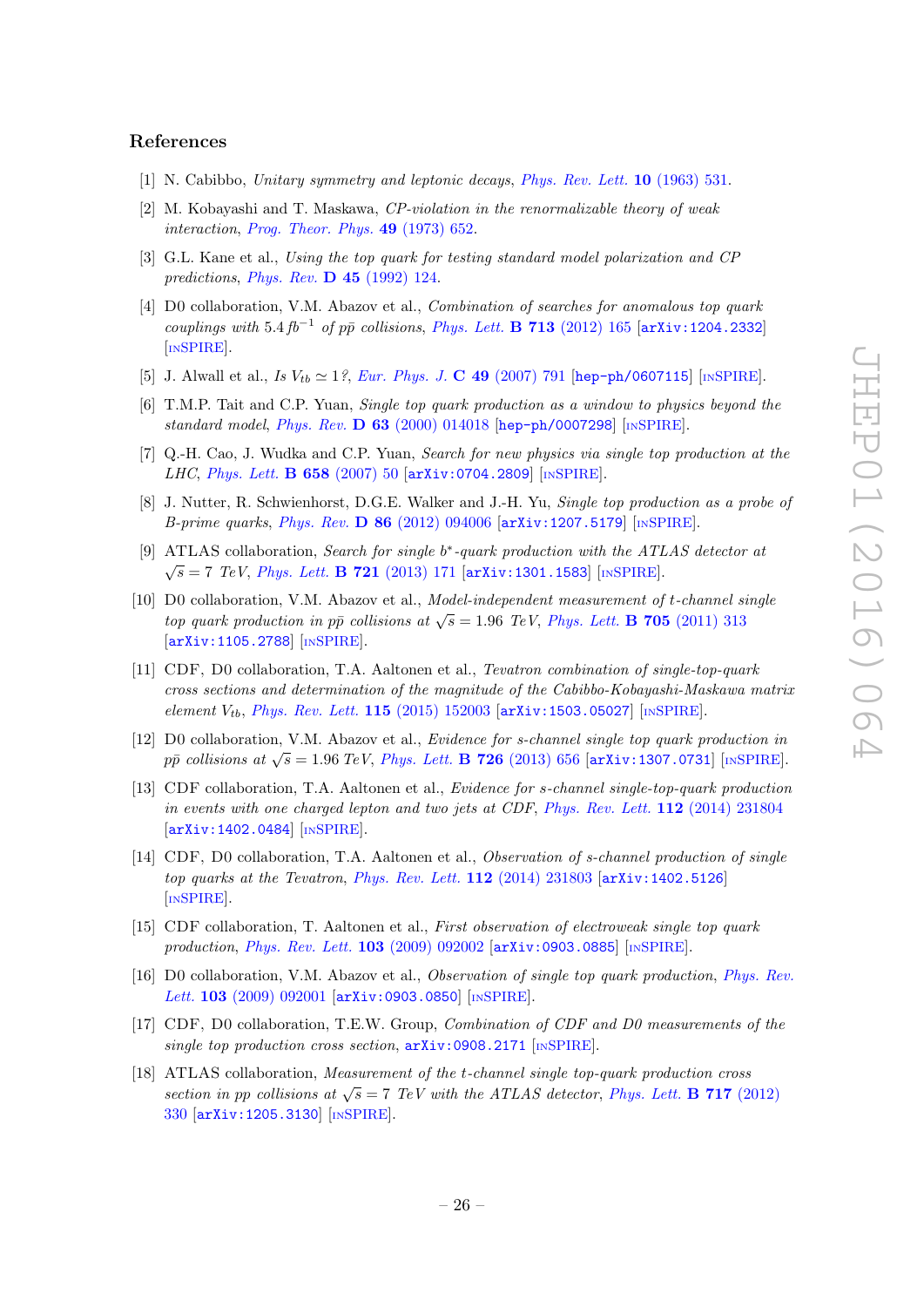- <span id="page-28-0"></span>[19] ATLAS collaboration, Comprehensive measurements of t-channel single top-quark production cross sections at  $\sqrt{s} = 7$  TeV with the ATLAS detector, [Phys. Rev.](http://dx.doi.org/10.1103/PhysRevD.90.112006) D 90 (2014) [112006](http://dx.doi.org/10.1103/PhysRevD.90.112006) [[arXiv:1406.7844](http://arxiv.org/abs/1406.7844)] [IN[SPIRE](http://inspirehep.net/search?p=find+EPRINT+arXiv:1406.7844)].
- <span id="page-28-2"></span><span id="page-28-1"></span>[20] CMS collaboration, *Measurement of the single-top-quark t-channel cross section in pp* collisions at  $\sqrt{s} = 7$  TeV, JHEP 12 [\(2012\) 035](http://dx.doi.org/10.1007/JHEP12(2012)035) [[arXiv:1209.4533](http://arxiv.org/abs/1209.4533)] [IN[SPIRE](http://inspirehep.net/search?p=find+EPRINT+arXiv:1209.4533)].
- [21] CMS collaboration, Measurement of the t-channel single-top-quark production cross section and of the  $|V_{tb}|$  CKM matrix element in pp collisions at  $\sqrt{s} = 8 \text{ TeV}$ , JHEP 06 [\(2014\) 090](http://dx.doi.org/10.1007/JHEP06(2014)090) [[arXiv:1403.7366](http://arxiv.org/abs/1403.7366)] [IN[SPIRE](http://inspirehep.net/search?p=find+EPRINT+arXiv:1403.7366)].
- <span id="page-28-3"></span>[22] ATLAS collaboration, Search for s-channel single top-quark production in proton-proton collisions at  $\sqrt{s} = 8$  TeV with the ATLAS detector, [Phys. Lett.](http://dx.doi.org/10.1016/j.physletb.2014.11.042) **B 740** (2015) 118 [[arXiv:1410.0647](http://arxiv.org/abs/1410.0647)] [IN[SPIRE](http://inspirehep.net/search?p=find+EPRINT+arXiv:1410.0647)].
- <span id="page-28-4"></span>[23] ATLAS collaboration, *Evidence for the associated production of a W boson and a top quark* in ATLAS at  $\sqrt{s} = 7 \text{ TeV}$ , [Phys. Lett.](http://dx.doi.org/10.1016/j.physletb.2012.08.011) **B 716** (2012) 142 [[arXiv:1205.5764](http://arxiv.org/abs/1205.5764)] [IN[SPIRE](http://inspirehep.net/search?p=find+EPRINT+arXiv:1205.5764)].
- <span id="page-28-6"></span><span id="page-28-5"></span>[24] CMS collaboration, Evidence for associated production of a single top quark and W boson in pp collisions at  $\sqrt{s} = 7$  TeV, [Phys. Rev. Lett.](http://dx.doi.org/10.1103/PhysRevLett.110.022003) 110 (2013) 022003  $[$ arXiv: 1209.3489 [IN[SPIRE](http://inspirehep.net/search?p=find+EPRINT+arXiv:1209.3489)].
- <span id="page-28-7"></span>[25] CMS collaboration, *Observation of the associated production of a single top quark and a W* boson in pp collisions at  $\sqrt{s} = 8$  TeV, [Phys. Rev. Lett.](http://dx.doi.org/10.1103/PhysRevLett.112.231802) 112 (2014) 231802 [[arXiv:1401.2942](http://arxiv.org/abs/1401.2942)] [IN[SPIRE](http://inspirehep.net/search?p=find+EPRINT+arXiv:1401.2942)].
- <span id="page-28-8"></span>[26] N. Kidonakis, Two-loop soft anomalous dimensions for single top quark associated production with a  $W^-$  or  $H^-$ , Phys. Rev. D 82 [\(2010\) 054018](http://dx.doi.org/10.1103/PhysRevD.82.054018) [[arXiv:1005.4451](http://arxiv.org/abs/1005.4451)] [IN[SPIRE](http://inspirehep.net/search?p=find+EPRINT+arXiv:1005.4451)].
- <span id="page-28-9"></span>[27] ATLAS, CDF, CMS, D0 collaboration, First combination of Tevatron and LHC measurements of the top-quark mass,  $arXiv:1403.4427$  [IN[SPIRE](http://inspirehep.net/search?p=find+EPRINT+arXiv:1403.4427)].
- <span id="page-28-10"></span>[28] A.D. Martin, W.J. Stirling, R.S. Thorne and G. Watt, Parton distributions for the LHC, [Eur. Phys. J.](http://dx.doi.org/10.1140/epjc/s10052-009-1072-5) C 63 (2009) 189 [[arXiv:0901.0002](http://arxiv.org/abs/0901.0002)] [IN[SPIRE](http://inspirehep.net/search?p=find+EPRINT+arXiv:0901.0002)].
- <span id="page-28-11"></span>[29] M. Aliev, H. Lacker, U. Langenfeld, S. Moch, P. Uwer and M. Wiedermann, HATHOR: HAdronic Top and Heavy quarks crOss section calculatoR, [Comput. Phys. Commun.](http://dx.doi.org/10.1016/j.cpc.2010.12.040) 182 [\(2011\) 1034](http://dx.doi.org/10.1016/j.cpc.2010.12.040) [[arXiv:1007.1327](http://arxiv.org/abs/1007.1327)] [IN[SPIRE](http://inspirehep.net/search?p=find+EPRINT+arXiv:1007.1327)].
- <span id="page-28-12"></span>[30] P. Kant et al., HatHor for single top-quark production: Updated predictions and uncertainty estimates for single top-quark production in hadronic collisions , [Comput. Phys. Commun.](http://dx.doi.org/10.1016/j.cpc.2015.02.001) 191 [\(2015\) 74](http://dx.doi.org/10.1016/j.cpc.2015.02.001) [[arXiv:1406.4403](http://arxiv.org/abs/1406.4403)] [IN[SPIRE](http://inspirehep.net/search?p=find+EPRINT+arXiv:1406.4403)].
- <span id="page-28-13"></span>[31] M. Botje et al., *The PDF4LHC working group interim recommendations*,  $arXiv:1101.0538$ [IN[SPIRE](http://inspirehep.net/search?p=find+EPRINT+arXiv:1101.0538)].
- <span id="page-28-14"></span>[32] NNPDF collaboration, R.D. Ball et al., *Parton distributions with QED corrections*, *[Nucl.](http://dx.doi.org/10.1016/j.nuclphysb.2013.10.010)* Phys. **B 877** [\(2013\) 290](http://dx.doi.org/10.1016/j.nuclphysb.2013.10.010) [[arXiv:1308.0598](http://arxiv.org/abs/1308.0598)] [IN[SPIRE](http://inspirehep.net/search?p=find+EPRINT+arXiv:1308.0598)].
- [33] J.H. Friedman, Stochastic gradient boosting, [Comput. Stat. Data Anal.](http://dx.doi.org/10.1016/S0167-9473(01)00065-2) 38 (2002) 367.
- <span id="page-28-15"></span>[34] J.M. Campbell and F. Tramontano, *Next-to-leading order corrections to Wt production and* decay, [Nucl. Phys.](http://dx.doi.org/10.1016/j.nuclphysb.2005.08.015) **B 726** (2005) 109 [[hep-ph/0506289](http://arxiv.org/abs/hep-ph/0506289)] [IN[SPIRE](http://inspirehep.net/search?p=find+EPRINT+hep-ph/0506289)].
- <span id="page-28-16"></span>[35] S. Frixione, E. Laenen, P. Motylinski and B.R. Webber, *Single-top production in MC@NLO*, JHEP 03 [\(2006\) 092](http://dx.doi.org/10.1088/1126-6708/2006/03/092) [[hep-ph/0512250](http://arxiv.org/abs/hep-ph/0512250)] [IN[SPIRE](http://inspirehep.net/search?p=find+EPRINT+hep-ph/0512250)].
- <span id="page-28-17"></span>[36] F. Cascioli, S. Kallweit, P. Maierhöfer and S. Pozzorini, A unified NLO description of top-pair and associated Wt production, [Eur. Phys. J.](http://dx.doi.org/10.1140/epjc/s10052-014-2783-9)  $C$  74 (2014) 2783 [[arXiv:1312.0546](http://arxiv.org/abs/1312.0546)] [IN[SPIRE](http://inspirehep.net/search?p=find+EPRINT+arXiv:1312.0546)].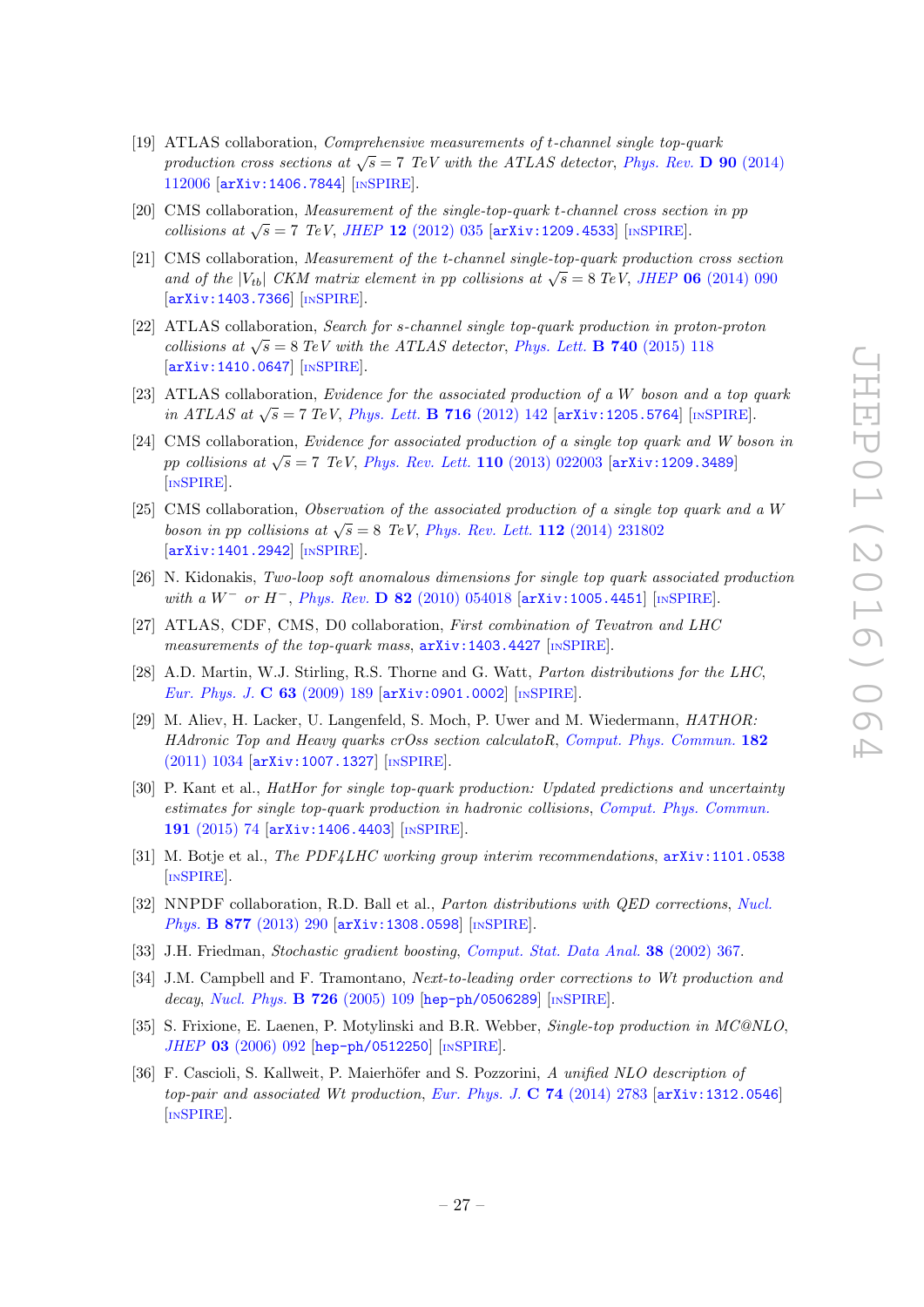- <span id="page-29-0"></span>[37] ATLAS collaboration, The ATLAS experiment at the CERN Large Hadron Collider, [2008](http://dx.doi.org/10.1088/1748-0221/3/08/S08003) JINST 3 [S08003](http://dx.doi.org/10.1088/1748-0221/3/08/S08003).
- <span id="page-29-1"></span>[38] ATLAS collaboration, *Performance of the ATLAS Trigger System in 2010*, [Eur. Phys. J.](http://dx.doi.org/10.1140/epjc/s10052-011-1849-1) C 72 [\(2012\) 1849](http://dx.doi.org/10.1140/epjc/s10052-011-1849-1) [[arXiv:1110.1530](http://arxiv.org/abs/1110.1530)] [IN[SPIRE](http://inspirehep.net/search?p=find+EPRINT+arXiv:1110.1530)].
- <span id="page-29-2"></span>[39] ATLAS collaboration, Electron reconstruction and identification efficiency measurements with the ATLAS detector using the 2011 LHC proton-proton collision data, [Eur. Phys. J.](http://dx.doi.org/10.1140/epjc/s10052-014-2941-0) C 74 [\(2014\) 2941](http://dx.doi.org/10.1140/epjc/s10052-014-2941-0) [[arXiv:1404.2240](http://arxiv.org/abs/1404.2240)] [IN[SPIRE](http://inspirehep.net/search?p=find+EPRINT+arXiv:1404.2240)].
- <span id="page-29-3"></span>[40] ATLAS collaboration, Measurement of the muon reconstruction performance of the ATLAS detector using 2011 and 2012 LHC proton-proton collision data, [Eur. Phys. J.](http://dx.doi.org/10.1140/epjc/s10052-014-3130-x) C 74 (2014) [3130](http://dx.doi.org/10.1140/epjc/s10052-014-3130-x) [[arXiv:1407.3935](http://arxiv.org/abs/1407.3935)] [IN[SPIRE](http://inspirehep.net/search?p=find+EPRINT+arXiv:1407.3935)].
- <span id="page-29-4"></span>[41] K. Rehermann and B. Tweedie, Efficient identification of boosted semileptonic top quarks at the LHC, JHEP  $03$  [\(2011\) 059](http://dx.doi.org/10.1007/JHEP03(2011)059) [[arXiv:1007.2221](http://arxiv.org/abs/1007.2221)] [IN[SPIRE](http://inspirehep.net/search?p=find+EPRINT+arXiv:1007.2221)].
- <span id="page-29-5"></span>[42] G.P. Salam and G. Soyez, A practical seedless infrared-safe cone jet algorithm, [JHEP](http://dx.doi.org/10.1088/1126-6708/2007/05/086) 05 [\(2007\) 086](http://dx.doi.org/10.1088/1126-6708/2007/05/086) [[arXiv:0704.0292](http://arxiv.org/abs/0704.0292)] [IN[SPIRE](http://inspirehep.net/search?p=find+EPRINT+arXiv:0704.0292)].
- [43] W. Lampl, Calorimeter clustering algorithms: description and performance , [ATL-LARG-PUB-2008-002](http://cds.cern.ch/record/1099735) (2008).
- [44] ATLAS collaboration, Jet energy measurement with the ATLAS detector in proton-proton collisions at  $\sqrt{s} = 7$  TeV, [Eur. Phys. J.](http://dx.doi.org/10.1140/epjc/s10052-013-2304-2) C 73 (2013) 2304 [[arXiv:1112.6426](http://arxiv.org/abs/1112.6426)] [IN[SPIRE](http://inspirehep.net/search?p=find+EPRINT+arXiv:1112.6426)].
- [45] ATLAS collaboration, Tagging and suppression of pileup jets with the ATLAS detector , [ATLAS-CONF-2014-018](http://cds.cern.ch/record/1700870) (2014).
- [46] ATLAS collaboration, *Commissioning of the ATLAS high-performance b-tagging algorithms* in the 7 TeV collision data, [ATLAS-CONF-2011-102](http://cds.cern.ch/record/1369219) (2011).
- <span id="page-29-13"></span>[47] ATLAS collaboration, Calibration of the performance of b-tagging for c and light-flavour jets in the 2012 ATLAS data , [ATLAS-CONF-2014-046](http://cds.cern.ch/record/1741020) (2014).
- <span id="page-29-6"></span>[48] ATLAS collaboration, Calibration of b-tagging using dileptonic top pair events in a combinatorial likelihood approach with the ATLAS experiment , [ATLAS-CONF-2014-004](http://cds.cern.ch/record/1664335) (2014).
- <span id="page-29-7"></span>[49] ATLAS collaboration, Performance of missing transverse momentum reconstruction in proton-proton collisions at  $7 \text{ TeV}$  with ATLAS, [Eur. Phys. J.](http://dx.doi.org/10.1140/epjc/s10052-011-1844-6)  $\bf{C}$  72 (2012) 1844 [[arXiv:1108.5602](http://arxiv.org/abs/1108.5602)] [IN[SPIRE](http://inspirehep.net/search?p=find+EPRINT+arXiv:1108.5602)].
- <span id="page-29-8"></span>[50] S. Alioli, S.-O. Moch and P. Uwer, Hadronic top-quark pair-production with one jet and parton showering, JHEP 01 [\(2012\) 137](http://dx.doi.org/10.1007/JHEP01(2012)137) [[arXiv:1110.5251](http://arxiv.org/abs/1110.5251)] [IN[SPIRE](http://inspirehep.net/search?p=find+EPRINT+arXiv:1110.5251)].
- <span id="page-29-9"></span>[51] S. Alioli, P. Nason, C. Oleari and E. Re, A general framework for implementing NLO  $calculations in shower Monte Carlo programs: the POWHEG BOX, JHEP 06 (2010) 043$  $calculations in shower Monte Carlo programs: the POWHEG BOX, JHEP 06 (2010) 043$ [[arXiv:1002.2581](http://arxiv.org/abs/1002.2581)] [IN[SPIRE](http://inspirehep.net/search?p=find+EPRINT+arXiv:1002.2581)].
- <span id="page-29-10"></span>[52] T. Sjöstrand, S. Mrenna and P.Z. Skands, PYTHIA 6.4 physics and manual, [JHEP](http://dx.doi.org/10.1088/1126-6708/2006/05/026) 05 [\(2006\) 026](http://dx.doi.org/10.1088/1126-6708/2006/05/026) [[hep-ph/0603175](http://arxiv.org/abs/hep-ph/0603175)] [IN[SPIRE](http://inspirehep.net/search?p=find+EPRINT+hep-ph/0603175)].
- <span id="page-29-11"></span>[53] P.Z. Skands, Tuning Monte Carlo generators: the Perugia tunes, [Phys. Rev.](http://dx.doi.org/10.1103/PhysRevD.82.074018) D 82 (2010) [074018](http://dx.doi.org/10.1103/PhysRevD.82.074018) [[arXiv:1005.3457](http://arxiv.org/abs/1005.3457)] [IN[SPIRE](http://inspirehep.net/search?p=find+EPRINT+arXiv:1005.3457)].
- <span id="page-29-12"></span>[54] H.-L. Lai et al., New parton distributions for collider physics, Phys. Rev. D 82 [\(2010\) 074024](http://dx.doi.org/10.1103/PhysRevD.82.074024) [[arXiv:1007.2241](http://arxiv.org/abs/1007.2241)] [IN[SPIRE](http://inspirehep.net/search?p=find+EPRINT+arXiv:1007.2241)].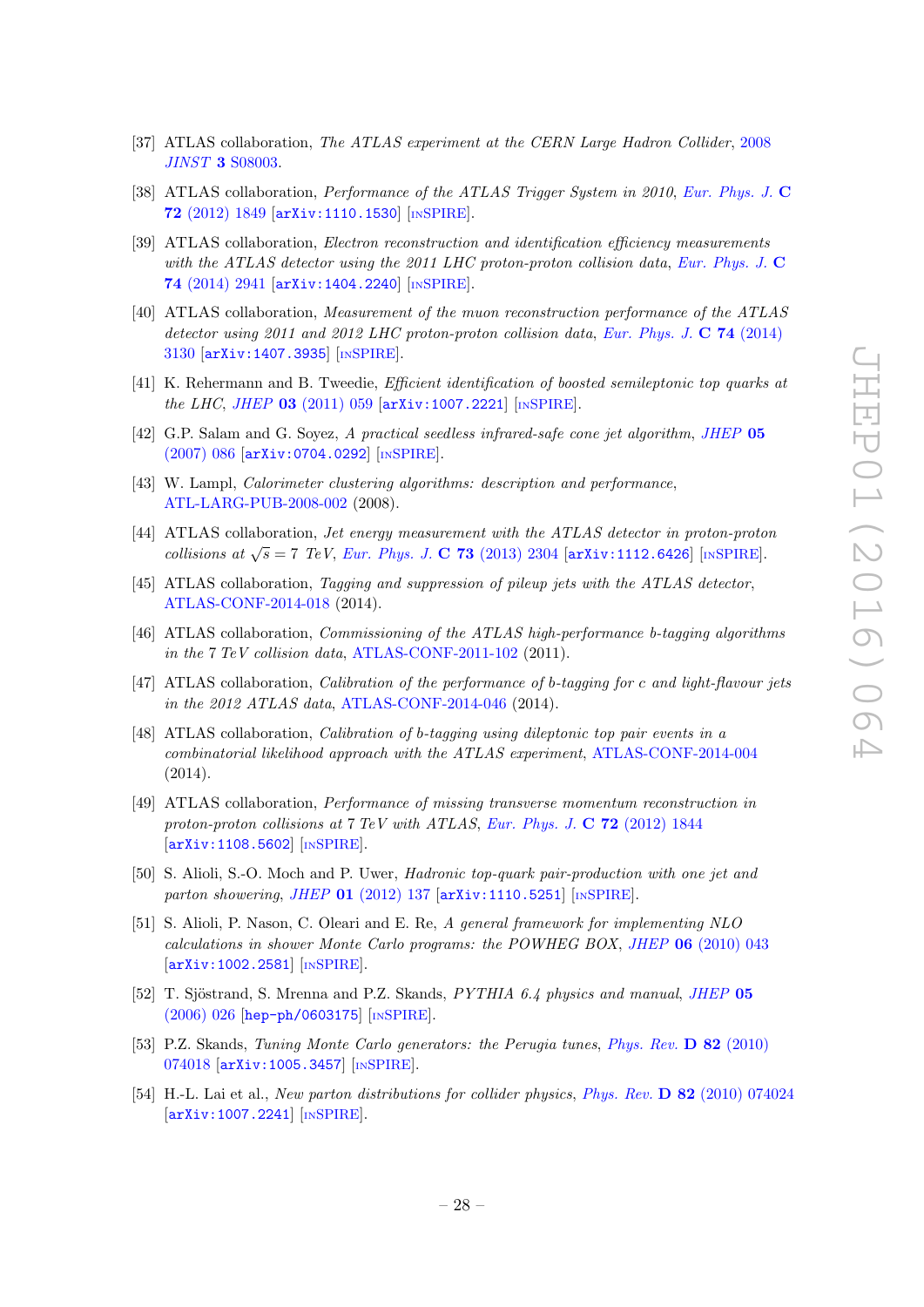- <span id="page-30-0"></span>[55] P.M. Nadolsky et al., *Implications of CTEQ global analysis for collider observables*, *[Phys.](http://dx.doi.org/10.1103/PhysRevD.78.013004)* Rev. D 78 [\(2008\) 013004](http://dx.doi.org/10.1103/PhysRevD.78.013004) [[arXiv:0802.0007](http://arxiv.org/abs/0802.0007)] [IN[SPIRE](http://inspirehep.net/search?p=find+EPRINT+arXiv:0802.0007)].
- <span id="page-30-1"></span>[56] S. Frixione, E. Laenen, P. Motylinski, B.R. Webber and C.D. White, Single-top hadroproduction in association with a W boson, JHEP  $07$  [\(2008\) 029](http://dx.doi.org/10.1088/1126-6708/2008/07/029) [[arXiv:0805.3067](http://arxiv.org/abs/0805.3067)] [IN[SPIRE](http://inspirehep.net/search?p=find+EPRINT+arXiv:0805.3067)].
- <span id="page-30-2"></span>[57] S. Frixione and B.R. Webber, Matching NLO QCD computations and parton shower simulations, JHEP 06 [\(2002\) 029](http://dx.doi.org/10.1088/1126-6708/2002/06/029) [[hep-ph/0204244](http://arxiv.org/abs/hep-ph/0204244)] [IN[SPIRE](http://inspirehep.net/search?p=find+EPRINT+hep-ph/0204244)].
- <span id="page-30-3"></span>[58] G. Corcella et al., HERWIG 6: an event generator for hadron emission reactions with interfering gluons (including supersymmetric processes), JHEP 01 [\(2001\) 010](http://dx.doi.org/10.1088/1126-6708/2001/01/010) [[hep-ph/0011363](http://arxiv.org/abs/hep-ph/0011363)] [IN[SPIRE](http://inspirehep.net/search?p=find+EPRINT+hep-ph/0011363)].
- <span id="page-30-4"></span>[59] J.M. Butterworth, J.R. Forshaw and M.H. Seymour, Multiparton interactions in photoproduction at HERA, Z. Phys.  $C$  72 [\(1996\) 637](http://dx.doi.org/10.1007/s002880050286) [[hep-ph/9601371](http://arxiv.org/abs/hep-ph/9601371)] [IN[SPIRE](http://inspirehep.net/search?p=find+EPRINT+hep-ph/9601371)].
- <span id="page-30-5"></span>[60] M. Cacciari, M. Czakon, M. Mangano, A. Mitov and P. Nason, Top-pair production at hadron colliders with next-to-next-to-leading logarithmic soft-gluon resummation, [Phys. Lett.](http://dx.doi.org/10.1016/j.physletb.2012.03.013) B 710 [\(2012\) 612](http://dx.doi.org/10.1016/j.physletb.2012.03.013) [[arXiv:1111.5869](http://arxiv.org/abs/1111.5869)] [IN[SPIRE](http://inspirehep.net/search?p=find+EPRINT+arXiv:1111.5869)].
- [61] M. Beneke, P. Falgari, S. Klein and C. Schwinn, Hadronic top-quark pair production with  $NNLL$  threshold resummation, [Nucl. Phys.](http://dx.doi.org/10.1016/j.nuclphysb.2011.10.021) **B** 855 (2012) 695  $arXiv:1109.1536$  [IN[SPIRE](http://inspirehep.net/search?p=find+EPRINT+arXiv:1109.1536)].
- <span id="page-30-7"></span><span id="page-30-6"></span>[62] P. Bärnreuther, M. Czakon and A. Mitov, Percent level precision physics at the Tevatron: first genuine NNLO QCD corrections to  $q\bar{q} \to t\bar{t} + X$ , [Phys. Rev. Lett.](http://dx.doi.org/10.1103/PhysRevLett.109.132001) 109 (2012) 132001 [[arXiv:1204.5201](http://arxiv.org/abs/1204.5201)] [IN[SPIRE](http://inspirehep.net/search?p=find+EPRINT+arXiv:1204.5201)].
- <span id="page-30-8"></span>[63] M. Czakon and A. Mitov, NNLO corrections to top-pair production at hadron colliders: the all-fermionic scattering channels, JHEP 12 [\(2012\) 054](http://dx.doi.org/10.1007/JHEP12(2012)054) [[arXiv:1207.0236](http://arxiv.org/abs/1207.0236)] [IN[SPIRE](http://inspirehep.net/search?p=find+EPRINT+arXiv:1207.0236)].
- [64] M. Czakon and A. Mitov, NNLO corrections to top pair production at hadron colliders: the quark-gluon reaction , JHEP 01 [\(2013\) 080](http://dx.doi.org/10.1007/JHEP01(2013)080) [[arXiv:1210.6832](http://arxiv.org/abs/1210.6832)] [IN[SPIRE](http://inspirehep.net/search?p=find+EPRINT+arXiv:1210.6832)].
- <span id="page-30-9"></span>[65] M. Czakon, P. Fiedler and A. Mitov, Total top-quark pair-production cross section at hadron colliders through  $O(\alpha_S^4)$ , [Phys. Rev. Lett.](http://dx.doi.org/10.1103/PhysRevLett.110.252004) 110 (2013) 252004 [[arXiv:1303.6254](http://arxiv.org/abs/1303.6254)] [IN[SPIRE](http://inspirehep.net/search?p=find+EPRINT+arXiv:1303.6254)].
- <span id="page-30-10"></span>[66] M. Czakon and A. Mitov,  $Top++: a program for the calculation of the top-pair cross-section$ at hadron colliders , [Comput. Phys. Commun.](http://dx.doi.org/10.1016/j.cpc.2014.06.021) 185 (2014) 2930 [[arXiv:1112.5675](http://arxiv.org/abs/1112.5675)] [IN[SPIRE](http://inspirehep.net/search?p=find+EPRINT+arXiv:1112.5675)].
- <span id="page-30-11"></span>[67] M.L. Mangano, M. Moretti, F. Piccinini, R. Pittau and A.D. Polosa, ALPGEN, a generator for hard multiparton processes in hadronic collisions, JHEP 07 [\(2003\) 001](http://dx.doi.org/10.1088/1126-6708/2003/07/001) [[hep-ph/0206293](http://arxiv.org/abs/hep-ph/0206293)] [IN[SPIRE](http://inspirehep.net/search?p=find+EPRINT+hep-ph/0206293)].
- <span id="page-30-12"></span>[68] J.M. Campbell and R.K. Ellis, An update on vector boson pair production at hadron colliders, *Phys. Rev.* **D 60** [\(1999\) 113006](http://dx.doi.org/10.1103/PhysRevD.60.113006) [[hep-ph/9905386](http://arxiv.org/abs/hep-ph/9905386)] [IN[SPIRE](http://inspirehep.net/search?p=find+EPRINT+hep-ph/9905386)].
- <span id="page-30-13"></span>[69] K. Melnikov and F. Petriello, Electroweak gauge boson production at hadron colliders through  $O(\alpha_s^2)$ , *Phys. Rev.* **D 74** [\(2006\) 114017](http://dx.doi.org/10.1103/PhysRevD.74.114017) [[hep-ph/0609070](http://arxiv.org/abs/hep-ph/0609070)] [IN[SPIRE](http://inspirehep.net/search?p=find+EPRINT+hep-ph/0609070)].
- <span id="page-30-14"></span>[70] ATLAS collaboration, Estimation of non-prompt and fake lepton backgrounds in final states with top quarks produced in proton-proton collisions at  $\sqrt{s} = 8 \text{ TeV}$  with the ATLAS detector, [ATLAS-CONF-2014-058](http://cds.cern.ch/record/1951336) (2014).
- <span id="page-30-16"></span><span id="page-30-15"></span>[71] ATLAS collaboration, The ATLAS simulation infrastructure, [Eur. Phys. J.](http://dx.doi.org/10.1140/epjc/s10052-010-1429-9) C 70 (2010) 823 [[arXiv:1005.4568](http://arxiv.org/abs/1005.4568)] [IN[SPIRE](http://inspirehep.net/search?p=find+EPRINT+arXiv:1005.4568)].
- [72] GEANT4 collaboration, S. Agostinelli, *GEANT4: a simulation toolkit, [Nucl. Instrum. Meth.](http://dx.doi.org/10.1016/S0168-9002(03)01368-8)* A 506 [\(2003\) 250](http://dx.doi.org/10.1016/S0168-9002(03)01368-8).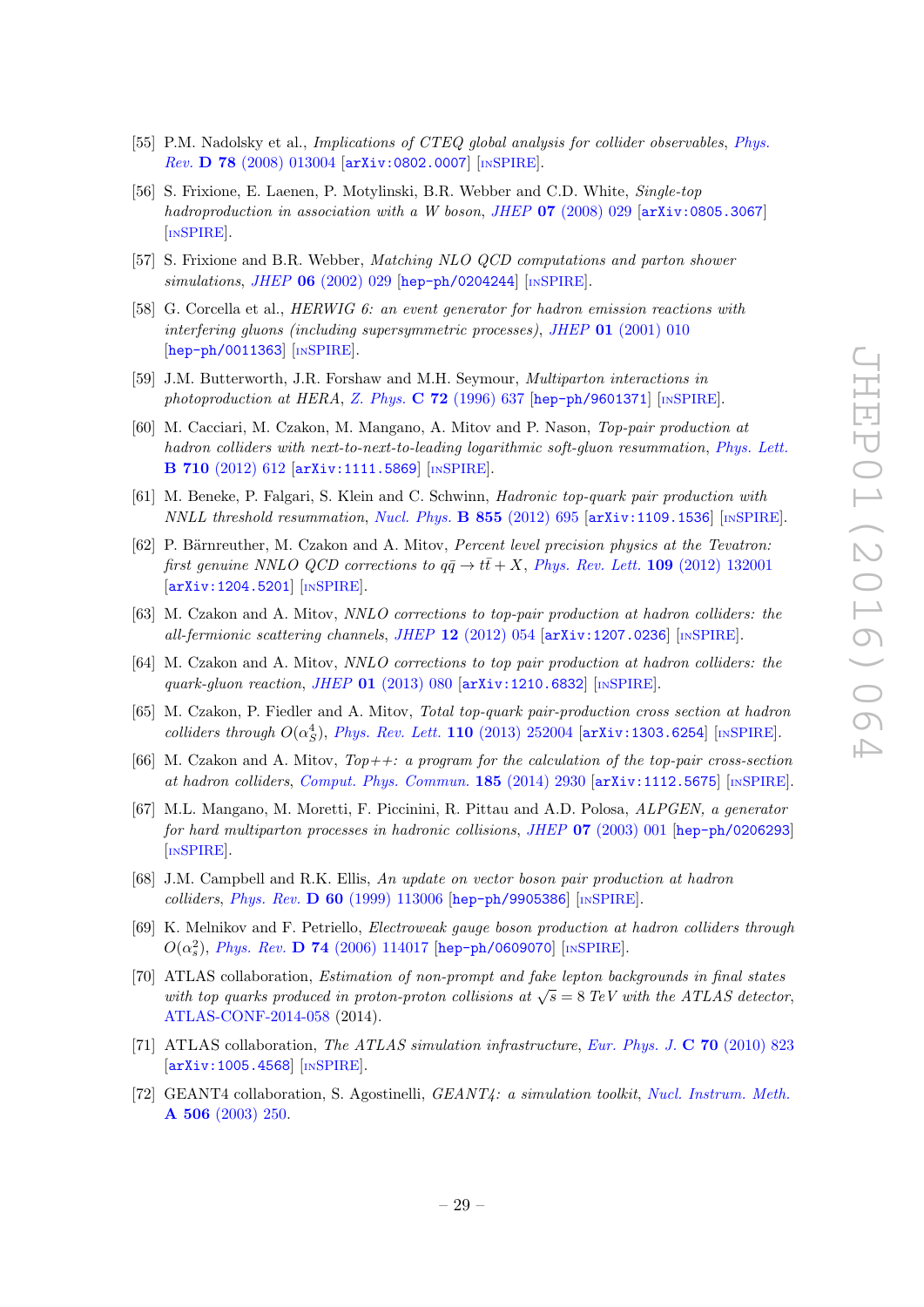- <span id="page-31-0"></span>[73] A. Hocker et al.,  $TMVA = Toolkit$  for Multivariate Data Analysis, [PoS\(ACAT\)040](http://pos.sissa.it/cgi-bin/reader/contribution.cgi?id=PoS(ACAT)040) [[physics/0703039](http://arxiv.org/abs/physics/0703039)] [IN[SPIRE](http://inspirehep.net/search?p=find+EPRINT+physics/0703039)].
- <span id="page-31-1"></span>[74] Y. Freund and R.E. Schapire, A decision-theoretic generalization of on-line learning and an application to boosting, [J. Comput. Syst. Sci.](http://dx.doi.org/10.1006/jcss.1997.1504) 55 (1997) 119.
- <span id="page-31-2"></span>[75] C.G. Lester and D.J. Summers, Measuring masses of semiinvisibly decaying particles pair produced at hadron colliders, [Phys. Lett.](http://dx.doi.org/10.1016/S0370-2693(99)00945-4) **B 463** (1999) 99  $[hep-ph/9906349]$  $[hep-ph/9906349]$  $[hep-ph/9906349]$  [IN[SPIRE](http://inspirehep.net/search?p=find+EPRINT+hep-ph/9906349)].
- <span id="page-31-4"></span><span id="page-31-3"></span>[76] A. Barr, C. Lester and P. Stephens,  $m(T2)$ : the truth behind the glamour, [J. Phys.](http://dx.doi.org/10.1088/0954-3899/29/10/304) G 29 [\(2003\) 2343](http://dx.doi.org/10.1088/0954-3899/29/10/304) [[hep-ph/0304226](http://arxiv.org/abs/hep-ph/0304226)] [IN[SPIRE](http://inspirehep.net/search?p=find+EPRINT+hep-ph/0304226)].
- [77] H.-C. Cheng and Z. Han, *Minimal kinematic constraints and*  $m(T2)$ , *JHEP* 12 [\(2008\) 063](http://dx.doi.org/10.1088/1126-6708/2008/12/063) [[arXiv:0810.5178](http://arxiv.org/abs/0810.5178)] [IN[SPIRE](http://inspirehep.net/search?p=find+EPRINT+arXiv:0810.5178)].
- <span id="page-31-5"></span>[78] ATLAS collaboration, Jet energy measurement and its systematic uncertainty in proton-proton collisions at  $\sqrt{s} = 7$  TeV with the ATLAS detector, [Eur. Phys. J.](http://dx.doi.org/10.1140/epjc/s10052-014-3190-y) C 75 (2015) [17](http://dx.doi.org/10.1140/epjc/s10052-014-3190-y) [[arXiv:1406.0076](http://arxiv.org/abs/1406.0076)] [IN[SPIRE](http://inspirehep.net/search?p=find+EPRINT+arXiv:1406.0076)].
- [79] ATLAS collaboration, *Jet energy resolution in proton-proton collisions at*  $\sqrt{s} = 7$  TeV recorded in 2010 with the ATLAS detector, [Eur. Phys. J.](http://dx.doi.org/10.1140/epjc/s10052-013-2306-0)  $\bf{C}$  **73** (2013) 2306 [[arXiv:1210.6210](http://arxiv.org/abs/1210.6210)] [IN[SPIRE](http://inspirehep.net/search?p=find+EPRINT+arXiv:1210.6210)].
- [80] ATLAS collaboration, Electron efficiency measurements with the ATLAS detector using the 2012 LHC proton-proton collision data , [ATLAS-CONF-2014-032](http://cds.cern.ch/record/1706245) (2014).
- [81] ATLAS collaboration, Electron and photon energy calibration with the ATLAS detector using LHC Run 1 data, [Eur. Phys. J.](http://dx.doi.org/10.1140/epjc/s10052-014-3071-4) C 74 (2014) 3071 [[arXiv:1407.5063](http://arxiv.org/abs/1407.5063)] [IN[SPIRE](http://inspirehep.net/search?p=find+EPRINT+arXiv:1407.5063)].
- [82] ATLAS collaboration, Measurement of  $t\bar{t}$  production with a veto on additional central jet activity in pp collisions at  $\sqrt{s} = 7 \text{ TeV}$  using the ATLAS detector, [Eur. Phys. J.](http://dx.doi.org/10.1140/epjc/s10052-012-2043-9) C 72 (2012) [2043](http://dx.doi.org/10.1140/epjc/s10052-012-2043-9) [[arXiv:1203.5015](http://arxiv.org/abs/1203.5015)] [IN[SPIRE](http://inspirehep.net/search?p=find+EPRINT+arXiv:1203.5015)].
- [83] ATLAS collaboration, *Study of correlation of PDF uncertainty in single top and top pair* production at the LHC, [ATL-PHYS-PUB-2015-010](http://cds.cern.ch/record/2020601) (2015).
- [84] C. Anastasiou, L.J. Dixon, K. Melnikov and F. Petriello, High precision QCD at hadron colliders: electroweak gauge boson rapidity distributions at NNLO , [Phys. Rev.](http://dx.doi.org/10.1103/PhysRevD.69.094008) D 69 (2004) [094008](http://dx.doi.org/10.1103/PhysRevD.69.094008) [[hep-ph/0312266](http://arxiv.org/abs/hep-ph/0312266)] [IN[SPIRE](http://inspirehep.net/search?p=find+EPRINT+hep-ph/0312266)].
- [85] C.F. Berger et al., *Precise predictions for*  $W + 4$  *jet production at the Large Hadron Collider*, [Phys. Rev. Lett.](http://dx.doi.org/10.1103/PhysRevLett.106.092001) 106 (2011) 092001 [[arXiv:1009.2338](http://arxiv.org/abs/1009.2338)] [IN[SPIRE](http://inspirehep.net/search?p=find+EPRINT+arXiv:1009.2338)].
- [86] F.A. Berends, H. Kuijf, B. Tausk and W.T. Giele, *On the production of a W and jets at* hadron colliders, [Nucl. Phys.](http://dx.doi.org/10.1016/0550-3213(91)90458-A) **B 357** (1991) 357.
- [87] ATLAS collaboration, *Improved luminosity determination in pp collisions at*  $\sqrt{s} = 7 \text{ TeV}$ using the ATLAS detector at the LHC, [Eur. Phys. J.](http://dx.doi.org/10.1140/epjc/s10052-013-2518-3)  $\bf{C}$  73 (2013) 2518 [[arXiv:1302.4393](http://arxiv.org/abs/1302.4393)] [IN[SPIRE](http://inspirehep.net/search?p=find+EPRINT+arXiv:1302.4393)].
- [88] (NIKHEF, Amsterdam), HistFactory: a tool for creating statistical models for use with RooFit and RooStats , [CERN-OPEN-2012-016](http://cds.cern.ch/record/1456844) (2012).
- [89] L. Moneta et al., *The RooStats Project*, [PoS\(ACAT2010\)057](http://pos.sissa.it/cgi-bin/reader/contribution.cgi?id=PoS(ACAT2010)057) [[arXiv:1009.1003](http://arxiv.org/abs/1009.1003)] [IN[SPIRE](http://inspirehep.net/search?p=find+EPRINT+arXiv:1009.1003)].
- [90] G. Cowan, K. Cranmer, E. Gross and O. Vitells, Asymptotic formulae for likelihood-based tests of new physics, [Eur. Phys. J.](http://dx.doi.org/10.1140/epjc/s10052-011-1554-0)  $C$  71 (2011) 1554 [Erratum ibid.  $C$  73 (2013) 2501]  $\left[$ [arXiv:1007.1727](http://arxiv.org/abs/1007.1727) $\right]$  $\left[$ IN[SPIRE](http://inspirehep.net/search?p=find+EPRINT+arXiv:1007.1727) $\right]$ .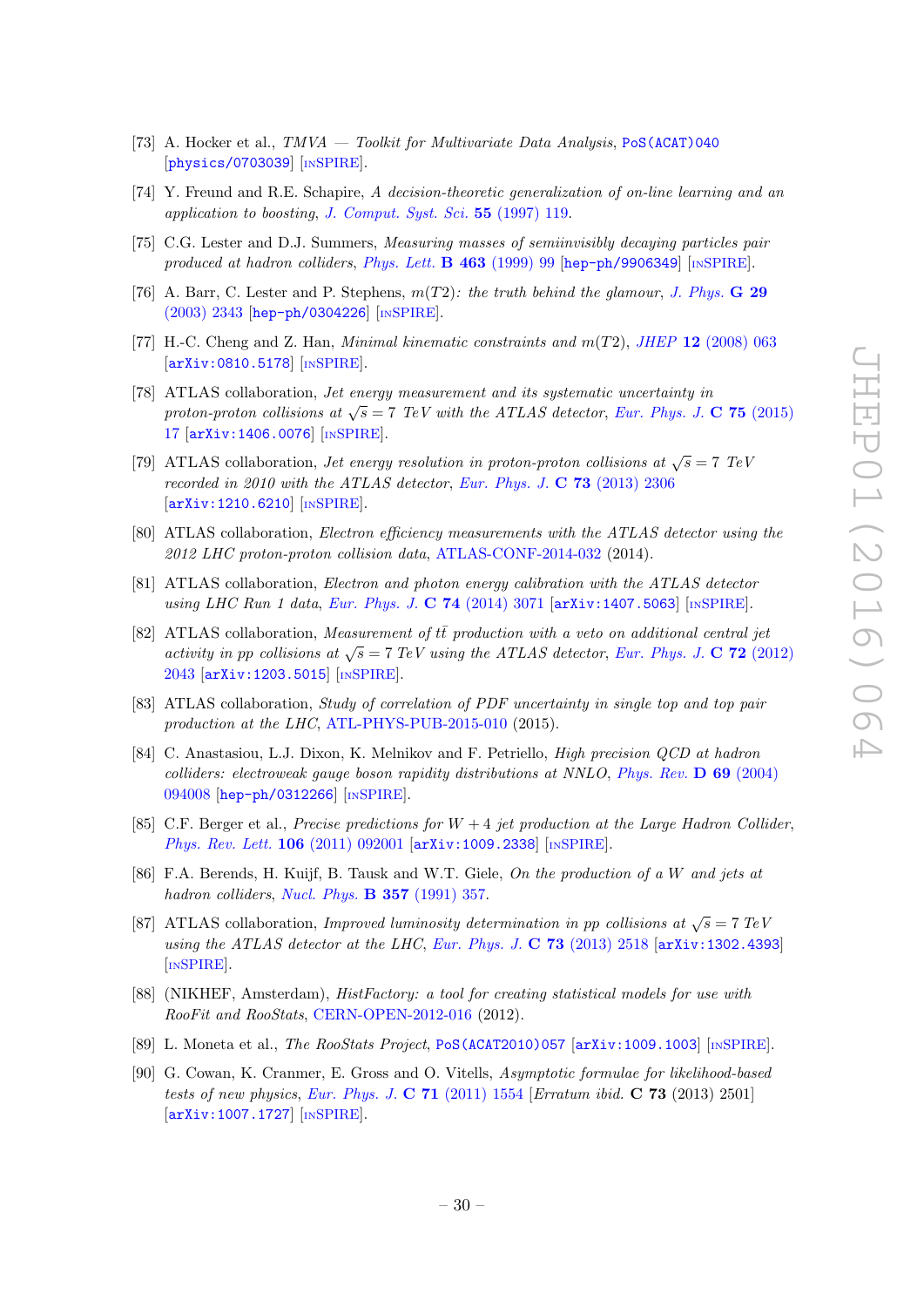- [91] J.A. Aguilar-Saavedra, A minimal set of top anomalous couplings, [Nucl. Phys.](http://dx.doi.org/10.1016/j.nuclphysb.2008.12.012) **B 812** (2009) [181](http://dx.doi.org/10.1016/j.nuclphysb.2008.12.012) [[arXiv:0811.3842](http://arxiv.org/abs/0811.3842)] [IN[SPIRE](http://inspirehep.net/search?p=find+EPRINT+arXiv:0811.3842)].
- <span id="page-32-0"></span>[92] T.G. Rizzo, Single top quark production as a probe for anomalous moments at hadron colliders, Phys. Rev. D 53 [\(1996\) 6218](http://dx.doi.org/10.1103/PhysRevD.53.6218) [[hep-ph/9506351](http://arxiv.org/abs/hep-ph/9506351)] [IN[SPIRE](http://inspirehep.net/search?p=find+EPRINT+hep-ph/9506351)].
- [93] Q.-H. Cao and B. Yan, *Determining*  $V_{tb}$  at electron-positron colliders, *[Phys. Rev.](http://dx.doi.org/10.1103/PhysRevD.92.094018)* **D 92** [\(2015\) 094018](http://dx.doi.org/10.1103/PhysRevD.92.094018) [[arXiv:1507.06204](http://arxiv.org/abs/1507.06204)] [IN[SPIRE](http://inspirehep.net/search?p=find+EPRINT+arXiv:1507.06204)].
- [94] J. Wenninger, *Energy calibration of the LHC beams at 4 TeV*, [CERN-ATS-2013-040](http://cds.cern.ch/record/1546734) (2013).
- [95] G. Heinrich, A. Maier, R. Nisius, J. Schlenk and J. Winter, NLO QCD corrections to  $W^+W^-b\bar{b}$  production with leptonic decays in the light of top quark mass and asymmetry measurements, JHEP 06 [\(2014\) 158](http://dx.doi.org/10.1007/JHEP06(2014)158) [[arXiv:1312.6659](http://arxiv.org/abs/1312.6659)] [IN[SPIRE](http://inspirehep.net/search?p=find+EPRINT+arXiv:1312.6659)].
- [96] S. Schaetzel and M. Spannowsky, Tagging highly boosted top quarks, [Phys. Rev.](http://dx.doi.org/10.1103/PhysRevD.89.014007) D 89 (2014) [014007](http://dx.doi.org/10.1103/PhysRevD.89.014007) [[arXiv:1308.0540](http://arxiv.org/abs/1308.0540)] [IN[SPIRE](http://inspirehep.net/search?p=find+EPRINT+arXiv:1308.0540)].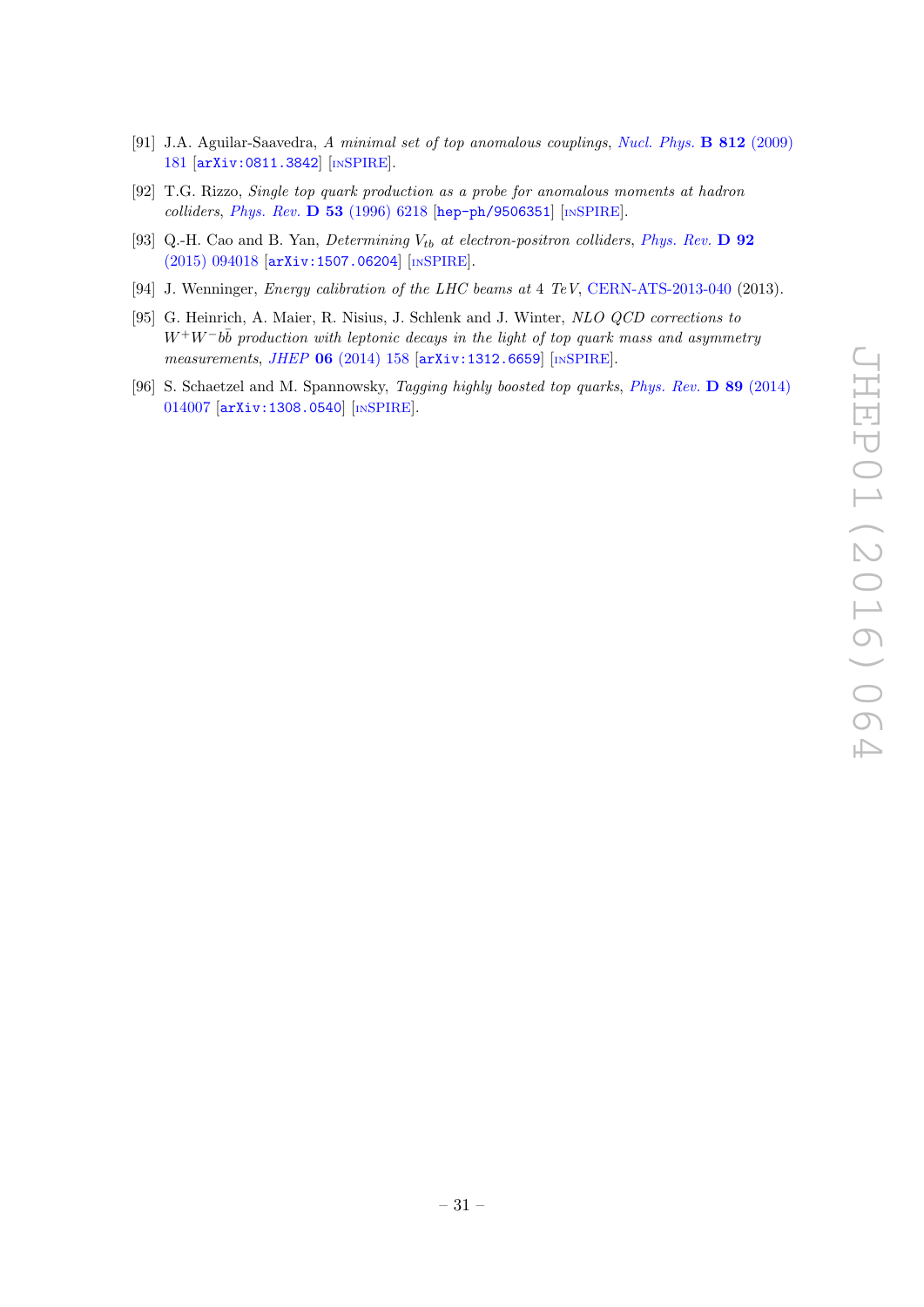#### The ATLAS collaboration

G. Aad<sup>85</sup>, B. Abbott<sup>113</sup>, J. Abdallah<sup>151</sup>, O. Abdinov<sup>11</sup>, R. Aben<sup>107</sup>, M. Abolins<sup>90</sup>, O.S. AbouZeid<sup>158</sup>, H. Abramowicz<sup>153</sup>, H. Abreu<sup>152</sup>, R. Abreu<sup>116</sup>, Y. Abulaiti<sup>146a,146b</sup>, B.S. Acharya<sup>164a,164b,a</sup>, L. Adamczyk<sup>38a</sup>, D.L. Adams<sup>25</sup>, J. Adelman<sup>108</sup>, S. Adomeit<sup>100</sup>, T. Adye<sup>131</sup>, A.A. Affolder<sup>74</sup>, T. Agatonovic-Jovin<sup>13</sup>, J. Agricola<sup>54</sup>, J.A. Aguilar-Saavedra<sup>126a,126f</sup>, S.P. Ahlen<sup>22</sup>, F. Ahmadov<sup>65,b</sup>, G. Aielli<sup>133a,133b</sup>, H. Akerstedt<sup>146a,146b</sup>, T.P.A. Åkesson<sup>81</sup>, A.V. Akimov<sup>96</sup>, G.L. Alberghi<sup>20a, 20b</sup>, J. Albert<sup>169</sup>, S. Albrand<sup>55</sup>, M.J. Alconada Verzini<sup>71</sup>, M. Aleksa<sup>30</sup>, I.N. Aleksandrov<sup>65</sup>, C. Alexa<sup>26b</sup>, G. Alexander<sup>153</sup>, T. Alexopoulos<sup>10</sup>, M. Alhroob<sup>113</sup>, G. Alimonti<sup>91a</sup>, L. Alio<sup>85</sup>, J. Alison<sup>31</sup>, S.P. Alkire<sup>35</sup>, B.M.M. Allbrooke<sup>149</sup>, P.P. Allport<sup>18</sup>, A. Aloisio<sup>104a,104b</sup>, A. Alonso<sup>36</sup>, F. Alonso<sup>71</sup>, C. Alpigiani<sup>138</sup>, A. Altheimer<sup>35</sup>, B. Alvarez Gonzalez<sup>30</sup>, D. Álvarez Piqueras<sup>167</sup>, M.G. Alviggi<sup>104a,104b</sup>, B.T. Amadio<sup>15</sup>, K. Amako<sup>66</sup>, Y. Amaral Coutinho<sup>24a</sup>, C. Amelung<sup>23</sup>, D. Amidei<sup>89</sup>, S.P. Amor Dos Santos<sup>126a,126c</sup>, A. Amorim<sup>126a,126b</sup>, S. Amoroso<sup>48</sup>, N. Amram<sup>153</sup>, G. Amundsen<sup>23</sup>, C. Anastopoulos<sup>139</sup>, L.S. Ancu<sup>49</sup>, N. Andari<sup>108</sup>, T. Andeen<sup>35</sup>, C.F. Anders<sup>58b</sup>, G. Anders<sup>30</sup>, J.K. Anders<sup>74</sup>, K.J. Anderson<sup>31</sup>, A. Andreazza<sup>91a,91b</sup>, V. Andrei<sup>58a</sup>, S. Angelidakis<sup>9</sup>, I. Angelozzi<sup>107</sup>, P. Anger<sup>44</sup>, A. Angerami<sup>35</sup>, F. Anghinolfi<sup>30</sup>, A.V. Anisenkov<sup>109,c</sup>, N. Anjos<sup>12</sup>, A. Annovi<sup>124a,124b</sup>, M. Antonelli<sup>47</sup>, A. Antonov<sup>98</sup>, J. Antos<sup>144b</sup>, F. Anulli<sup>132a</sup>, M. Aoki<sup>66</sup>, L. Aperio Bella<sup>18</sup>, G. Arabidze<sup>90</sup>, Y. Arai<sup>66</sup>, J.P. Araque<sup>126a</sup>, A.T.H. Arce<sup>45</sup>, F.A. Arduh<sup>71</sup>, J-F. Arguin<sup>95</sup>, S. Argyropoulos<sup>63</sup>, M. Arik<sup>19a</sup>, A.J. Armbruster<sup>30</sup>, O. Arnaez<sup>30</sup>, H. Arnold<sup>48</sup>, M. Arratia<sup>28</sup>, O. Arslan<sup>21</sup>, A. Artamonov<sup>97</sup>, G. Artoni<sup>23</sup>, S. Artz<sup>83</sup>, S. Asai<sup>155</sup>, N. Asbah<sup>42</sup>, A. Ashkenazi<sup>153</sup>, B. Åsman<sup>146a,146b</sup>, L. Asquith<sup>149</sup>, K. Assamagan<sup>25</sup>, R. Astalos<sup>144a</sup>, M. Atkinson<sup>165</sup>, N.B. Atlay<sup>141</sup>, K. Augsten<sup>128</sup>, M. Aurousseau<sup>145b</sup>, G. Avolio<sup>30</sup>, B. Axen<sup>15</sup>, M.K. Ayoub<sup>117</sup>, G. Azuelos<sup>95,d</sup>, M.A. Baak<sup>30</sup>, A.E. Baas<sup>58a</sup>, M.J. Baca<sup>18</sup>, C. Bacci<sup>134a,134b</sup>, H. Bachacou<sup>136</sup>, K. Bachas<sup>154</sup>, M. Backes<sup>30</sup>, M. Backhaus<sup>30</sup>, P. Bagiacchi<sup>132a,132b</sup>, P. Bagnaia<sup>132a,132b</sup>, Y. Bai<sup>33a</sup>, T. Bain<sup>35</sup>, J.T. Baines<sup>131</sup>, O.K. Baker<sup>176</sup>, E.M. Baldin<sup>109,c</sup>, P. Balek<sup>129</sup>, T. Balestri<sup>148</sup>, F. Balli<sup>84</sup>, W.K. Balunas<sup>122</sup>, E. Banas<sup>39</sup>, Sw. Banerjee<sup>173,e</sup>, A.A.E. Bannoura<sup>175</sup>, L. Barak<sup>30</sup>, E.L. Barberio<sup>88</sup>, D. Barberis<sup>50a,50b</sup>, M. Barbero<sup>85</sup>, T. Barillari<sup>101</sup>, M. Barisonzi<sup>164a,164b</sup>, T. Barklow<sup>143</sup>, N. Barlow<sup>28</sup>, S.L. Barnes<sup>84</sup>, B.M. Barnett<sup>131</sup>, R.M. Barnett<sup>15</sup>, Z. Barnovska<sup>5</sup>, A. Baroncelli<sup>134a</sup>, G. Barone<sup>23</sup>, A.J. Barr<sup>120</sup>, F. Barreiro<sup>82</sup>, J. Barreiro Guimarães da Costa<sup>33a</sup>, R. Bartoldus<sup>143</sup>, A.E. Barton<sup>72</sup>, P. Bartos<sup>144a</sup>, A. Basalaev<sup>123</sup>, A. Bassalat<sup>117</sup>, A. Basye<sup>165</sup>, R.L. Bates<sup>53</sup>, S.J. Batista<sup>158</sup>, J.R. Batley<sup>28</sup>, M. Battaglia<sup>137</sup>, M. Bauce<sup>132a,132b</sup>, F. Bauer<sup>136</sup>, H.S. Bawa<sup>143,f</sup>, J.B. Beacham<sup>111</sup>, M.D. Beattie<sup>72</sup>, T. Beau<sup>80</sup>, P.H. Beauchemin<sup>161</sup>, R. Beccherle<sup>124a, 124b</sup>, P. Bechtle<sup>21</sup>, H.P. Beck<sup>17, g</sup>, K. Becker<sup>120</sup>, M. Becker<sup>83</sup>, M. Beckingham<sup>170</sup>, C. Becot<sup>117</sup>, A.J. Beddall<sup>19b</sup>, A. Beddall<sup>19b</sup>, V.A. Bednyakov<sup>65</sup>, C.P. Bee<sup>148</sup>, L.J. Beemster<sup>107</sup>, T.A. Beermann<sup>30</sup>, M. Begel<sup>25</sup>, J.K. Behr<sup>120</sup>, C. Belanger-Champagne<sup>87</sup>, W.H. Bell<sup>49</sup>, G. Bella<sup>153</sup>, L. Bellagamba<sup>20a</sup>, A. Bellerive<sup>29</sup>, M. Bellomo<sup>86</sup>, K. Belotskiy<sup>98</sup>, O. Beltramello<sup>30</sup>, O. Benary<sup>153</sup>, D. Benchekroun<sup>135a</sup>, M. Bender<sup>100</sup>, K. Bendtz<sup>146a,146b</sup>, N. Benekos<sup>10</sup>, Y. Benhammou<sup>153</sup>, E. Benhar Noccioli<sup>49</sup>, J.A. Benitez Garcia<sup>159b</sup>, D.P. Benjamin<sup>45</sup>, J.R. Bensinger<sup>23</sup>, S. Bentvelsen<sup>107</sup>, L. Beresford<sup>120</sup>, M. Beretta<sup>47</sup>, D. Berge<sup>107</sup>, E. Bergeaas Kuutmann<sup>166</sup>, N. Berger<sup>5</sup>, F. Berghaus<sup>169</sup>, J. Beringer<sup>15</sup>, C. Bernard<sup>22</sup>, N.R. Bernard<sup>86</sup>, C. Bernius<sup>110</sup>, F.U. Bernlochner<sup>21</sup>, T. Berry<sup>77</sup>, P. Berta<sup>129</sup>, C. Bertella<sup>83</sup>, G. Bertoli<sup>146a,146b</sup>, F. Bertolucci<sup>124a,124b</sup>, C. Bertsche<sup>113</sup>, D. Bertsche<sup>113</sup>, M.I. Besana<sup>91a</sup>, G.J. Besjes<sup>36</sup>, O. Bessidskaia Bylund<sup>146a, 146b</sup>, M. Bessner<sup>42</sup>, N. Besson<sup>136</sup>, C. Betancourt<sup>48</sup>, S. Bethke<sup>101</sup>, A.J. Bevan<sup>76</sup>, W. Bhimji<sup>15</sup>, R.M. Bianchi<sup>125</sup>, L. Bianchini<sup>23</sup>, M. Bianco<sup>30</sup>, O. Biebel<sup>100</sup>, D. Biedermann<sup>16</sup>, N.V. Biesuz<sup>124a,124b</sup>, M. Biglietti<sup>134a</sup>, J. Bilbao De Mendizabal<sup>49</sup>, H. Bilokon<sup>47</sup>, M. Bindi<sup>54</sup>, S. Binet<sup>117</sup>, A. Bingul<sup>19b</sup>, C. Bini<sup>132a,132b</sup>, S. Biondi<sup>20a,20b</sup>, D.M. Bjergaard<sup>45</sup>, C.W. Black<sup>150</sup>, J.E. Black<sup>143</sup>, K.M. Black<sup>22</sup>, D. Blackburn<sup>138</sup>, R.E. Blair<sup>6</sup>, J.-B. Blanchard<sup>136</sup>, J.E. Blanco<sup>77</sup>, T. Blazek<sup>144a</sup>, I. Bloch<sup>42</sup>, C. Blocker<sup>23</sup>, W. Blum<sup>83,\*</sup>, U. Blumenschein<sup>54</sup>, S. Blunier<sup>32a</sup>, G.J. Bobbink<sup>107</sup>, V.S. Bobrovnikov<sup>109,c</sup>, S.S. Bocchetta<sup>81</sup>, A. Bocci<sup>45</sup>, C. Bock<sup>100</sup>, M. Boehler<sup>48</sup>, J.A. Bogaerts<sup>30</sup>, D. Bogavac<sup>13</sup>, A.G. Bogdanchikov<sup>109</sup>, C. Bohm<sup>146a</sup>, V. Boisvert<sup>77</sup>, T. Bold<sup>38a</sup>, V. Boldea<sup>26b</sup>, A.S. Boldyrev<sup>99</sup>, M. Bomben<sup>80</sup>, M. Bona<sup>76</sup>, M. Boonekamp<sup>136</sup>,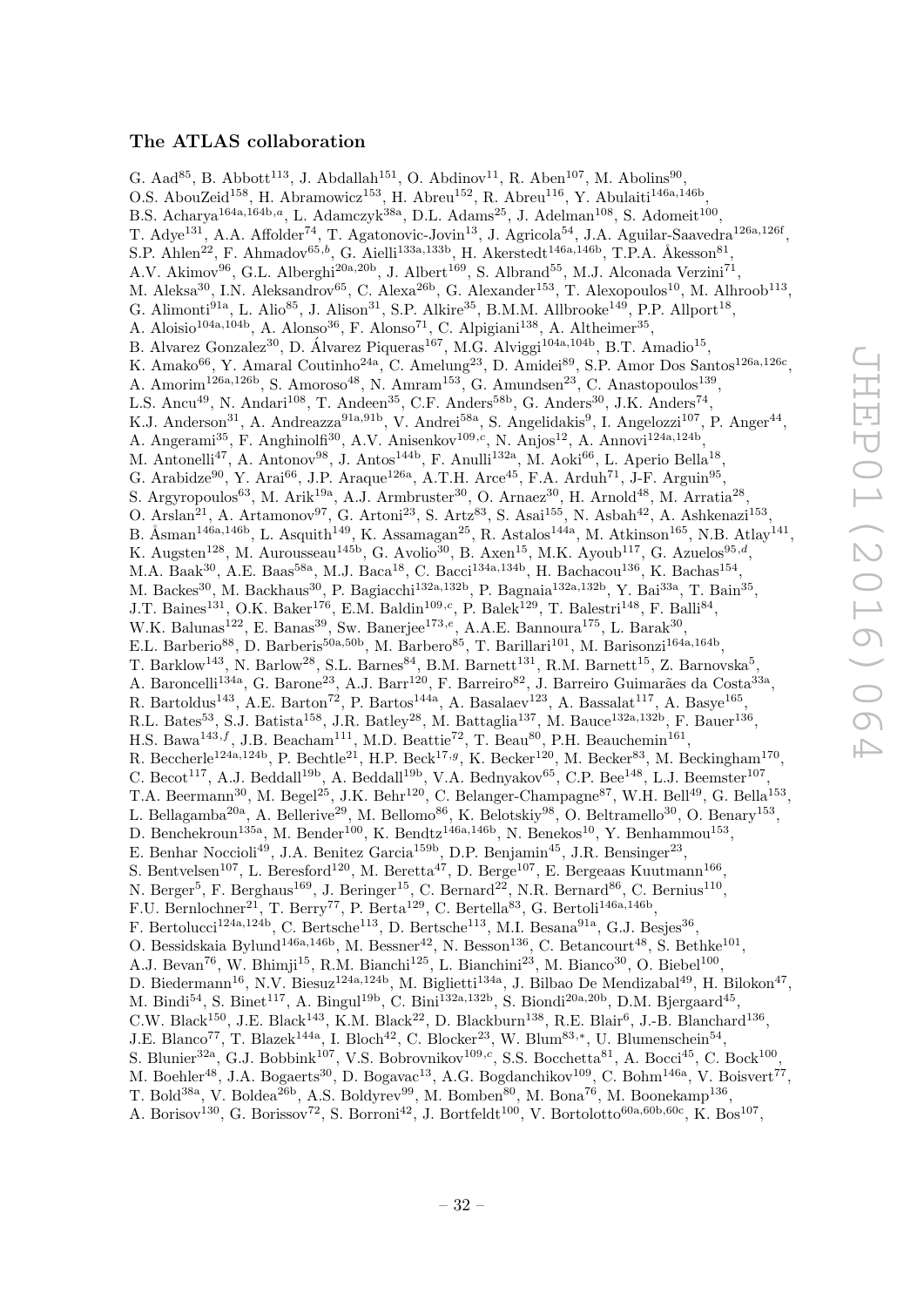D. Boscherini<sup>20a</sup>, M. Bosman<sup>12</sup>, J. Boudreau<sup>125</sup>, J. Bouffard<sup>2</sup>, E.V. Bouhova-Thacker<sup>72</sup>, D. Boumediene<sup>34</sup>, C. Bourdarios<sup>117</sup>, N. Bousson<sup>114</sup>, S.K. Boutle<sup>53</sup>, A. Boveia<sup>30</sup>, J. Boyd<sup>30</sup>, I.R. Boyko<sup>65</sup>, I. Bozic<sup>13</sup>, J. Bracinik<sup>18</sup>, A. Brandt<sup>8</sup>, G. Brandt<sup>54</sup>, O. Brandt<sup>58a</sup>, U. Bratzler<sup>156</sup>, B. Brau<sup>86</sup>, J.E. Brau<sup>116</sup>, H.M. Braun<sup>175,\*</sup>, W.D. Breaden Madden<sup>53</sup>, K. Brendlinger<sup>122</sup>, A.J. Brennan<sup>88</sup>, L. Brenner<sup>107</sup>, R. Brenner<sup>166</sup>, S. Bressler<sup>172</sup>, T.M. Bristow<sup>46</sup>, D. Britton<sup>53</sup>, D. Britzger<sup>42</sup>, F.M. Brochu<sup>28</sup>, I. Brock<sup>21</sup>, R. Brock<sup>90</sup>, J. Bronner<sup>101</sup>, G. Brooijmans<sup>35</sup>, T. Brooks<sup>77</sup>, W.K. Brooks<sup>32b</sup>, J. Brosamer<sup>15</sup>, E. Brost<sup>116</sup>, P.A. Bruckman de Renstrom<sup>39</sup>, D. Bruncko<sup>144b</sup>, R. Bruneliere<sup>48</sup>, A. Bruni<sup>20a</sup>, G. Bruni<sup>20a</sup>, M. Bruschi<sup>20a</sup>, N. Bruscino<sup>21</sup>, L. Bryngemark<sup>81</sup>, T. Buanes<sup>14</sup>, Q. Buat<sup>142</sup>, P. Buchholz<sup>141</sup>, A.G. Buckley<sup>53</sup>, I.A. Budagov<sup>65</sup>, F. Buehrer<sup>48</sup>, L. Bugge<sup>119</sup>, M.K. Bugge<sup>119</sup>, O. Bulekov<sup>98</sup>, D. Bullock<sup>8</sup>, H. Burckhart<sup>30</sup>, S. Burdin<sup>74</sup>, C.D. Burgard<sup>48</sup>, B. Burghgrave<sup>108</sup>, S. Burke<sup>131</sup>, I. Burmeister<sup>43</sup>, E. Busato<sup>34</sup>, D. Büscher<sup>48</sup>, V. Büscher<sup>83</sup>, P. Bussey<sup>53</sup>, J.M. Butler<sup>22</sup>, A.I. Butt<sup>3</sup>, C.M. Buttar<sup>53</sup>, J.M. Butterworth<sup>78</sup>, P. Butti<sup>107</sup>, W. Buttinger<sup>25</sup>, A. Buzatu<sup>53</sup>, A.R. Buzykaev<sup>109,*c*</sup>, S. Cabrera Urbán<sup>167</sup>, D. Caforio<sup>128</sup>, V.M. Cairo<sup>37a,37b</sup>, O. Cakir<sup>4a</sup>, N. Calace<sup>49</sup>, P. Calafiura<sup>15</sup>, A. Calandri<sup>136</sup>, G. Calderini<sup>80</sup>, P. Calfayan<sup>100</sup>, L.P. Caloba<sup>24a</sup>, D. Calvet<sup>34</sup>, S. Calvet<sup>34</sup>, R. Camacho Toro<sup>31</sup>, S. Camarda<sup>42</sup>, P. Camarri<sup>133a, 133b</sup>, D. Cameron<sup>119</sup>, R. Caminal Armadans<sup>165</sup>, S. Campana<sup>30</sup>, M. Campanelli<sup>78</sup>, A. Campoverde<sup>148</sup>, V. Canale<sup>104a,104b</sup>, A. Canepa<sup>159a</sup>, M. Cano Bret<sup>33e</sup>, J. Cantero<sup>82</sup>, R. Cantrill<sup>126a</sup>, T. Cao<sup>40</sup>, M.D.M. Capeans Garrido<sup>30</sup>, I. Caprini<sup>26b</sup>, M. Caprini<sup>26b</sup>, M. Capua<sup>37a,37b</sup>, R. Caputo<sup>83</sup>, R.M. Carbone<sup>35</sup>, R. Cardarelli<sup>133a</sup>, F. Cardillo<sup>48</sup>, T. Carli<sup>30</sup>, G. Carlino<sup>104a</sup>, L. Carminati<sup>91a,91b</sup>, S. Caron<sup>106</sup>, E. Carquin<sup>32a</sup>, G.D. Carrillo-Montoya<sup>30</sup>, J.R. Carter<sup>28</sup>, J. Carvalho<sup>126a,126c</sup>, D. Casadei<sup>78</sup>, M.P. Casado<sup>12</sup>, M. Casolino<sup>12</sup>, D.W. Casper<sup>163</sup>, E. Castaneda-Miranda<sup>145a</sup>, A. Castelli<sup>107</sup>, V. Castillo Gimenez<sup>167</sup>, N.F. Castro<sup>126a,h</sup>, P. Catastini<sup>57</sup>, A. Catinaccio<sup>30</sup>, J.R. Catmore<sup>119</sup>, A. Cattai<sup>30</sup>, J. Caudron<sup>83</sup>, V. Cavaliere<sup>165</sup>, D. Cavalli<sup>91a</sup>, M. Cavalli-Sforza<sup>12</sup>, V. Cavasinni<sup>124a,124b</sup>, F. Ceradini<sup>134a,134b</sup>, L. Cerda Alberich<sup>167</sup>, B.C. Cerio<sup>45</sup>, K. Cerny<sup>129</sup>, A.S. Cerqueira<sup>24b</sup>, A. Cerri<sup>149</sup>, L. Cerrito<sup>76</sup>, F. Cerutti<sup>15</sup>, M. Cerv<sup>30</sup>, A. Cervelli<sup>17</sup>, S.A. Cetin<sup>19c</sup>, A. Chafaq<sup>135a</sup>, D. Chakraborty<sup>108</sup>, I. Chalupkova<sup>129</sup>, Y.L. Chan<sup>60a</sup>, P. Chang<sup>165</sup>, J.D. Chapman<sup>28</sup>, D.G. Charlton<sup>18</sup>, C.C. Chau<sup>158</sup>, C.A. Chavez Barajas<sup>149</sup>, S. Cheatham<sup>152</sup>, A. Chegwidden<sup>90</sup>, S. Chekanov<sup>6</sup>, S.V. Chekulaev<sup>159a</sup>, G.A. Chelkov<sup>65,*i*</sup>, M.A. Chelstowska<sup>89</sup>, C. Chen<sup>64</sup>, H. Chen<sup>25</sup>, K. Chen<sup>148</sup>, L. Chen<sup>33d,j</sup>, S. Chen<sup>33c</sup>, S. Chen<sup>155</sup>, X. Chen<sup>33f</sup>, Y. Chen<sup>67</sup>, H.C. Cheng<sup>89</sup>, Y. Cheng<sup>31</sup>, A. Cheplakov<sup>65</sup>, E. Cheremushkina<sup>130</sup>, R. Cherkaoui El Moursli<sup>135e</sup>, V. Chernyatin<sup>25,\*</sup>, E. Cheu<sup>7</sup>, L. Chevalier<sup>136</sup>, V. Chiarella<sup>47</sup>, G. Chiarelli<sup>124a,124b</sup>, G. Chiodini<sup>73a</sup>, A.S. Chisholm<sup>18</sup>, R.T. Chislett<sup>78</sup>, A. Chitan<sup>26b</sup>, M.V. Chizhov<sup>65</sup>, K. Choi<sup>61</sup>, S. Chouridou<sup>9</sup>, B.K.B. Chow<sup>100</sup>, V. Christodoulou<sup>78</sup>, D. Chromek-Burckhart<sup>30</sup>, J. Chudoba<sup>127</sup>, A.J. Chuinard<sup>87</sup>, J.J. Chwastowski<sup>39</sup>, L. Chytka<sup>115</sup>, G. Ciapetti<sup>132a,132b</sup>, A.K. Ciftci<sup>4a</sup>, D. Cinca<sup>53</sup>, V. Cindro<sup>75</sup>, I.A. Cioara<sup>21</sup>, A. Ciocio<sup>15</sup>, F. Cirotto<sup>104a,104b</sup>, Z.H. Citron<sup>172</sup>, M. Ciubancan<sup>26b</sup>, A. Clark<sup>49</sup>, B.L. Clark<sup>57</sup>, P.J. Clark<sup>46</sup>, R.N. Clarke<sup>15</sup>, C. Clement<sup>146a,146b</sup>, Y. Coadou<sup>85</sup>, M. Cobal<sup>164a,164c</sup>, A. Coccaro<sup>49</sup>, J. Cochran<sup>64</sup>, L. Coffey<sup>23</sup>, J.G. Cogan<sup>143</sup>, L. Colasurdo<sup>106</sup>, B. Cole<sup>35</sup>, S. Cole<sup>108</sup>, A.P. Colijn<sup>107</sup>, J. Collot<sup>55</sup>, T. Colombo<sup>58c</sup>, G. Compostella<sup>101</sup>, P. Conde Muiño<sup>126a,126b</sup>, E. Coniavitis<sup>48</sup>, S.H. Connell<sup>145b</sup>, I.A. Connelly<sup>77</sup>, V. Consorti<sup>48</sup>, S. Constantinescu<sup>26b</sup>, C. Conta<sup>121a,121b</sup>, G. Conti<sup>30</sup>, F. Conventi<sup>104a,k</sup>, M. Cooke<sup>15</sup>, B.D. Cooper<sup>78</sup>, A.M. Cooper-Sarkar<sup>120</sup>, T. Cornelissen<sup>175</sup>, M. Corradi<sup>20a</sup>, F. Corriveau<sup>87,*l*</sup>, A. Corso-Radu<sup>163</sup>, A. Cortes-Gonzalez<sup>12</sup>, G. Cortiana<sup>101</sup>, G. Costa<sup>91a</sup>, M.J. Costa<sup>167</sup>, D. Costanzo<sup>139</sup>, D. Côté<sup>8</sup>, G. Cottin<sup>28</sup>, G. Cowan<sup>77</sup>, B.E. Cox<sup>84</sup>, K. Cranmer<sup>110</sup>, G. Cree<sup>29</sup>, S. Crépé-Renaudin<sup>55</sup>, F. Crescioli<sup>80</sup>, W.A. Cribbs<sup>146a,146b</sup>, M. Crispin Ortuzar<sup>120</sup>, M. Cristinziani<sup>21</sup>, V. Croft<sup>106</sup>, G. Crosetti<sup>37a,37b</sup>, T. Cuhadar Donszelmann<sup>139</sup>, J. Cummings<sup>176</sup>, M. Curatolo<sup>47</sup>, J. Cúth<sup>83</sup>, C. Cuthbert<sup>150</sup>, H. Czirr<sup>141</sup>, P. Czodrowski<sup>3</sup>, S. D'Auria<sup>53</sup>, M. D'Onofrio<sup>74</sup>, M.J. Da Cunha Sargedas De Sousa<sup>126a,126b</sup>, C. Da Via<sup>84</sup>, W. Dabrowski<sup>38a</sup>, A. Dafinca<sup>120</sup>, T. Dai<sup>89</sup>, O. Dale<sup>14</sup>, F. Dallaire<sup>95</sup>, C. Dallapiccola<sup>86</sup>, M. Dam<sup>36</sup>, J.R. Dandoy<sup>31</sup>, N.P. Dang<sup>48</sup>, A.C. Daniells<sup>18</sup>, M. Danninger<sup>168</sup>, M. Dano Hoffmann<sup>136</sup>, V. Dao<sup>48</sup>, G. Darbo<sup>50a</sup>, S. Darmora<sup>8</sup>, J. Dassoulas<sup>3</sup>, A. Dattagupta<sup>61</sup>, W. Davey<sup>21</sup>, C. David<sup>169</sup>, T. Davidek<sup>129</sup>, E. Davies<sup>120,*m*</sup>,

M. Davies<sup>153</sup>, P. Davison<sup>78</sup>, Y. Davygora<sup>58a</sup>, E. Dawe<sup>88</sup>, I. Dawson<sup>139</sup>,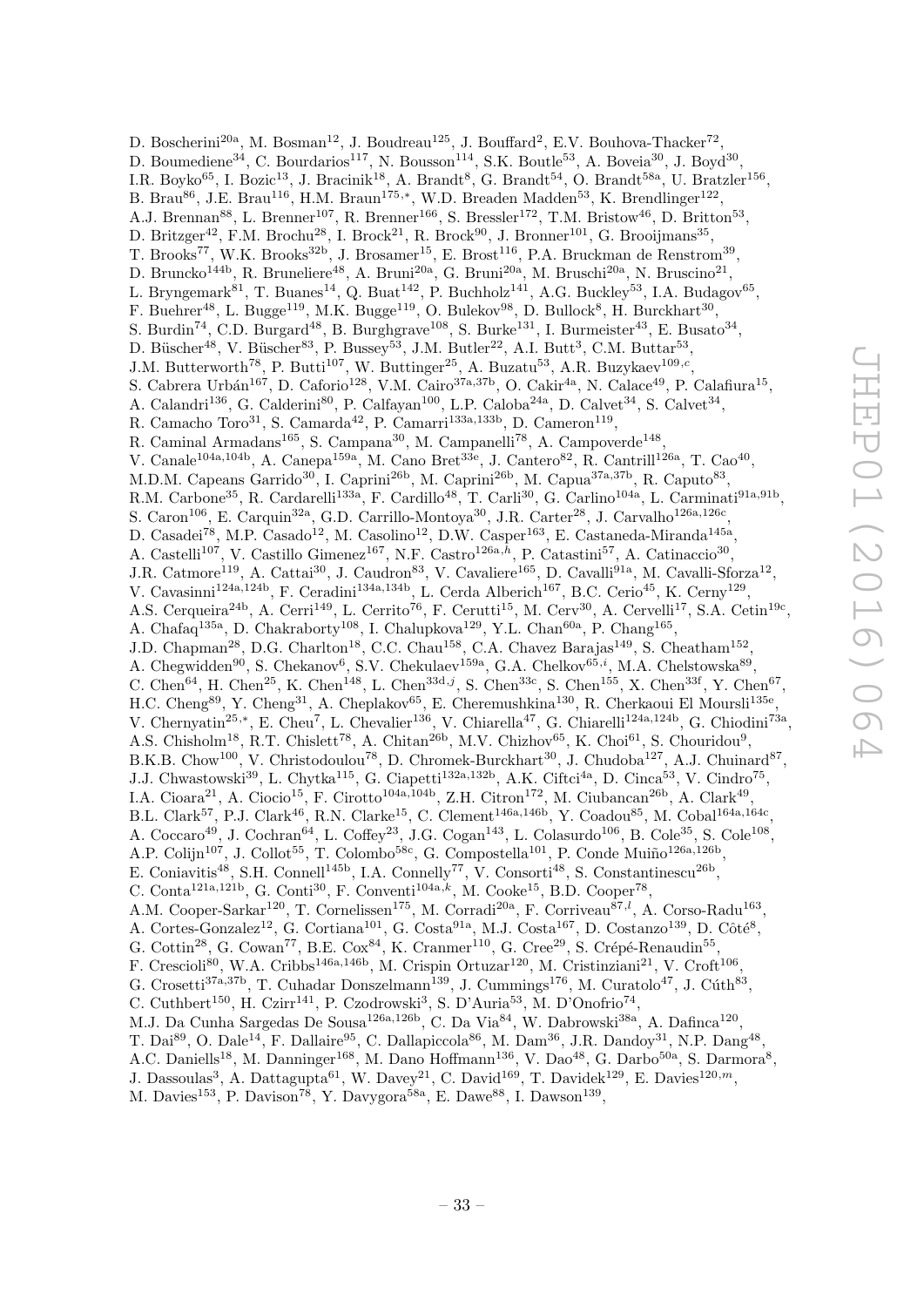R.K. Daya-Ishmukhametova $^{86}$ , K. De<sup>8</sup>, R. de Asmundis<sup>104a</sup>, A. De Benedetti<sup>113</sup>, S. De Castro<sup>20a, 20b</sup>, S. De Cecco<sup>80</sup>, N. De Groot<sup>106</sup>, P. de Jong<sup>107</sup>, H. De la Torre<sup>82</sup>, F. De Lorenzi<sup>64</sup>, D. De Pedis<sup>132a</sup>, A. De Salvo<sup>132a</sup>, U. De Sanctis<sup>149</sup>, A. De Santo<sup>149</sup>, J.B. De Vivie De Regie<sup>117</sup>, W.J. Dearnaley<sup>72</sup>, R. Debbe<sup>25</sup>, C. Debenedetti<sup>137</sup>, D.V. Dedovich<sup>65</sup>, I. Deigaard<sup>107</sup>, J. Del Peso<sup>82</sup>, T. Del Prete<sup>124a,124b</sup>, D. Delgove<sup>117</sup>, F. Deliot<sup>136</sup>, C.M. Delitzsch<sup>49</sup>, M. Deliyergiyev<sup>75</sup>, A. Dell'Acqua<sup>30</sup>, L. Dell'Asta<sup>22</sup>, M. Dell'Orso<sup>124a,124b</sup>, M. Della Pietra<sup>104a,k</sup>, D. della Volpe<sup>49</sup>, M. Delmastro<sup>5</sup>, P.A. Delsart<sup>55</sup>, C. Deluca<sup>107</sup>, D.A. DeMarco<sup>158</sup>, S. Demers<sup>176</sup>, M. Demichev<sup>65</sup>, A. Demilly<sup>80</sup>, S.P. Denisov<sup>130</sup>, D. Derendarz<sup>39</sup>, J.E. Derkaoui<sup>135d</sup>, F. Derue<sup>80</sup>, P. Dervan<sup>74</sup>, K. Desch<sup>21</sup>, C. Deterre<sup>42</sup>, K. Dette<sup>43</sup>, P.O. Deviveiros<sup>30</sup>, A. Dewhurst<sup>131</sup>, S. Dhaliwal<sup>23</sup>, A. Di Ciaccio<sup>133a,133b</sup>, L. Di Ciaccio<sup>5</sup>, A. Di Domenico<sup>132a,132b</sup>, C. Di Donato<sup>104a,104b</sup>, A. Di Girolamo<sup>30</sup>, B. Di Girolamo<sup>30</sup>, A. Di Mattia<sup>152</sup>, B. Di Micco<sup>134a,134b</sup>, R. Di Nardo<sup>47</sup>, A. Di Simone<sup>48</sup>, R. Di Sipio<sup>158</sup>, D. Di Valentino<sup>29</sup>, C. Diaconu<sup>85</sup>, M. Diamond<sup>158</sup>, F.A. Dias<sup>46</sup>, M.A. Diaz<sup>32a</sup>, E.B. Diehl<sup>89</sup>, J. Dietrich<sup>16</sup>, S. Diglio<sup>85</sup>, A. Dimitrievska<sup>13</sup>, J. Dingfelder<sup>21</sup>, P. Dita<sup>26b</sup>, S. Dita<sup>26b</sup>, F. Dittus<sup>30</sup>, F. Djama<sup>85</sup>, T. Djobava<sup>51b</sup>, J.I. Djuvsland<sup>58a</sup>, M.A.B. do Vale<sup>24c</sup>, D. Dobos<sup>30</sup>, M. Dobre<sup>26b</sup>, C. Doglioni<sup>81</sup>, T. Dohmae<sup>155</sup>, J. Dolejsi<sup>129</sup>, Z. Dolezal<sup>129</sup>, B.A. Dolgoshein<sup>98,\*</sup>, M. Donadelli<sup>24d</sup>, S. Donati<sup>124a,124b</sup>, P. Dondero<sup>121a,121b</sup>, J. Donini<sup>34</sup>, J. Dopke<sup>131</sup>, A. Doria<sup>104a</sup>, M.T. Dova<sup>71</sup>, A.T. Doyle<sup>53</sup>, E. Drechsler<sup>54</sup>, M. Dris<sup>10</sup>, Y. Du<sup>33d</sup>, E. Dubreuil<sup>34</sup>, E. Duchovni<sup>172</sup>, G. Duckeck<sup>100</sup>, O.A. Ducu<sup>26b,85</sup>, D. Duda<sup>107</sup>, A. Dudarev<sup>30</sup>, L. Duflot<sup>117</sup>, L. Duguid<sup>77</sup>, M. Dührssen<sup>30</sup>, M. Dunford<sup>58a</sup>, H. Duran Yildiz<sup>4a</sup>, M. Düren<sup>52</sup>, A. Durglishvili<sup>51b</sup>, D. Duschinger<sup>44</sup>, B. Dutta<sup>42</sup>, M. Dyndal<sup>38a</sup>, C. Eckardt<sup>42</sup>, K.M. Ecker<sup>101</sup>, R.C. Edgar<sup>89</sup>, W. Edson<sup>2</sup>, N.C. Edwards<sup>46</sup>, W. Ehrenfeld<sup>21</sup>, T. Eifert<sup>30</sup>, G. Eigen<sup>14</sup>, K. Einsweiler<sup>15</sup>, T. Ekelof<sup>166</sup>, M. El Kacimi<sup>135c</sup>, M. Ellert<sup>166</sup>, S. Elles<sup>5</sup>, F. Ellinghaus<sup>175</sup>, A.A. Elliot<sup>169</sup>, N. Ellis<sup>30</sup>, J. Elmsheuser<sup>100</sup>, M. Elsing<sup>30</sup>, D. Emeliyanov<sup>131</sup>, Y. Enari<sup>155</sup>, O.C. Endner<sup>83</sup>, M. Endo<sup>118</sup>, J. Erdmann<sup>43</sup>, A. Ereditato<sup>17</sup>, G. Ernis<sup>175</sup>, J. Ernst<sup>2</sup>, M. Ernst<sup>25</sup>, S. Errede<sup>165</sup>, E. Ertel<sup>83</sup>, M. Escalier<sup>117</sup>, H. Esch<sup>43</sup>, C. Escobar<sup>125</sup>, B. Esposito<sup>47</sup>, A.I. Etienvre<sup>136</sup>, E. Etzion<sup>153</sup>, H. Evans<sup>61</sup>, A. Ezhilov<sup>123</sup>, L. Fabbri<sup>20a,20b</sup>, G. Facini<sup>31</sup>, R.M. Fakhrutdinov<sup>130</sup>, S. Falciano<sup>132a</sup>, R.J. Falla<sup>78</sup>, J. Faltova<sup>129</sup>, Y. Fang<sup>33a</sup>, M. Fanti<sup>91a,91b</sup>, A. Farbin<sup>8</sup>, A. Farilla<sup>134a</sup>, T. Farooque<sup>12</sup>, S. Farrell<sup>15</sup>, S.M. Farrington<sup>170</sup>, P. Farthouat<sup>30</sup>, F. Fassi<sup>135e</sup>, P. Fassnacht<sup>30</sup>, D. Fassouliotis<sup>9</sup>, M. Faucci Giannelli<sup>77</sup>, A. Favareto<sup>50a,50b</sup>, L. Fayard<sup>117</sup>, O.L. Fedin<sup>123,n</sup>, W. Fedorko<sup>168</sup>, S. Feigl<sup>30</sup>, L. Feligioni<sup>85</sup>, C. Feng<sup>33d</sup>, E.J. Feng<sup>30</sup>, H. Feng<sup>89</sup>, A.B. Fenyuk<sup>130</sup>, L. Feremenga<sup>8</sup>, P. Fernandez Martinez<sup>167</sup>, S. Fernandez Perez<sup>30</sup>, J. Ferrando<sup>53</sup>, A. Ferrari<sup>166</sup>, P. Ferrari<sup>107</sup>, R. Ferrari<sup>121a</sup>, D.E. Ferreira de Lima<sup>53</sup>, A. Ferrer<sup>167</sup>, D. Ferrere<sup>49</sup>, C. Ferretti<sup>89</sup>, A. Ferretto Parodi<sup>50a,50b</sup>, M. Fiascaris<sup>31</sup>, F. Fiedler<sup>83</sup>, A. Filipčič<sup>75</sup>, M. Filipuzzi<sup>42</sup>, F. Filthaut<sup>106</sup>, M. Fincke-Keeler<sup>169</sup>, K.D. Finelli<sup>150</sup>, M.C.N. Fiolhais<sup>126a,126c</sup>, L. Fiorini<sup>167</sup>, A. Firan<sup>40</sup>, A. Fischer<sup>2</sup>, C. Fischer<sup>12</sup>, J. Fischer<sup>175</sup>, W.C. Fisher<sup>90</sup>, N. Flaschel<sup>42</sup>, I. Fleck<sup>141</sup>, P. Fleischmann<sup>89</sup>, G.T. Fletcher<sup>139</sup>, G. Fletcher<sup>76</sup>, R.R.M. Fletcher<sup>122</sup>, T. Flick<sup>175</sup>, A. Floderus<sup>81</sup>, L.R. Flores Castillo<sup>60a</sup>, M.J. Flowerdew<sup>101</sup>, A. Formica<sup>136</sup>, A. Forti<sup>84</sup>, D. Fournier<sup>117</sup>, H. Fox<sup>72</sup>, S. Fracchia<sup>12</sup>, P. Francavilla<sup>80</sup>, M. Franchini<sup>20a,20b</sup>, D. Francis<sup>30</sup>, L. Franconi<sup>119</sup>, M. Franklin<sup>57</sup>, M. Frate<sup>163</sup>, M. Fraternali<sup>121a,121b</sup>, D. Freeborn<sup>78</sup>, S.T. French<sup>28</sup>, S.M. Fressard-Batraneanu<sup>30</sup>, F. Friedrich<sup>44</sup>, D. Froidevaux<sup>30</sup>, J.A. Frost<sup>120</sup>, C. Fukunaga<sup>156</sup>, E. Fullana Torregrosa<sup>83</sup>, B.G. Fulsom<sup>143</sup>, T. Fusayasu<sup>102</sup>, J. Fuster<sup>167</sup>, C. Gabaldon<sup>55</sup>, O. Gabizon<sup>175</sup>, A. Gabrielli<sup>20a, 20b</sup>, A. Gabrielli<sup>15</sup>, G.P. Gach<sup>18</sup>, S. Gadatsch<sup>30</sup>, S. Gadomski<sup>49</sup>, G. Gagliardi<sup>50a,50b</sup>, P. Gagnon<sup>61</sup>, C. Galea<sup>106</sup>, B. Galhardo<sup>126a,126c</sup>, E.J. Gallas<sup>120</sup>, B.J. Gallop<sup>131</sup>, P. Gallus<sup>128</sup>, G. Galster<sup>36</sup>, K.K. Gan<sup>111</sup>, J. Gao<sup>33b,85</sup>, Y. Gao<sup>46</sup>, Y.S. Gao<sup>143,f</sup>, F.M. Garay Walls<sup>46</sup>, F. Garberson<sup>176</sup>, C. García<sup>167</sup>, J.E. García Navarro<sup>167</sup>, M. Garcia-Sciveres<sup>15</sup>, R.W. Gardner<sup>31</sup>, N. Garelli<sup>143</sup>, V. Garonne<sup>119</sup>, C. Gatti<sup>47</sup>, A. Gaudiello<sup>50a,50b</sup>, G. Gaudio<sup>121a</sup>, B. Gaur<sup>141</sup>, L. Gauthier<sup>95</sup>, P. Gauzzi<sup>132a, 132b</sup>, I.L. Gavrilenko<sup>96</sup>, C. Gay<sup>168</sup>, G. Gaycken<sup>21</sup>, E.N. Gazis<sup>10</sup>, P. Ge<sup>33d</sup>, Z. Gecse<sup>168</sup>, C.N.P. Gee<sup>131</sup>, Ch. Geich-Gimbel<sup>21</sup>, M.P. Geisler<sup>58a</sup>, C. Gemme<sup>50a</sup>, M.H. Genest<sup>55</sup>, C. Geng<sup>33b,o</sup>, S. Gentile<sup>132a,132b</sup>, M. George<sup>54</sup>, S. George<sup>77</sup>, D. Gerbaudo<sup>163</sup>, A. Gershon<sup>153</sup>, S. Ghasemi<sup>141</sup>, H. Ghazlane<sup>135b</sup>, B. Giacobbe<sup>20a</sup>, S. Giagu<sup>132a, 132b</sup>, V. Giangiobbe<sup>12</sup>, P. Giannetti<sup>124a, 124b</sup>, B. Gibbard<sup>25</sup>, S.M. Gibson<sup>77</sup>,

M. Gignac<sup>168</sup>, M. Gilchriese<sup>15</sup>, T.P.S. Gillam<sup>28</sup>, D. Gillberg<sup>30</sup>, G. Gilles<sup>34</sup>, D.M. Gingrich<sup>3,d</sup>,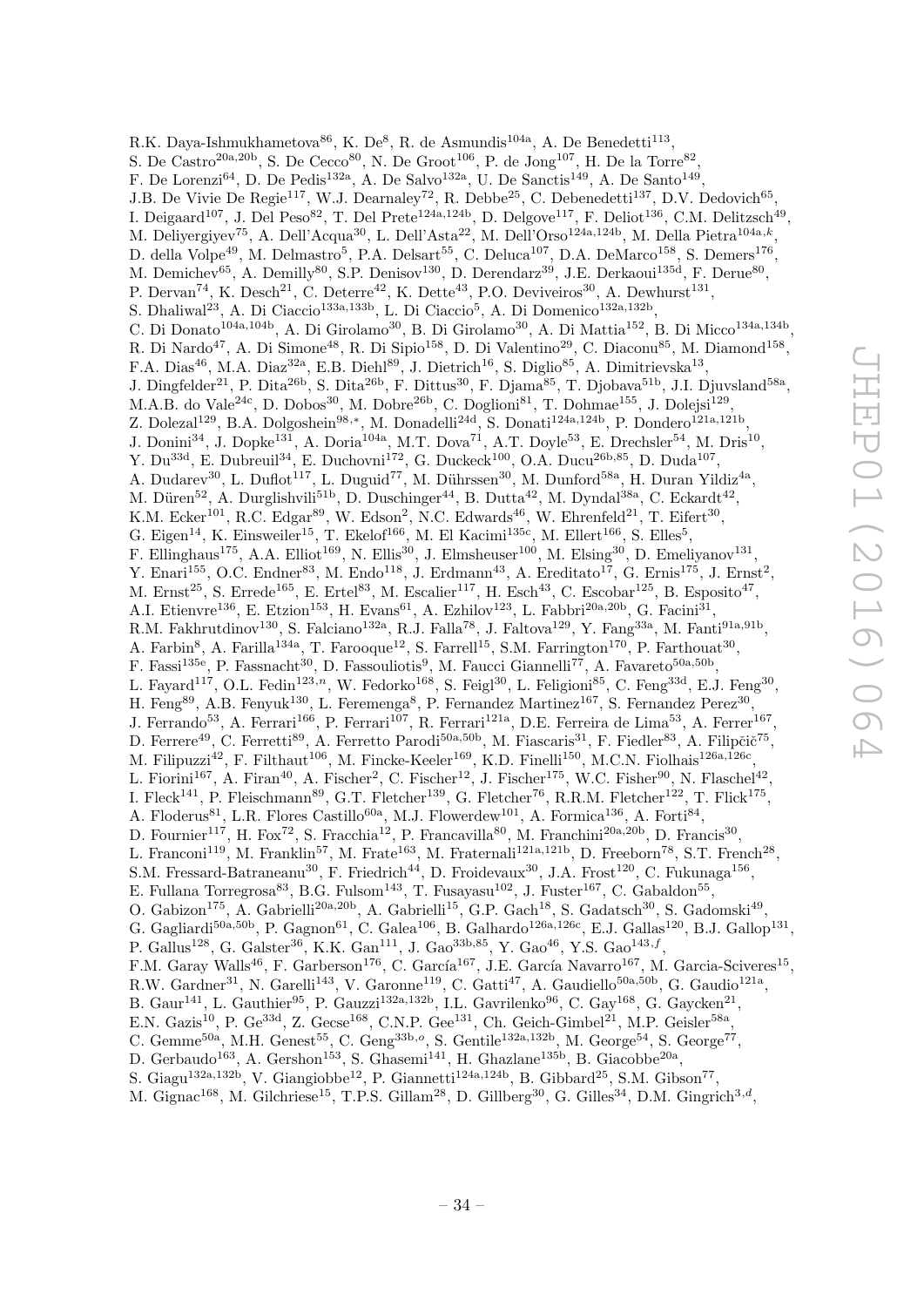N. Giokaris<sup>9</sup>, M.P. Giordani<sup>164a,164c</sup>, F.M. Giorgi<sup>20a</sup>, F.M. Giorgi<sup>16</sup>, P.F. Giraud<sup>136</sup>, P. Giromini<sup>47</sup>, D. Giugni<sup>91a</sup>, C. Giuliani<sup>101</sup>, M. Giulini<sup>58b</sup>, B.K. Gjelsten<sup>119</sup>, S. Gkaitatzis<sup>154</sup>, I. Gkialas<sup>154</sup>, E.L. Gkougkousis<sup>117</sup>, L.K. Gladilin<sup>99</sup>, C. Glasman<sup>82</sup>, J. Glatzer<sup>30</sup>, P.C.F. Glaysher<sup>46</sup>, A. Glazov<sup>42</sup>, M. Goblirsch-Kolb<sup>101</sup>, J.R. Goddard<sup>76</sup>, J. Godlewski<sup>39</sup>, S. Goldfarb<sup>89</sup>, T. Golling<sup>49</sup>, D. Golubkov<sup>130</sup>, A. Gomes<sup>126a,126b,126d</sup>, R. Gonçalo<sup>126a</sup>, J. Goncalves Pinto Firmino Da Costa<sup>136</sup>, L. Gonella<sup>21</sup>, S. González de la Hoz<sup>167</sup>, G. Gonzalez Parra<sup>12</sup>, S. Gonzalez-Sevilla<sup>49</sup>, L. Goossens<sup>30</sup>, P.A. Gorbounov<sup>97</sup>, H.A. Gordon<sup>25</sup>, I. Gorelov<sup>105</sup>, B. Gorini<sup>30</sup>, E. Gorini<sup>73a,73b</sup>, A. Gorišek<sup>75</sup>, E. Gornicki<sup>39</sup>, A.T. Goshaw<sup>45</sup>, C. Gössling<sup>43</sup>, M.I. Gostkin<sup>65</sup>, D. Goujdami<sup>135c</sup>, A.G. Goussiou<sup>138</sup>, N. Govender<sup>145b</sup>, E. Gozani<sup>152</sup>, H.M.X. Grabas<sup>137</sup>, L. Graber<sup>54</sup>, I. Grabowska-Bold<sup>38a</sup>, P.O.J. Gradin<sup>166</sup>, P. Grafström<sup>20a, 20b</sup>, J. Gramling<sup>49</sup>, E. Gramstad<sup>119</sup>, S. Grancagnolo<sup>16</sup>, V. Gratchev<sup>123</sup>, H.M. Gray<sup>30</sup>, E. Graziani<sup>134a</sup>, Z.D. Greenwood<sup>79,p</sup>, C. Grefe<sup>21</sup>, K. Gregersen<sup>78</sup>, I.M. Gregor<sup>42</sup>, P. Grenier<sup>143</sup>, J. Griffiths<sup>8</sup>, A.A. Grillo<sup>137</sup>, K. Grimm<sup>72</sup>, S. Grinstein<sup>12,q</sup>, Ph. Gris<sup>34</sup>, J.-F. Grivaz<sup>117</sup>, S. Groh<sup>83</sup>, J.P. Grohs<sup>44</sup>, A. Grohsjean<sup>42</sup>, E. Gross<sup>172</sup>, J. Grosse-Knetter<sup>54</sup>, G.C. Grossi<sup>79</sup>, Z.J. Grout<sup>149</sup>, L. Guan<sup>89</sup>, J. Guenther<sup>128</sup>, F. Guescini<sup>49</sup>, D. Guest<sup>163</sup>, O. Gueta<sup>153</sup>, E. Guido<sup>50a, 50b</sup>, T. Guillemin<sup>117</sup>, S. Guindon<sup>2</sup>, U. Gul<sup>53</sup>, C. Gumpert<sup>30</sup>, J. Guo<sup>33e</sup>, Y. Guo<sup>33b, o</sup>, S. Gupta<sup>120</sup>, G. Gustavino<sup>132a, 132b</sup>, P. Gutierrez<sup>113</sup>, N.G. Gutierrez Ortiz<sup>78</sup>, C. Gutschow<sup>44</sup>, C. Guyot<sup>136</sup>, C. Gwenlan<sup>120</sup>, C.B. Gwilliam<sup>74</sup>, A. Haas<sup>110</sup>, C. Haber<sup>15</sup>, H.K. Hadavand<sup>8</sup>, N. Haddad<sup>135e</sup>, P. Haefner<sup>21</sup>, S. Hageböck<sup>21</sup>, Z. Hajduk<sup>39</sup>, H. Hakobyan<sup>177</sup>, M. Haleem<sup>42</sup>, J. Haley<sup>114</sup>, D. Hall<sup>120</sup>, G. Halladjian<sup>90</sup>, G.D. Hallewell<sup>85</sup>, K. Hamacher<sup>175</sup>, P. Hamal<sup>115</sup>, K. Hamano<sup>169</sup>, A. Hamilton<sup>145a</sup>, G.N. Hamity<sup>139</sup>, P.G. Hamnett<sup>42</sup>, L. Han<sup>33b</sup>, K. Hanagaki<sup>66,r</sup>, K. Hanawa<sup>155</sup>, M. Hance<sup>137</sup>, B. Haney<sup>122</sup>, P. Hanke<sup>58a</sup>, R. Hanna<sup>136</sup>, J.B. Hansen<sup>36</sup>, J.D. Hansen<sup>36</sup>, M.C. Hansen<sup>21</sup>, P.H. Hansen<sup>36</sup>, K. Hara<sup>160</sup>, A.S. Hard<sup>173</sup>, T. Harenberg<sup>175</sup>, F. Hariri<sup>117</sup>, S. Harkusha<sup>92</sup>, R.D. Harrington<sup>46</sup>, P.F. Harrison<sup>170</sup>, F. Hartjes<sup>107</sup>, M. Hasegawa<sup>67</sup>, Y. Hasegawa<sup>140</sup>, A. Hasib<sup>113</sup>, S. Hassani<sup>136</sup>, S. Haug<sup>17</sup>, R. Hauser<sup>90</sup>, L. Hauswald<sup>44</sup>, M. Havranek<sup>127</sup>, C.M. Hawkes<sup>18</sup>, R.J. Hawkings<sup>30</sup>, A.D. Hawkins<sup>81</sup>, T. Hayashi<sup>160</sup>, D. Hayden<sup>90</sup>, C.P. Hays<sup>120</sup>, J.M. Hays<sup>76</sup>, H.S. Hayward<sup>74</sup>, S.J. Haywood<sup>131</sup>, S.J. Head<sup>18</sup>, T. Heck<sup>83</sup>, V. Hedberg<sup>81</sup>, L. Heelan<sup>8</sup>, S. Heim<sup>122</sup>, T. Heim<sup>175</sup>, B. Heinemann<sup>15</sup>, L. Heinrich<sup>110</sup>, J. Hejbal<sup>127</sup>, L. Helary<sup>22</sup>, S. Hellman<sup>146a,146b</sup>, C. Helsens<sup>30</sup>, J. Henderson<sup>120</sup>, R.C.W. Henderson<sup>72</sup>, Y. Heng<sup>173</sup>, C. Hengler<sup>42</sup>, S. Henkelmann<sup>168</sup>, A. Henrichs<sup>176</sup>, A.M. Henriques Correia<sup>30</sup>, S. Henrot-Versille<sup>117</sup>, G.H. Herbert<sup>16</sup>, Y. Hernández Jiménez<sup>167</sup>, G. Herten<sup>48</sup>, R. Hertenberger<sup>100</sup>, L. Hervas<sup>30</sup>, G.G. Hesketh<sup>78</sup>, N.P. Hessey<sup>107</sup>, J.W. Hetherly<sup>40</sup>, R. Hickling<sup>76</sup>, E. Higón-Rodriguez<sup>167</sup>, E. Hill<sup>169</sup>, J.C. Hill<sup>28</sup>, K.H. Hiller<sup>42</sup>, S.J. Hillier<sup>18</sup>, I. Hinchliffe<sup>15</sup>, E. Hines<sup>122</sup>, R.R. Hinman<sup>15</sup>, M. Hirose<sup>157</sup>, D. Hirschbuehl<sup>175</sup>, J. Hobbs<sup>148</sup>, N. Hod<sup>107</sup>, M.C. Hodgkinson<sup>139</sup>, P. Hodgson<sup>139</sup>, A. Hoecker<sup>30</sup>, M.R. Hoeferkamp<sup>105</sup>, F. Hoenig<sup>100</sup>, M. Hohlfeld<sup>83</sup>, D. Hohn<sup>21</sup>, T.R. Holmes<sup>15</sup>, M. Homann<sup>43</sup>, T.M. Hong<sup>125</sup>, W.H. Hopkins<sup>116</sup>, Y. Horii<sup>103</sup>, A.J. Horton<sup>142</sup>, J-Y. Hostachy<sup>55</sup>, S. Hou<sup>151</sup>, A. Hoummada<sup>135a</sup>, J. Howard<sup>120</sup>, J. Howarth<sup>42</sup>, M. Hrabovsky<sup>115</sup>, I. Hristova<sup>16</sup>, J. Hrivnac<sup>117</sup>, T. Hryn'ova<sup>5</sup>, A. Hrynevich<sup>93</sup>, C. Hsu<sup>145c</sup>, P.J. Hsu<sup>151,s</sup>, S.-C. Hsu<sup>138</sup>, D. Hu<sup>35</sup>, Q. Hu<sup>33b</sup>, X. Hu<sup>89</sup>, Y. Huang<sup>42</sup>, Z. Hubacek<sup>128</sup>, F. Hubaut<sup>85</sup>, F. Huegging<sup>21</sup>, T.B. Huffman<sup>120</sup>, E.W. Hughes<sup>35</sup>, G. Hughes<sup>72</sup>, M. Huhtinen<sup>30</sup>, T.A. Hülsing<sup>83</sup>, N. Huseynov<sup>65,b</sup>, J. Huston<sup>90</sup>, J. Huth<sup>57</sup>, G. Iacobucci<sup>49</sup>, G. Iakovidis<sup>25</sup>, I. Ibragimov<sup>141</sup>, L. Iconomidou-Fayard<sup>117</sup>, E. Ideal<sup>176</sup>, Z. Idrissi<sup>135e</sup>, P. Iengo<sup>30</sup>, O. Igonkina<sup>107</sup>, T. Iizawa<sup>171</sup>, Y. Ikegami<sup>66</sup>, K. Ikematsu<sup>141</sup>, M. Ikeno<sup>66</sup>, Y. Ilchenko<sup>31,*t*</sup>, D. Iliadis<sup>154</sup>, N. Ilic<sup>143</sup>, T. Ince<sup>101</sup>, G. Introzzi<sup>121a,121b</sup>, P. Ioannou<sup>9</sup>, M. Iodice<sup>134a</sup>, K. Iordanidou<sup>35</sup>, V. Ippolito<sup>57</sup>, A. Irles Quiles<sup>167</sup>, C. Isaksson<sup>166</sup>, M. Ishino<sup>68</sup>, M. Ishitsuka<sup>157</sup>, R. Ishmukhametov<sup>111</sup>, C. Issever<sup>120</sup>, S. Istin<sup>19a</sup>, J.M. Iturbe Ponce<sup>84</sup>, R. Iuppa<sup>133a,133b</sup>, J. Ivarsson $^{81}$ , W. Iwanski $^{39}$ , H. Iwasaki $^{66}$ , J.M. Izen $^{41}$ , V. Izzo<sup>104a</sup>, S. Jabbar<sup>3</sup>, B. Jackson<sup>122</sup>, M. Jackson<sup>74</sup>, P. Jackson<sup>1</sup>, M.R. Jaekel<sup>30</sup>, V. Jain<sup>2</sup>, K.B. Jakobi<sup>83</sup>, K. Jakobs<sup>48</sup>, S. Jakobsen<sup>30</sup>, T. Jakoubek<sup>127</sup>, J. Jakubek<sup>128</sup>, D.O. Jamin<sup>114</sup>, D.K. Jana<sup>79</sup>, E. Jansen<sup>78</sup>, R. Jansky<sup>62</sup>, J. Janssen<sup>21</sup>, M. Janus<sup>54</sup>, G. Jarlskog<sup>81</sup>, N. Javadov<sup>65,b</sup>, T. Javůrek<sup>48</sup>, L. Jeanty<sup>15</sup>, J. Jejelava<sup>51a,u</sup>, G.-Y. Jeng<sup>150</sup>, D. Jennens<sup>88</sup>, P. Jenni<sup>48,</sup><sup>v</sup>, J. Jentzsch<sup>43</sup>, C. Jeske<sup>170</sup>, S. Jézéquel<sup>5</sup>, H. Ji<sup>173</sup>, J. Jia<sup>148</sup>, Y. Jiang<sup>33b</sup>, S. Jiggins<sup>78</sup>, J. Jimenez Pena<sup>167</sup>, S. Jin<sup>33a</sup>, A. Jinaru<sup>26b</sup>, O. Jinnouchi<sup>157</sup>, M.D. Joergensen<sup>36</sup>, P. Johansson<sup>139</sup>, K.A. Johns<sup>7</sup>, W.J. Johnson<sup>138</sup>, K. Jon-And<sup>146a,146b</sup>,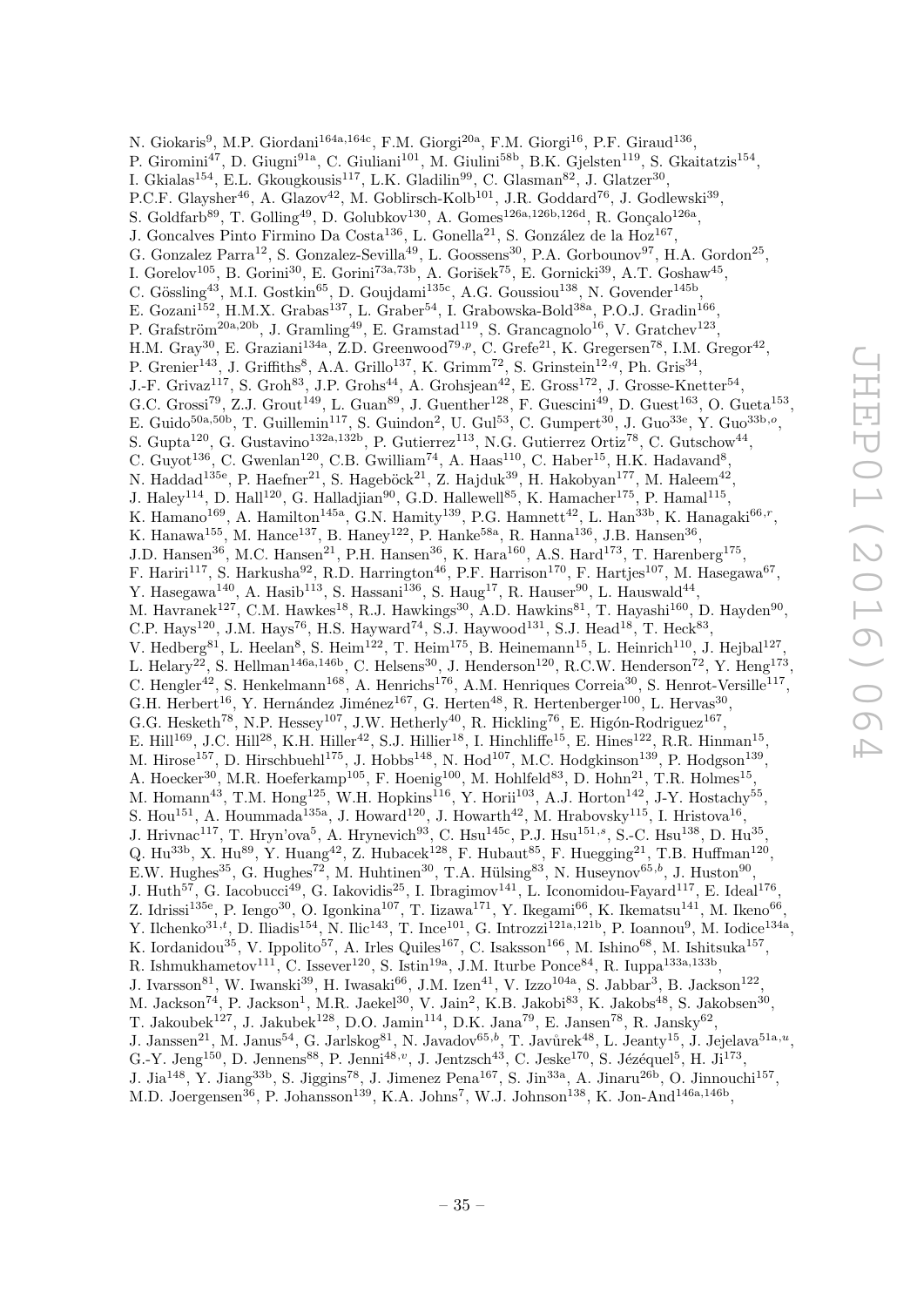G. Jones<sup>170</sup>, R.W.L. Jones<sup>72</sup>, T.J. Jones<sup>74</sup>, J. Jongmanns<sup>58a</sup>, P.M. Jorge<sup>126a,126b</sup>, K.D. Joshi<sup>84</sup>, J. Jovicevic<sup>159a</sup>, X. Ju<sup>173</sup>, A. Juste Rozas<sup>12,q</sup>, M. Kaci<sup>167</sup>, A. Kaczmarska<sup>39</sup>, M. Kado<sup>117</sup>, H. Kagan<sup>111</sup>, M. Kagan<sup>143</sup>, S.J. Kahn<sup>85</sup>, E. Kajomovitz<sup>45</sup>, C.W. Kalderon<sup>120</sup>, A. Kaluza<sup>83</sup>, S. Kama $^{40}$ , A. Kamenshchikov<sup>130</sup>, N. Kanaya<sup>155</sup>, S. Kaneti<sup>28</sup>, V.A. Kantserov<sup>98</sup>, J. Kanzaki<sup>66</sup>, B. Kaplan<sup>110</sup>, L.S. Kaplan<sup>173</sup>, A. Kapliy<sup>31</sup>, D. Kar<sup>145c</sup>, K. Karakostas<sup>10</sup>, A. Karamaoun<sup>3</sup>, N. Karastathis<sup>10,107</sup>, M.J. Kareem<sup>54</sup>, E. Karentzos<sup>10</sup>, M. Karnevskiy<sup>83</sup>, S.N. Karpov<sup>65</sup>, Z.M. Karpova<sup>65</sup>, K. Karthik<sup>110</sup>, V. Kartvelishvili<sup>72</sup>, A.N. Karyukhin<sup>130</sup>, K. Kasahara<sup>160</sup>, L. Kashif<sup>173</sup>, R.D. Kass<sup>111</sup>, A. Kastanas<sup>14</sup>, Y. Kataoka<sup>155</sup>, C. Kato<sup>155</sup>, A. Katre<sup>49</sup>, J. Katzy<sup>42</sup>, K. Kawade<sup>103</sup>, K. Kawagoe<sup>70</sup>, T. Kawamoto<sup>155</sup>, G. Kawamura<sup>54</sup>, S. Kazama<sup>155</sup>, V.F. Kazanin<sup>109,c</sup>, R. Keeler<sup>169</sup>, R. Kehoe<sup>40</sup>, J.S. Keller<sup>42</sup>, J.J. Kempster<sup>77</sup>, H. Keoshkerian<sup>84</sup>, O. Kepka<sup>127</sup>, B.P. Kerševan<sup>75</sup>, S. Kersten<sup>175</sup>, R.A. Keyes<sup>87</sup>, F. Khalil-zada<sup>11</sup>, H. Khandanyan<sup>146a,146b</sup>, A. Khanov<sup>114</sup>, A.G. Kharlamov<sup>109,c</sup>, T.J. Khoo<sup>28</sup>, V. Khovanskiy<sup>97</sup>, E. Khramov<sup>65</sup>, J. Khubua<sup>51b,w</sup>, S. Kido<sup>67</sup>, H.Y. Kim<sup>8</sup>, S.H. Kim<sup>160</sup>, Y.K. Kim<sup>31</sup>, N. Kimura<sup>154</sup>, O.M. Kind<sup>16</sup>, B.T. King<sup>74</sup>, M. King<sup>167</sup>, S.B. King<sup>168</sup>, J. Kirk<sup>131</sup>, A.E. Kiryunin<sup>101</sup>, T. Kishimoto<sup>67</sup>, D. Kisielewska<sup>38a</sup>, F. Kiss<sup>48</sup>, K. Kiuchi<sup>160</sup>, O. Kivernyk<sup>136</sup>, E. Kladiva<sup>144b</sup>, M.H. Klein<sup>35</sup>, M. Klein<sup>74</sup>, U. Klein<sup>74</sup>, K. Kleinknecht<sup>83</sup>, P. Klimek<sup>146a,146b</sup>, A. Klimentov<sup>25</sup>, R. Klingenberg<sup>43</sup>, J.A. Klinger<sup>139</sup>, T. Klioutchnikova<sup>30</sup>, E.-E. Kluge<sup>58a</sup>, P. Kluit<sup>107</sup>, S. Kluth<sup>101</sup>, J. Knapik<sup>39</sup>, E. Kneringer<sup>62</sup>, E.B.F.G. Knoops<sup>85</sup>, A. Knue<sup>53</sup>, A. Kobayashi<sup>155</sup>, D. Kobayashi<sup>157</sup>, T. Kobayashi<sup>155</sup>, M. Kobel<sup>44</sup>, M. Kocian<sup>143</sup>, P. Kodys<sup>129</sup>, T. Koffas<sup>29</sup>, E. Koffeman<sup>107</sup>, L.A. Kogan<sup>120</sup>, S. Kohlmann<sup>175</sup>, Z. Kohout<sup>128</sup>, T. Kohriki<sup>66</sup>, T. Koi<sup>143</sup>, H. Kolanoski<sup>16</sup>, M. Kolb<sup>58b</sup>, I. Koletsou<sup>5</sup>, A.A. Komar<sup>96,\*</sup>, Y. Komori<sup>155</sup>, T. Kondo<sup>66</sup>, N. Kondrashova<sup>42</sup>, K. Köneke<sup>48</sup>, A.C. König<sup>106</sup>, T. Kono<sup>66</sup>, R. Konoplich<sup>110,x</sup>, N. Konstantinidis<sup>78</sup>, R. Kopeliansky<sup>152</sup>, S. Koperny<sup>38a</sup>, L. Köpke<sup>83</sup>, A.K. Kopp<sup>48</sup>, K. Korcyl<sup>39</sup>, K. Kordas<sup>154</sup>, A. Korn<sup>78</sup>, A.A. Korol<sup>109,c</sup>, I. Korolkov<sup>12</sup>, E.V. Korolkova<sup>139</sup>, O. Kortner<sup>101</sup>, S. Kortner<sup>101</sup>, T. Kosek<sup>129</sup>, V.V. Kostyukhin<sup>21</sup>, V.M. Kotov<sup>65</sup>, A. Kotwal<sup>45</sup>, A. Kourkoumeli-Charalampidi<sup>154</sup>, C. Kourkoumelis<sup>9</sup>, V. Kouskoura<sup>25</sup>, A. Koutsman<sup>159a</sup>, R. Kowalewski<sup>169</sup>, T.Z. Kowalski<sup>38a</sup>, W. Kozanecki<sup>136</sup>, A.S. Kozhin<sup>130</sup>, V.A. Kramarenko<sup>99</sup>, G. Kramberger<sup>75</sup>, D. Krasnopevtsev<sup>98</sup>, M.W. Krasny<sup>80</sup>, A. Krasznahorkay<sup>30</sup>, J.K. Kraus<sup>21</sup>, A. Kravchenko<sup>25</sup>, S. Kreiss<sup>110</sup>, M. Kretz<sup>58c</sup>, J. Kretzschmar<sup>74</sup>, K. Kreutzfeldt<sup>52</sup>, P. Krieger<sup>158</sup>, K. Krizka<sup>31</sup>, K. Kroeninger<sup>43</sup>, H. Kroha<sup>101</sup>, J. Kroll<sup>122</sup>, J. Kroseberg<sup>21</sup>, J. Krstic<sup>13</sup>, U. Kruchonak<sup>65</sup>, H. Krüger<sup>21</sup>, N. Krumnack<sup>64</sup>, A. Kruse<sup>173</sup>, M.C. Kruse<sup>45</sup>, M. Kruskal<sup>22</sup>, T. Kubota<sup>88</sup>, H. Kucuk<sup>78</sup>, S. Kuday<sup>4b</sup>, S. Kuehn<sup>48</sup>, A. Kugel<sup>58c</sup>, F. Kuger<sup>174</sup>, A. Kuhl<sup>137</sup>, T. Kuhl<sup>42</sup>, V. Kukhtin<sup>65</sup>, R. Kukla<sup>136</sup>, Y. Kulchitsky<sup>92</sup>, S. Kuleshov<sup>32b</sup>, M. Kuna<sup>132a,132b</sup>, T. Kunigo<sup>68</sup>, A. Kupco<sup>127</sup>, H. Kurashige<sup>67</sup>, Y.A. Kurochkin<sup>92</sup>, V. Kus<sup>127</sup>, E.S. Kuwertz<sup>169</sup>, M. Kuze<sup>157</sup>, J. Kvita<sup>115</sup>, T. Kwan<sup>169</sup>, D. Kyriazopoulos<sup>139</sup>, A. La Rosa<sup>137</sup>, J.L. La Rosa Navarro<sup>24d</sup>, L. La Rotonda<sup>37a,37b</sup>, C. Lacasta<sup>167</sup>, F. Lacava<sup>132a,132b</sup>, J. Lacey<sup>29</sup>, H. Lacker<sup>16</sup>, D. Lacour<sup>80</sup>, V.R. Lacuesta<sup>167</sup>, E. Ladygin<sup>65</sup>, R. Lafaye<sup>5</sup>, B. Laforge<sup>80</sup>, T. Lagouri<sup>176</sup>, S. Lai<sup>54</sup>, L. Lambourne<sup>78</sup>, S. Lammers<sup>61</sup>, C.L. Lampen<sup>7</sup>, W. Lampl<sup>7</sup>, E. Lançon<sup>136</sup>, U. Landgraf<sup>48</sup>, M.P.J. Landon<sup>76</sup>, V.S. Lang<sup>58a</sup>, J.C. Lange<sup>12</sup>, A.J. Lankford<sup>163</sup>, F. Lanni<sup>25</sup>, K. Lantzsch<sup>21</sup>, A. Lanza<sup>121a</sup>, S. Laplace<sup>80</sup>, C. Lapoire<sup>30</sup>, J.F. Laporte<sup>136</sup>, T. Lari<sup>91a</sup>, F. Lasagni Manghi<sup>20a,20b</sup>, M. Lassnig<sup>30</sup>, P. Laurelli<sup>47</sup>, W. Lavrijsen<sup>15</sup>, A.T. Law<sup>137</sup>, P. Laycock<sup>74</sup>, T. Lazovich<sup>57</sup>, O. Le Dortz<sup>80</sup>, E. Le Guirriec<sup>85</sup>, E. Le Menedeu<sup>12</sup>, M. LeBlanc<sup>169</sup>, T. LeCompte<sup>6</sup>, F. Ledroit-Guillon<sup>55</sup>, C.A. Lee<sup>145a</sup>, S.C. Lee<sup>151</sup>, L. Lee<sup>1</sup>, G. Lefebvre<sup>80</sup>, M. Lefebvre<sup>169</sup>, F. Legger<sup>100</sup>, C. Leggett<sup>15</sup>, A. Lehan<sup>74</sup>, G. Lehmann Miotto<sup>30</sup>, X. Lei<sup>7</sup>, W.A. Leight<sup>29</sup>, A. Leisos<sup>154, y</sup>, A.G. Leister<sup>176</sup>, M.A.L. Leite<sup>24d</sup>, R. Leitner<sup>129</sup>, D. Lellouch<sup>172</sup>, B. Lemmer<sup>54</sup>, K.J.C. Leney<sup>78</sup>, T. Lenz<sup>21</sup>, B. Lenzi<sup>30</sup>, R. Leone<sup>7</sup>, S. Leone<sup>124a,124b</sup>, C. Leonidopoulos<sup>46</sup>, S. Leontsinis<sup>10</sup>, C. Leroy<sup>95</sup>, C.G. Lester<sup>28</sup>, M. Levchenko<sup>123</sup>, J. Levêque<sup>5</sup>, D. Levin<sup>89</sup>, L.J. Levinson<sup>172</sup>, M. Levy<sup>18</sup>, A. Lewis<sup>120</sup>, A.M. Leyko<sup>21</sup>, M. Leyton<sup>41</sup>, B. Li<sup>33b,z</sup>, H. Li<sup>148</sup>, H.L. Li<sup>31</sup>, L. Li<sup>45</sup>, L. Li<sup>33e</sup>, S. Li<sup>45</sup>, X. Li<sup>84</sup>, Y. Li<sup>33c,aa</sup>, Z. Liang<sup>137</sup>, H. Liao<sup>34</sup>, B. Liberti<sup>133a</sup>, A. Liblong<sup>158</sup>, P. Lichard<sup>30</sup>, K. Lie<sup>165</sup>, J. Liebal<sup>21</sup>, W. Liebig<sup>14</sup>, C. Limbach<sup>21</sup>, A. Limosani<sup>150</sup>, S.C. Lin<sup>151,ab</sup>, T.H. Lin<sup>83</sup>, F. Linde<sup>107</sup>, B.E. Lindquist<sup>148</sup>, J.T. Linnemann<sup>90</sup>, E. Lipeles<sup>122</sup>, A. Lipniacka<sup>14</sup>, M. Lisovyi<sup>58b</sup>, T.M. Liss<sup>165</sup>, D. Lissauer<sup>25</sup>, A. Lister<sup>168</sup>, A.M. Litke<sup>137</sup>,

B. Liu<sup>151,ac</sup>, D. Liu<sup>151</sup>, H. Liu<sup>89</sup>, J. Liu<sup>85</sup>, J.B. Liu<sup>33b</sup>, K. Liu<sup>85</sup>, L. Liu<sup>165</sup>, M. Liu<sup>45</sup>, M. Liu<sup>33b</sup>,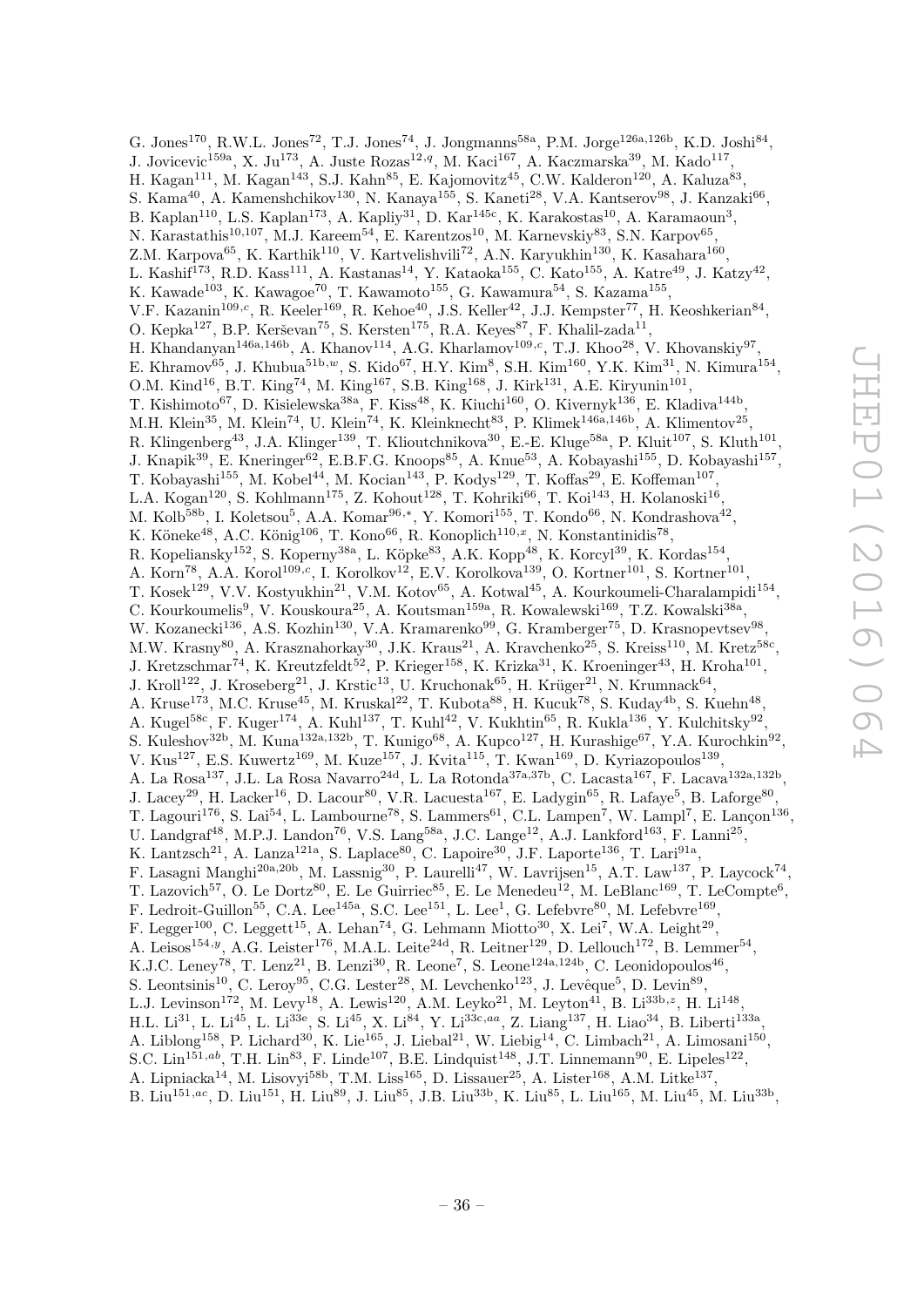Y. Liu<sup>33b</sup>, M. Livan<sup>121a,121b</sup>, A. Lleres<sup>55</sup>, J. Llorente Merino<sup>82</sup>, S.L. Lloyd<sup>76</sup>, F. Lo Sterzo<sup>151</sup>, E. Lobodzinska<sup>42</sup>, P. Loch<sup>7</sup>, W.S. Lockman<sup>137</sup>, F.K. Loebinger<sup>84</sup>, A.E. Loevschall-Jensen<sup>36</sup>, K.M. Loew<sup>23</sup>, A. Loginov<sup>176</sup>, T. Lohse<sup>16</sup>, K. Lohwasser<sup>42</sup>, M. Lokajicek<sup>127</sup>, B.A. Long<sup>22</sup>, J.D. Long<sup>165</sup>, R.E. Long<sup>72</sup>, K.A. Looper<sup>111</sup>, L. Lopes<sup>126a</sup>, D. Lopez Mateos<sup>57</sup>, B. Lopez Paredes<sup>139</sup>, I. Lopez Paz<sup>12</sup>, J. Lorenz<sup>100</sup>, N. Lorenzo Martinez<sup>61</sup>, M. Losada<sup>162</sup>, P.J. Lösel<sup>100</sup>, X. Lou<sup>33a</sup>, A. Lounis<sup>117</sup>, J. Love<sup>6</sup>, P.A. Love<sup>72</sup>, H. Lu<sup>60a</sup>, N. Lu<sup>89</sup>, H.J. Lubatti<sup>138</sup>, C. Luci<sup>132a, 132b</sup>, A. Lucotte<sup>55</sup>, C. Luedtke<sup>48</sup>, F. Luehring<sup>61</sup>, W. Lukas<sup>62</sup>, L. Luminari<sup>132a</sup>, O. Lundberg<sup>146a, 146b</sup>, B. Lund-Jensen<sup>147</sup>, D. Lynn<sup>25</sup>, R. Lysak<sup>127</sup>, E. Lytken<sup>81</sup>, H. Ma<sup>25</sup>, L.L. Ma<sup>33d</sup>, G. Maccarrone<sup>47</sup>, A. Macchiolo<sup>101</sup>, C.M. Macdonald<sup>139</sup>, B. Maček<sup>75</sup>, J. Machado Miguens<sup>122,126b</sup>, D. Macina<sup>30</sup>, D. Madaffari<sup>85</sup>, R. Madar<sup>34</sup>, H.J. Maddocks<sup>72</sup>, W.F. Mader<sup>44</sup>, A. Madsen<sup>166</sup>, J. Maeda<sup>67</sup>, S. Maeland<sup>14</sup>, T. Maeno<sup>25</sup>, A. Maevskiy<sup>99</sup>, E. Magradze<sup>54</sup>, K. Mahboubi<sup>48</sup>, J. Mahlstedt<sup>107</sup>, C. Maiani<sup>136</sup>, C. Maidantchik<sup>24a</sup>, A.A. Maier<sup>101</sup>, T. Maier<sup>100</sup>, A. Maio<sup>126a,126b,126d</sup>, S. Majewski<sup>116</sup>, Y. Makida<sup>66</sup>, N. Makovec<sup>117</sup>, B. Malaescu<sup>80</sup>, Pa. Malecki<sup>39</sup>, V.P. Maleev<sup>123</sup>, F. Malek<sup>55</sup>, U. Mallik<sup>63</sup>, D. Malon<sup>6</sup>, C. Malone<sup>143</sup>, S. Maltezos<sup>10</sup>, V.M. Malyshev<sup>109</sup>, S. Malyukov<sup>30</sup>, J. Mamuzic<sup>42</sup>, G. Mancini<sup>47</sup>, B. Mandelli<sup>30</sup>, L. Mandelli<sup>91a</sup>, I. Mandić<sup>75</sup>, R. Mandrysch<sup>63</sup>, J. Maneira<sup>126a,126b</sup>, L. Manhaes de Andrade Filho<sup>24b</sup>, J. Manjarres Ramos<sup>159b</sup>, A. Mann<sup>100</sup>, A. Manousakis-Katsikakis<sup>9</sup>, B. Mansoulie<sup>136</sup>, R. Mantifel<sup>87</sup>, M. Mantoani<sup>54</sup>, L. Mapelli<sup>30</sup>, L. March<sup>145c</sup>, G. Marchiori<sup>80</sup>, M. Marcisovsky<sup>127</sup>, C.P. Marino<sup>169</sup>, M. Marjanovic<sup>13</sup>, D.E. Marley<sup>89</sup>, F. Marroquim<sup>24a</sup>, S.P. Marsden<sup>84</sup>, Z. Marshall<sup>15</sup>, L.F. Marti<sup>17</sup>, S. Marti-Garcia<sup>167</sup>, B. Martin<sup>90</sup>, T.A. Martin<sup>170</sup>, V.J. Martin<sup>46</sup>, B. Martin dit Latour<sup>14</sup>, M. Martinez<sup>12,q</sup>, S. Martin-Haugh<sup>131</sup>, V.S. Martoiu<sup>26b</sup>, A.C. Martyniuk<sup>78</sup>, M. Marx<sup>138</sup>, F. Marzano<sup>132a</sup>, A. Marzin<sup>30</sup>, L. Masetti<sup>83</sup>, T. Mashimo<sup>155</sup>, R. Mashinistov<sup>96</sup>, J. Masik<sup>84</sup>, A.L. Maslennikov<sup>109,c</sup>, I. Massa<sup>20a,20b</sup>, L. Massa<sup>20a,20b</sup>, P. Mastrandrea<sup>5</sup>, A. Mastroberardino<sup>37a, 37b</sup>, T. Masubuchi<sup>155</sup>, P. Mättig<sup>175</sup>, J. Mattmann<sup>83</sup>, J. Maurer<sup>26b</sup>, S.J. Maxfield<sup>74</sup>, D.A. Maximov<sup>109,c</sup>, R. Mazini<sup>151</sup>, S.M. Mazza<sup>91a,91b</sup>, G. Mc Goldrick<sup>158</sup>, S.P. Mc Kee $^{89}$ , A. McCarn<sup>89</sup>, R.L. McCarthy<sup>148</sup>, T.G. McCarthy<sup>29</sup>, N.A. McCubbin<sup>131</sup>, K.W. McFarlane<sup>56,\*</sup>, J.A. Mcfayden<sup>78</sup>, G. Mchedlidze<sup>54</sup>, S.J. McMahon<sup>131</sup>, R.A. McPherson<sup>169,*l*</sup>, M. Medinnis<sup>42</sup>, S. Meehan<sup>138</sup>, S. Mehlhase<sup>100</sup>, A. Mehta<sup>74</sup>, K. Meier<sup>58a</sup>, C. Meineck<sup>100</sup>, B. Meirose<sup>41</sup>, B.R. Mellado Garcia<sup>145c</sup>, F. Meloni<sup>17</sup>, A. Mengarelli<sup>20a,20b</sup>, S. Menke<sup>101</sup>, E. Meoni<sup>161</sup>, K.M. Mercurio<sup>57</sup>, S. Mergelmeyer<sup>21</sup>, P. Mermod<sup>49</sup>, L. Merola<sup>104a,104b</sup>, C. Meroni<sup>91a</sup>, F.S. Merritt<sup>31</sup>, A. Messina<sup>132a,132b</sup>, J. Metcalfe<sup>6</sup>, A.S. Mete<sup>163</sup>, C. Meyer<sup>83</sup>, C. Meyer<sup>122</sup>, J-P. Meyer<sup>136</sup>, J. Meyer<sup>107</sup>, H. Meyer Zu Theenhausen<sup>58a</sup>, R.P. Middleton<sup>131</sup>, S. Miglioranzi<sup>164a,164c</sup>, L. Mijović<sup>21</sup>, G. Mikenberg<sup>172</sup>, M. Mikestikova<sup>127</sup>, M. Mikuž<sup>75</sup>, M. Milesi $^{88}$ , A. Milic<sup>30</sup>, D.W. Miller<sup>31</sup>, C. Mills<sup>46</sup>, A. Milov<sup>172</sup>, D.A. Milstead<sup>146a,146b</sup>, A.A. Minaenko<sup>130</sup>, Y. Minami<sup>155</sup>, I.A. Minashvili<sup>65</sup>, A.I. Mincer<sup>110</sup>, B. Mindur<sup>38a</sup>, M. Mineev<sup>65</sup>, Y. Ming<sup>173</sup>, L.M. Mir<sup>12</sup>, K.P. Mistry<sup>122</sup>, T. Mitani<sup>171</sup>, J. Mitrevski<sup>100</sup>, V.A. Mitsou<sup>167</sup>, A. Miucci<sup>49</sup>, P.S. Miyagawa<sup>139</sup>, J.U. Mjörnmark<sup>81</sup>, T. Moa<sup>146a,146b</sup>, K. Mochizuki<sup>85</sup>, S. Mohapatra<sup>35</sup>, W. Mohr<sup>48</sup>, S. Molander<sup>146a,146b</sup>, R. Moles-Valls<sup>21</sup>, R. Monden<sup>68</sup>, M.C. Mondragon<sup>90</sup>, K. Mönig<sup>42</sup>, C. Monini<sup>55</sup>, J. Monk<sup>36</sup>, E. Monnier<sup>85</sup>, A. Montalbano<sup>148</sup>, J. Montejo Berlingen<sup>12</sup>, F. Monticelli<sup>71</sup>, S. Monzani<sup>132a,132b</sup>, R.W. Moore<sup>3</sup>, N. Morange<sup>117</sup>, D. Moreno<sup>162</sup>, M. Moreno Llácer<sup>54</sup>, P. Morettini<sup>50a</sup>, D. Mori<sup>142</sup>, T. Mori<sup>155</sup>, M. Morii<sup>57</sup>, M. Morinaga<sup>155</sup>, V. Morisbak<sup>119</sup>, S. Moritz<sup>83</sup>, A.K. Morley<sup>150</sup>, G. Mornacchi<sup>30</sup>, J.D. Morris<sup>76</sup>, S.S. Mortensen<sup>36</sup>, A. Morton<sup>53</sup>, L. Morvaj<sup>103</sup>, M. Mosidze<sup>51b</sup>, J. Moss<sup>143</sup>, K. Motohashi<sup>157</sup>, R. Mount<sup>143</sup>, E. Mountricha<sup>25</sup>, S.V. Mouraviev<sup>96,\*</sup>, E.J.W. Moyse<sup>86</sup>, S. Muanza<sup>85</sup>, R.D. Mudd<sup>18</sup>, F. Mueller<sup>101</sup>, J. Mueller<sup>125</sup>, R.S.P. Mueller<sup>100</sup>, T. Mueller<sup>28</sup>, D. Muenstermann<sup>49</sup>, P. Mullen<sup>53</sup>, G.A. Mullier<sup>17</sup>, F.J. Munoz Sanchez<sup>84</sup>, J.A. Murillo Quijada<sup>18</sup>, W.J. Murray<sup>170,131</sup>, H. Musheghyan<sup>54</sup>, E. Musto<sup>152</sup>, A.G. Myagkov<sup>130,ad</sup>, M. Myska<sup>128</sup>, B.P. Nachman<sup>143</sup>, O. Nackenhorst<sup>54</sup>, J. Nadal<sup>54</sup>, K. Nagai<sup>120</sup>, R. Nagai<sup>157</sup>, Y. Nagai<sup>85</sup>, K. Nagano<sup>66</sup>, A. Nagarkar<sup>111</sup>, Y. Nagasaka $^{59}$ , K. Nagata $^{160}$ , M. Nagel $^{101}$ , E. Nagy $^{85}$ , A.M. Nairz $^{30}$ , Y. Nakahama $^{30}$ , K. Nakamura $^{66}$ , T. Nakamura $^{155}$ , I. Nakano $^{112}$ , H. Namasivayam $^{41}$ , R.F. Naranjo Garcia $^{42}$ , R. Narayan<sup>31</sup>, D.I. Narrias Villar<sup>58a</sup>, T. Naumann<sup>42</sup>, G. Navarro<sup>162</sup>, R. Nayyar<sup>7</sup>, H.A. Neal<sup>89</sup>,

P.Yu. Nechaeva<sup>96</sup>, T.J. Neep<sup>84</sup>, P.D. Nef<sup>143</sup>, A. Negri<sup>121a,121b</sup>, M. Negrini<sup>20a</sup>, S. Nektarijevic<sup>106</sup>,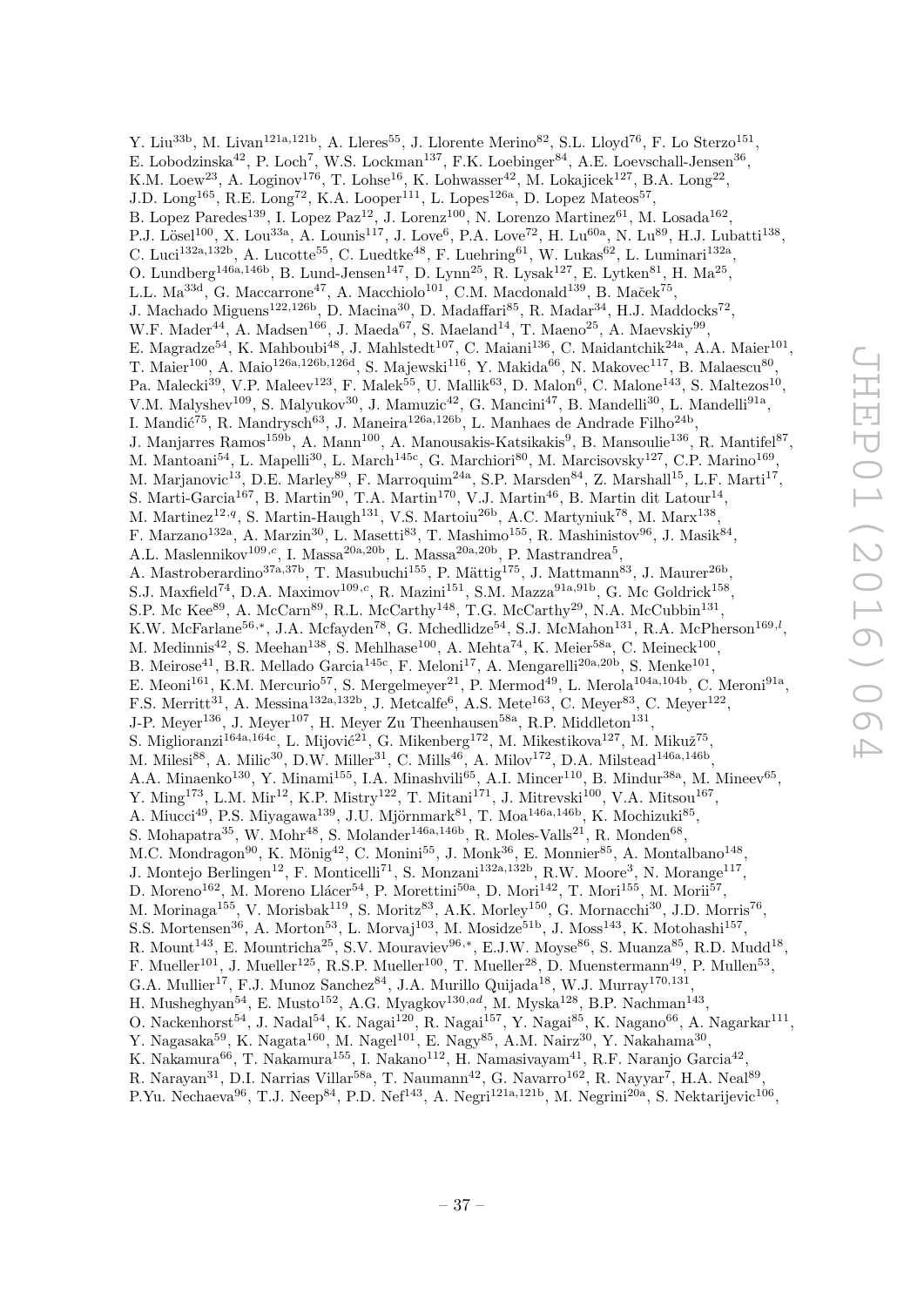C. Nellist<sup>117</sup>, A. Nelson<sup>163</sup>, S. Nemecek<sup>127</sup>, P. Nemethy<sup>110</sup>, A.A. Nepomuceno<sup>24a</sup>, M. Nessi<sup>30,ae</sup>, M.S. Neubauer<sup>165</sup>, M. Neumann<sup>175</sup>, R.M. Neves<sup>110</sup>, P. Nevski<sup>25</sup>, P.R. Newman<sup>18</sup>, D.H. Nguyen<sup>6</sup>, R.B. Nickerson<sup>120</sup>, R. Nicolaidou<sup>136</sup>, B. Nicquevert<sup>30</sup>, J. Nielsen<sup>137</sup>, N. Nikiforou<sup>35</sup>, A. Nikiforov<sup>16</sup>, V. Nikolaenko<sup>130,ad</sup>, I. Nikolic-Audit<sup>80</sup>, K. Nikolopoulos<sup>18</sup>, J.K. Nilsen<sup>119</sup>, P. Nilsson<sup>25</sup>, Y. Ninomiya<sup>155</sup>, A. Nisati<sup>132a</sup>, R. Nisius<sup>101</sup>, T. Nobe<sup>155</sup>, M. Nomachi<sup>118</sup>, I. Nomidis<sup>29</sup>, T. Nooney<sup>76</sup>, S. Norberg<sup>113</sup>, M. Nordberg<sup>30</sup>, O. Novgorodova<sup>44</sup>, S. Nowak<sup>101</sup>, M. Nozaki<sup>66</sup>, L. Nozka<sup>115</sup>, K. Ntekas<sup>10</sup>, G. Nunes Hanninger<sup>88</sup>, T. Nunnemann<sup>100</sup>, E. Nurse<sup>78</sup>, F. Nuti<sup>88</sup>, F. O'grady<sup>7</sup>, D.C. O'Neil<sup>142</sup>, V. O'Shea<sup>53</sup>, F.G. Oakham<sup>29,d</sup>, H. Oberlack<sup>101</sup>, T. Obermann<sup>21</sup>, J. Ocariz<sup>80</sup>, A. Ochi<sup>67</sup>, I. Ochoa<sup>35</sup>, J.P. Ochoa-Ricoux<sup>32a</sup>, S. Oda<sup>70</sup>, S. Odaka<sup>66</sup>, H. Ogren<sup>61</sup>, A. Oh<sup>84</sup>, S.H. Oh<sup>45</sup>, C.C. Ohm<sup>15</sup>, H. Ohman<sup>166</sup>, H. Oide<sup>30</sup>, W. Okamura<sup>118</sup>, H. Okawa<sup>160</sup>, Y. Okumura<sup>31</sup>, T. Okuyama<sup>66</sup>, A. Olariu<sup>26b</sup>, S.A. Olivares Pino<sup>46</sup>, D. Oliveira Damazio<sup>25</sup>, A. Olszewski<sup>39</sup>, J. Olszowska<sup>39</sup>, A. Onofre<sup>126a,126e</sup>, K. Onogi<sup>103</sup>, P.U.E. Onyisi<sup>31,t</sup>, C.J. Oram<sup>159a</sup>, M.J. Oreglia<sup>31</sup>, Y. Oren<sup>153</sup>, D. Orestano<sup>134a, 134b</sup>, N. Orlando<sup>154</sup>, C. Oropeza Barrera<sup>53</sup>, R.S. Orr<sup>158</sup>, B. Osculati<sup>50a,50b</sup>, R. Ospanov<sup>84</sup>, G. Otero y Garzon<sup>27</sup>, H. Otono<sup>70</sup>, M. Ouchrif<sup>135d</sup>, F. Ould-Saada<sup>119</sup>, A. Ouraou<sup>136</sup>, K.P. Oussoren<sup>107</sup>, Q. Ouyang<sup>33a</sup>, A. Ovcharova<sup>15</sup>, M. Owen<sup>53</sup>, R.E. Owen<sup>18</sup>, V.E. Ozcan<sup>19a</sup>, N. Ozturk<sup>8</sup>, K. Pachal<sup>142</sup>, A. Pacheco Pages<sup>12</sup>, C. Padilla Aranda<sup>12</sup>, M. Pagáčová $^{48}$ , S. Pagan Griso<sup>15</sup>, E. Paganis<sup>139</sup>, F. Paige<sup>25</sup>, P. Pais<sup>86</sup>, K. Pajchel<sup>119</sup>, G. Palacino<sup>159b</sup>, S. Palestini<sup>30</sup>, M. Palka<sup>38b</sup>, D. Pallin<sup>34</sup>, A. Palma<sup>126a,126b</sup>, Y.B. Pan<sup>173</sup>, E.St. Panagiotopoulou<sup>10</sup>, C.E. Pandini<sup>80</sup>, J.G. Panduro Vazquez<sup>77</sup>, P. Pani<sup>146a,146b</sup>, S. Panitkin<sup>25</sup>, D. Pantea<sup>26b</sup>, L. Paolozzi<sup>49</sup>, Th.D. Papadopoulou<sup>10</sup>, K. Papageorgiou<sup>154</sup>, A. Paramonov<sup>6</sup>, D. Paredes Hernandez<sup>154</sup>, M.A. Parker<sup>28</sup>, K.A. Parker<sup>139</sup>, F. Parodi<sup>50a,50b</sup>, J.A. Parsons<sup>35</sup>, U. Parzefall<sup>48</sup>, E. Pasqualucci<sup>132a</sup>, S. Passaggio<sup>50a</sup>, F. Pastore<sup>134a,134b,\*</sup>, Fr. Pastore<sup>77</sup>, G. Pásztor<sup>29</sup>, S. Pataraia<sup>175</sup>, N.D. Patel<sup>150</sup>, J.R. Pater<sup>84</sup>, T. Pauly<sup>30</sup>, J. Pearce<sup>169</sup>, B. Pearson<sup>113</sup>, L.E. Pedersen<sup>36</sup>, M. Pedersen<sup>119</sup>, S. Pedraza Lopez<sup>167</sup>, R. Pedro<sup>126a,126b</sup>, S.V. Peleganchuk<sup>109,c</sup>, D. Pelikan<sup>166</sup>, O. Penc<sup>127</sup>, C. Peng<sup>33a</sup>, H. Peng<sup>33b</sup>, B. Penning<sup>31</sup>, J. Penwell<sup>61</sup>, D.V. Perepelitsa<sup>25</sup>, E. Perez Codina<sup>159a</sup>, M.T. Pérez García-Estañ<sup>167</sup>, L. Perini<sup>91a,91b</sup>, H. Pernegger<sup>30</sup>, S. Perrella<sup>104a,104b</sup>, R. Peschke<sup>42</sup>, V.D. Peshekhonov<sup>65</sup>, K. Peters<sup>30</sup>, R.F.Y. Peters<sup>84</sup>, B.A. Petersen<sup>30</sup>, T.C. Petersen<sup>36</sup>, E. Petit<sup>42</sup>, A. Petridis<sup>1</sup>, C. Petridou<sup>154</sup>, P. Petroff<sup>117</sup>, E. Petrolo<sup>132a</sup>, F. Petrucci<sup>134a, 134b</sup>, N.E. Pettersson<sup>157</sup>, R. Pezoa<sup>32b</sup>, P.W. Phillips<sup>131</sup>, G. Piacquadio<sup>143</sup>, E. Pianori<sup>170</sup>, A. Picazio<sup>49</sup>, E. Piccaro<sup>76</sup>, M. Piccinini<sup>20a,20b</sup>, M.A. Pickering<sup>120</sup>, R. Piegaia<sup>27</sup>, D.T. Pignotti<sup>111</sup>, J.E. Pilcher<sup>31</sup>, A.D. Pilkington<sup>84</sup>, A.W.J. Pin<sup>84</sup>, J. Pina<sup>126a,126b,126d</sup>, M. Pinamonti<sup>164a,164c,af</sup>, J.L. Pinfold<sup>3</sup>, A. Pingel<sup>36</sup>, S. Pires<sup>80</sup>, H. Pirumov<sup>42</sup>, M. Pitt<sup>172</sup>, C. Pizio<sup>91a,91b</sup>, L. Plazak<sup>144a</sup>, M.-A. Pleier<sup>25</sup>, V. Pleskot<sup>129</sup>, E. Plotnikova<sup>65</sup>, P. Plucinski<sup>146a,146b</sup>, D. Pluth<sup>64</sup>, R. Poettgen<sup>146a,146b</sup>, L. Poggioli<sup>117</sup>, D. Pohl<sup>21</sup>, G. Polesello<sup>121a</sup>, A. Poley<sup>42</sup>, A. Policicchio<sup>37a,37b</sup>, R. Polifka<sup>158</sup>, A. Polini<sup>20a</sup>, C.S. Pollard<sup>53</sup>, V. Polychronakos<sup>25</sup>, K. Pommès<sup>30</sup>, L. Pontecorvo<sup>132a</sup>, B.G. Pope<sup>90</sup>, G.A. Popeneciu<sup>26c</sup>, D.S. Popovic<sup>13</sup>, A. Poppleton<sup>30</sup>, S. Pospisil<sup>128</sup>, K. Potamianos<sup>15</sup>, I.N. Potrap<sup>65</sup>, C.J. Potter<sup>149</sup>, C.T. Potter<sup>116</sup>, G. Poulard<sup>30</sup>, J. Poveda<sup>30</sup>, V. Pozdnyakov<sup>65</sup>, M.E. Pozo Astigarraga<sup>30</sup>, P. Pralavorio<sup>85</sup>, A. Pranko<sup>15</sup>, S. Prasad<sup>30</sup>, S. Prell<sup>64</sup>, D. Price<sup>84</sup>, L.E. Price<sup>6</sup>, M. Primavera<sup>73a</sup>, S. Prince<sup>87</sup>, M. Proissl<sup>46</sup>, K. Prokofiev<sup>60c</sup>, F. Prokoshin<sup>32b</sup>, E. Protopapadaki<sup>136</sup>, S. Protopopescu<sup>25</sup>, J. Proudfoot<sup>6</sup>, M. Przybycien<sup>38a</sup>, E. Ptacek<sup>116</sup>, D. Puddu<sup>134a,134b</sup>, E. Pueschel<sup>86</sup>, D. Puldon<sup>148</sup>, M. Purohit<sup>25,ag</sup>, P. Puzo<sup>117</sup>, J. Qian<sup>89</sup>, G. Qin<sup>53</sup>, Y. Qin<sup>84</sup>, A. Quadt<sup>54</sup>, D.R. Quarrie<sup>15</sup>, W.B. Quayle<sup>164a, 164b</sup>, M. Queitsch-Maitland<sup>84</sup>, D. Quilty<sup>53</sup>, S. Raddum<sup>119</sup>, V. Radeka<sup>25</sup>, V. Radescu<sup>42</sup>, S.K. Radhakrishnan<sup>148</sup>, P. Radloff<sup>116</sup>, P. Rados<sup>88</sup>, F. Ragusa<sup>91a,91b</sup>, G. Rahal<sup>178</sup>, S. Rajagopalan<sup>25</sup>, M. Rammensee<sup>30</sup>, C. Rangel-Smith<sup>166</sup>, F. Rauscher<sup>100</sup>, S. Rave<sup>83</sup>, T. Ravenscroft<sup>53</sup>, M. Raymond<sup>30</sup>, A.L. Read<sup>119</sup>, N.P. Readioff<sup>74</sup>, D.M. Rebuzzi<sup>121a,121b</sup>, A. Redelbach<sup>174</sup>, G. Redlinger<sup>25</sup>, R. Reece<sup>137</sup>, K. Reeves<sup>41</sup>, L. Rehnisch<sup>16</sup>, J. Reichert<sup>122</sup>, H. Reisin<sup>27</sup>, C. Rembser<sup>30</sup>, H. Ren<sup>33a</sup>, A. Renaud<sup>117</sup>, M. Rescigno<sup>132a</sup>, S. Resconi<sup>91a</sup>, O.L. Rezanova<sup>109,c</sup>, P. Reznicek<sup>129</sup>, R. Rezvani<sup>95</sup>, R. Richter<sup>101</sup>, S. Richter<sup>78</sup>, E. Richter-Was<sup>38b</sup>, O. Ricken<sup>21</sup>, M. Ridel<sup>80</sup>, P. Rieck<sup>16</sup>, C.J. Riegel<sup>175</sup>, J. Rieger<sup>54</sup>, O. Rifki<sup>113</sup>,

- 
- M. Rijssenbeek $^{148}$ , A. Rimoldi $^{121a,121b}$ , L. Rinaldi $^{20a}$ , B. Risti $\acute{c}^{49}$ , E. Ritsch $^{30}$ , I. Riu $^{12}$ ,
- F. Rizatdinova<sup>114</sup>, E. Rizvi<sup>76</sup>, S.H. Robertson<sup>87,*l*</sup>, A. Robichaud-Veronneau<sup>87</sup>, D. Robinson<sup>28</sup>,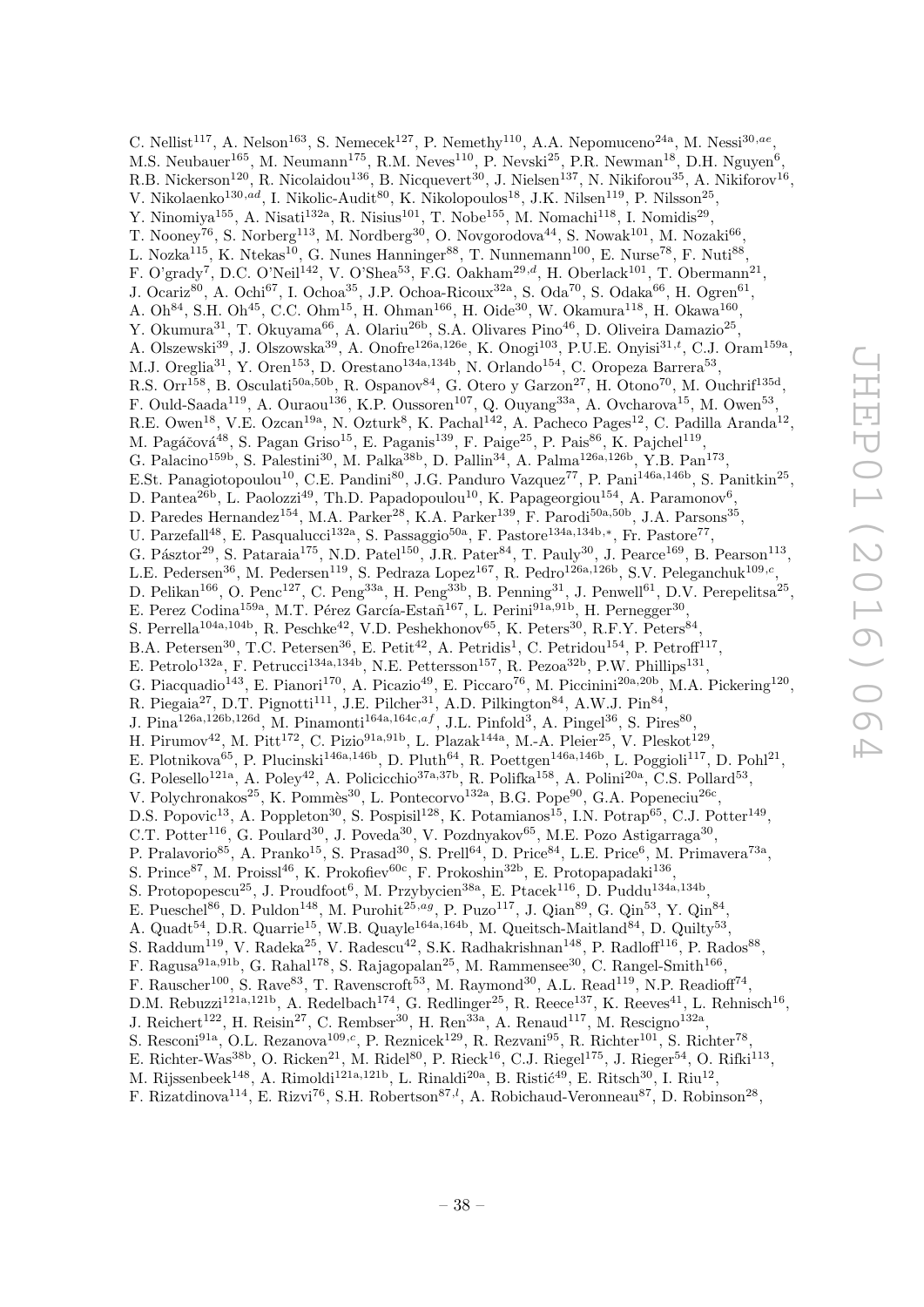J.E.M. Robinson<sup>42</sup>, A. Robson<sup>53</sup>, C. Roda<sup>124a,124b</sup>, S. Roe<sup>30</sup>, O. Røhne<sup>119</sup>, A. Romaniouk<sup>98</sup>, M. Romano<sup>20a, 20b</sup>, S.M. Romano Saez<sup>34</sup>, E. Romero Adam<sup>167</sup>, N. Rompotis<sup>138</sup>, M. Ronzani<sup>48</sup>, L. Roos<sup>80</sup>, E. Ros<sup>167</sup>, S. Rosati<sup>132a</sup>, K. Rosbach<sup>48</sup>, P. Rose<sup>137</sup>, O. Rosenthal<sup>141</sup>, V. Rossetti<sup>146a,146b</sup>, E. Rossi<sup>104a,104b</sup>, L.P. Rossi<sup>50a</sup>, J.H.N. Rosten<sup>28</sup>, R. Rosten<sup>138</sup>, M. Rotaru<sup>26b</sup>, I. Roth<sup>172</sup>, J. Rothberg<sup>138</sup>, D. Rousseau<sup>117</sup>, C.R. Royon<sup>136</sup>, A. Rozanov<sup>85</sup>, Y. Rozen<sup>152</sup>, X. Ruan<sup>145c</sup>, F. Rubbo<sup>143</sup>, I. Rubinskiy<sup>42</sup>, V.I. Rud<sup>99</sup>, C. Rudolph<sup>44</sup>, M.S. Rudolph<sup>158</sup>, F. Rühr<sup>48</sup>, A. Ruiz-Martinez<sup>30</sup>, Z. Rurikova<sup>48</sup>, N.A. Rusakovich<sup>65</sup>, A. Ruschke<sup>100</sup>, H.L. Russell<sup>138</sup>, J.P. Rutherfoord<sup>7</sup>, N. Ruthmann<sup>30</sup>, Y.F. Ryabov<sup>123</sup>, M. Rybar<sup>165</sup>, G. Rybkin<sup>117</sup>, N.C. Ryder<sup>120</sup>, A.F. Saavedra<sup>150</sup>, G. Sabato<sup>107</sup>, S. Sacerdoti<sup>27</sup>, A. Saddique<sup>3</sup>, H.F-W. Sadrozinski<sup>137</sup>, R. Sadykov<sup>65</sup>, F. Safai Tehrani<sup>132a</sup>, P. Saha<sup>108</sup>, M. Sahinsoy<sup>58a</sup>, M. Saimpert<sup>136</sup>, T. Saito<sup>155</sup>, H. Sakamoto<sup>155</sup>, Y. Sakurai<sup>171</sup>, G. Salamanna<sup>134a,134b</sup>, A. Salamon<sup>133a</sup>, J.E. Salazar Loyola<sup>32b</sup>, M. Saleem<sup>113</sup>, D. Salek<sup>107</sup>, P.H. Sales De Bruin<sup>138</sup>, D. Salihagic<sup>101</sup>, A. Salnikov<sup>143</sup>, J. Salt<sup>167</sup>, D. Salvatore<sup>37a, 37b</sup>, F. Salvatore<sup>149</sup>, A. Salvucci<sup>60a</sup>, A. Salzburger<sup>30</sup>, D. Sammel<sup>48</sup>, D. Sampsonidis<sup>154</sup>, A. Sanchez<sup>104a, 104b</sup>, J. Sánchez<sup>167</sup>, V. Sanchez Martinez<sup>167</sup>, H. Sandaker<sup>119</sup>, R.L. Sandbach<sup>76</sup>, H.G. Sander<sup>83</sup>, M.P. Sanders<sup>100</sup>, M. Sandhoff<sup>175</sup>, C. Sandoval<sup>162</sup>, R. Sandstroem<sup>101</sup>, D.P.C. Sankey<sup>131</sup>, M. Sannino<sup>50a,50b</sup>, A. Sansoni<sup>47</sup>, C. Santoni<sup>34</sup>, R. Santonico<sup>133a,133b</sup>, H. Santos<sup>126a</sup>, I. Santoyo Castillo<sup>149</sup>, K. Sapp<sup>125</sup>, A. Sapronov<sup>65</sup>, J.G. Saraiva<sup>126a,126d</sup>, B. Sarrazin<sup>21</sup>, O. Sasaki<sup>66</sup>, Y. Sasaki<sup>155</sup>, K. Sato<sup>160</sup>, G. Sauvage<sup>5,\*</sup>, E. Sauvan<sup>5</sup>, G. Savage<sup>77</sup>, P. Savard<sup>158,d</sup>, C. Sawyer<sup>131</sup>, L. Sawyer<sup>79,p</sup>, J. Saxon<sup>31</sup>, C. Sbarra<sup>20a</sup>, A. Sbrizzi<sup>20a, 20b</sup>, T. Scanlon<sup>78</sup>, D.A. Scannicchio<sup>163</sup>, M. Scarcella<sup>150</sup>, V. Scarfone<sup>37a, 37b</sup>, J. Schaarschmidt<sup>172</sup>, P. Schacht<sup>101</sup>, D. Schaefer<sup>30</sup>, R. Schaefer<sup>42</sup>, J. Schaeffer<sup>83</sup>, S. Schaepe<sup>21</sup>, S. Schaetzel<sup>58b</sup>, U. Schäfer<sup>83</sup>, A.C. Schaffer<sup>117</sup>, D. Schaile<sup>100</sup>, R.D. Schamberger<sup>148</sup>, V. Scharf<sup>58a</sup>, V.A. Schegelsky<sup>123</sup>, D. Scheirich<sup>129</sup>, M. Schernau<sup>163</sup>, C. Schiavi<sup>50a,50b</sup>, C. Schillo<sup>48</sup>, M. Schioppa<sup>37a,37b</sup>, S. Schlenker<sup>30</sup>, K. Schmieden<sup>30</sup>, C. Schmitt<sup>83</sup>, S. Schmitt<sup>58b</sup>, S. Schmitt<sup>42</sup>, S. Schmitz<sup>83</sup>, B. Schneider<sup>159a</sup>, Y.J. Schnellbach<sup>74</sup>, U. Schnoor<sup>44</sup>, L. Schoeffel<sup>136</sup>, A. Schoening<sup>58b</sup>, B.D. Schoenrock<sup>90</sup>, E. Schopf<sup>21</sup>, A.L.S. Schorlemmer<sup>54</sup>, M. Schott<sup>83</sup>, D. Schouten<sup>159a</sup>, J. Schovancova<sup>8</sup>, S. Schramm<sup>49</sup>, M. Schreyer<sup>174</sup>, N. Schuh<sup>83</sup>, M.J. Schultens<sup>21</sup>, H.-C. Schultz-Coulon<sup>58a</sup>, H. Schulz<sup>16</sup>, M. Schumacher<sup>48</sup>, B.A. Schumm<sup>137</sup>, Ph. Schune<sup>136</sup>, C. Schwanenberger<sup>84</sup>, A. Schwartzman<sup>143</sup>, T.A. Schwarz<sup>89</sup>, Ph. Schwegler<sup>101</sup>, H. Schweiger<sup>84</sup>, Ph. Schwemling<sup>136</sup>, R. Schwienhorst<sup>90</sup>, J. Schwindling<sup>136</sup>, T. Schwindt<sup>21</sup>, F.G. Sciacca<sup>17</sup>, E. Scifo<sup>117</sup>, G. Sciolla<sup>23</sup>, F. Scuri<sup>124a,124b</sup>, F. Scutti<sup>21</sup>, J. Searcy<sup>89</sup>, G. Sedov<sup>42</sup>, E. Sedykh<sup>123</sup>, P. Seema<sup>21</sup>, S.C. Seidel<sup>105</sup>, A. Seiden<sup>137</sup>, F. Seifert<sup>128</sup>, J.M. Seixas<sup>24a</sup>, G. Sekhniaidze<sup>104a</sup>, K. Sekhon<sup>89</sup>, S.J. Sekula<sup>40</sup>, D.M. Seliverstov<sup>123,\*</sup>, N. Semprini-Cesari<sup>20a,20b</sup>, C. Serfon<sup>30</sup>, L. Serin<sup>117</sup>, L. Serkin<sup>164a,164b</sup>, T. Serre<sup>85</sup>, M. Sessa<sup>134a,134b</sup>, R. Seuster<sup>159a</sup>, H. Severini<sup>113</sup>, T. Sfiligoj<sup>75</sup>, F. Sforza<sup>30</sup>, A. Sfyrla<sup>30</sup>, E. Shabalina<sup>54</sup>, M. Shamim<sup>116</sup>, L.Y. Shan<sup>33a</sup>, R. Shang<sup>165</sup>, J.T. Shank<sup>22</sup>, M. Shapiro<sup>15</sup>, P.B. Shatalov<sup>97</sup>, K. Shaw<sup>164a,164b</sup>, S.M. Shaw<sup>84</sup>, A. Shcherbakova<sup>146a, 146b</sup>, C.Y. Shehu<sup>149</sup>, P. Sherwood<sup>78</sup>, L. Shi<sup>151,ah</sup>, S. Shimizu<sup>67</sup>, C.O. Shimmin<sup>163</sup>, M. Shimojima<sup>102</sup>, M. Shiyakova<sup>65</sup>, A. Shmeleva<sup>96</sup>, D. Shoaleh Saadi<sup>95</sup>, M.J. Shochet<sup>31</sup>, S. Shojaii<sup>91a,91b</sup>, S. Shrestha<sup>111</sup>, E. Shulga<sup>98</sup>, M.A. Shupe<sup>7</sup>, P. Sicho<sup>127</sup>, P.E. Sidebo<sup>147</sup>, O. Sidiropoulou<sup>174</sup>, D. Sidorov<sup>114</sup>, A. Sidoti<sup>20a,20b</sup>, F. Siegert<sup>44</sup>, Dj. Sijacki<sup>13</sup>, J. Silva<sup>126a, 126d</sup>, Y. Silver<sup>153</sup>, S.B. Silverstein<sup>146a</sup>, V. Simak<sup>128</sup>, O. Simard<sup>5</sup>, Lj. Simic<sup>13</sup>, S. Simion<sup>117</sup>, E. Simioni<sup>83</sup>, B. Simmons<sup>78</sup>, D. Simon<sup>34</sup>, M. Simon<sup>83</sup>, P. Sinervo<sup>158</sup>, N.B. Sinev<sup>116</sup>, M. Sioli<sup>20a,20b</sup>, G. Siragusa<sup>174</sup>, A.N. Sisakyan<sup>65,\*</sup>, S.Yu. Sivoklokov<sup>99</sup>, J. Sjölin<sup>146a,146b</sup>, T.B. Sjursen<sup>14</sup>, M.B. Skinner<sup>72</sup>, H.P. Skottowe<sup>57</sup>, P. Skubic<sup>113</sup>, M. Slater<sup>18</sup>, T. Slavicek<sup>128</sup>, M. Slawinska<sup>107</sup>, K. Sliwa<sup>161</sup>, V. Smakhtin<sup>172</sup>, B.H. Smart<sup>46</sup>, L. Smestad<sup>14</sup>, S.Yu. Smirnov<sup>98</sup>, Y. Smirnov<sup>98</sup>, L.N. Smirnova<sup>99,ai</sup>, O. Smirnova<sup>81</sup>, M.N.K. Smith<sup>35</sup>, R.W. Smith<sup>35</sup>, M. Smizanska<sup>72</sup>, K. Smolek<sup>128</sup>, A.A. Snesarev<sup>96</sup>, G. Snidero<sup>76</sup>, S. Snyder<sup>25</sup>, R. Sobie<sup>169,*l*</sup>, F. Socher<sup>44</sup>, A. Soffer<sup>153</sup>, D.A. Soh<sup>151,ah</sup>, G. Sokhrannyi<sup>75</sup>, C.A. Solans<sup>30</sup>, M. Solar<sup>128</sup>, J. Solc<sup>128</sup>, E.Yu. Soldatov<sup>98</sup>, U. Soldevila<sup>167</sup>, A.A. Solodkov<sup>130</sup>, A. Soloshenko<sup>65</sup>, O.V. Solovyanov<sup>130</sup>, V. Solovyev<sup>123</sup>, P. Sommer<sup>48</sup>, H.Y. Song<sup>33b,z</sup>, N. Soni<sup>1</sup>, A. Sood<sup>15</sup>, A. Sopczak<sup>128</sup>, B. Sopko<sup>128</sup>, V. Sopko<sup>128</sup>, V. Sorin<sup>12</sup>, D. Sosa<sup>58b</sup>, M. Sosebee<sup>8</sup>, C.L. Sotiropoulou<sup>124a,124b</sup>, R. Soualah<sup>164a,164c</sup>,

A.M. Soukharev<sup>109,c</sup>, D. South<sup>42</sup>, B.C. Sowden<sup>77</sup>, S. Spagnolo<sup>73a,73b</sup>, M. Spalla<sup>124a,124b</sup>,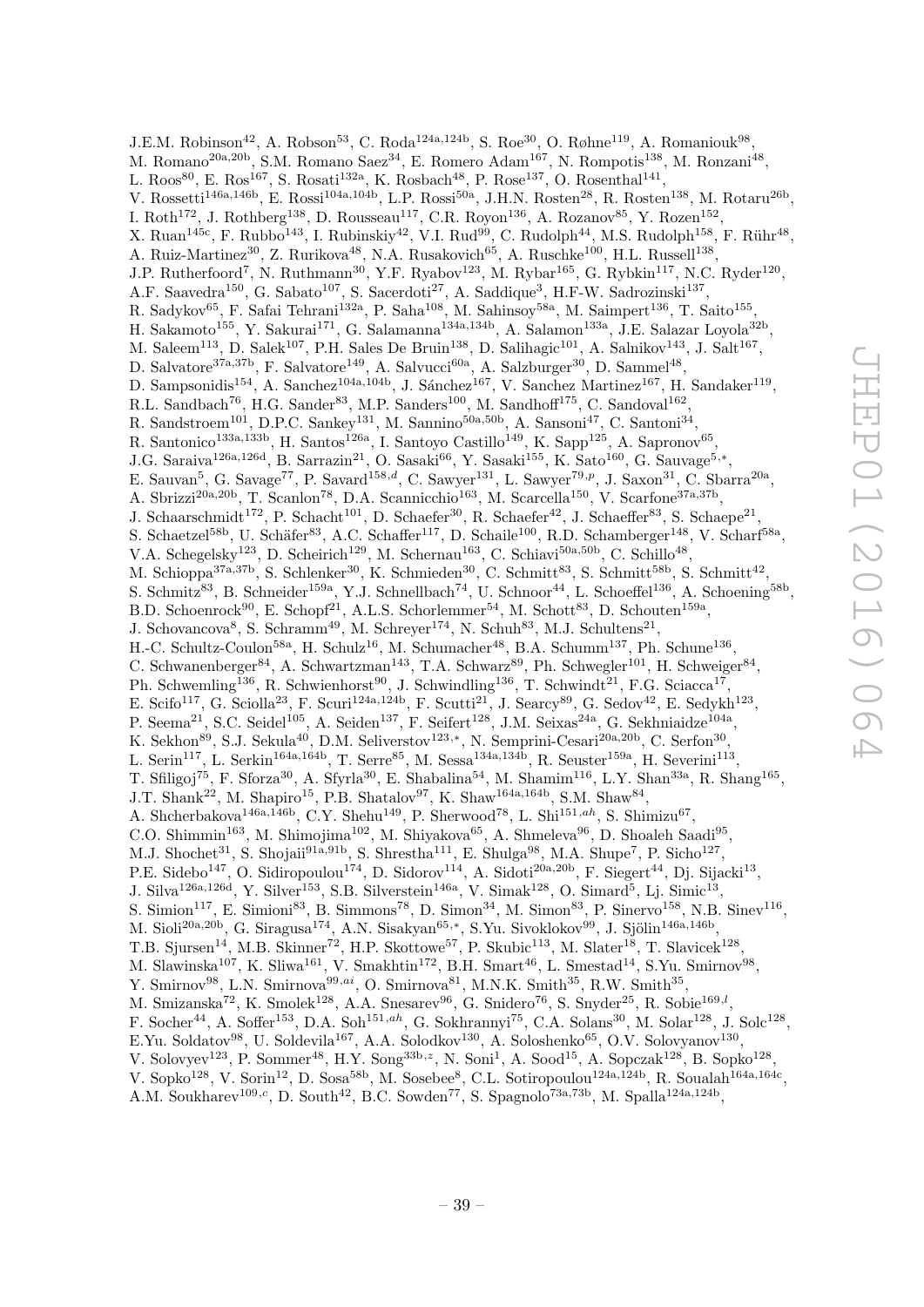M. Spangenberg<sup>170</sup>, F. Spanò<sup>77</sup>, W.R. Spearman<sup>57</sup>, D. Sperlich<sup>16</sup>, F. Spettel<sup>101</sup>, R. Spighi<sup>20a</sup>, G. Spigo<sup>30</sup>, L.A. Spiller<sup>88</sup>, M. Spousta<sup>129</sup>, R.D. St. Denis<sup>53,\*</sup>, A. Stabile<sup>91a</sup>, S. Staerz<sup>30</sup>, J. Stahlman<sup>122</sup>, R. Stamen<sup>58a</sup>, S. Stamm<sup>16</sup>, E. Stanecka<sup>39</sup>, C. Stanescu<sup>134a</sup>, M. Stanescu-Bellu<sup>42</sup>, M.M. Stanitzki<sup>42</sup>, S. Stapnes<sup>119</sup>, E.A. Starchenko<sup>130</sup>, J. Stark<sup>55</sup>, P. Staroba<sup>127</sup>, P. Starovoitov<sup>58a</sup>, R. Staszewski<sup>39</sup>, P. Steinberg<sup>25</sup>, B. Stelzer<sup>142</sup>, H.J. Stelzer<sup>30</sup>, O. Stelzer-Chilton<sup>159a</sup>, H. Stenzel<sup>52</sup>, G.A. Stewart<sup>53</sup>, J.A. Stillings<sup>21</sup>, M.C. Stockton<sup>87</sup>, M. Stoebe<sup>87</sup>, G. Stoicea<sup>26b</sup>, P. Stolte<sup>54</sup>, S. Stonjek<sup>101</sup>, A.R. Stradling<sup>8</sup>, A. Straessner<sup>44</sup>, M.E. Stramaglia<sup>17</sup>, J. Strandberg<sup>147</sup>, S. Strandberg<sup>146a, 146b</sup>, A. Strandlie<sup>119</sup>, E. Strauss<sup>143</sup>, M. Strauss<sup>113</sup>, P. Strizenec<sup>144b</sup>, R. Ströhmer<sup>174</sup>, D.M. Strom<sup>116</sup>, R. Stroynowski<sup>40</sup>, A. Strubig<sup>106</sup>, S.A. Stucci<sup>17</sup>, B. Stugu<sup>14</sup>, N.A. Styles<sup>42</sup>, D. Su<sup>143</sup>, J. Su<sup>125</sup>, R. Subramaniam<sup>79</sup>, A. Succurro<sup>12</sup>, S. Suchek<sup>58a</sup>, Y. Sugaya<sup>118</sup>, M. Suk<sup>128</sup>, V.V. Sulin<sup>96</sup>, S. Sultansoy<sup>4c</sup>, T. Sumida<sup>68</sup>, S. Sun<sup>57</sup>, X. Sun<sup>33a</sup>, J.E. Sundermann<sup>48</sup>, K. Suruliz<sup>149</sup>, G. Susinno<sup>37a,37b</sup>, M.R. Sutton<sup>149</sup>, S. Suzuki<sup>66</sup>, M. Svatos<sup>127</sup>, M. Swiatlowski<sup>31</sup>, I. Sykora<sup>144a</sup>, T. Sykora<sup>129</sup>, D. Ta<sup>48</sup>, C. Taccini<sup>134a, 134b</sup>, K. Tackmann<sup>42</sup>, J. Taenzer<sup>158</sup>, A. Taffard<sup>163</sup>, R. Tafirout<sup>159a</sup>, N. Taiblum<sup>153</sup>, H. Takai<sup>25</sup>, R. Takashima<sup>69</sup>, H. Takeda<sup>67</sup>, T. Takeshita<sup>140</sup>, Y. Takubo<sup>66</sup>, M. Talby<sup>85</sup>, A.A. Talyshev<sup>109,c</sup>, J.Y.C. Tam<sup>174</sup>, K.G. Tan<sup>88</sup>, J. Tanaka<sup>155</sup>, R. Tanaka<sup>117</sup>, S. Tanaka<sup>66</sup>, B.B. Tannenwald<sup>111</sup>, S. Tapia Araya<sup>32b</sup>, S. Tapprogge<sup>83</sup>, S. Tarem<sup>152</sup>, F. Tarrade<sup>29</sup>, G.F. Tartarelli<sup>91a</sup>, P. Tas<sup>129</sup>, M. Tasevsky<sup>127</sup>, T. Tashiro<sup>68</sup>, E. Tassi<sup>37a,37b</sup>, A. Tavares Delgado<sup>126a,126b</sup>, Y. Tayalati<sup>135d</sup>, A.C. Taylor<sup>105</sup>, F.E. Taylor<sup>94</sup>, G.N. Taylor<sup>88</sup>, P.T.E. Taylor<sup>88</sup>, W. Taylor<sup>159b</sup>, F.A. Teischinger<sup>30</sup>, M. Teixeira Dias Castanheira<sup>76</sup>, P. Teixeira-Dias<sup>77</sup>, K.K. Temming<sup>48</sup>, D. Temple<sup>142</sup>, H. Ten Kate<sup>30</sup>, P.K. Teng<sup>151</sup>, J.J. Teoh<sup>118</sup>, F. Tepel<sup>175</sup>, S. Terada<sup>66</sup>, K. Terashi<sup>155</sup>, J. Terron<sup>82</sup>, S. Terzo<sup>101</sup>, M. Testa<sup>47</sup>, R.J. Teuscher<sup>158,*l*</sup>, T. Theveneaux-Pelzer<sup>34</sup>, J.P. Thomas<sup>18</sup>, J. Thomas-Wilsker<sup>77</sup>, E.N. Thompson<sup>35</sup>, P.D. Thompson<sup>18</sup>, R.J. Thompson<sup>84</sup>, A.S. Thompson<sup>53</sup>, L.A. Thomsen<sup>176</sup>, E. Thomson<sup>122</sup>, M. Thomson<sup>28</sup>, R.P. Thun<sup>89,\*</sup>, M.J. Tibbetts<sup>15</sup>, R.E. Ticse Torres<sup>85</sup>, V.O. Tikhomirov<sup>96,aj</sup>, Yu.A. Tikhonov<sup>109,c</sup>, S. Timoshenko<sup>98</sup>, E. Tiouchichine<sup>85</sup>, P. Tipton<sup>176</sup>, S. Tisserant<sup>85</sup>, K. Todome<sup>157</sup>, T. Todorov<sup>5,\*</sup>, S. Todorova-Nova<sup>129</sup>, J. Tojo<sup>70</sup>, S. Tokár<sup>144a</sup>, K. Tokushuku<sup>66</sup>, K. Tollefson<sup>90</sup>, E. Tolley<sup>57</sup>, L. Tomlinson<sup>84</sup>, M. Tomoto<sup>103</sup>, L. Tompkins<sup>143,ak</sup>, K. Toms<sup>105</sup>, E. Torrence<sup>116</sup>, H. Torres<sup>142</sup>, E. Torró Pastor<sup>138</sup>, J. Toth<sup>85,al</sup>, F. Touchard<sup>85</sup>, D.R. Tovey<sup>139</sup>, T. Trefzger<sup>174</sup>, L. Tremblet<sup>30</sup>, A. Tricoli<sup>30</sup>, I.M. Trigger<sup>159a</sup>, S. Trincaz-Duvoid<sup>80</sup>, M.F. Tripiana<sup>12</sup>, W. Trischuk<sup>158</sup>, B. Trocmé<sup>55</sup>, C. Troncon<sup>91a</sup>, M. Trottier-McDonald<sup>15</sup>, M. Trovatelli<sup>169</sup>, L. Truong<sup>164a,164c</sup>, M. Trzebinski<sup>39</sup>, A. Trzupek<sup>39</sup>, C. Tsarouchas<sup>30</sup>, J.C-L. Tseng<sup>120</sup>, P.V. Tsiareshka<sup>92</sup>, D. Tsionou<sup>154</sup>, G. Tsipolitis<sup>10</sup>, N. Tsirintanis<sup>9</sup>, S. Tsiskaridze<sup>12</sup>, V. Tsiskaridze<sup>48</sup>, E.G. Tskhadadze<sup>51a</sup>, K.M. Tsui<sup>60a</sup>, I.I. Tsukerman<sup>97</sup>, V. Tsulaia<sup>15</sup>, S. Tsuno<sup>66</sup>, D. Tsybychev<sup>148</sup>, A. Tudorache<sup>26b</sup>, V. Tudorache<sup>26b</sup>, A.N. Tuna<sup>57</sup>, S.A. Tupputi<sup>20a, 20b</sup>, S. Turchikhin<sup>99, ai</sup>, D. Turecek<sup>128</sup>, R. Turra<sup>91a,91b</sup>, A.J. Turvey<sup>40</sup>, P.M. Tuts<sup>35</sup>, A. Tykhonov<sup>49</sup>, M. Tylmad<sup>146a,146b</sup>, M. Tyndel<sup>131</sup>, I. Ueda<sup>155</sup>, R. Ueno<sup>29</sup>, M. Ughetto<sup>146a,146b</sup>, F. Ukegawa<sup>160</sup>, G. Unal<sup>30</sup>, A. Undrus<sup>25</sup>, G. Unel<sup>163</sup>, F.C. Ungaro<sup>88</sup>, Y. Unno<sup>66</sup>, C. Unverdorben<sup>100</sup>, J. Urban<sup>144b</sup>, P. Urquijo<sup>88</sup>, P. Urrejola<sup>83</sup>, G. Usai<sup>8</sup>, A. Usanova<sup>62</sup>, L. Vacavant<sup>85</sup>, V. Vacek<sup>128</sup>, B. Vachon<sup>87</sup>, C. Valderanis<sup>83</sup>, N. Valencic<sup>107</sup>, S. Valentinetti<sup>20a, 20b</sup>, A. Valero<sup>167</sup>, L. Valery<sup>12</sup>, S. Valkar<sup>129</sup>, S. Vallecorsa<sup>49</sup>, J.A. Valls Ferrer<sup>167</sup>, W. Van Den Wollenberg<sup>107</sup>, P.C. Van Der Deijl<sup>107</sup>, R. van der Geer<sup>107</sup>, H. van der Graaf<sup>107</sup>, N. van Eldik<sup>152</sup>, P. van Gemmeren<sup>6</sup>, J. Van Nieuwkoop<sup>142</sup>, I. van Vulpen<sup>107</sup>, M.C. van Woerden<sup>30</sup>, M. Vanadia<sup>132a,132b</sup>, W. Vandelli<sup>30</sup>, R. Vanguri<sup>122</sup>, A. Vaniachine<sup>6</sup>, F. Vannucci<sup>80</sup>, G. Vardanyan<sup>177</sup>, R. Vari<sup>132a</sup>, E.W. Varnes<sup>7</sup>, T. Varol<sup>40</sup>, D. Varouchas<sup>80</sup>, A. Vartapetian<sup>8</sup>, K.E. Varvell<sup>150</sup>, F. Vazeille<sup>34</sup>, T. Vazquez Schroeder<sup>87</sup>, J. Veatch<sup>7</sup>, L.M. Veloce<sup>158</sup>, F. Veloso<sup>126a,126c</sup>, T. Velz<sup>21</sup>, S. Veneziano<sup>132a</sup>, A. Ventura<sup>73a,73b</sup>, D. Ventura<sup>86</sup>, M. Venturi<sup>169</sup>, N. Venturi<sup>158</sup>, A. Venturini<sup>23</sup>, V. Vercesi<sup>121a</sup>, M. Verducci<sup>132a,132b</sup>, W. Verkerke<sup>107</sup>, J.C. Vermeulen<sup>107</sup>, A. Vest<sup>44</sup>, M.C. Vetterli<sup>142,d</sup>, O. Viazlo<sup>81</sup>, I. Vichou<sup>165</sup>, T. Vickey<sup>139</sup>, O.E. Vickey Boeriu<sup>139</sup>, G.H.A. Viehhauser<sup>120</sup>, S. Viel<sup>15</sup>, R. Vigne<sup>62</sup>, M. Villa<sup>20a,20b</sup>, M. Villaplana Perez<sup>91a,91b</sup>, E. Vilucchi<sup>47</sup>, M.G. Vincter<sup>29</sup>, V.B. Vinogradov<sup>65</sup>, I. Vivarelli<sup>149</sup>,

- S. Vlachos<sup>10</sup>, D. Vladoiu<sup>100</sup>, M. Vlasak<sup>128</sup>, M. Vogel<sup>32a</sup>, P. Vokac<sup>128</sup>, G. Volpi<sup>124a,124b</sup>, M. Volpi<sup>88</sup>,
- H. von der Schmitt<sup>101</sup>, H. von Radziewski<sup>48</sup>, E. von Toerne<sup>21</sup>, V. Vorobel<sup>129</sup>, K. Vorobev<sup>98</sup>,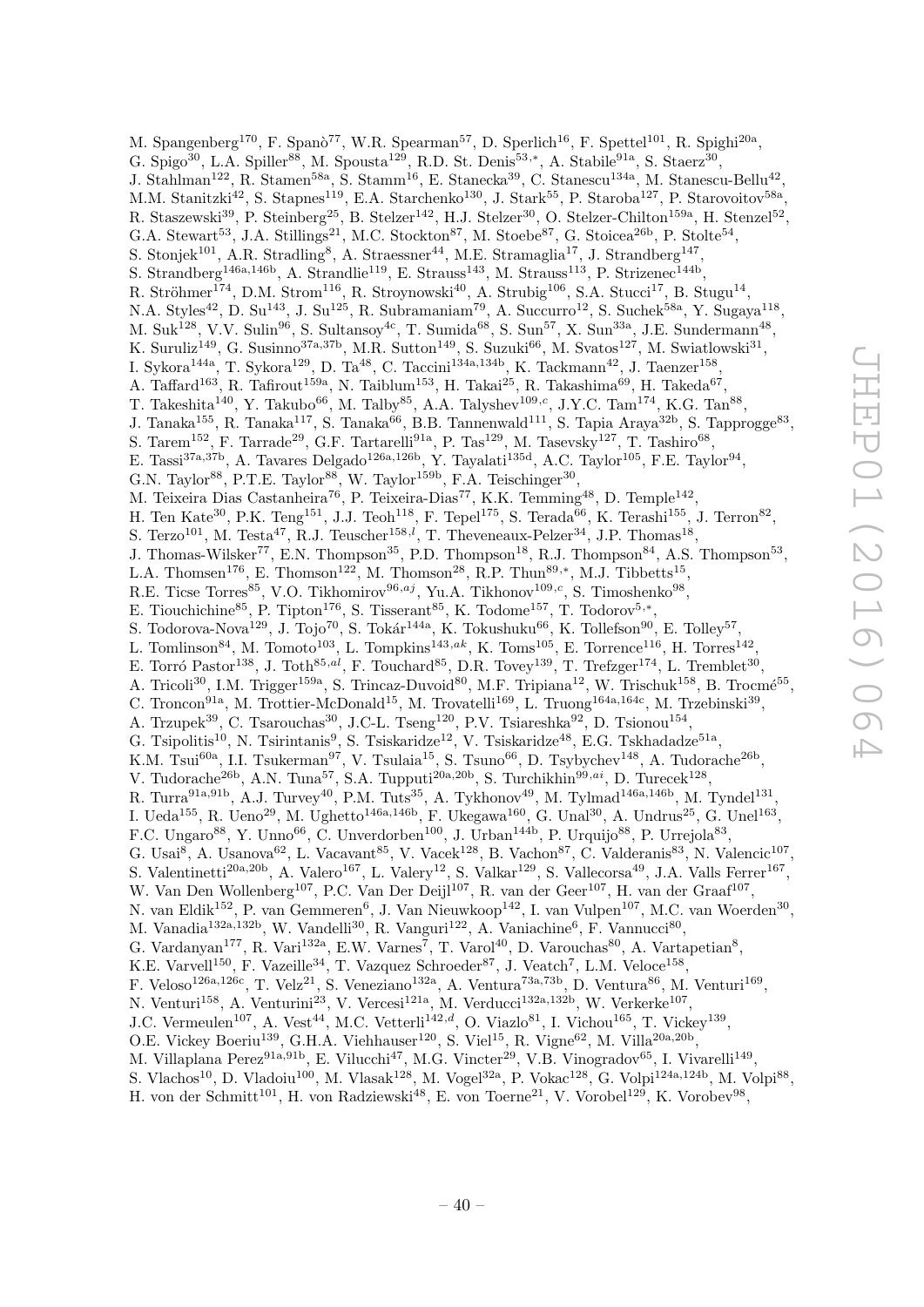M. Vos $^{167}$ , R. Voss<sup>30</sup>, J.H. Vossebeld<sup>74</sup>, N. Vranjes<sup>13</sup>, M. Vranjes Milosavljevic<sup>13</sup>, V. Vrba<sup>127</sup>, M. Vreeswijk<sup>107</sup>, R. Vuillermet<sup>30</sup>, I. Vukotic<sup>31</sup>, Z. Vykydal<sup>128</sup>, P. Wagner<sup>21</sup>, W. Wagner<sup>175</sup>, H. Wahlberg<sup>71</sup>, S. Wahrmund<sup>44</sup>, J. Wakabayashi<sup>103</sup>, J. Walder<sup>72</sup>, R. Walker<sup>100</sup>, W. Walkowiak<sup>141</sup>, C. Wang<sup>151</sup>, F. Wang<sup>173</sup>, H. Wang<sup>15</sup>, H. Wang<sup>40</sup>, J. Wang<sup>42</sup>, J. Wang<sup>150</sup>, K. Wang<sup>87</sup>, R. Wang<sup>6</sup>, S.M. Wang<sup>151</sup>, T. Wang<sup>21</sup>, T. Wang<sup>35</sup>, X. Wang<sup>176</sup>, C. Wanotayaroj<sup>116</sup>, A. Warburton<sup>87</sup>, C.P. Ward<sup>28</sup>, D.R. Wardrope<sup>78</sup>, A. Washbrook<sup>46</sup>, C. Wasicki<sup>42</sup>, P.M. Watkins<sup>18</sup>, A.T. Watson<sup>18</sup>, I.J. Watson<sup>150</sup>, M.F. Watson<sup>18</sup>, G. Watts<sup>138</sup>, S. Watts<sup>84</sup>, B.M. Waugh<sup>78</sup>, S. Webb<sup>84</sup>, M.S. Weber<sup>17</sup>, S.W. Weber<sup>174</sup>, J.S. Webster<sup>6</sup>, A.R. Weidberg<sup>120</sup>, B. Weinert<sup>61</sup>, J. Weingarten<sup>54</sup>, C. Weiser<sup>48</sup>, H. Weits<sup>107</sup>, P.S. Wells<sup>30</sup>, T. Wenaus<sup>25</sup>, T. Wengler<sup>30</sup>, S. Wenig<sup>30</sup>, N. Wermes<sup>21</sup>, M. Werner<sup>48</sup>, P. Werner<sup>30</sup>, M. Wessels<sup>58a</sup>, J. Wetter<sup>161</sup>, K. Whalen<sup>116</sup>, A.M. Wharton<sup>72</sup>, A. White<sup>8</sup>, M.J. White<sup>1</sup>, R. White<sup>32b</sup>, S. White<sup>124a,124b</sup>, D. Whiteson<sup>163</sup>, F.J. Wickens<sup>131</sup>, W. Wiedenmann<sup>173</sup>, M. Wielers<sup>131</sup>, P. Wienemann<sup>21</sup>, C. Wiglesworth<sup>36</sup>, L.A.M. Wiik-Fuchs<sup>21</sup>, A. Wildauer<sup>101</sup>, H.G. Wilkens<sup>30</sup>, H.H. Williams<sup>122</sup>, S. Williams<sup>107</sup>, C. Willis<sup>90</sup>, S. Willocq<sup>86</sup>, A. Wilson<sup>89</sup>, J.A. Wilson<sup>18</sup>, I. Wingerter-Seez<sup>5</sup>, F. Winklmeier<sup>116</sup>, B.T. Winter<sup>21</sup>, M. Wittgen<sup>143</sup>, J. Wittkowski<sup>100</sup>, S.J. Wollstadt<sup>83</sup>, M.W. Wolter<sup>39</sup>, H. Wolters<sup>126a,126c</sup>, B.K. Wosiek<sup>39</sup>, J. Wotschack<sup>30</sup>, M.J. Woudstra<sup>84</sup>, K.W. Wozniak<sup>39</sup>, M. Wu<sup>55</sup>, M. Wu<sup>31</sup>, S.L. Wu<sup>173</sup>, X. Wu<sup>49</sup>, Y. Wu<sup>89</sup>, T.R. Wyatt<sup>84</sup>, B.M. Wynne<sup>46</sup>, S. Xella<sup>36</sup>, D. Xu<sup>33a</sup>, L. Xu<sup>25</sup>, B. Yabsley<sup>150</sup>, S. Yacoob<sup>145a</sup>, R. Yakabe<sup>67</sup>, M. Yamada<sup>66</sup>, D. Yamaguchi<sup>157</sup>, Y. Yamaguchi<sup>118</sup>, A. Yamamoto<sup>66</sup>, S. Yamamoto<sup>155</sup>, T. Yamanaka<sup>155</sup>, K. Yamauchi<sup>103</sup>, Y. Yamazaki<sup>67</sup>, Z. Yan<sup>22</sup>, H. Yang<sup>33e</sup>, H. Yang<sup>173</sup>, Y. Yang<sup>151</sup>, W-M. Yao<sup>15</sup>, Y.C. Yap<sup>80</sup>, Y. Yasu<sup>66</sup>, E. Yatsenko<sup>5</sup>, K.H. Yau Wong<sup>21</sup>, J. Ye<sup>40</sup>, S. Ye<sup>25</sup>, I. Yeletskikh<sup>65</sup>, A.L. Yen<sup>57</sup>, E. Yildirim<sup>42</sup>, K. Yorita<sup>171</sup>, R. Yoshida<sup>6</sup>, K. Yoshihara<sup>122</sup>, C. Young<sup>143</sup>, C.J.S. Young<sup>30</sup>, S. Youssef<sup>22</sup>, D.R. Yu<sup>15</sup>, J. Yu<sup>8</sup>, J.M. Yu<sup>89</sup>, J. Yu<sup>114</sup>, L. Yuan<sup>67</sup>, S.P.Y. Yuen<sup>21</sup>, A. Yurkewicz<sup>108</sup>, I. Yusuff<sup>28,am</sup>, B. Zabinski<sup>39</sup>, R. Zaidan<sup>63</sup>, A.M. Zaitsev<sup>130,ad</sup>, J. Zalieckas<sup>14</sup>, A. Zaman<sup>148</sup>, S. Zambito<sup>57</sup>, L. Zanello<sup>132a,132b</sup>, D. Zanzi<sup>88</sup>, C. Zeitnitz<sup>175</sup>, M. Zeman<sup>128</sup>, A. Zemla<sup>38a</sup>, J.C. Zeng<sup>165</sup>, Q. Zeng<sup>143</sup>, K. Zengel<sup>23</sup>, O. Zenin<sup>130</sup>, T. Ženiš<sup>144a</sup>, D. Zerwas<sup>117</sup>, D. Zhang<sup>89</sup>, F. Zhang<sup>173</sup>, G. Zhang<sup>33b</sup>, H. Zhang<sup>33c</sup>, J. Zhang<sup>6</sup>, L. Zhang<sup>48</sup>, R. Zhang<sup>33b,j</sup>, X. Zhang<sup>33d</sup>, Z. Zhang<sup>117</sup>, X. Zhao<sup>40</sup>, Y. Zhao<sup>33d,117</sup>, Z. Zhao<sup>33b</sup>, A. Zhemchugov<sup>65</sup>, J. Zhong<sup>120</sup>, B. Zhou<sup>89</sup>, C. Zhou<sup>45</sup>, L. Zhou<sup>35</sup>, L. Zhou<sup>40</sup>, M. Zhou<sup>148</sup>, N. Zhou $^{33f}$ , C.G. Zhu $^{33d}$ , H. Zhu $^{33a}$ , J. Zhu $^{89}$ , Y. Zhu $^{33b}$ , X. Zhuang $^{33a}$ , K. Zhukov $^{96}$ , A. Zibell<sup>174</sup>, D. Zieminska<sup>61</sup>, N.I. Zimine<sup>65</sup>, C. Zimmermann<sup>83</sup>, S. Zimmermann<sup>48</sup>, Z. Zinonos<sup>54</sup>, M. Zinser<sup>83</sup>, M. Ziolkowski<sup>141</sup>, L. Živković<sup>13</sup>, G. Zobernig<sup>173</sup>, A. Zoccoli<sup>20a,20b</sup>, M. zur Nedden<sup>16</sup>, G. Zurzolo<sup>104a, 104b</sup>, L. Zwalinski<sup>30</sup>

- <sup>1</sup> Department of Physics, University of Adelaide, Adelaide, Australia
- <sup>2</sup> Physics Department, SUNY Albany, Albany NY, United States of America
- <sup>3</sup> Department of Physics, University of Alberta, Edmonton AB, Canada
- <sup>4 (a)</sup> Department of Physics, Ankara University, Ankara; <sup>(b)</sup> Istanbul Aydin University, Istanbul; <sup>(c)</sup> Division of Physics, TOBB University of Economics and Technology, Ankara, Turkey
- $^5\,$  LAPP, CNRS/IN2P3 and Université Savoie Mont Blanc, Annecy-le-Vieux, France
- <sup>6</sup> High Energy Physics Division, Argonne National Laboratory, Argonne IL, United States of America
- <sup>7</sup> Department of Physics, University of Arizona, Tucson AZ, United States of America
- <sup>8</sup> Department of Physics, The University of Texas at Arlington, Arlington TX, United States of America
- <sup>9</sup> Physics Department, University of Athens, Athens, Greece
- <sup>10</sup> Physics Department, National Technical University of Athens, Zografou, Greece
- <sup>11</sup> Institute of Physics, Azerbaijan Academy of Sciences, Baku, Azerbaijan
- $12$  Institut de Física d'Altes Energies and Departament de Física de la Universitat Autònoma de Barcelona, Barcelona, Spain
- $^{\rm 13}$  Institute of Physics, University of Belgrade, Belgrade, Serbia
- <sup>14</sup> Department for Physics and Technology, University of Bergen, Bergen, Norway
- <sup>15</sup> Physics Division, Lawrence Berkeley National Laboratory and University of California, Berkeley CA, United States of America
- <sup>16</sup> Department of Physics, Humboldt University, Berlin, Germany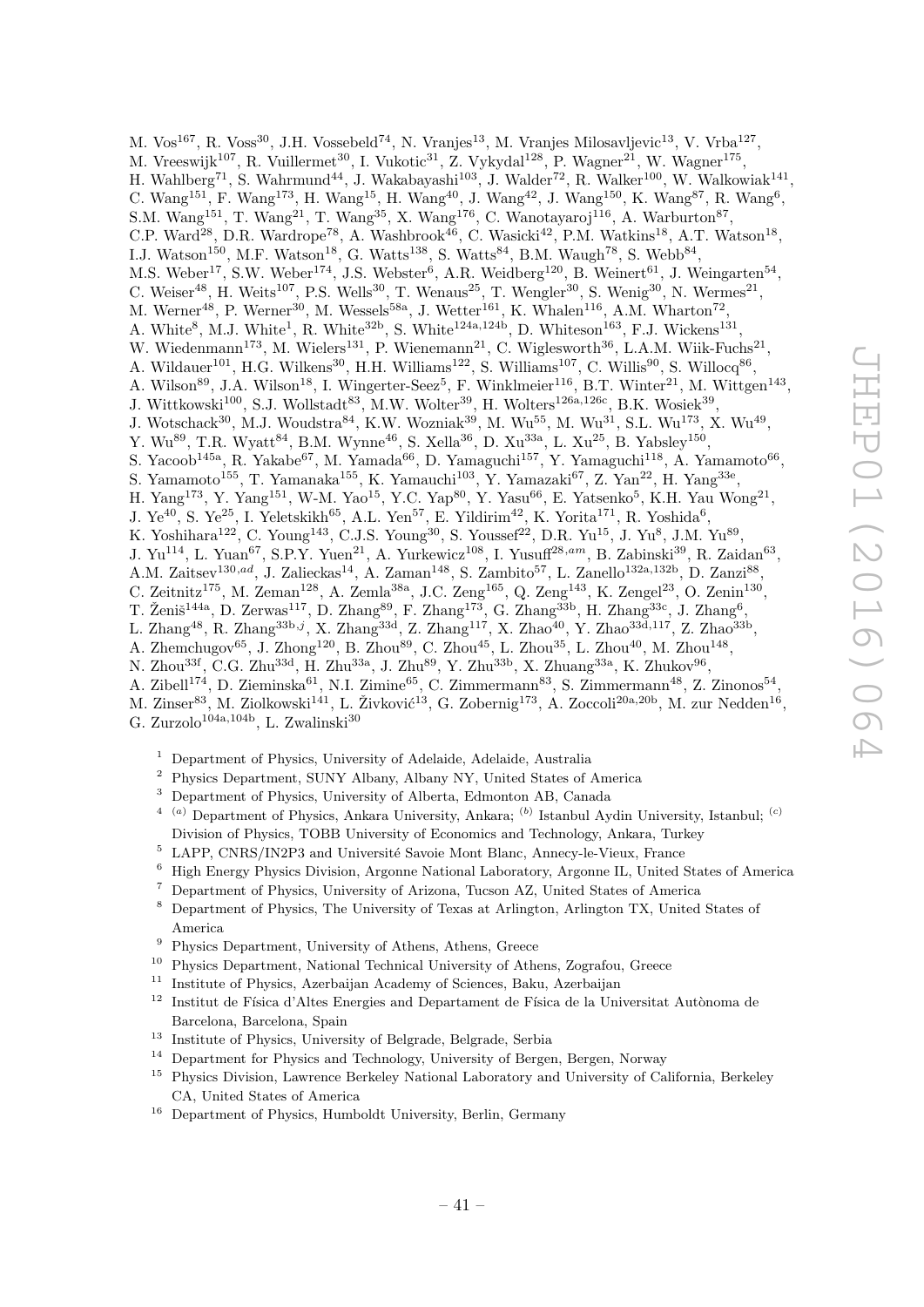- <sup>17</sup> Albert Einstein Center for Fundamental Physics and Laboratory for High Energy Physics, University of Bern, Bern, Switzerland
- <sup>18</sup> School of Physics and Astronomy, University of Birmingham, Birmingham, United Kingdom
- <sup>19</sup> <sup>(a)</sup> Department of Physics, Bogazici University, Istanbul; <sup>(b)</sup> Department of Physics Engineering, Gaziantep University, Gaziantep; <sup>(c)</sup> Department of Physics, Dogus University, Istanbul, Turkey
- <sup>20 (a)</sup> INFN Sezione di Bologna; <sup>(b)</sup> Dipartimento di Fisica e Astronomia, Università di Bologna, Bologna, Italy
- <sup>21</sup> Physikalisches Institut, University of Bonn, Bonn, Germany
- <sup>22</sup> Department of Physics, Boston University, Boston MA, United States of America
- <sup>23</sup> Department of Physics, Brandeis University, Waltham MA, United States of America
- <sup>24 (a)</sup> Universidade Federal do Rio De Janeiro COPPE/EE/IF, Rio de Janeiro; <sup>(b)</sup> Electrical Circuits Department, Federal University of Juiz de Fora (UFJF), Juiz de Fora; <sup>(c)</sup> Federal University of Sao Joao del Rei (UFSJ), Sao Joao del Rei; <sup>(d)</sup> Instituto de Fisica, Universidade de Sao Paulo, Sao Paulo, Brazil
- <sup>25</sup> Physics Department, Brookhaven National Laboratory, Upton NY, United States of America
- <sup>26 (a)</sup> Transilvania University of Brasov, Brasov, Romania; <sup>(b)</sup> National Institute of Physics and Nuclear Engineering, Bucharest; <sup>(c)</sup> National Institute for Research and Development of Isotopic and Molecular Technologies, Physics Department, Cluj Napoca; <sup>(d)</sup> University Politehnica Bucharest, Bucharest; <sup>(e)</sup> West University in Timisoara, Timisoara, Romania
- <sup>27</sup> Departamento de Física, Universidad de Buenos Aires, Buenos Aires, Argentina
- <sup>28</sup> Cavendish Laboratory, University of Cambridge, Cambridge, United Kingdom
- <sup>29</sup> Department of Physics, Carleton University, Ottawa ON, Canada
- <sup>30</sup> CERN, Geneva, Switzerland
- <sup>31</sup> Enrico Fermi Institute, University of Chicago, Chicago IL, United States of America
- <sup>32</sup> <sup>(a)</sup> Departamento de Física, Pontificia Universidad Católica de Chile, Santiago; <sup>(b)</sup> Departamento de Física, Universidad Técnica Federico Santa María, Valparaíso, Chile
- 33 ( <sup>a)</sup> Institute of High Energy Physics, Chinese Academy of Sciences, Beijing; <sup>(b)</sup> Department of Modern Physics, University of Science and Technology of China, Anhui; <sup>(c)</sup> Department of Physics, Nanjing University, Jiangsu; <sup>(d)</sup> School of Physics, Shandong University, Shandong; <sup>(e)</sup> Department of Physics and Astronomy, Shanghai Key Laboratory for Particle Physics and Cosmology, Shanghai Jiao Tong University, Shanghai; <sup>(f)</sup> Physics Department, Tsinghua University, Beijing 100084, China
- $^{34}\,$  Laboratoire de Physique Corpusculaire, Clermont Université and Université Blaise Pascal and CNRS/IN2P3, Clermont-Ferrand, France
- <sup>35</sup> Nevis Laboratory, Columbia University, Irvington NY, United States of America
- <sup>36</sup> Niels Bohr Institute, University of Copenhagen, Kobenhavn, Denmark
- <sup>37 (a)</sup> INFN Gruppo Collegato di Cosenza, Laboratori Nazionali di Frascati; <sup>(b)</sup> Dipartimento di Fisica, Universit`a della Calabria, Rende, Italy
- 38 ( <sup>a)</sup> AGH University of Science and Technology, Faculty of Physics and Applied Computer Science, Krakow; <sup>(b)</sup> Marian Smoluchowski Institute of Physics, Jagiellonian University, Krakow, Poland
- <sup>39</sup> Institute of Nuclear Physics Polish Academy of Sciences, Krakow, Poland<br><sup>40</sup> Physics Penertment, Southern Methodist University, Polleg TV, United S
- <sup>40</sup> Physics Department, Southern Methodist University, Dallas TX, United States of America<br><sup>41</sup> Physics Department, University of Tayes at Dallas, Bishardson TX, United States of Amer
- <sup>41</sup> Physics Department, University of Texas at Dallas, Richardson TX, United States of America
- <sup>42</sup> DESY, Hamburg and Zeuthen, Germany<br><sup>43</sup> Institut für Experimentalle Physik IV. T
- <sup>43</sup> Institut für Experimentelle Physik IV, Technische Universität Dortmund, Dortmund, Germany<br><sup>44</sup> Institut für Kern, und Teilehennbusik, Technische Universität Dreeden, Dreeden, Germany
- Institut für Kern- und Teilchenphysik, Technische Universität Dresden, Dresden, Germany
- <sup>45</sup> Department of Physics, Duke University, Durham NC, United States of America
- <sup>46</sup> SUPA School of Physics and Astronomy, University of Edinburgh, Edinburgh, United Kingdom
- <sup>47</sup> INFN Laboratori Nazionali di Frascati, Frascati, Italy
- $48$  Fakultät für Mathematik und Physik, Albert-Ludwigs-Universität, Freiburg, Germany
- <sup>49</sup> Section de Physique, Université de Genève, Geneva, Switzerland
- <sup>50 (a)</sup> INFN Sezione di Genova; <sup>(b)</sup> Dipartimento di Fisica, Università di Genova, Genova, Italy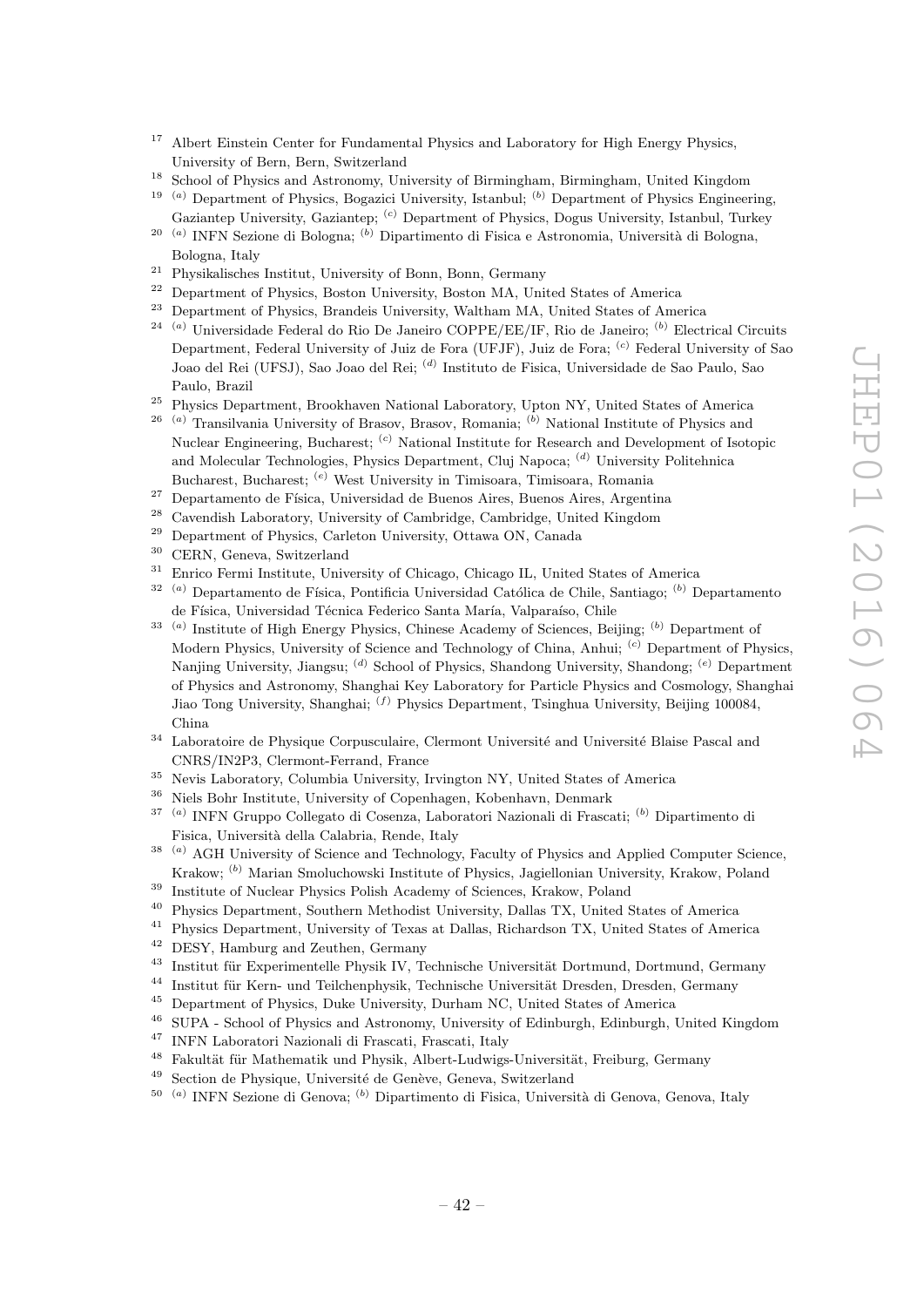- <sup>51 (a)</sup> E. Andronikashvili Institute of Physics, Iv. Javakhishvili Tbilisi State University, Tbilisi; <sup>(b)</sup> High Energy Physics Institute, Tbilisi State University, Tbilisi, Georgia
- $52$  II Physikalisches Institut, Justus-Liebig-Universität Giessen, Giessen, Germany
- <sup>53</sup> SUPA School of Physics and Astronomy, University of Glasgow, Glasgow, United Kingdom
- $^{54}\,$  II Physikalisches Institut, Georg-August-Universität, Göttingen, Germany
- <sup>55</sup> Laboratoire de Physique Subatomique et de Cosmologie, Université Grenoble-Alpes, CNRS/IN2P3, Grenoble, France
- $^{56}$  Department of Physics, Hampton University, Hampton VA, United States of America<br> $^{57}$  Laboratory for Portials Physics and Cosmology Harvard University, Cambridge MA
- <sup>57</sup> Laboratory for Particle Physics and Cosmology, Harvard University, Cambridge MA, United States of America
- <sup>58 (a)</sup> Kirchhoff-Institut für Physik, Ruprecht-Karls-Universität Heidelberg, Heidelberg; <sup>(b)</sup> Physikalisches Institut, Ruprecht-Karls-Universität Heidelberg, Heidelberg; <sup>(c)</sup> ZITI Institut für technische Informatik, Ruprecht-Karls-Universität Heidelberg, Mannheim, Germany
- <sup>59</sup> Faculty of Applied Information Science, Hiroshima Institute of Technology, Hiroshima, Japan
- $60$ <sup>(a)</sup> Department of Physics, The Chinese University of Hong Kong, Shatin, N.T., Hong Kong;  $(b)$ Department of Physics, The University of Hong Kong, Hong Kong; <sup>(c)</sup> Department of Physics, The Hong Kong University of Science and Technology, Clear Water Bay, Kowloon, Hong Kong, China
- <sup>61</sup> Department of Physics, Indiana University, Bloomington IN, United States of America
- Institut für Astro- und Teilchenphysik, Leopold-Franzens-Universität, Innsbruck, Austria
- <sup>63</sup> University of Iowa, Iowa City IA, United States of America
- <sup>64</sup> Department of Physics and Astronomy, Iowa State University, Ames IA, United States of America
- <sup>65</sup> Joint Institute for Nuclear Research, JINR Dubna, Dubna, Russia
- <sup>66</sup> KEK, High Energy Accelerator Research Organization, Tsukuba, Japan
- <sup>67</sup> Graduate School of Science, Kobe University, Kobe, Japan
- $^{68}$  Faculty of Science, Kyoto University, Kyoto, Japan<br> $^{69}$  Kyoto University of Education, Kyoto, Japan
- <sup>69</sup> Kyoto University of Education, Kyoto, Japan
- $^{70}$  Department of Physics, Kyushu University, Fukuoka, Japan  $^{71}$  Institute de Físice La Plate. Universided Nacional de La Pla
- Instituto de Física La Plata, Universidad Nacional de La Plata and CONICET, La Plata, Argentina
- <sup>72</sup> Physics Department, Lancaster University, Lancaster, United Kingdom
- 73 ( <sup>a)</sup> INFN Sezione di Lecce; <sup>(b)</sup> Dipartimento di Matematica e Fisica, Università del Salento, Lecce, Italy
- <sup>74</sup> Oliver Lodge Laboratory, University of Liverpool, Liverpool, United Kingdom<br><sup>75</sup> Department of Physics, Jožef Stefan Institute and University of Liubliana, Lit
- <sup>75</sup> Department of Physics, Jožef Stefan Institute and University of Ljubljana, Ljubljana, Slovenia<br><sup>76</sup> School of Physics and Astronomy Queen Mary University of London, London, United Kingdon
- <sup>76</sup> School of Physics and Astronomy, Queen Mary University of London, London, United Kingdom
- <sup>77</sup> Department of Physics, Royal Holloway University of London, Surrey, United Kingdom
- <sup>78</sup> Department of Physics and Astronomy, University College London, London, United Kingdom
- <sup>79</sup> Louisiana Tech University, Ruston LA, United States of America
- <sup>80</sup> Laboratoire de Physique Nucléaire et de Hautes Energies, UPMC and Université Paris-Diderot and CNRS/IN2P3, Paris, France
- <sup>81</sup> Fysiska institutionen, Lunds universitet, Lund, Sweden<br><sup>82</sup> Departamente de Fisica Teorica C 15, Universided Aut
- <sup>82</sup> Departamento de Fisica Teorica C-15, Universidad Autonoma de Madrid, Madrid, Spain<br><sup>83</sup> Institut für Physik Universität Mainz, Mainz, Cermany
- <sup>83</sup> Institut für Physik, Universität Mainz, Mainz, Germany
- <sup>84</sup> School of Physics and Astronomy, University of Manchester, Manchester, United Kingdom<br><sup>85</sup> CRPM Aiv Mancilla University and CNPS (IN2R2, Marcellla France
- <sup>85</sup> CPPM, Aix-Marseille Université and CNRS/IN2P3, Marseille, France<br><sup>86</sup> Department of Physics, University of Massachusetts, Amberst MA, U
- <sup>86</sup> Department of Physics, University of Massachusetts, Amherst MA, United States of America<br><sup>87</sup> Department of Physics, McCill University, Martner OC, Crossle
- <sup>87</sup> Department of Physics, McGill University, Montreal QC, Canada
- School of Physics, University of Melbourne, Victoria, Australia
- <sup>89</sup> Department of Physics, The University of Michigan, Ann Arbor MI, United States of America
- <sup>90</sup> Department of Physics and Astronomy, Michigan State University, East Lansing MI, United States of America
- 91 ( <sup>a)</sup> INFN Sezione di Milano; <sup>(b)</sup> Dipartimento di Fisica, Università di Milano, Milano, Italy
- <sup>92</sup> B.I. Stepanov Institute of Physics, National Academy of Sciences of Belarus, Minsk, Republic of Belarus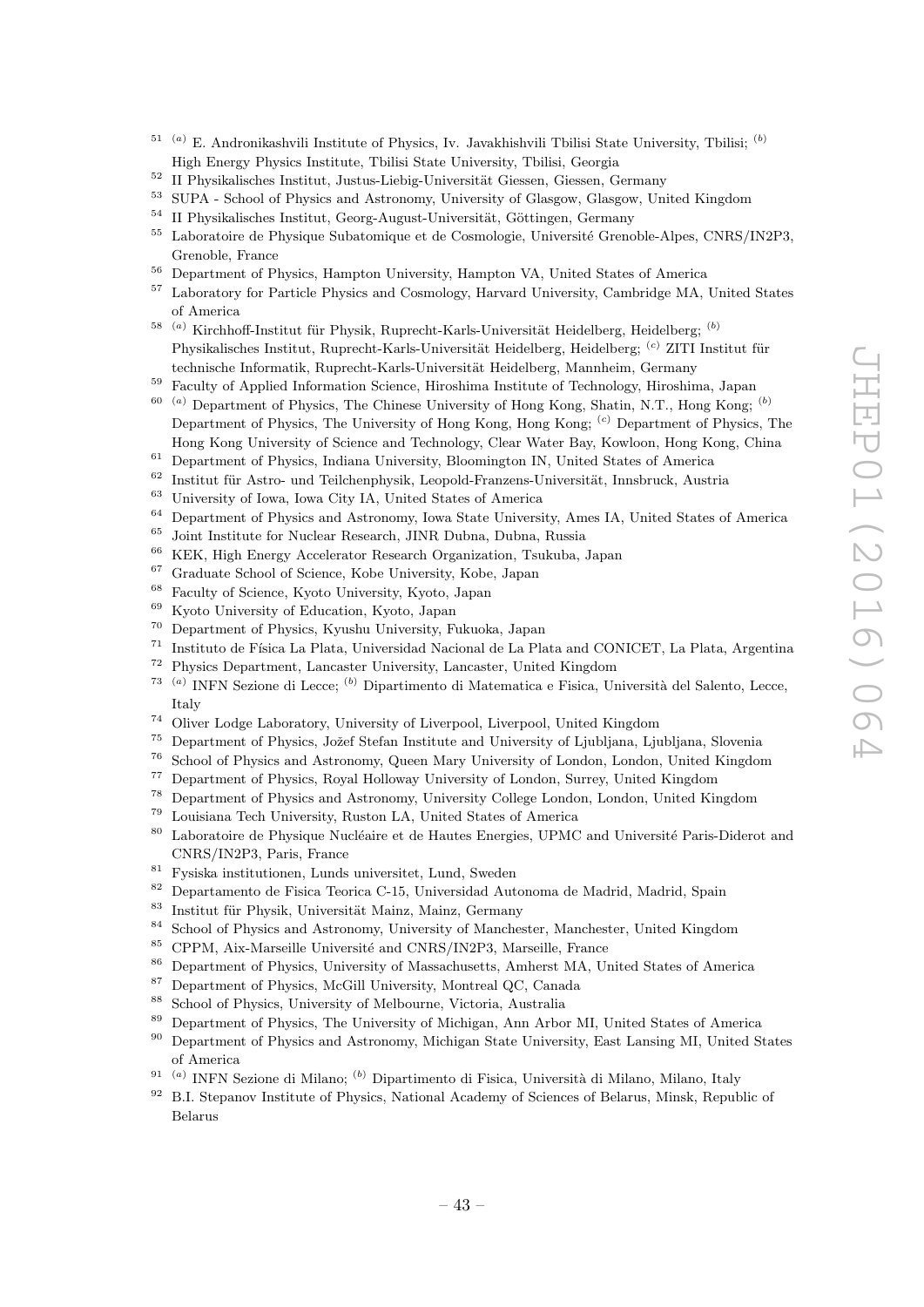- <sup>93</sup> National Scientific and Educational Centre for Particle and High Energy Physics, Minsk, Republic of Belarus
- <sup>94</sup> Department of Physics, Massachusetts Institute of Technology, Cambridge MA, United States of America
- <sup>95</sup> Group of Particle Physics, University of Montreal, Montreal QC, Canada<br><sup>96</sup> PN Lobelov Institute of Physics, Academy of Sciences, Moscow, Bussia
- <sup>96</sup> P.N. Lebedev Institute of Physics, Academy of Sciences, Moscow, Russia
- $97$  Institute for Theoretical and Experimental Physics (ITEP), Moscow, Russia
- <sup>98</sup> National Research Nuclear University MEPhI, Moscow, Russia
- <sup>99</sup> D.V. Skobeltsyn Institute of Nuclear Physics, M.V. Lomonosov Moscow State University, Moscow, Russia
- <sup>100</sup> Fakultät für Physik, Ludwig-Maximilians-Universität München, München, Germany
- Max-Planck-Institut für Physik (Werner-Heisenberg-Institut), München, Germany
- <sup>102</sup> Nagasaki Institute of Applied Science, Nagasaki, Japan
- <sup>103</sup> Graduate School of Science and Kobayashi-Maskawa Institute, Nagoya University, Nagoya, Japan
- <sup>104 (a)</sup> INFN Sezione di Napoli; <sup>(b)</sup> Dipartimento di Fisica, Università di Napoli, Napoli, Italy
- <sup>105</sup> Department of Physics and Astronomy, University of New Mexico, Albuquerque NM, United States of America
- <sup>106</sup> Institute for Mathematics, Astrophysics and Particle Physics, Radboud University Nijmegen/Nikhef, Nijmegen, Netherlands
- <sup>107</sup> Nikhef National Institute for Subatomic Physics and University of Amsterdam, Amsterdam, Netherlands
- <sup>108</sup> Department of Physics, Northern Illinois University, DeKalb IL, United States of America
- <sup>109</sup> Budker Institute of Nuclear Physics, SB RAS, Novosibirsk, Russia
- <sup>110</sup> Department of Physics, New York University, New York NY, United States of America<br><sup>111</sup> Okia States University, Columbus OU, United States of America
- <sup>111</sup> Ohio State University, Columbus OH, United States of America
- <sup>112</sup> Faculty of Science, Okayama University, Okayama, Japan
- <sup>113</sup> Homer L. Dodge Department of Physics and Astronomy, University of Oklahoma, Norman OK, United States of America
- <sup>114</sup> Department of Physics, Oklahoma State University, Stillwater OK, United States of America
- <sup>115</sup> Palacký University, RCPTM, Olomouc, Czech Republic
- <sup>116</sup> Center for High Energy Physics, University of Oregon, Eugene OR, United States of America<br><sup>117</sup> LAL Université Paris Sud and CNRS/IN2P3 Orsay France
- <sup>117</sup> LAL, Université Paris-Sud and CNRS/IN2P3, Orsay, France<br><sup>118</sup> Croduate School of Science, Osaka University, Osaka, Japan
- <sup>118</sup> Graduate School of Science, Osaka University, Osaka, Japan<br><sup>119</sup> Department of Physics University of Oslo, Oslo, Norway
- <sup>119</sup> Department of Physics, University of Oslo, Oslo, Norway<br><sup>120</sup> Department of Physics, Oxford University, Oxford Unite
- <sup>120</sup> Department of Physics, Oxford University, Oxford, United Kingdom
- 121 ( <sup>a)</sup> INFN Sezione di Pavia; <sup>(b)</sup> Dipartimento di Fisica, Università di Pavia, Pavia, Italy
- <sup>122</sup> Department of Physics, University of Pennsylvania, Philadelphia PA, United States of America
- <sup>123</sup> National Research Centre "Kurchatov Institute" B.P.Konstantinov Petersburg Nuclear Physics Institute, St. Petersburg, Russia
- <sup>124 (a)</sup> INFN Sezione di Pisa; <sup>(b)</sup> Dipartimento di Fisica E. Fermi, Università di Pisa, Pisa, Italy
- <sup>125</sup> Department of Physics and Astronomy, University of Pittsburgh, Pittsburgh PA, United States of America
- 126 ( <sup>a)</sup> Laboratório de Instrumentação e Física Experimental de Partículas - LIP, Lisboa; <sup>(b)</sup> Faculdade de Ciências, Universidade de Lisboa, Lisboa; <sup>(c)</sup> Department of Physics, University of Coimbra, Coimbra; <sup>(d)</sup> Centro de Física Nuclear da Universidade de Lisboa, Lisboa; <sup>(e)</sup> Departamento de Fisica, Universidade do Minho, Braga; <sup>(f)</sup> Departamento de Fisica Teorica y del Cosmos and CAFPE, Universidad de Granada, Granada (Spain); <sup>(g)</sup> Dep Fisica and CEFITEC of Faculdade de Ciencias e Tecnologia, Universidade Nova de Lisboa, Caparica, Portugal
- <sup>127</sup> Institute of Physics, Academy of Sciences of the Czech Republic, Praha, Czech Republic
- <sup>128</sup> Czech Technical University in Prague, Praha, Czech Republic
- <sup>129</sup> Faculty of Mathematics and Physics, Charles University in Prague, Praha, Czech Republic
- <sup>130</sup> State Research Center Institute for High Energy Physics (Protvino), NRC KI,Russia, Russia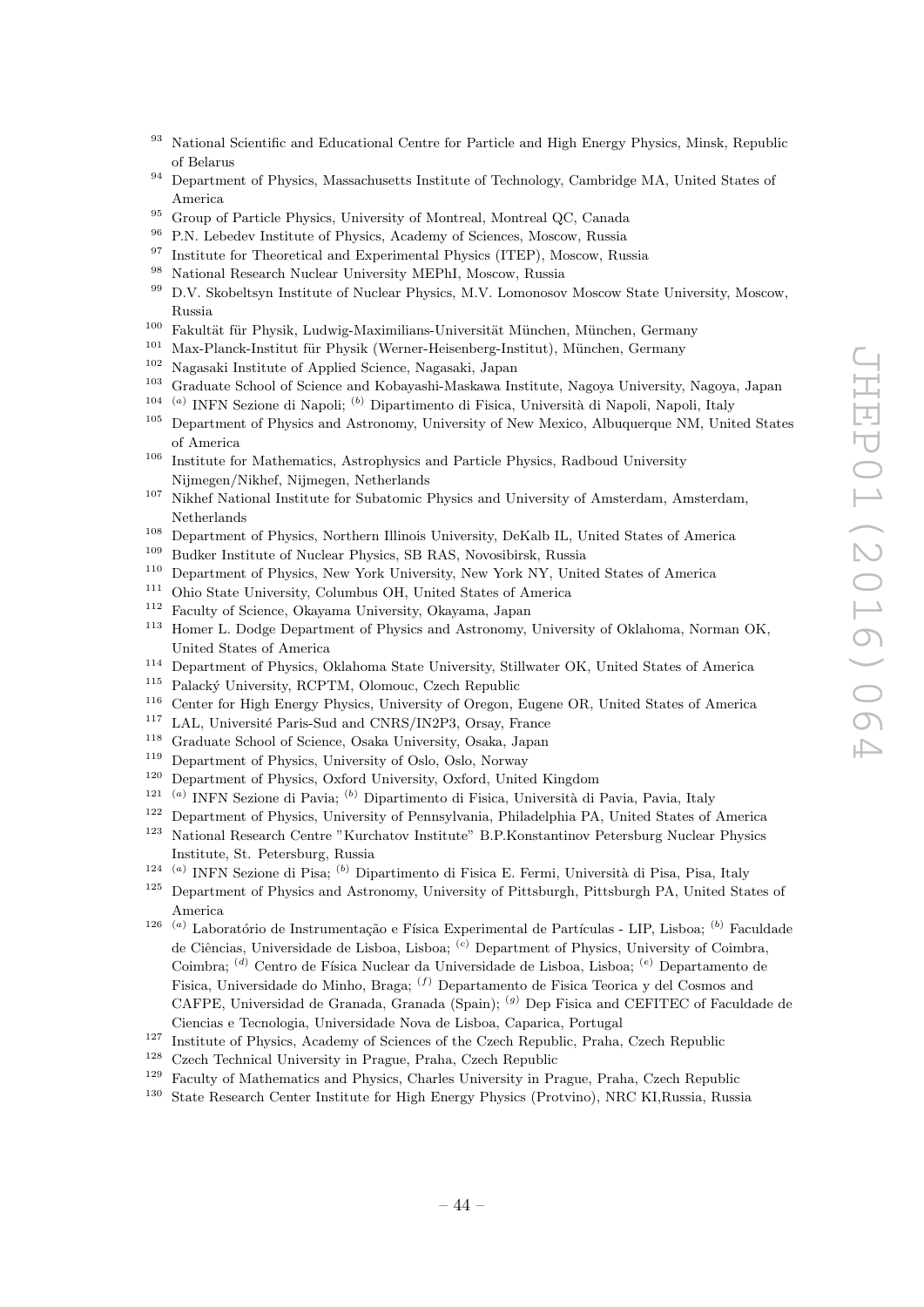- <sup>131</sup> Particle Physics Department, Rutherford Appleton Laboratory, Didcot, United Kingdom
- <sup>132 (a)</sup> INFN Sezione di Roma; <sup>(b)</sup> Dipartimento di Fisica, Sapienza Università di Roma, Roma, Italy
- <sup>133 (a)</sup> INFN Sezione di Roma Tor Vergata; <sup>(b)</sup> Dipartimento di Fisica, Università di Roma Tor Vergata, Roma, Italy
- <sup>134 (a)</sup> INFN Sezione di Roma Tre; <sup>(b)</sup> Dipartimento di Matematica e Fisica, Università Roma Tre, Roma, Italy
- <sup>135 (a)</sup> Faculté des Sciences Ain Chock, Réseau Universitaire de Physique des Hautes Energies -Université Hassan II, Casablanca; <sup>(b)</sup> Centre National de l'Energie des Sciences Techniques Nucleaires, Rabat; <sup>(c)</sup> Faculté des Sciences Semlalia, Université Cadi Ayyad, LPHEA-Marrakech; (d) Faculté des Sciences, Université Mohamed Premier and LPTPM, Oujda;  $^{(e)}$  Faculté des sciences, Université Mohammed V, Rabat, Morocco
- <sup>136</sup> DSM/IRFU (Institut de Recherches sur les Lois Fondamentales de l'Univers), CEA Saclay (Commissariat `a l'Energie Atomique et aux Energies Alternatives), Gif-sur-Yvette, France
- <sup>137</sup> Santa Cruz Institute for Particle Physics, University of California Santa Cruz, Santa Cruz CA, United States of America
- <sup>138</sup> Department of Physics, University of Washington, Seattle WA, United States of America<br><sup>139</sup> Department of Physics and Astronomy University of Sheffield, Sheffield, United Kingdon
- <sup>139</sup> Department of Physics and Astronomy, University of Sheffield, Sheffield, United Kingdom<br><sup>140</sup> Department of Physics Shingho University Names, January Lucas
- <sup>140</sup> Department of Physics, Shinshu University, Nagano, Japan<br><sup>141</sup> Eschkavith Physik University Sixteen Street, Company
- <sup>141</sup> Fachbereich Physik, Universität Siegen, Siegen, Germany<br><sup>142</sup> Department of Physics, Simon Fraser University, Burnah
- <sup>142</sup> Department of Physics, Simon Fraser University, Burnaby BC, Canada
- <sup>143</sup> SLAC National Accelerator Laboratory, Stanford CA, United States of America
- <sup>144 (a)</sup> Faculty of Mathematics, Physics & Informatics, Comenius University, Bratislava; <sup>(b)</sup> Department of Subnuclear Physics, Institute of Experimental Physics of the Slovak Academy of Sciences, Kosice, Slovak Republic
- <sup>145 (a)</sup> Department of Physics, University of Cape Town, Cape Town;  $(b)$  Department of Physics, University of Johannesburg, Johannesburg; <sup>(c)</sup> School of Physics, University of the Witwatersrand, Johannesburg, South Africa
- <sup>146 (a)</sup> Department of Physics, Stockholm University; <sup>(b)</sup> The Oskar Klein Centre, Stockholm, Sweden
- <sup>147</sup> Physics Department, Royal Institute of Technology, Stockholm, Sweden
- <sup>148</sup> Departments of Physics & Astronomy and Chemistry, Stony Brook University, Stony Brook NY, United States of America
- <sup>149</sup> Department of Physics and Astronomy, University of Sussex, Brighton, United Kingdom<br><sup>150</sup> School of Physics University of Sydney Sydney Australia
- $150$  School of Physics, University of Sydney, Sydney, Australia<br> $151$  Institute of Physics Academia Sinica Tainei Taiwan
- <sup>151</sup> Institute of Physics, Academia Sinica, Taipei, Taiwan
- <sup>152</sup> Department of Physics, Technion: Israel Institute of Technology, Haifa, Israel<br><sup>153</sup> Baymond and Beverly Sackler School of Physics and Astronomy. Tel Ayiy Un
- <sup>153</sup> Raymond and Beverly Sackler School of Physics and Astronomy, Tel Aviv University, Tel Aviv, Israel
- <sup>154</sup> Department of Physics, Aristotle University of Thessaloniki, Thessaloniki, Greece
- <sup>155</sup> International Center for Elementary Particle Physics and Department of Physics, The University of Tokyo, Tokyo, Japan
- <sup>156</sup> Graduate School of Science and Technology, Tokyo Metropolitan University, Tokyo, Japan<br><sup>157</sup> Department of Physics, Talum Institute of Tashnology, Talum Japan
- <sup>157</sup> Department of Physics, Tokyo Institute of Technology, Tokyo, Japan
- <sup>158</sup> Department of Physics, University of Toronto, Toronto ON, Canada
- 159 ( <sup>a)</sup> TRIUMF, Vancouver BC; <sup>(b)</sup> Department of Physics and Astronomy, York University, Toronto ON, Canada
- <sup>160</sup> Faculty of Pure and Applied Sciences, and Center for Integrated Research in Fundamental Science and Engineering, University of Tsukuba, Tsukuba, Japan
- <sup>161</sup> Department of Physics and Astronomy, Tufts University, Medford MA, United States of America
- <sup>162</sup> Centro de Investigaciones, Universidad Antonio Narino, Bogota, Colombia
- <sup>163</sup> Department of Physics and Astronomy, University of California Irvine, Irvine CA, United States of America
- <sup>164 (a)</sup> INFN Gruppo Collegato di Udine, Sezione di Trieste, Udine; <sup>(b)</sup> ICTP, Trieste; <sup>(c)</sup> Dipartimento di Chimica, Fisica e Ambiente, Universit`a di Udine, Udine, Italy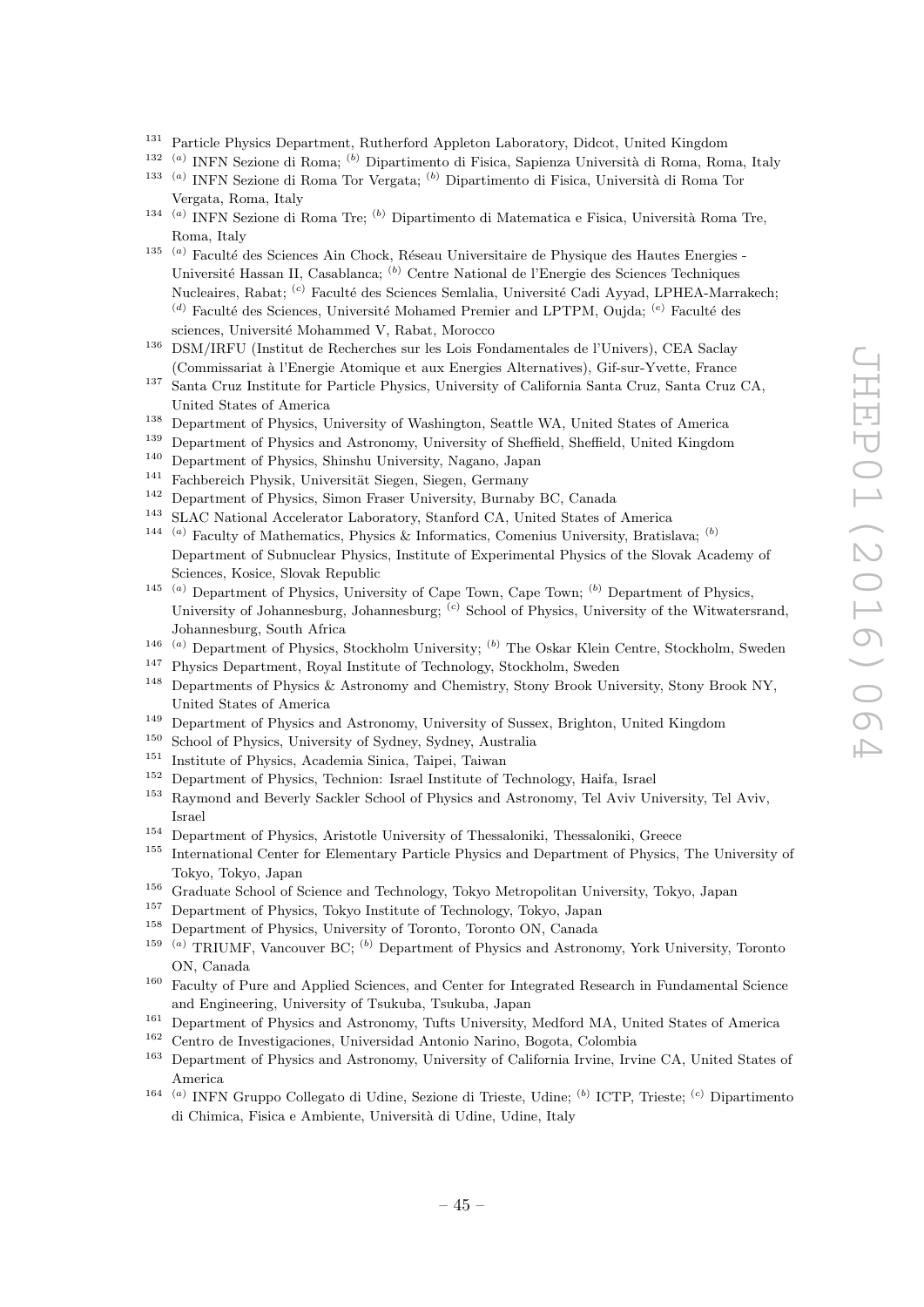- <sup>165</sup> Department of Physics, University of Illinois, Urbana IL, United States of America<br><sup>166</sup> Department of Physics and Astronomy University of Unnsala Unnable, Suredon
- <sup>166</sup> Department of Physics and Astronomy, University of Uppsala, Uppsala, Sweden<br><sup>167</sup> Institute de Eísics Corpuscular (IEIC) and Departmente de Eísics Atómics M
- Instituto de Física Corpuscular (IFIC) and Departamento de Física Atómica, Molecular y Nuclear and Departamento de Ingeniería Electrónica and Instituto de Microelectrónica de Barcelona (IMB-CNM), University of Valencia and CSIC, Valencia, Spain
- <sup>168</sup> Department of Physics, University of British Columbia, Vancouver BC, Canada
- <sup>169</sup> Department of Physics and Astronomy, University of Victoria, Victoria BC, Canada<br><sup>170</sup> Department of Physics University of Warnigh Country United Kingdom
- <sup>170</sup> Department of Physics, University of Warwick, Coventry, United Kingdom
- Waseda University, Tokyo, Japan
- <sup>172</sup> Department of Particle Physics, The Weizmann Institute of Science, Rehovot, Israel
- <sup>173</sup> Department of Physics, University of Wisconsin, Madison WI, United States of America<br><sup>174</sup> Eshutät für Physik und Astronomia Julius Maximilians Universität, Würchung Compact
- <sup>174</sup> Fakult¨at f¨ur Physik und Astronomie, Julius-Maximilians-Universit¨at, W¨urzburg, Germany
- $175$  Fachbereich C Physik, Bergische Universität Wuppertal, Wuppertal, Germany
- <sup>176</sup> Department of Physics, Yale University, New Haven CT, United States of America<br><sup>177</sup> Verouse Physics Institute Verouse Armonia
- Yerevan Physics Institute, Yerevan, Armenia
- <sup>178</sup> Centre de Calcul de l'Institut National de Physique Nucléaire et de Physique des Particules (IN2P3), Villeurbanne, France
	- <sup>a</sup> Also at Department of Physics, King's College London, London, United Kingdom
	- $<sup>b</sup>$  Also at Institute of Physics, Azerbaijan Academy of Sciences, Baku, Azerbaijan</sup>
	- <sup>c</sup> Also at Novosibirsk State University, Novosibirsk, Russia
	- $d$  Also at TRIUMF, Vancouver BC, Canada
	- <sup>e</sup> Also at Department of Physics & Astronomy, University of Louisville, Louisville, KY, United States of America
	- $f$  Also at Department of Physics, California State University, Fresno CA, United States of America
	- <sup>g</sup> Also at Department of Physics, University of Fribourg, Fribourg, Switzerland
	- <sup>h</sup> Also at Departamento de Fisica e Astronomia, Faculdade de Ciencias, Universidade do Porto, Portugal
	- <sup>i</sup> Also at Tomsk State University, Tomsk, Russia
	- $j$  Also at CPPM, Aix-Marseille Université and CNRS/IN2P3, Marseille, France
	- $\sp{k}$  Also at Universita di Napoli Parthenope, Napoli, Italy
	- <sup>l</sup> Also at Institute of Particle Physics (IPP), Canada
	- $<sup>m</sup>$  Also at Particle Physics Department, Rutherford Appleton Laboratory, Didcot, United Kingdom</sup>
	- <sup>n</sup> Also at Department of Physics, St. Petersburg State Polytechnical University, St. Petersburg, Russia
	- <sup>o</sup> Also at Department of Physics, The University of Michigan, Ann Arbor MI, United States of America
	- $P$  Also at Louisiana Tech University, Ruston LA, United States of America
	- <sup>q</sup> Also at Institucio Catalana de Recerca i Estudis Avancats, ICREA, Barcelona, Spain
	- <sup>r</sup> Also at Graduate School of Science, Osaka University, Osaka, Japan
	- Also at Department of Physics, National Tsing Hua University, Taiwan
	- <sup>t</sup> Also at Department of Physics, The University of Texas at Austin, Austin TX, United States of America
	- $^u$  Also at Institute of Theoretical Physics, Ilia State University, Tbilisi, Georgia
	- <sup>v</sup> Also at CERN, Geneva, Switzerland
	- Also at Georgian Technical University (GTU), Tbilisi, Georgia
	- <sup>x</sup> Also at Manhattan College, New York NY, United States of America
	- <sup>y</sup> Also at Hellenic Open University, Patras, Greece
	- <sup>z</sup> Also at Institute of Physics, Academia Sinica, Taipei, Taiwan
	- Also at LAL, Université Paris-Sud and CNRS/IN2P3, Orsay, France
- ab Also at Academia Sinica Grid Computing, Institute of Physics, Academia Sinica, Taipei, Taiwan
- ac Also at School of Physics, Shandong University, Shandong, China